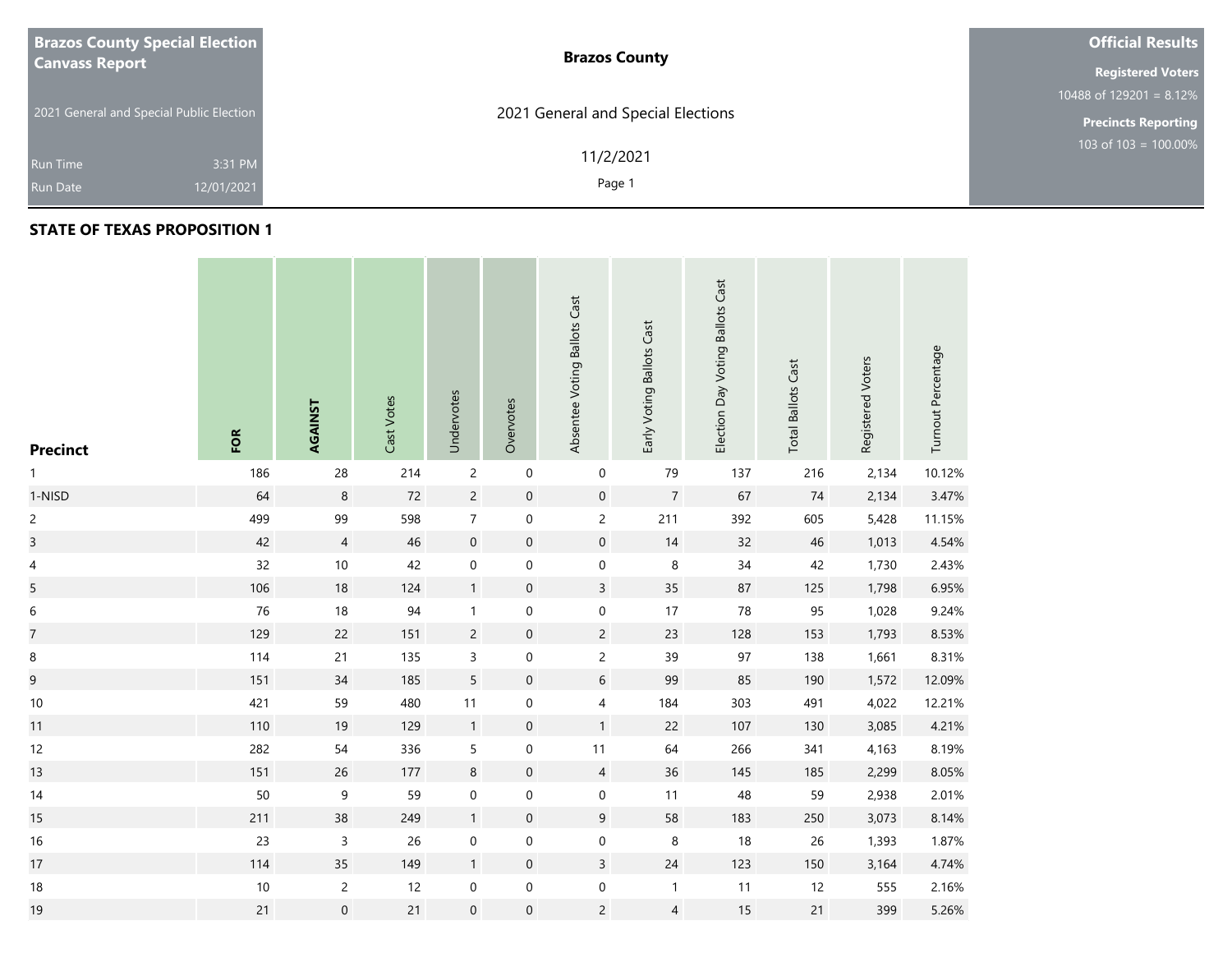| <b>Brazos County Special Election</b>    | <b>Brazos County</b>               | <b>Official Results</b>    |
|------------------------------------------|------------------------------------|----------------------------|
| <b>Canvass Report</b>                    |                                    | <b>Registered Voters</b>   |
|                                          |                                    | 10488 of 129201 = $8.12\%$ |
| 2021 General and Special Public Election | 2021 General and Special Elections | <b>Precincts Reporting</b> |
|                                          | 11/2/2021                          | 103 of $103 = 100.00\%$    |
| 3:31 PM<br><b>Run Time</b>               |                                    |                            |
| 12/01/2021<br><b>Run Date</b>            | Page 2                             |                            |

| <b>Precinct</b> | FOR              | AGAINST             | Cast Votes       | Undervotes       | Overvotes           | Absentee Voting Ballots Cast | Early Voting Ballots Cast | Election Day Voting Ballots Cast | <b>Total Ballots Cast</b> | Registered Voters | Turnout Percentage |
|-----------------|------------------|---------------------|------------------|------------------|---------------------|------------------------------|---------------------------|----------------------------------|---------------------------|-------------------|--------------------|
| $20\,$          | 60               | 5                   | 65               | $\mathbf 0$      | $\pmb{0}$           | $\boldsymbol{0}$             | 15                        | 50                               | 65                        | 3,181             | 2.04%              |
| 21              | 22               | $\mathsf{3}$        | 25               | $\mathbf 0$      | $\boldsymbol{0}$    | $\boldsymbol{0}$             | $\,$ 6 $\,$               | 19                               | 25                        | 1,423             | 1.76%              |
| 22              | $11$             | $\overline{3}$      | 14               | $\mathbf{1}$     | $\mathbf 0$         | $\mathbf 0$                  | $\,6\,$                   | 9                                | 15                        | 396               | 3.79%              |
| 23              | $\overline{7}$   | $\mathsf{O}\xspace$ | $\overline{7}$   | $\mathbf 0$      | $\boldsymbol{0}$    | $\mathbf 0$                  | $\mathbf 0$               | $\overline{7}$                   | $\overline{7}$            | 78                | 8.97%              |
| 24              | 270              | 37                  | 307              | 9                | $\boldsymbol{0}$    | 5                            | 124                       | 187                              | 316                       | 2,194             | 14.40%             |
| 25              | 20               | $\overline{7}$      | 27               | $\overline{4}$   | $\mathsf{O}\xspace$ | $\mathbf{1}$                 | 14                        | 16                               | 31                        | 1,065             | 2.91%              |
| 26              | 216              | 40                  | 256              | $\mathbf 0$      | $\mathbf 0$         | $\,$ 6 $\,$                  | $80\,$                    | 170                              | 256                       | 3,582             | 7.15%              |
| 27              | 235              | 42                  | 277              | $\overline{c}$   | $\boldsymbol{0}$    | $\,8\,$                      | 51                        | 220                              | 279                       | 3,312             | 8.42%              |
| 28              | 56               | $\overline{c}$      | 58               | $\pmb{0}$        | $\mathbf 0$         | $\pmb{0}$                    | 11                        | 47                               | 58                        | 528               | 10.98%             |
| 29              | $\overline{3}$   | $\mathbf 0$         | $\overline{3}$   | $\mathbf 0$      | $\boldsymbol{0}$    | $\boldsymbol{0}$             | $\pmb{0}$                 | $\overline{3}$                   | $\overline{3}$            | 838               | 0.36%              |
| 29-BISD         | 64               | 9                   | 73               | $\boldsymbol{0}$ | $\boldsymbol{0}$    | $\mathbf{1}$                 | $18\,$                    | 54                               | 73                        | 838               | 8.71%              |
| 30 <sub>o</sub> | $76\,$           | 15                  | 91               | $\mathbf{1}$     | $\boldsymbol{0}$    | $\mathbf 0$                  | 31                        | 61                               | 92                        | 2,467             | 3.73%              |
| 31              | 415              | 76                  | 491              | 8                | $\pmb{0}$           | $\boldsymbol{7}$             | 198                       | 294                              | 499                       | 4,559             | 10.95%             |
| 32              | $\boldsymbol{0}$ | $\mathbf 0$         | $\boldsymbol{0}$ | $\mathbf 0$      | $\boldsymbol{0}$    | $\mathbf 0$                  | $\mathbf 0$               | $\mathbf 0$                      | $\boldsymbol{0}$          | $\overline{c}$    | 0.00%              |
| 33              | 31               | $\sqrt{5}$          | 36               | $\mathbf{1}$     | $\boldsymbol{0}$    | $\mathbf{1}$                 | 11                        | 25                               | 37                        | 1,466             | 2.52%              |
| 34              | 160              | 30                  | 190              | $\overline{4}$   | $\boldsymbol{0}$    | $\boldsymbol{0}$             | 62                        | 132                              | 194                       | 4,595             | 4.22%              |
| 35              | 162              | 26                  | 188              | $\,$ 6 $\,$      | $\boldsymbol{0}$    | $\mathbf 0$                  | 49                        | 145                              | 194                       | 7,010             | 2.77%              |
| 36              | 207              | $30\,$              | 237              | $\mathbf 0$      | $\mathbf 0$         | $\overline{4}$               | 44                        | 189                              | 237                       | 4,154             | 5.71%              |
| 37              | 11               | 3                   | 14               | $\pmb{0}$        | $\pmb{0}$           | $\overline{c}$               | $\mathbf{1}$              | 11                               | 14                        | 160               | 8.75%              |
| 38              | 11               | $\overline{3}$      | 14               | $\mathbf 0$      | $\boldsymbol{0}$    | $\mathbf 0$                  | $\mathbf{1}$              | 13                               | 14                        | 433               | 3.23%              |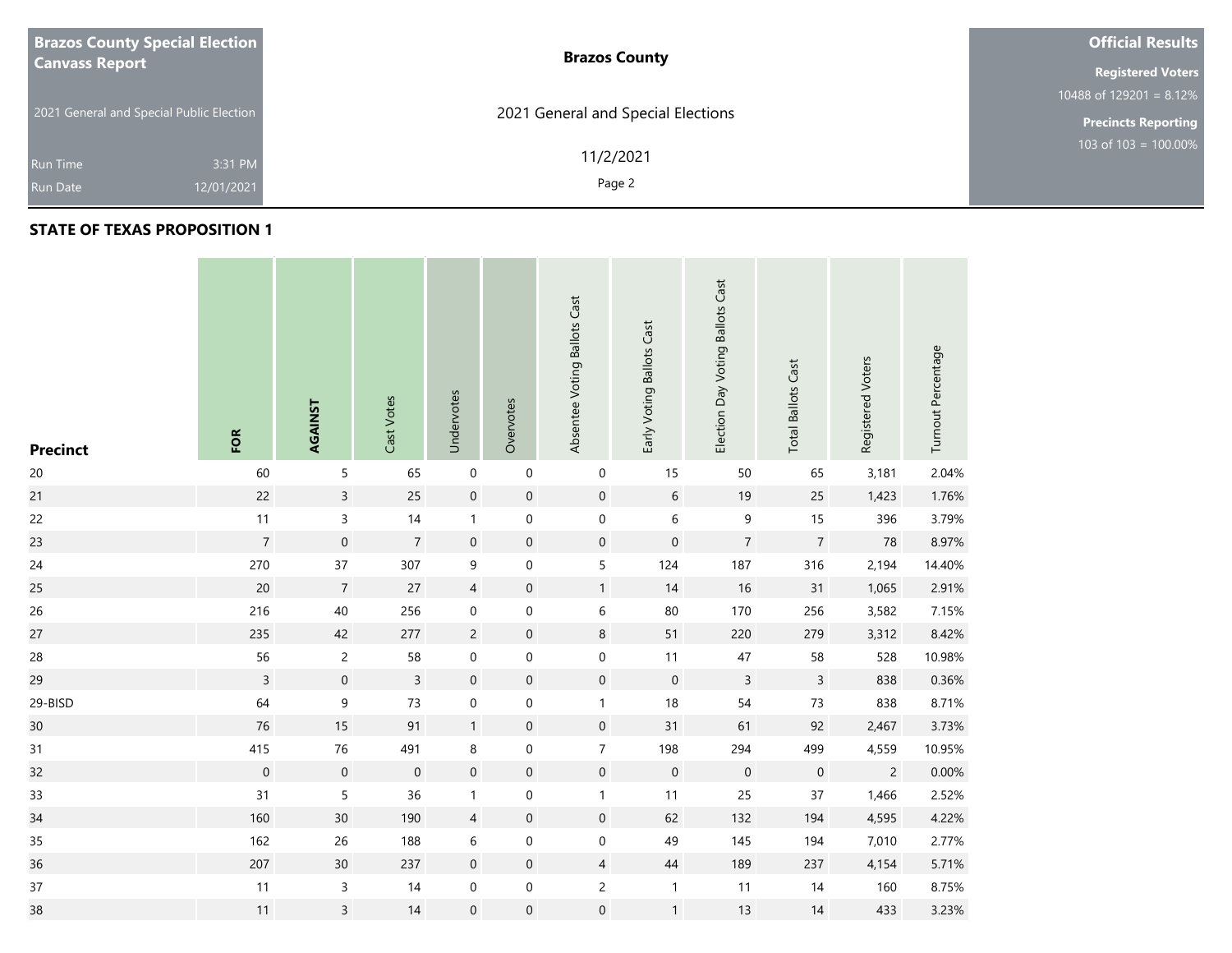| <b>Brazos County Special Election</b>                                     | <b>Brazos County</b>                         | <b>Official Results</b>    |
|---------------------------------------------------------------------------|----------------------------------------------|----------------------------|
| <b>Canvass Report</b>                                                     |                                              | <b>Registered Voters</b>   |
|                                                                           |                                              | 10488 of $129201 = 8.12\%$ |
|                                                                           |                                              | <b>Precincts Reporting</b> |
| 3:31 PM<br><b>Run Time</b>                                                | 11/2/2021                                    | 103 of $103 = 100.00\%$    |
| 2021 General and Special Public Election<br>12/01/2021<br><b>Run Date</b> | 2021 General and Special Elections<br>Page 3 |                            |

| <b>Precinct</b> | FOR              | AGAINST          | Cast Votes          | Undervotes       | Overvotes           | Absentee Voting Ballots Cast | Early Voting Ballots Cast | Election Day Voting Ballots Cast | <b>Total Ballots Cast</b> | Registered Voters | Turnout Percentage |
|-----------------|------------------|------------------|---------------------|------------------|---------------------|------------------------------|---------------------------|----------------------------------|---------------------------|-------------------|--------------------|
| 39              | 554              | 103              | 657                 | $\,8\,$          | $\pmb{0}$           | 6                            | 260                       | 399                              | 665                       | 4,638             | 14.34%             |
| 40              | 669              | 122              | 791                 | $18\,$           | $\pmb{0}$           | $14$                         | 312                       | 483                              | 809                       | 4,971             | 16.27%             |
| 41              | 947              | 148              | 1,095               | 29               | $\boldsymbol{0}$    | $14$                         | 422                       | 688                              | 1,124                     | 4,962             | 22.65%             |
| 41-BISD         | $\mathbf 0$      | $\mathbf 0$      | $\mathbf 0$         | $\mathbf 0$      | $\pmb{0}$           | $\boldsymbol{0}$             | $\mathbf 0$               | $\mathbf 0$                      | $\mathsf{O}\xspace$       | 4,962             | 0.00%              |
| 42              | $\pmb{0}$        | 0                | $\mathbf 0$         | $\pmb{0}$        | $\boldsymbol{0}$    | 0                            | $\mathbf 0$               | $\mathbf 0$                      | $\pmb{0}$                 | 0                 | 0.00%              |
| 43              | $\overline{3}$   | $\mathbf 0$      | $\overline{3}$      | $\boldsymbol{0}$ | $\pmb{0}$           | $\mathbf 0$                  | $\mathbf 0$               | $\mathsf{3}$                     | $\mathsf{3}$              | 152               | 1.97%              |
| 44              | $\overline{c}$   | $\mathbf{1}$     | 3                   | $\mathbf 0$      | $\boldsymbol{0}$    | $\boldsymbol{0}$             | $\mathbf 0$               | $\mathsf{3}$                     | $\mathsf{3}$              | 137               | 2.19%              |
| 45              | $\overline{4}$   | $\boldsymbol{0}$ | $\overline{4}$      | $\boldsymbol{0}$ | $\pmb{0}$           | $\boldsymbol{0}$             | $\mathbf{1}$              | $\overline{3}$                   | $\overline{4}$            | 151               | 2.65%              |
| 46              | 14               | $\mathbf{1}$     | 15                  | $\mathbf 0$      | $\pmb{0}$           | $\boldsymbol{0}$             | 5                         | $10$                             | 15                        | 374               | 4.01%              |
| 47              | 13               | 5                | $18\,$              | $\mathbf 0$      | $\mathsf{O}\xspace$ | $\mathbf 0$                  | $6\,$                     | 12                               | 18                        | 483               | 3.73%              |
| 48              | 16               | $\overline{c}$   | $18\,$              | $\boldsymbol{0}$ | $\boldsymbol{0}$    | $\boldsymbol{0}$             | $\overline{c}$            | 16                               | 18                        | 235               | 7.66%              |
| 49              | $\overline{4}$   | $\mathbf{1}$     | 5                   | $\mathbf 0$      | $\mathsf{O}\xspace$ | $\mathsf{O}\xspace$          | $\overline{c}$            | $\overline{3}$                   | $5\overline{)}$           | 323               | 1.55%              |
| $50\,$          | $\pmb{0}$        | $\boldsymbol{0}$ | $\mathsf{O}\xspace$ | $\mathbf 0$      | $\boldsymbol{0}$    | $\boldsymbol{0}$             | $\mathsf{O}\xspace$       | $\mathbf 0$                      | $\boldsymbol{0}$          | $\overline{c}$    | 0.00%              |
| 51              | $\boldsymbol{0}$ | $\mathbf 0$      | $\mathbf 0$         | $\mathbf 0$      | $\pmb{0}$           | $\mathsf{O}\xspace$          | $\mathbf 0$               | $\mathsf{O}\xspace$              | $\mathsf{O}\xspace$       | $\mathbf 0$       | 0.00%              |
| 52              | $\pmb{0}$        | 0                | $\mathbf 0$         | $\pmb{0}$        | $\boldsymbol{0}$    | $\boldsymbol{0}$             | $\mathbf 0$               | $\mathbf 0$                      | $\mathbf 0$               | $20\,$            | 0.00%              |
| 53              | $10\,$           | $\overline{c}$   | 12                  | $\boldsymbol{0}$ | $\boldsymbol{0}$    | $\boldsymbol{0}$             | $\mathbf 0$               | 12                               | 12                        | 145               | 8.28%              |
| 56              | $\pmb{0}$        | $\boldsymbol{0}$ | $\boldsymbol{0}$    | $\boldsymbol{0}$ | $\pmb{0}$           | $\boldsymbol{0}$             | $\mathbf 0$               | $\pmb{0}$                        | $\pmb{0}$                 | 18                | 0.00%              |
| 57              | $\overline{7}$   | $\mathbf 0$      | $\overline{7}$      | $\mathbf 0$      | 0                   | $\mathsf{O}\xspace$          | $\mathbf{1}$              | 6                                | $\overline{7}$            | 290               | 2.41%              |
| 58              | 58               | 8                | 66                  | $\mathbf{1}$     | $\mathbf 0$         | $\boldsymbol{0}$             | $18\,$                    | 49                               | 67                        | 923               | 7.26%              |
| 59              | $\overline{c}$   | $\mathbf 0$      | $\overline{2}$      | $\mathbf 0$      | $\mathsf{O}\xspace$ | $\boldsymbol{0}$             | $\mathbf 0$               | $\overline{c}$                   | $\overline{c}$            | 31                | 6.45%              |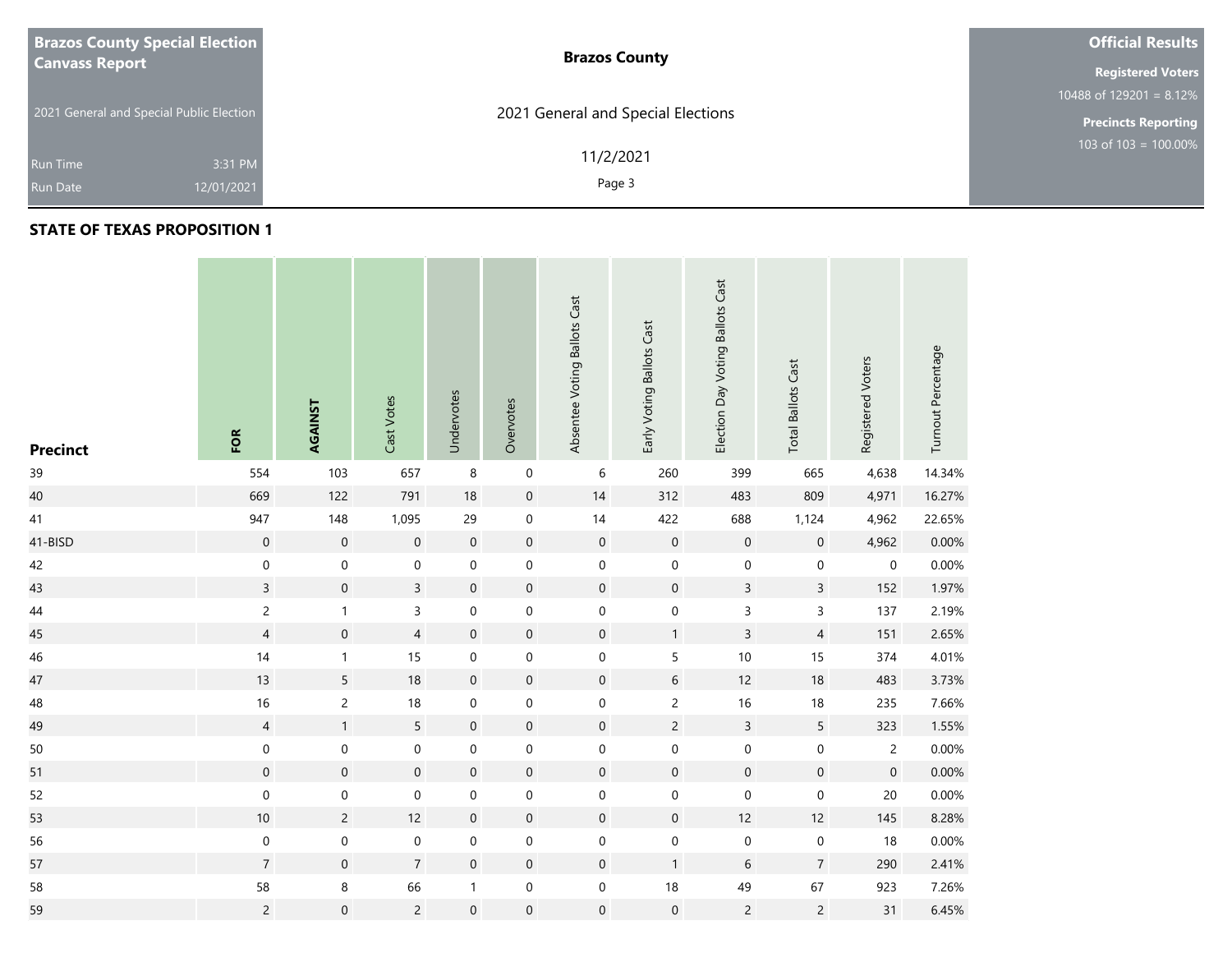| <b>Brazos County Special Election</b>    | <b>Brazos County</b>               | <b>Official Results</b>    |
|------------------------------------------|------------------------------------|----------------------------|
| <b>Canvass Report</b>                    |                                    | <b>Registered Voters</b>   |
|                                          |                                    | 10488 of $129201 = 8.12\%$ |
| 2021 General and Special Public Election | 2021 General and Special Elections | <b>Precincts Reporting</b> |
| 3:31 PM<br><b>Run Time</b>               | 11/2/2021                          | 103 of $103 = 100.00\%$    |
| 12/01/2021<br><b>Run Date</b>            | Page 4                             |                            |

| <b>Precinct</b> | FOR              | AGAINST          | Cast Votes       | Undervotes       | Overvotes           | Absentee Voting Ballots Cast | Early Voting Ballots Cast | Election Day Voting Ballots Cast | <b>Total Ballots Cast</b> | Registered Voters | Turnout Percentage |
|-----------------|------------------|------------------|------------------|------------------|---------------------|------------------------------|---------------------------|----------------------------------|---------------------------|-------------------|--------------------|
| 60              | $15$             | $\mathbf 0$      | 15               | $\mathbf 0$      | $\mathbf 0$         | $\pmb{0}$                    | $\overline{c}$            | 13                               | 15                        | 91                | 16.48%             |
| 61              | $\overline{7}$   | $\mathbf{1}$     | $\bf 8$          | $\mathbf 0$      | $\pmb{0}$           | $\mathsf{O}\xspace$          | $\mathbf{1}$              | $\overline{7}$                   | $\,8\,$                   | 52                | 15.38%             |
| 62              | $\mathbf 0$      | $\boldsymbol{0}$ | $\mathbf 0$      | $\pmb{0}$        | $\boldsymbol{0}$    | $\boldsymbol{0}$             | $\mathbf 0$               | $\mathbf 0$                      | $\mathbf 0$               | $\mathbf 0$       | 0.00%              |
| 63              | 317              | $74\,$           | 391              | $\overline{3}$   | $\boldsymbol{0}$    | $\sqrt{7}$                   | 96                        | 291                              | 394                       | 5,281             | 7.46%              |
| 64              | $\boldsymbol{0}$ | $\pmb{0}$        | $\boldsymbol{0}$ | $\pmb{0}$        | $\boldsymbol{0}$    | 0                            | $\,0\,$                   | $\boldsymbol{0}$                 | $\boldsymbol{0}$          | $\mathbf 0$       | 0.00%              |
| 65              | 30 <sup>°</sup>  | $\mathbf{1}$     | 31               | $\mathbf 0$      | $\pmb{0}$           | $\mathsf{O}\xspace$          | 13                        | $18$                             | 31                        | 233               | 13.30%             |
| 67              | $14$             | $\mathbf{1}$     | 15               | $\pmb{0}$        | $\mathbf 0$         | $\boldsymbol{0}$             | $\mathsf 3$               | 12                               | 15                        | 427               | 3.51%              |
| 68              | $\boldsymbol{0}$ | $\,0\,$          | $\mathbf 0$      | $\mathbf 0$      | $\boldsymbol{0}$    | $\boldsymbol{0}$             | $\mathbf 0$               | $\mathbf 0$                      | $\mathbf 0$               | $\mathbf 0$       | 0.00%              |
| 69              | 682              | 97               | 779              | 17               | $\pmb{0}$           | $\overline{c}$               | 233                       | 561                              | 796                       | 5,510             | 14.45%             |
| $70\,$          | 73               | $\,8\,$          | 81               | $\overline{1}$   | $\boldsymbol{0}$    | $\mathsf{O}\xspace$          | 16                        | 66                               | 82                        | 1,327             | 6.18%              |
| 71              | $16\,$           | 4                | $20\,$           | $\mathbf{1}$     | $\pmb{0}$           | $\boldsymbol{0}$             | $\,8\,$                   | 13                               | 21                        | 111               | 18.92%             |
| 72              | $\overline{c}$   | $\mathbf{1}$     | $\overline{3}$   | $\mathbf 0$      | $\mathsf{O}\xspace$ | $\mathbf 0$                  | $\overline{3}$            | $\mathbf 0$                      | $\overline{3}$            | 62                | 4.84%              |
| 72-BISD         | 3                | $\mathbf 0$      | $\mathsf{3}$     | $\mathbf 0$      | 0                   | $\boldsymbol{0}$             | $\mathbf 0$               | $\mathsf 3$                      | $\mathsf 3$               | 62                | 4.84%              |
| $74\,$          | $\overline{4}$   | $\mathbf{1}$     | 5                | $\mathbf 0$      | $\pmb{0}$           | $\mathsf{O}\xspace$          | $\overline{3}$            | $\overline{c}$                   | 5                         | 259               | 1.93%              |
| $77\,$          | $\boldsymbol{7}$ | $\overline{c}$   | 9                | $\pmb{0}$        | $\boldsymbol{0}$    | $\boldsymbol{0}$             | $\mathsf 3$               | $\,$ 6 $\,$                      | $\boldsymbol{9}$          | 553               | 1.63%              |
| ${\bf 78}$      | 11               | $\mathbf{3}$     | 14               | $\boldsymbol{0}$ | $\boldsymbol{0}$    | $\boldsymbol{0}$             | $\mathsf{3}$              | 11                               | 14                        | 239               | 5.86%              |
| 79              | 6                | $\boldsymbol{0}$ | $\,$ 6 $\,$      | $\boldsymbol{0}$ | $\boldsymbol{0}$    | $\mathsf{O}\xspace$          | 4                         | $\sqrt{2}$                       | 6                         | 78                | 7.69%              |
| 80              | 430              | 71               | 501              | 15               | $\mathbf 0$         | $\overline{7}$               | 198                       | 311                              | 516                       | 3,901             | 13.23%             |
| 81              | 5                | $\pmb{0}$        | 5                | $\mathbf{1}$     | $\mathbf 0$         | $\boldsymbol{0}$             | $\mathbf{1}$              | $\sqrt{5}$                       | $\,$ 6 $\,$               | 62                | 9.68%              |
| 82              | 32               | $\sqrt{6}$       | 38               | $\mathbf 0$      | $\mathbf 0$         | $\boldsymbol{0}$             | $6\,$                     | 32                               | 38                        | 344               | 11.05%             |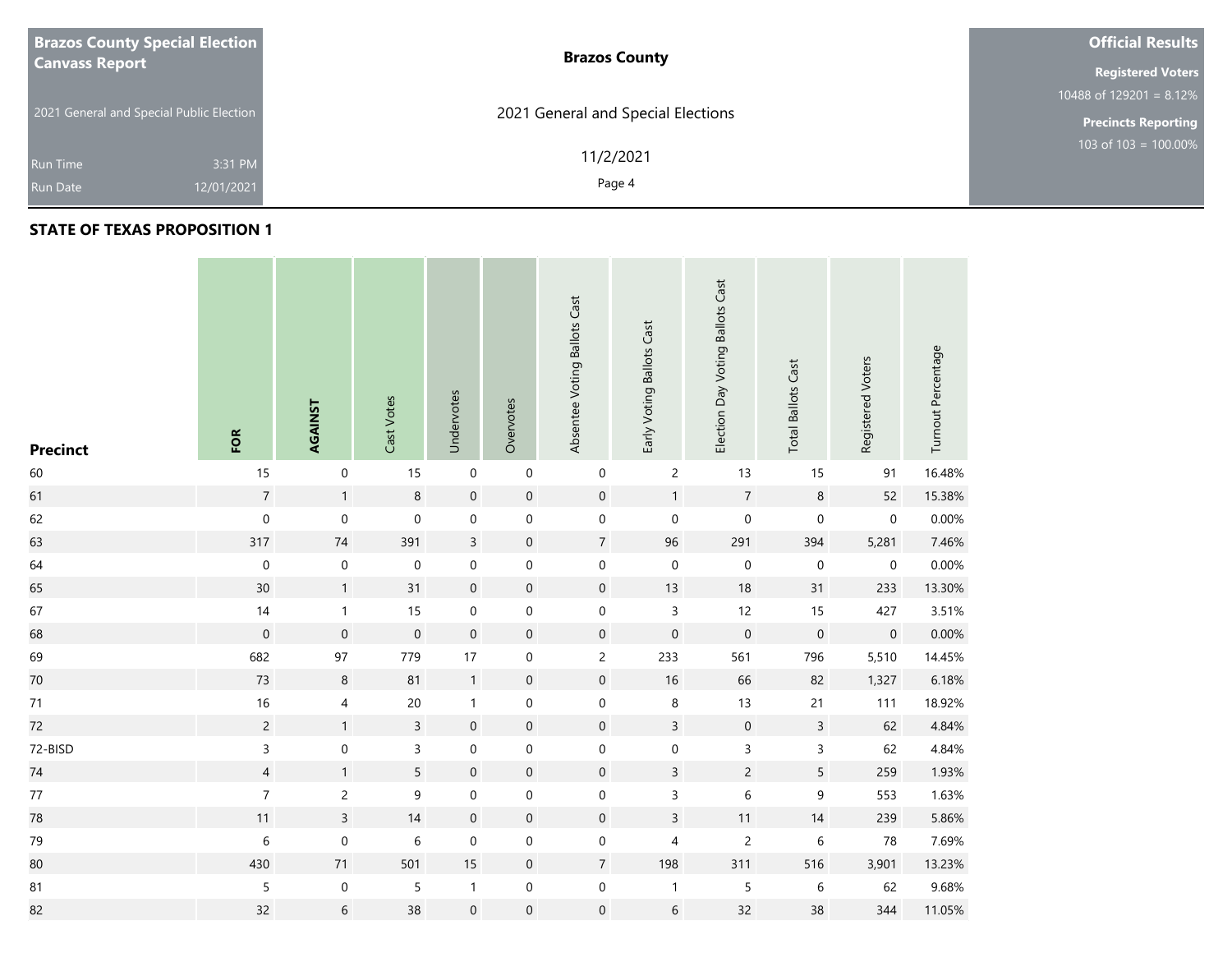| <b>Brazos County Special Election</b>    | <b>Brazos County</b>               | <b>Official Results</b>    |
|------------------------------------------|------------------------------------|----------------------------|
| <b>Canvass Report</b>                    |                                    | <b>Registered Voters</b>   |
|                                          |                                    | 10488 of $129201 = 8.12\%$ |
| 2021 General and Special Public Election | 2021 General and Special Elections | <b>Precincts Reporting</b> |
| 3:31 PM<br><b>Run Time</b>               | 11/2/2021<br>Page 5                | 103 of $103 = 100.00\%$    |
| 12/01/2021<br><b>Run Date</b>            |                                    |                            |

| <b>Precinct</b> | FOR                 | AGAINST             | Cast Votes          | Undervotes          | Overvotes           | Absentee Voting Ballots Cast | Early Voting Ballots Cast | Election Day Voting Ballots Cast | <b>Total Ballots Cast</b> | Registered Voters   | Turnout Percentage |
|-----------------|---------------------|---------------------|---------------------|---------------------|---------------------|------------------------------|---------------------------|----------------------------------|---------------------------|---------------------|--------------------|
| 83              | $\mathbf 0$         | $\mathbf 0$         | $\mathbf 0$         | $\mathbf 0$         | $\mathsf{O}\xspace$ | $\boldsymbol{0}$             | $\mathbf 0$               | $\mathbf 0$                      | $\boldsymbol{0}$          | $\mathsf{O}\xspace$ | 0.00%              |
| 84              | $\mathbf 0$         | $\mathsf{O}\xspace$ | $\mathsf{O}\xspace$ | $\mathbf 0$         | $\mathsf{O}\xspace$ | $\mathsf{O}\xspace$          | $\boldsymbol{0}$          | $\mathbf 0$                      | $\mathsf{O}\xspace$       | $\overline{c}$      | 0.00%              |
| 85              | $\mathbf 0$         | $\mathbf{1}$        | $\mathbf{1}$        | $\pmb{0}$           | $\mathbf 0$         | $\boldsymbol{0}$             | $\mathbf 0$               | $\mathbf{1}$                     | $\mathbf{1}$              | 3                   | 33.33%             |
| 86              | $\mathbf 0$         | $\mathsf{O}\xspace$ | $\mathbf 0$         | $\mathbf 0$         | $\mathbf 0$         | $\pmb{0}$                    | $\mathbf 0$               | $\mathbf 0$                      | $\mathbf 0$               | $\mathbf 0$         | 0.00%              |
| $87\,$          | $\boldsymbol{0}$    | $\mathbf 0$         | $\boldsymbol{0}$    | $\mathbf 0$         | 0                   | $\boldsymbol{0}$             | $\mathsf{O}\xspace$       | $\mathsf{O}\xspace$              | $\mathbf 0$               | $\mathsf{O}\xspace$ | 0.00%              |
| 88              | $\mathsf{O}\xspace$ | $\mathsf{O}\xspace$ | $\boldsymbol{0}$    | $\mathbf 0$         | $\boldsymbol{0}$    | $\mathsf{O}\xspace$          | $\boldsymbol{0}$          | $\boldsymbol{0}$                 | $\mathsf{O}\xspace$       | $\mathsf{O}\xspace$ | 0.00%              |
| 89              | $\boldsymbol{0}$    | $\mathbf 0$         | $\mathsf{O}\xspace$ | $\pmb{0}$           | $\mathsf{O}\xspace$ | $\boldsymbol{0}$             | $\mathsf{O}\xspace$       | $\mathsf{O}\xspace$              | $\mathbf 0$               | $\overline{c}$      | 0.00%              |
| 90              | $\overline{c}$      | $\mathbf{1}$        | $\mathsf{3}$        | $\mathbf 0$         | $\mathsf{O}\xspace$ | $\mathbf 0$                  | $\mathbf 0$               | $\mathsf{3}$                     | $\overline{3}$            | 34                  | 8.82%              |
| 91              | $\mathsf{O}\xspace$ | $\mathbf 0$         | $\mathbf 0$         | $\mathbf 0$         | $\mathbf 0$         | $\mathbf 0$                  | $\mathbf 0$               | $\mathsf{O}\xspace$              | $\mathbf 0$               | $\overline{7}$      | 0.00%              |
| 92              | $\mathbf 0$         | $\mathsf{O}\xspace$ | $\boldsymbol{0}$    | $\mathsf{O}\xspace$ | $\boldsymbol{0}$    | $\mathsf{O}\xspace$          | $\boldsymbol{0}$          | $\mathsf{O}\xspace$              | $\mathbf 0$               | $\mathbf 0$         | 0.00%              |
| 93              | $\mathbf 0$         | $\pmb{0}$           | $\pmb{0}$           | $\mathbf 0$         | $\mathbf 0$         | $\mathbf 0$                  | $\mathsf{O}\xspace$       | $\mathsf{O}\xspace$              | $\pmb{0}$                 | 0                   | 0.00%              |
| 94              | $\mathbf 0$         | $\mathsf{O}\xspace$ | $\mathbf 0$         | $\mathbf 0$         | $\mathbf 0$         | $\mathbf 0$                  | $\mathbf 0$               | $\mathbf 0$                      | $\mathbf 0$               | $\mathsf{O}\xspace$ | 0.00%              |
| 95              | $\mathsf{O}\xspace$ | $\mathbf 0$         | $\boldsymbol{0}$    | $\mathbf 0$         | $\pmb{0}$           | $\mathbf 0$                  | $\mathsf{O}\xspace$       | $\mathsf{O}\xspace$              | $\boldsymbol{0}$          | $\mathsf{O}\xspace$ | 0.00%              |
| 96              | $\boldsymbol{0}$    | $\mathsf{O}\xspace$ | $\boldsymbol{0}$    | $\boldsymbol{0}$    | $\pmb{0}$           | $\mathsf{O}\xspace$          | $\boldsymbol{0}$          | $\mathbf 0$                      | $\mathbf 0$               | $\mathbf{1}$        | 0.00%              |
| 97              | $\mathbf 0$         | $\mathbf 0$         | $\pmb{0}$           | $\pmb{0}$           | $\mathbf 0$         | $\boldsymbol{0}$             | $\mathbf 0$               | $\mathbf 0$                      | $\mathbf 0$               | $\mathbf 0$         | 0.00%              |
| 98              | $\mathsf{O}\xspace$ | $\mathsf{O}\xspace$ | $\mathbf 0$         | $\mathbf 0$         | $\mathsf{O}\xspace$ | $\mathbf 0$                  | $\mathbf 0$               | $\boldsymbol{0}$                 | $\mathsf{O}\xspace$       | $\overline{4}$      | 0.00%              |
| 99              | $\boldsymbol{0}$    | $\mathbf 0$         | $\mathsf{O}\xspace$ | $\mathbf 0$         | $\mathbf 0$         | $\mathbf 0$                  | $\mathsf{O}\xspace$       | $\mathsf{O}\xspace$              | $\mathsf{O}\xspace$       | $\mathbf{1}$        | 0.00%              |
| 100             | $\mathsf{O}\xspace$ | $\mathsf{O}\xspace$ | $\boldsymbol{0}$    | $\mathbf 0$         | $\pmb{0}$           | $\mathsf{O}\xspace$          | $\mathbf 0$               | $\boldsymbol{0}$                 | $\mathsf{O}\xspace$       | $\mathbf{1}$        | 0.00%              |
| 101             | $\mathbf{1}$        | 3                   | 4                   | $\pmb{0}$           | $\mathbf 0$         | $\boldsymbol{0}$             | $\mathsf 3$               | $\mathbf{1}$                     | 4                         | 49                  | 8.16%              |
| 102             | $\mathbf 0$         | $\mathsf{O}\xspace$ | $\mathbf 0$         | $\mathbf 0$         | $\mathbf 0$         | $\boldsymbol{0}$             | $\mathbf 0$               | $\mathsf{O}\xspace$              | $\mathbf 0$               | $\mathsf{O}\xspace$ | 0.00%              |

n Tin

**Contract Contract**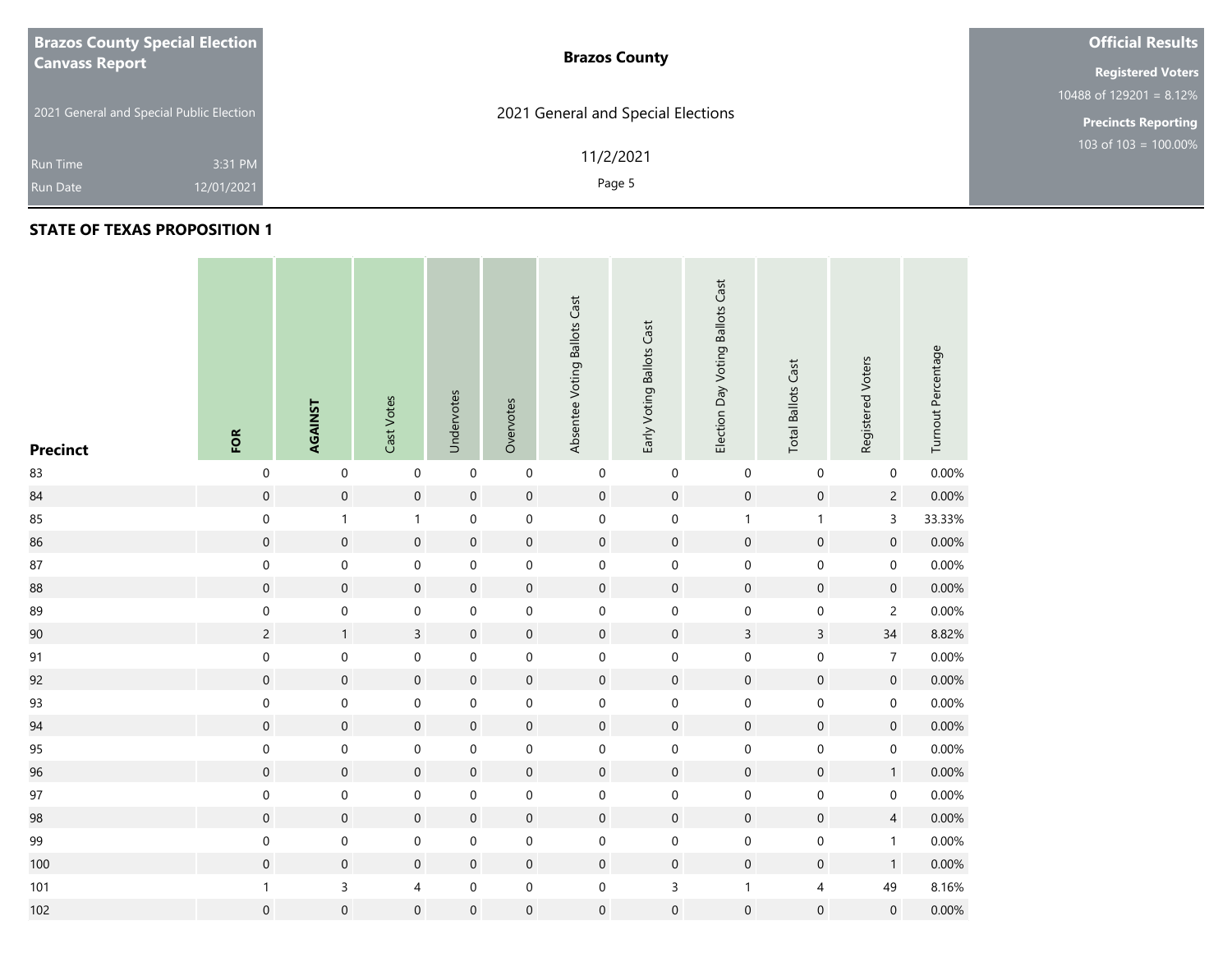| <b>Brazos County Special Election</b>    | <b>Brazos County</b>               | <b>Official Results</b>    |
|------------------------------------------|------------------------------------|----------------------------|
| <b>Canvass Report</b>                    |                                    | <b>Registered Voters</b>   |
|                                          |                                    | $10488$ of 129201 = 8.12%  |
| 2021 General and Special Public Election | 2021 General and Special Elections | <b>Precincts Reporting</b> |
| 3:31 PM<br>Run Time                      | 11/2/2021                          | $103$ of $103 = 100.00\%$  |
| 12/01/2021<br><b>Run Date</b>            | Page 6                             |                            |

| <b>Precinct</b> | FOR            | AGAINST     | Cast Votes  | Undervotes  | Overvotes      | Cast<br>Voting Ballots<br>Absentee | Voting Ballots Cast<br>Early | Cast<br><b>Ballots</b><br>Election Day Voting | Cast<br><b>Total Ballots</b> | Registered Voters | Turnout Percentage |
|-----------------|----------------|-------------|-------------|-------------|----------------|------------------------------------|------------------------------|-----------------------------------------------|------------------------------|-------------------|--------------------|
| 103             | 3              | $\Omega$    | 3           | $\Omega$    | $\mathbf 0$    | $\mathbf 0$                        | $\mathbf 0$                  | 3                                             | 3                            | 25                | 12.00%             |
| 104             | $\overline{0}$ | $\mathbf 0$ | $\mathbf 0$ | $\mathbf 0$ | $\overline{0}$ | $\overline{0}$                     | $\mathbf 0$                  | $\mathbf 0$                                   | $\mathbf 0$                  | $\overline{0}$    | 0.00%              |
| 500             | 5              | $\Omega$    | 5           | $\Omega$    | $\mathbf 0$    | $\mathbf 0$                        | 5                            | $\mathbf 0$                                   | 5                            | $\mathbf 0$       | 0.00%              |
| <b>Totals</b>   | 8,797          | 1,511       | 10,308      | 180         | $\mathbf 0$    | 134                                | 3,296                        | 7,058                                         | 10,488                       | 129,201           | 8.12%              |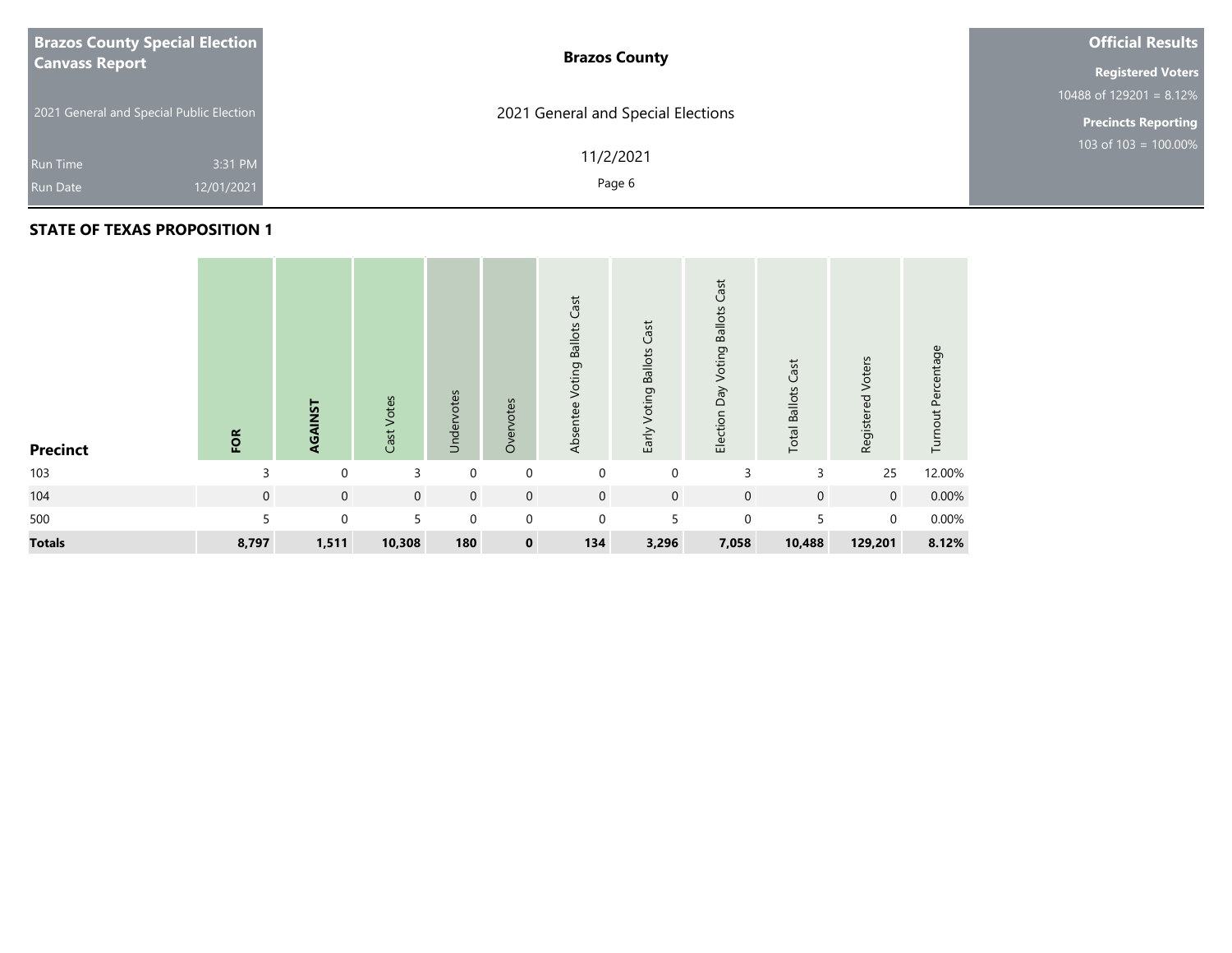| <b>Brazos County Special Election</b>    | <b>Brazos County</b>               | <b>Official Results</b>    |  |  |  |
|------------------------------------------|------------------------------------|----------------------------|--|--|--|
| <b>Canvass Report</b>                    |                                    |                            |  |  |  |
|                                          |                                    | 10488 of 129201 = $8.12\%$ |  |  |  |
| 2021 General and Special Public Election | 2021 General and Special Elections | <b>Precincts Reporting</b> |  |  |  |
| 3:31 PM<br><b>Run Time</b>               | 11/2/2021                          | $103$ of 103 = 100.00%     |  |  |  |
| 12/01/2021<br><b>Run Date</b>            | Page 7                             |                            |  |  |  |

### **STATE OF TEXAS PROPOSITION 2**

**Contract** 

| <b>Precinct</b>         | FOR    | AGAINST        | Cast Votes | Undervotes          | Overvotes           | Absentee Voting Ballots Cast | Early Voting Ballots Cast | Election Day Voting Ballots Cast | <b>Total Ballots Cast</b> | Registered Voters | Turnout Percentage |
|-------------------------|--------|----------------|------------|---------------------|---------------------|------------------------------|---------------------------|----------------------------------|---------------------------|-------------------|--------------------|
|                         | 134    | 74             | 208        | $\,8\,$             | $\mathbf 0$         | $\pmb{0}$                    | 79                        | 137                              | 216                       | 2,134             | 10.12%             |
| 1-NISD                  | $40\,$ | 31             | $71$       | $\mathsf{3}$        | $\mathsf{O}\xspace$ | $\pmb{0}$                    | $\overline{7}$            | 67                               | 74                        | 2,134             | 3.47%              |
| $\overline{c}$          | 348    | 240            | 588        | $17\,$              | $\boldsymbol{0}$    | $\overline{c}$               | 211                       | 392                              | 605                       | 5,428             | 11.15%             |
| $\overline{\mathbf{3}}$ | 26     | 19             | 45         | $\mathbf{1}$        | $\mathsf{O}\xspace$ | $\mathbf 0$                  | 14                        | 32                               | 46                        | 1,013             | 4.54%              |
| $\overline{4}$          | 31     | $10\,$         | 41         | $\mathbf{1}$        | 0                   | 0                            | 8                         | $34\,$                           | 42                        | 1,730             | 2.43%              |
| 5                       | 62     | 62             | 124        | $\mathbf{1}$        | $\boldsymbol{0}$    | $\overline{3}$               | 35                        | 87                               | 125                       | 1,798             | 6.95%              |
| $\boldsymbol{6}$        | $45\,$ | 50             | 95         | $\mathbf 0$         | $\mathbf 0$         | $\pmb{0}$                    | 17                        | 78                               | 95                        | 1,028             | 9.24%              |
| $\overline{7}$          | 69     | 82             | 151        | $\overline{c}$      | $\boldsymbol{0}$    | $\overline{c}$               | 23                        | 128                              | 153                       | 1,793             | 8.53%              |
| $\,8\,$                 | 90     | 46             | 136        | $\overline{c}$      | $\mathbf 0$         | $\overline{c}$               | 39                        | 97                               | 138                       | 1,661             | 8.31%              |
| $\overline{9}$          | 133    | 52             | 185        | 5                   | $\mathsf{O}\xspace$ | $\sqrt{6}$                   | 99                        | 85                               | 190                       | 1,572             | 12.09%             |
| $10\,$                  | 301    | 172            | 473        | $18\,$              | $\boldsymbol{0}$    | $\overline{4}$               | 184                       | 303                              | 491                       | 4,022             | 12.21%             |
| 11                      | 98     | 31             | 129        | $\mathbf{1}$        | $\pmb{0}$           | 1                            | 22                        | 107                              | 130                       | 3,085             | 4.21%              |
| 12                      | 227    | 108            | 335        | 6                   | 0                   | 11                           | 64                        | 266                              | 341                       | 4,163             | 8.19%              |
| 13                      | 115    | 67             | 182        | $\overline{3}$      | $\mathbf 0$         | $\overline{4}$               | 36                        | 145                              | 185                       | 2,299             | 8.05%              |
| 14                      | $44\,$ | 15             | 59         | $\mathbf 0$         | $\boldsymbol{0}$    | $\pmb{0}$                    | 11                        | 48                               | 59                        | 2,938             | 2.01%              |
| 15                      | 173    | $77\,$         | 250        | $\mathbf 0$         | $\boldsymbol{0}$    | $9\,$                        | 58                        | 183                              | 250                       | 3,073             | 8.14%              |
| $16$                    | $20\,$ | $\,$ 6 $\,$    | 26         | $\mathbf 0$         | $\boldsymbol{0}$    | $\boldsymbol{0}$             | 8                         | 18                               | 26                        | 1,393             | 1.87%              |
| 17                      | 105    | 45             | 150        | $\boldsymbol{0}$    | $\mathsf{O}\xspace$ | $\overline{3}$               | $24$                      | 123                              | 150                       | 3,164             | 4.74%              |
| $18\,$                  | 12     | $\pmb{0}$      | 12         | $\pmb{0}$           | 0                   | $\boldsymbol{0}$             | $\mathbf{1}$              | 11                               | 12                        | 555               | 2.16%              |
| 19                      | $14$   | $\overline{7}$ | 21         | $\mathsf{O}\xspace$ | $\mathsf{O}\xspace$ | $\overline{c}$               | $\overline{4}$            | 15                               | 21                        | 399               | 5.26%              |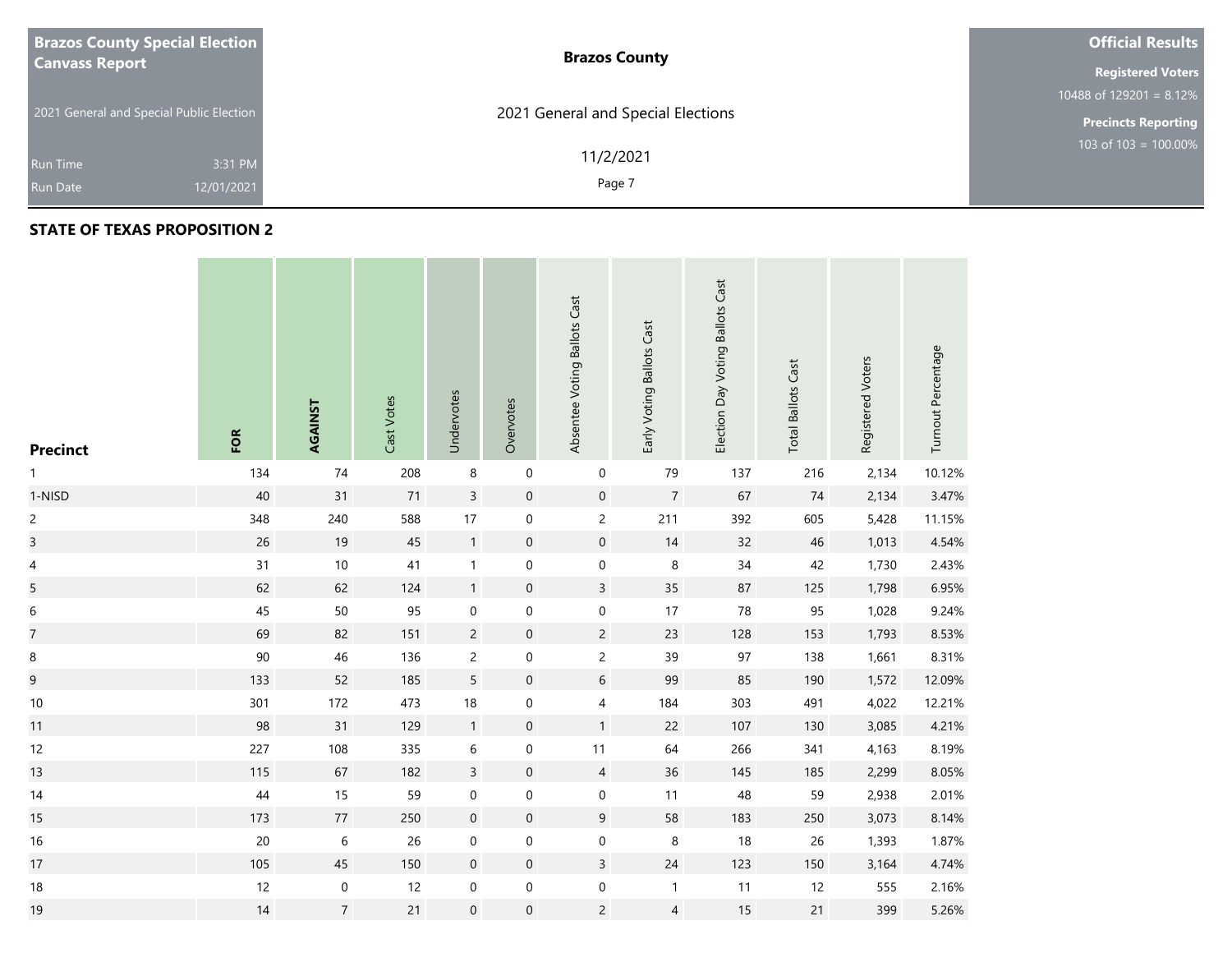| <b>Brazos County Special Election</b>    | <b>Brazos County</b>               | <b>Official Results</b>    |
|------------------------------------------|------------------------------------|----------------------------|
| <b>Canvass Report</b>                    | <b>Registered Voters</b>           |                            |
|                                          |                                    | 10488 of $129201 = 8.12\%$ |
| 2021 General and Special Public Election | 2021 General and Special Elections | <b>Precincts Reporting</b> |
|                                          | 11/2/2021                          | 103 of $103 = 100.00\%$    |
| 3:31 PM<br><b>Run Time</b>               |                                    |                            |
| 12/01/2021<br><b>Run Date</b>            | Page 8                             |                            |

| <b>Precinct</b> | FOR              | AGAINST             | Cast Votes     | Undervotes          | Overvotes           | Absentee Voting Ballots Cast | Early Voting Ballots Cast | Election Day Voting Ballots Cast | <b>Total Ballots Cast</b> | Registered Voters | Turnout Percentage |
|-----------------|------------------|---------------------|----------------|---------------------|---------------------|------------------------------|---------------------------|----------------------------------|---------------------------|-------------------|--------------------|
| $20\,$          | 55               | $10\,$              | 65             | $\pmb{0}$           | $\pmb{0}$           | 0                            | 15                        | 50                               | 65                        | 3,181             | 2.04%              |
| 21              | $18\,$           | $\sqrt{7}$          | 25             | $\mathbf 0$         | $\boldsymbol{0}$    | $\boldsymbol{0}$             | $\sqrt{6}$                | 19                               | 25                        | 1,423             | 1.76%              |
| 22              | $\overline{7}$   | $\,8\,$             | 15             | $\boldsymbol{0}$    | $\mathbf 0$         | $\boldsymbol{0}$             | $\,$ 6 $\,$               | $\mathsf 9$                      | 15                        | 396               | 3.79%              |
| 23              | $\overline{7}$   | $\mathbf 0$         | $\overline{7}$ | $\mathbf 0$         | $\pmb{0}$           | $\pmb{0}$                    | $\mathbf 0$               | $\sqrt{7}$                       | $\overline{7}$            | 78                | 8.97%              |
| 24              | 225              | 83                  | 308            | $\,8\,$             | $\pmb{0}$           | 5                            | 124                       | 187                              | 316                       | 2,194             | 14.40%             |
| 25              | 25               | $\overline{4}$      | 29             | $\overline{c}$      | $\mathsf{O}\xspace$ | 1                            | 14                        | $16\,$                           | 31                        | 1,065             | 2.91%              |
| 26              | 150              | 106                 | 256            | $\boldsymbol{0}$    | $\pmb{0}$           | 6                            | $80\,$                    | 170                              | 256                       | 3,582             | 7.15%              |
| 27              | 150              | 126                 | 276            | $\mathsf{3}$        | $\pmb{0}$           | $\,$ 8 $\,$                  | 51                        | 220                              | 279                       | 3,312             | 8.42%              |
| 28              | $37\,$           | 21                  | 58             | 0                   | $\pmb{0}$           | 0                            | 11                        | $47\,$                           | 58                        | 528               | 10.98%             |
| 29              | $\overline{3}$   | $\mathsf{O}\xspace$ | $\overline{3}$ | $\mathsf{O}\xspace$ | $\pmb{0}$           | $\mathsf{O}\xspace$          | $\mathbf 0$               | $\overline{3}$                   | $\mathsf{3}$              | 838               | 0.36%              |
| 29-BISD         | 45               | 27                  | 72             | $\mathbf{1}$        | $\boldsymbol{0}$    | $\mathbf{1}$                 | $18$                      | 54                               | $73$                      | 838               | 8.71%              |
| 30              | 65               | 27                  | 92             | $\mathbf 0$         | $\pmb{0}$           | $\mathsf{O}\xspace$          | 31                        | 61                               | 92                        | 2,467             | 3.73%              |
| 31              | 347              | 143                 | 490            | 9                   | $\mathbf 0$         | $\overline{7}$               | 198                       | 294                              | 499                       | 4,559             | 10.95%             |
| 32              | $\boldsymbol{0}$ | $\mathbf 0$         | $\mathbf 0$    | $\mathbf 0$         | $\boldsymbol{0}$    | $\mathbf 0$                  | $\mathbf 0$               | $\boldsymbol{0}$                 | $\boldsymbol{0}$          | $\overline{c}$    | 0.00%              |
| 33              | 26               | $\,8\,$             | 34             | $\mathsf{3}$        | $\pmb{0}$           | $\mathbf{1}$                 | 11                        | 25                               | $37\,$                    | 1,466             | 2.52%              |
| 34              | 148              | 43                  | 191            | $\mathsf{3}$        | $\pmb{0}$           | $\mathsf{O}\xspace$          | 62                        | 132                              | 194                       | 4,595             | 4.22%              |
| 35              | 138              | 51                  | 189            | $\sqrt{5}$          | $\boldsymbol{0}$    | $\boldsymbol{0}$             | 49                        | 145                              | 194                       | 7,010             | 2.77%              |
| 36              | 176              | 61                  | 237            | $\boldsymbol{0}$    | $\pmb{0}$           | $\overline{4}$               | $44\,$                    | 189                              | 237                       | 4,154             | 5.71%              |
| $37\,$          | $\overline{7}$   | $\overline{7}$      | 14             | $\boldsymbol{0}$    | $\pmb{0}$           | $\overline{c}$               | $\mathbf{1}$              | 11                               | 14                        | 160               | 8.75%              |
| 38              | $10\,$           | $\overline{3}$      | 13             | $\mathbf{1}$        | $\boldsymbol{0}$    | $\boldsymbol{0}$             | $\mathbf{1}$              | 13                               | 14                        | 433               | 3.23%              |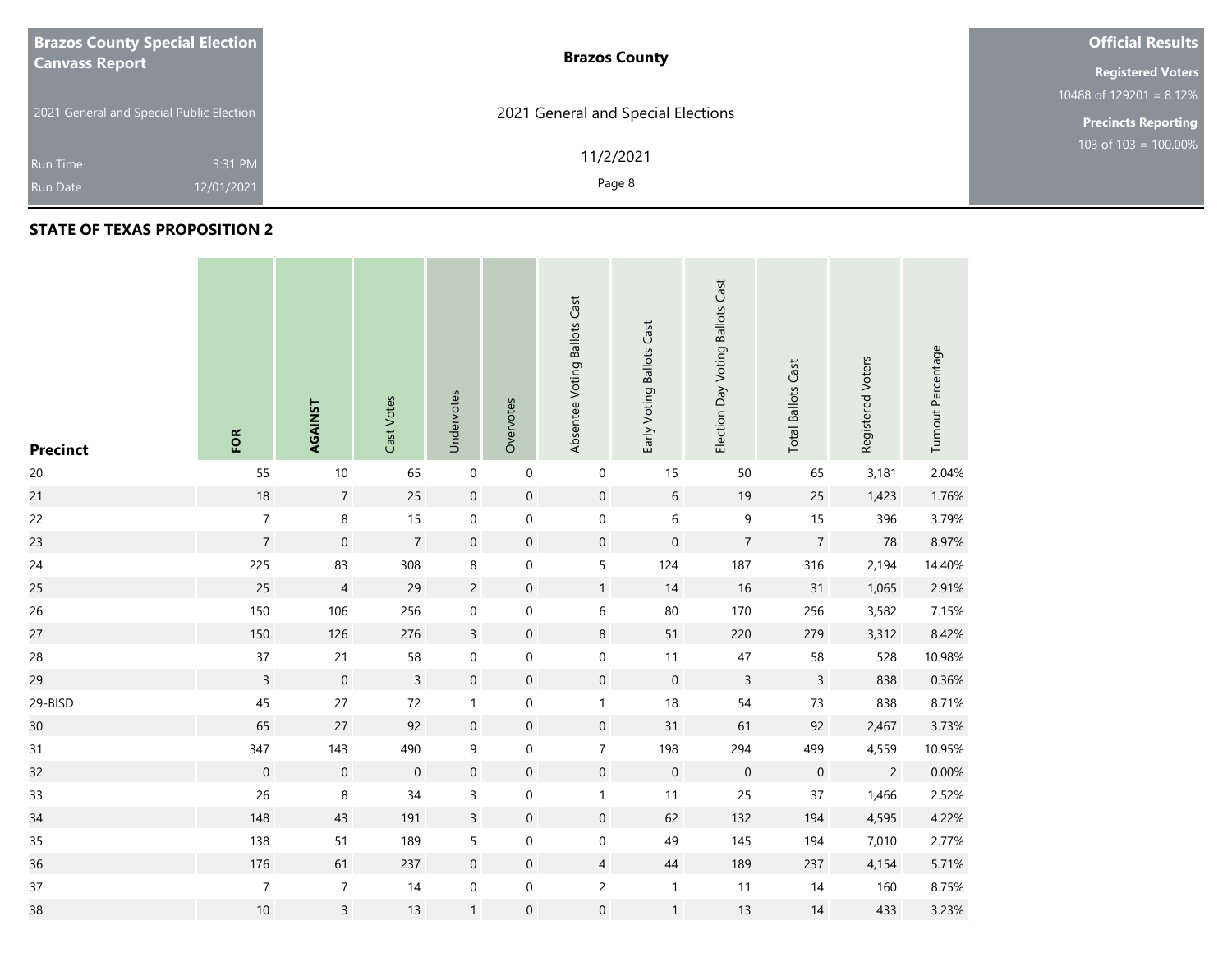| <b>Brazos County Special Election</b>    | <b>Brazos County</b>               | <b>Official Results</b>    |
|------------------------------------------|------------------------------------|----------------------------|
| <b>Canvass Report</b>                    |                                    | <b>Registered Voters</b>   |
|                                          |                                    | 10488 of $129201 = 8.12\%$ |
| 2021 General and Special Public Election | 2021 General and Special Elections | <b>Precincts Reporting</b> |
| 3:31 PM<br><b>Run Time</b>               | 11/2/2021                          | 103 of 103 = $100.00\%$    |
| 12/01/2021<br><b>Run Date</b>            | Page 9                             |                            |
|                                          |                                    |                            |

| <b>Precinct</b> | FOR              | AGAINST          | Cast Votes       | Undervotes          | Overvotes           | Absentee Voting Ballots Cast | Early Voting Ballots Cast | Election Day Voting Ballots Cast | <b>Total Ballots Cast</b> | Registered Voters | Turnout Percentage |
|-----------------|------------------|------------------|------------------|---------------------|---------------------|------------------------------|---------------------------|----------------------------------|---------------------------|-------------------|--------------------|
| 39              | 444              | 207              | 651              | 14                  | $\mathsf{O}\xspace$ | $\,6\,$                      | 260                       | 399                              | 665                       | 4,638             | 14.34%             |
| 40              | 557              | 229              | 786              | 23                  | $\pmb{0}$           | $14$                         | 312                       | 483                              | 809                       | 4,971             | 16.27%             |
| 41              | 718              | 367              | 1,085            | 39                  | $\boldsymbol{0}$    | $14$                         | 422                       | 688                              | 1,124                     | 4,962             | 22.65%             |
| 41-BISD         | $\mathbf 0$      | $\mathbf 0$      | $\boldsymbol{0}$ | $\mathbf 0$         | $\boldsymbol{0}$    | $\boldsymbol{0}$             | $\mathbf 0$               | $\mathbf 0$                      | $\mathsf{O}\xspace$       | 4,962             | 0.00%              |
| 42              | $\pmb{0}$        | $\boldsymbol{0}$ | $\boldsymbol{0}$ | $\boldsymbol{0}$    | $\mathbf 0$         | $\boldsymbol{0}$             | $\mathbf 0$               | $\pmb{0}$                        | $\pmb{0}$                 | 0                 | 0.00%              |
| 43              | $\overline{c}$   | $\mathbf{1}$     | $\overline{3}$   | $\mathbf 0$         | $\boldsymbol{0}$    | $\mathbf 0$                  | $\mathbf 0$               | $\mathsf{3}$                     | $\mathsf{3}$              | 152               | 1.97%              |
| $44\,$          | $\mathbf{1}$     | $\overline{c}$   | $\overline{3}$   | $\boldsymbol{0}$    | $\mathbf 0$         | $\boldsymbol{0}$             | $\mathsf{O}\xspace$       | $\mathsf 3$                      | 3                         | 137               | 2.19%              |
| 45              | $\overline{4}$   | $\mathbf 0$      | $\overline{4}$   | $\mathbf 0$         | $\boldsymbol{0}$    | $\boldsymbol{0}$             | $\mathbf{1}$              | $\overline{3}$                   | $\overline{4}$            | 151               | 2.65%              |
| 46              | 11               | $\sqrt{4}$       | $15\,$           | $\boldsymbol{0}$    | $\mathbf 0$         | $\boldsymbol{0}$             | 5                         | $10$                             | 15                        | 374               | 4.01%              |
| 47              | $\,8\,$          | $10$             | $18\,$           | $\mathbf 0$         | $\boldsymbol{0}$    | $\mathsf{O}\xspace$          | $6\,$                     | 12                               | 18                        | 483               | 3.73%              |
| 48              | 11               | $\boldsymbol{7}$ | $18\,$           | $\boldsymbol{0}$    | $\mathbf 0$         | $\boldsymbol{0}$             | $\overline{c}$            | 16                               | 18                        | 235               | 7.66%              |
| 49              | $\overline{4}$   | $\mathbf{1}$     | 5                | $\mathbf 0$         | $\mathbf 0$         | $\boldsymbol{0}$             | $\overline{2}$            | $\mathsf{3}$                     | $5\overline{)}$           | 323               | 1.55%              |
| 50              | $\pmb{0}$        | $\mathbf 0$      | $\pmb{0}$        | $\mathbf 0$         | $\mathbf 0$         | $\boldsymbol{0}$             | $\mathsf{O}\xspace$       | $\mathbf 0$                      | $\boldsymbol{0}$          | $\overline{c}$    | 0.00%              |
| 51              | $\boldsymbol{0}$ | $\mathbf 0$      | $\mathbf 0$      | $\mathbf 0$         | $\boldsymbol{0}$    | $\boldsymbol{0}$             | $\mathbf 0$               | $\mathbf 0$                      | $\mathsf{O}\xspace$       | $\mathbf 0$       | 0.00%              |
| 52              | $\pmb{0}$        | $\boldsymbol{0}$ | $\pmb{0}$        | $\boldsymbol{0}$    | $\mathbf 0$         | $\boldsymbol{0}$             | $\mathbf 0$               | $\mathbf 0$                      | $\pmb{0}$                 | $20\,$            | 0.00%              |
| 53              | $\,8\,$          | $\overline{4}$   | 12               | $\mathbf 0$         | $\boldsymbol{0}$    | $\boldsymbol{0}$             | $\mathbf 0$               | 12                               | 12                        | 145               | 8.28%              |
| 56              | $\pmb{0}$        | $\mathbf 0$      | $\pmb{0}$        | $\boldsymbol{0}$    | $\pmb{0}$           | $\boldsymbol{0}$             | $\,0\,$                   | $\pmb{0}$                        | $\pmb{0}$                 | 18                | 0.00%              |
| 57              | 5                | $\overline{2}$   | $\overline{7}$   | $\mathbf 0$         | $\boldsymbol{0}$    | $\mathsf{O}\xspace$          | $\mathbf{1}$              | 6                                | $\overline{7}$            | 290               | 2.41%              |
| 58              | 43               | 23               | 66               | $\mathbf{1}$        | $\mathbf 0$         | $\boldsymbol{0}$             | $18\,$                    | 49                               | 67                        | 923               | 7.26%              |
| 59              | $\mathbf 0$      | $\overline{c}$   | $\overline{2}$   | $\mathsf{O}\xspace$ | $\mathsf{O}\xspace$ | $\boldsymbol{0}$             | $\mbox{O}$                | $\overline{c}$                   | $\overline{c}$            | 31                | 6.45%              |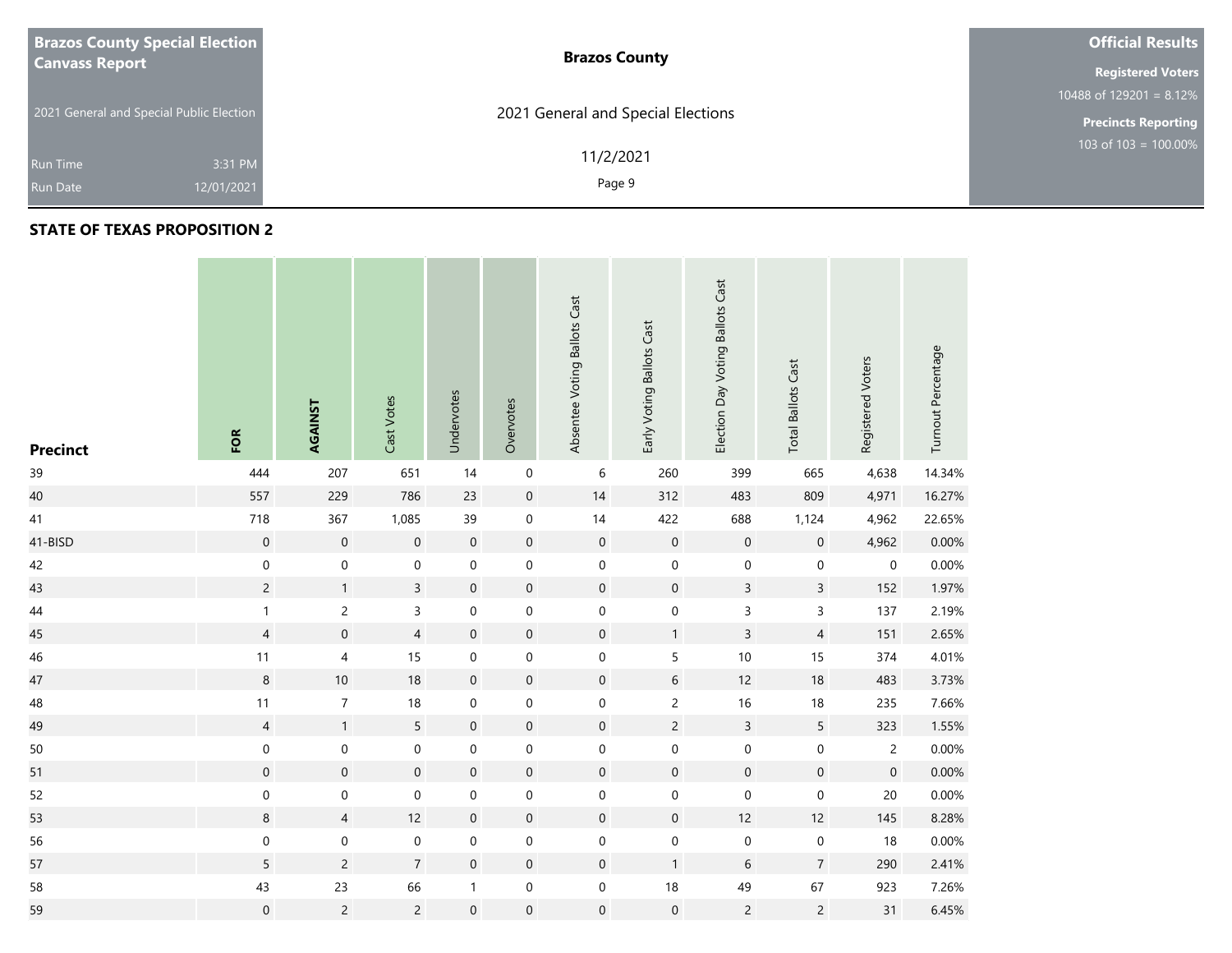| <b>Brazos County Special Election</b>    |            | <b>Brazos County</b>               | <b>Official Results</b>    |
|------------------------------------------|------------|------------------------------------|----------------------------|
| <b>Canvass Report</b>                    |            |                                    | <b>Registered Voters</b>   |
|                                          |            |                                    | 10488 of $129201 = 8.12\%$ |
| 2021 General and Special Public Election |            | 2021 General and Special Elections | <b>Precincts Reporting</b> |
|                                          |            | 11/2/2021                          | 103 of $103 = 100.00\%$    |
| <b>Run Time</b>                          | 3:31 PM    |                                    |                            |
| <b>Run Date</b>                          | 12/01/2021 | Page 10                            |                            |

### **STATE OF TEXAS PROPOSITION 2**

**College** 

| <b>Precinct</b> | FOR                      | AGAINST          | Cast Votes       | Undervotes          | Overvotes        | Absentee Voting Ballots Cast | Early Voting Ballots Cast | Election Day Voting Ballots Cast | <b>Total Ballots Cast</b> | Registered Voters | Turnout Percentage |
|-----------------|--------------------------|------------------|------------------|---------------------|------------------|------------------------------|---------------------------|----------------------------------|---------------------------|-------------------|--------------------|
| 60              | $\,$ 6 $\,$              | $\boldsymbol{9}$ | 15               | $\pmb{0}$           | $\mathbf 0$      | $\mathbf 0$                  | $\overline{c}$            | 13                               | 15                        | 91                | 16.48%             |
| 61              | $\mathbf{1}$             | $\sqrt{7}$       | $\bf 8$          | $\mathbf 0$         | $\boldsymbol{0}$ | $\mathbf 0$                  | $\mathbf{1}$              | $\overline{7}$                   | $\,8\,$                   | 52                | 15.38%             |
| 62              | $\mathsf{O}\xspace$      | $\pmb{0}$        | $\mathbf 0$      | $\pmb{0}$           | $\boldsymbol{0}$ | $\mathbf 0$                  | $\mathbf 0$               | $\mathbf 0$                      | $\pmb{0}$                 | $\mathbf 0$       | 0.00%              |
| 63              | 255                      | 135              | 390              | $\overline{4}$      | $\boldsymbol{0}$ | $\overline{7}$               | 96                        | 291                              | 394                       | 5,281             | 7.46%              |
| 64              | $\mathbf 0$              | $\mathbf 0$      | $\boldsymbol{0}$ | $\mathbf 0$         | $\pmb{0}$        | $\boldsymbol{0}$             | $\boldsymbol{0}$          | $\pmb{0}$                        | $\pmb{0}$                 | $\pmb{0}$         | 0.00%              |
| 65              | $15\,$                   | 14               | 29               | $\overline{c}$      | $\mathbf 0$      | $\mathsf{O}\xspace$          | 13                        | 18                               | 31                        | 233               | 13.30%             |
| 67              | $\overline{7}$           | $\overline{7}$   | 14               | $\mathbf{1}$        | $\mathbf 0$      | $\mathbf 0$                  | $\mathsf{3}$              | 12                               | 15                        | 427               | 3.51%              |
| 68              | $\boldsymbol{0}$         | $\mathbf 0$      | $\boldsymbol{0}$ | $\mathbf 0$         | $\boldsymbol{0}$ | $\mathsf{O}\xspace$          | $\boldsymbol{0}$          | $\mathbf 0$                      | $\mathbf 0$               | $\mathbf 0$       | 0.00%              |
| 69              | 536                      | 235              | 771              | 25                  | $\boldsymbol{0}$ | $\overline{c}$               | 233                       | 561                              | 796                       | 5,510             | 14.45%             |
| 70              | 54                       | 27               | 81               | $\overline{1}$      | $\pmb{0}$        | $\mathsf{O}\xspace$          | $16\,$                    | 66                               | 82                        | 1,327             | 6.18%              |
| $71\,$          | 14                       | $\,$ 6 $\,$      | $20\,$           | $\mathbf{1}$        | $\boldsymbol{0}$ | $\mathbf 0$                  | $\bf 8$                   | 13                               | 21                        | 111               | 18.92%             |
| 72              | $\overline{c}$           | $\mathbf{1}$     | $\overline{3}$   | $\mathbf 0$         | $\pmb{0}$        | $\mathsf{O}\xspace$          | $\overline{3}$            | $\mathbf 0$                      | $\overline{3}$            | 62                | 4.84%              |
| 72-BISD         | $\mathsf{3}$             | 0                | 3                | $\mathbf 0$         | 0                | $\boldsymbol{0}$             | 0                         | 3                                | 3                         | 62                | 4.84%              |
| $74\,$          | $\overline{3}$           | $\overline{c}$   | 5                | $\mathbf 0$         | $\pmb{0}$        | $\mathbf 0$                  | $\overline{3}$            | $\overline{c}$                   | 5                         | 259               | 1.93%              |
| 77              | $\mathsf{3}$             | 6                | 9                | $\boldsymbol{0}$    | $\boldsymbol{0}$ | $\mathbf 0$                  | $\mathsf{3}$              | $\,$ 6 $\,$                      | 9                         | 553               | 1.63%              |
| 78              | $\overline{7}$           | $\overline{7}$   | 14               | $\mathbf 0$         | $\boldsymbol{0}$ | $\mathbf 0$                  | $\mathsf{3}$              | 11                               | 14                        | 239               | 5.86%              |
| 79              | $\,$ 6 $\,$              | $\mathbf 0$      | $\,$ 6 $\,$      | $\mathbf 0$         | $\boldsymbol{0}$ | $\boldsymbol{0}$             | $\overline{4}$            | $\overline{c}$                   | 6                         | 78                | 7.69%              |
| 80              | 323                      | 178              | 501              | 15                  | $\pmb{0}$        | $\overline{7}$               | 198                       | 311                              | 516                       | 3,901             | 13.23%             |
| 81              | $\overline{\mathcal{L}}$ | $\overline{c}$   | $\,$ 6 $\,$      | $\pmb{0}$           | $\pmb{0}$        | $\boldsymbol{0}$             | $\mathbf{1}$              | 5                                | $\,$ 6 $\,$               | 62                | 9.68%              |
| 82              | 21                       | 17               | 38               | $\mathsf{O}\xspace$ | $\mathbf 0$      | $\mathsf{O}\xspace$          | $\,$ 6 $\,$               | 32                               | 38                        | 344               | 11.05%             |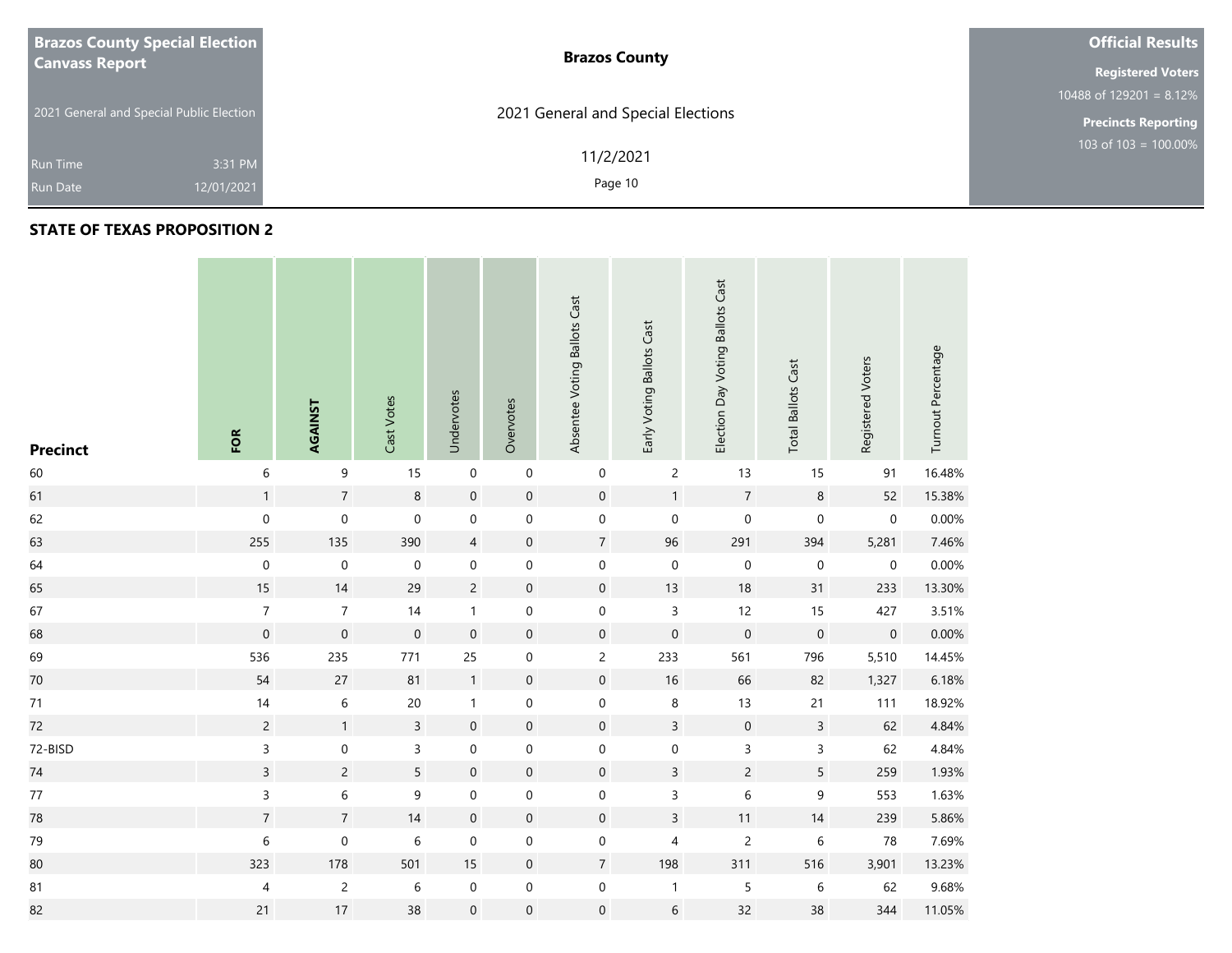| <b>Brazos County Special Election</b>    | <b>Brazos County</b>               | <b>Official Results</b>    |
|------------------------------------------|------------------------------------|----------------------------|
| <b>Canvass Report</b>                    |                                    | <b>Registered Voters</b>   |
|                                          |                                    | 10488 of 129201 = $8.12\%$ |
| 2021 General and Special Public Election | 2021 General and Special Elections | <b>Precincts Reporting</b> |
| 3:31 PM<br><b>Run Time</b>               | 11/2/2021                          | 103 of $103 = 100.00\%$    |
| 12/01/2021<br><b>Run Date</b>            | Page 11                            |                            |

| <b>Precinct</b> | FOR                 | AGAINST          | Cast Votes              | Undervotes       | Overvotes           | Absentee Voting Ballots Cast | Early Voting Ballots Cast | Election Day Voting Ballots Cast | <b>Total Ballots Cast</b> | Registered Voters   | Turnout Percentage |
|-----------------|---------------------|------------------|-------------------------|------------------|---------------------|------------------------------|---------------------------|----------------------------------|---------------------------|---------------------|--------------------|
| 83              | 0                   | $\boldsymbol{0}$ | $\pmb{0}$               | $\pmb{0}$        | 0                   | $\boldsymbol{0}$             | $\mathsf{O}\xspace$       | $\boldsymbol{0}$                 | $\pmb{0}$                 | $\mathsf{O}\xspace$ | 0.00%              |
| 84              | $\mathbf 0$         | $\mathbf 0$      | $\boldsymbol{0}$        | $\mathbf 0$      | $\boldsymbol{0}$    | $\mathbf 0$                  | $\mathbf 0$               | $\mathbf 0$                      | $\boldsymbol{0}$          | $\overline{c}$      | 0.00%              |
| 85              | $\pmb{0}$           | $\mathbf{1}$     | $\mathbf{1}$            | $\pmb{0}$        | $\mathbf 0$         | $\mathbf 0$                  | $\mathsf{O}\xspace$       | $\mathbf{1}$                     | $\mathbf{1}$              | $\mathsf{3}$        | 33.33%             |
| 86              | $\boldsymbol{0}$    | $\mathbf 0$      | $\boldsymbol{0}$        | $\mathbf 0$      | $\boldsymbol{0}$    | $\mathbf 0$                  | $\mathbf 0$               | $\mathbf 0$                      | $\boldsymbol{0}$          | $\mathsf{O}\xspace$ | 0.00%              |
| 87              | $\mathsf{O}\xspace$ | $\mathbf 0$      | $\boldsymbol{0}$        | $\boldsymbol{0}$ | $\mathbf 0$         | $\pmb{0}$                    | $\mathsf{O}\xspace$       | $\mathsf{O}\xspace$              | $\boldsymbol{0}$          | $\mathsf{O}\xspace$ | 0.00%              |
| 88              | $\mathsf{O}\xspace$ | $\mathbf 0$      | $\mathbf 0$             | $\mathbf 0$      | $\mathsf{O}\xspace$ | $\mathsf{O}\xspace$          | $\mathbf 0$               | $\mathbf 0$                      | $\boldsymbol{0}$          | $\mathsf{O}\xspace$ | 0.00%              |
| 89              | $\pmb{0}$           | $\boldsymbol{0}$ | $\mathbf 0$             | $\mathbf 0$      | $\boldsymbol{0}$    | $\boldsymbol{0}$             | $\mathsf{O}\xspace$       | $\mathbf 0$                      | $\mathsf{O}\xspace$       | $\overline{c}$      | 0.00%              |
| 90              | $\mathsf{O}\xspace$ | $\overline{3}$   | $\overline{3}$          | $\mathbf 0$      | $\mathbf 0$         | $\mathsf{O}\xspace$          | $\boldsymbol{0}$          | $\overline{3}$                   | $\overline{3}$            | 34                  | 8.82%              |
| 91              | $\mathbf 0$         | $\boldsymbol{0}$ | $\boldsymbol{0}$        | $\pmb{0}$        | $\boldsymbol{0}$    | $\boldsymbol{0}$             | $\mathbf 0$               | $\mathsf{O}\xspace$              | $\mathbf 0$               | $\overline{7}$      | 0.00%              |
| 92              | $\mathbf 0$         | $\mathbf 0$      | $\mathbf 0$             | $\mathbf 0$      | $\mathbf 0$         | $\mathbf 0$                  | $\mathbf 0$               | $\mathsf{O}\xspace$              | $\mathsf{O}\xspace$       | $\mathsf{O}\xspace$ | 0.00%              |
| 93              | $\mathbf 0$         | $\boldsymbol{0}$ | $\boldsymbol{0}$        | $\mathbf 0$      | $\boldsymbol{0}$    | $\boldsymbol{0}$             | $\mathsf{O}\xspace$       | $\mathbf 0$                      | $\mathbf 0$               | $\mathbf 0$         | 0.00%              |
| 94              | $\mathsf{O}\xspace$ | $\mathbf 0$      | $\boldsymbol{0}$        | $\mathbf 0$      | $\mathsf{O}\xspace$ | $\mathsf{O}\xspace$          | $\mathbf 0$               | $\mathbf 0$                      | $\boldsymbol{0}$          | $\mathsf{O}\xspace$ | 0.00%              |
| 95              | $\mathbf 0$         | $\mathbf 0$      | $\boldsymbol{0}$        | $\mathbf 0$      | $\mathbf 0$         | $\pmb{0}$                    | $\mathbf 0$               | $\mathsf{O}\xspace$              | $\mathsf{O}\xspace$       | $\mathsf{O}\xspace$ | 0.00%              |
| 96              | $\boldsymbol{0}$    | $\mathbf 0$      | $\boldsymbol{0}$        | $\mathbf 0$      | $\boldsymbol{0}$    | $\mathbf 0$                  | $\boldsymbol{0}$          | $\mathbf 0$                      | $\boldsymbol{0}$          | $\mathbf{1}$        | 0.00%              |
| 97              | $\pmb{0}$           | $\boldsymbol{0}$ | $\boldsymbol{0}$        | $\mathbf 0$      | $\boldsymbol{0}$    | $\mathbf 0$                  | $\mathsf{O}\xspace$       | $\mathbf 0$                      | $\mathbf 0$               | $\mathsf{O}\xspace$ | 0.00%              |
| 98              | $\boldsymbol{0}$    | $\mathbf 0$      | $\boldsymbol{0}$        | $\mathbf 0$      | $\boldsymbol{0}$    | $\mathbf 0$                  | $\mathbf 0$               | $\mathbf 0$                      | $\boldsymbol{0}$          | $\overline{4}$      | 0.00%              |
| 99              | $\pmb{0}$           | $\boldsymbol{0}$ | $\mathbf 0$             | $\mathbf 0$      | $\pmb{0}$           | $\pmb{0}$                    | $\mathsf{O}\xspace$       | $\mathbf 0$                      | $\mathbf 0$               | $\mathbf{1}$        | 0.00%              |
| 100             | $\mathsf{O}\xspace$ | $\mathbf 0$      | $\boldsymbol{0}$        | $\mathbf 0$      | $\mathsf{O}\xspace$ | $\mathsf{O}\xspace$          | $\mathbf 0$               | $\mathbf 0$                      | $\boldsymbol{0}$          | $\mathbf{1}$        | 0.00%              |
| 101             | $\mathbf{1}$        | $\mathsf{3}$     | $\overline{\mathbf{4}}$ | $\boldsymbol{0}$ | $\pmb{0}$           | $\mathbf 0$                  | $\mathsf{3}$              | $\mathbf{1}$                     | $\overline{4}$            | 49                  | 8.16%              |
| 102             | $\mathbf 0$         | $\boldsymbol{0}$ | $\boldsymbol{0}$        | $\boldsymbol{0}$ | $\mathsf{O}\xspace$ | $\mathsf{O}\xspace$          | $\mathbf 0$               | $\mathbf 0$                      | $\boldsymbol{0}$          | $\mathbf 0$         | 0.00%              |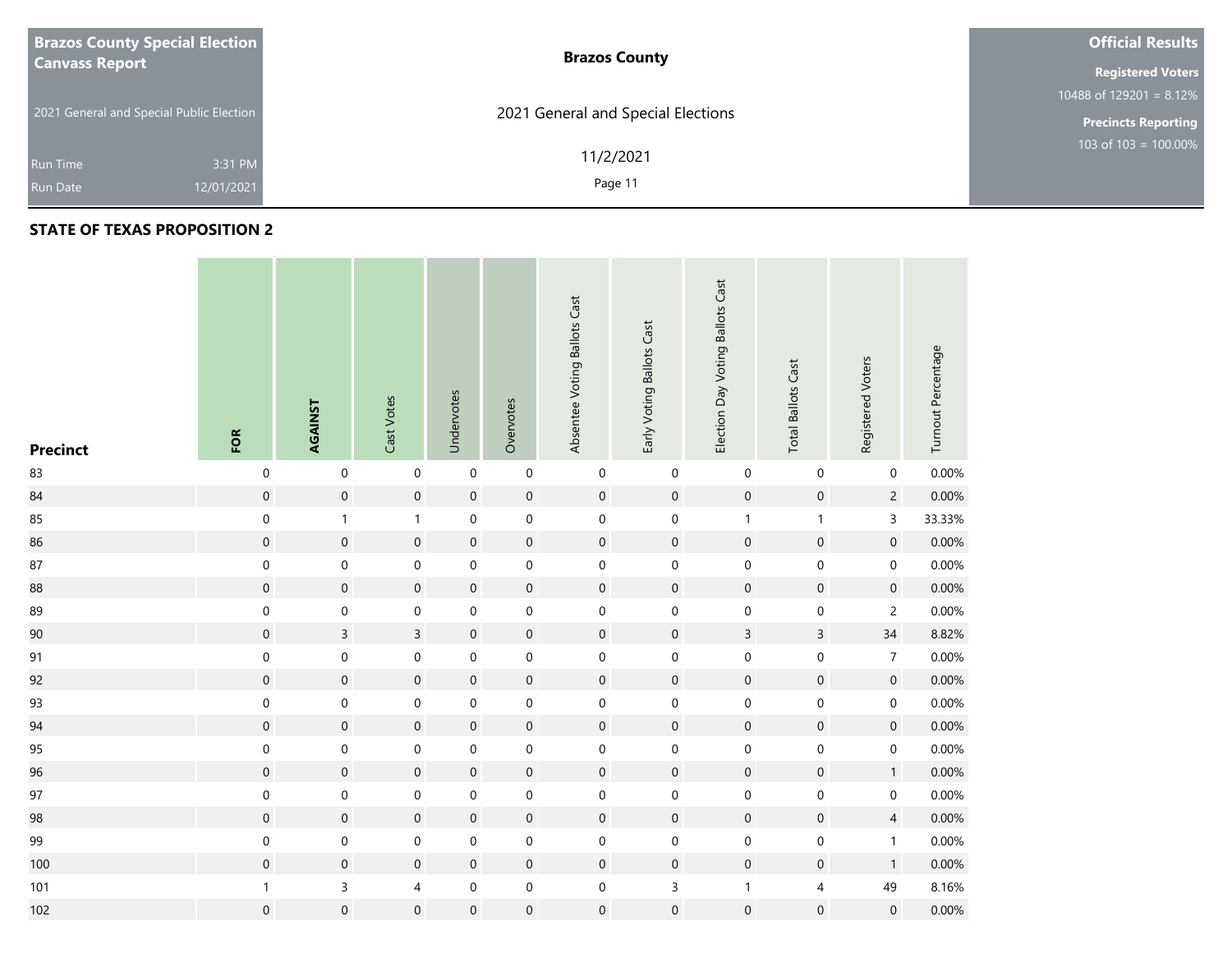| <b>Brazos County Special Election</b>    | <b>Brazos County</b>               | <b>Official Results</b>               |
|------------------------------------------|------------------------------------|---------------------------------------|
| <b>Canvass Report</b>                    |                                    | <b>Registered Voters</b>              |
|                                          |                                    | 10488 of $129\overline{201} = 8.12\%$ |
| 2021 General and Special Public Election | 2021 General and Special Elections | <b>Precincts Reporting</b>            |
|                                          | 11/2/2021                          | 103 of $103 = 100.00\%$               |
| 3:31 PM<br>Run Time                      |                                    |                                       |
| 12/01/2021<br><b>Run Date</b>            | Page 12                            |                                       |

| <b>Precinct</b> | FOR            | AGAINST        | Cast Votes  | Undervotes  | Overvotes      | Cast<br>Voting Ballots<br>Absentee | Voting Ballots Cast<br>Early | Cast<br>Election Day Voting Ballots | Cast<br><b>Total Ballots</b> | Registered Voters | Turnout Percentage |
|-----------------|----------------|----------------|-------------|-------------|----------------|------------------------------------|------------------------------|-------------------------------------|------------------------------|-------------------|--------------------|
| 103             | $\mathfrak{p}$ |                | 3           | $\mathbf 0$ | $\mathbf 0$    | $\mathbf 0$                        | $\mathbf 0$                  | 3                                   | 3                            | 25                | 12.00%             |
| 104             | $\overline{0}$ | $\mathbf 0$    | $\mathbf 0$ | $\mathbf 0$ | $\overline{0}$ | $\mathbf 0$                        | $\mathbf 0$                  | $\mathbf 0$                         | $\mathbf 0$                  | $\overline{0}$    | 0.00%              |
| 500             |                | $\overline{4}$ | 5           | $\mathbf 0$ | $\overline{0}$ | $\mathbf 0$                        | 5                            | $\mathbf 0$                         | 5                            | $\overline{0}$    | 0.00%              |
| <b>Totals</b>   | 6,806          | 3,453          | 10,259      | 229         | $\mathbf 0$    | 134                                | 3,296                        | 7,058                               | 10,488                       | 129,201           | 8.12%              |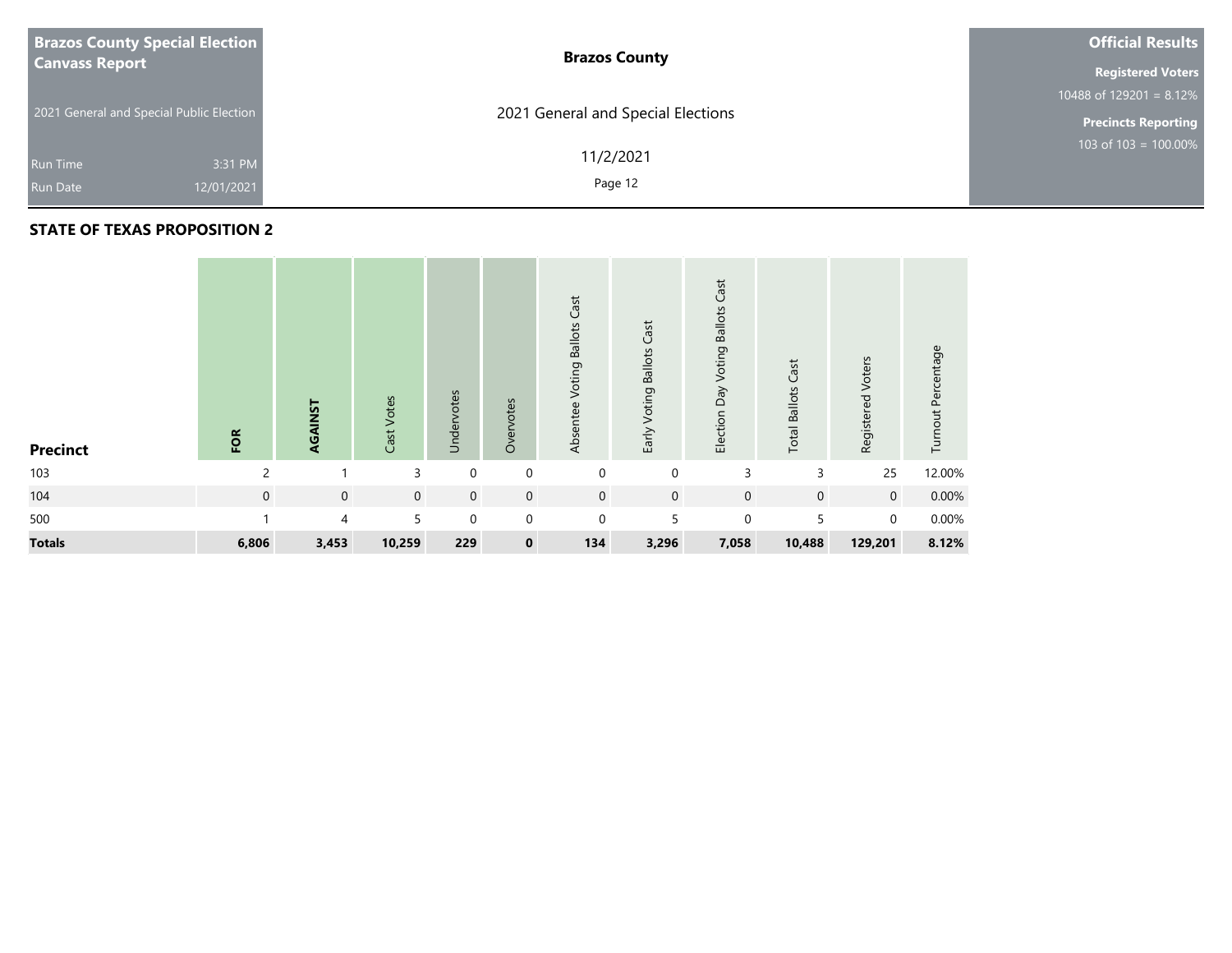| <b>Brazos County Special Election</b>    | <b>Brazos County</b>               | <b>Official Results</b>    |
|------------------------------------------|------------------------------------|----------------------------|
| <b>Canvass Report</b>                    |                                    | <b>Registered Voters</b>   |
|                                          |                                    | 10488 of 129201 = $8.12\%$ |
| 2021 General and Special Public Election | 2021 General and Special Elections | <b>Precincts Reporting</b> |
| 3:31 PM<br><b>Run Time</b>               | 11/2/2021                          | 103 of $103 = 100.00\%$    |
| 12/01/2021<br><b>Run Date</b>            | Page 13                            |                            |

| <b>Precinct</b>          | FOR                      | AGAINST | Cast Votes | Undervotes       | Overvotes        | Absentee Voting Ballots Cast | Early Voting Ballots Cast | Election Day Voting Ballots Cast | <b>Total Ballots Cast</b> | Registered Voters | Turnout Percentage |
|--------------------------|--------------------------|---------|------------|------------------|------------------|------------------------------|---------------------------|----------------------------------|---------------------------|-------------------|--------------------|
| 1                        | 172                      | 36      | 208        | $\,8\,$          | $\boldsymbol{0}$ | $\pmb{0}$                    | 79                        | 137                              | 216                       | 2,134             | 10.12%             |
| 1-NISD                   | 52                       | 21      | 73         | $\mathbf{1}$     | $\mathbf 0$      | $\mathbf 0$                  | $\boldsymbol{7}$          | 67                               | 74                        | 2,134             | 3.47%              |
| $\overline{c}$           | 457                      | 138     | 595        | $10\,$           | $\boldsymbol{0}$ | $\mathsf{2}\,$               | 211                       | 392                              | 605                       | 5,428             | 11.15%             |
| $\overline{3}$           | $37\,$                   | 9       | 46         | $\mathbf 0$      | $\pmb{0}$        | $\mathbf 0$                  | 14                        | 32                               | 46                        | 1,013             | 4.54%              |
| $\overline{\mathcal{A}}$ | 19                       | 22      | $41\,$     | $\mathbf{1}$     | $\mathbf 0$      | $\mathbf 0$                  | $\,8\,$                   | 34                               | 42                        | 1,730             | 2.43%              |
| 5                        | 106                      | $18\,$  | 124        | $\mathbf{1}$     | $\pmb{0}$        | $\mathsf{3}$                 | $35\,$                    | 87                               | 125                       | 1,798             | 6.95%              |
| 6                        | 75                       | 19      | 94         | $\mathbf{1}$     | $\pmb{0}$        | $\mathbf 0$                  | 17                        | ${\bf 78}$                       | 95                        | 1,028             | 9.24%              |
| $\overline{7}$           | 134                      | 19      | 153        | $\mathbf 0$      | $\pmb{0}$        | $\overline{c}$               | 23                        | 128                              | 153                       | 1,793             | 8.53%              |
| 8                        | $74$                     | 63      | 137        | $\mathbf{1}$     | 0                | $\overline{c}$               | 39                        | 97                               | 138                       | 1,661             | 8.31%              |
| 9                        | 121                      | 65      | 186        | $\sqrt{4}$       | $\boldsymbol{0}$ | $6\,$                        | 99                        | 85                               | 190                       | 1,572             | 12.09%             |
| $10\,$                   | 334                      | 146     | 480        | $11$             | 0                | $\overline{\mathcal{A}}$     | 184                       | 303                              | 491                       | 4,022             | 12.21%             |
| 11                       | 65                       | 65      | 130        | $\mathbf 0$      | $\boldsymbol{0}$ | $\mathbf{1}$                 | 22                        | 107                              | 130                       | 3,085             | 4.21%              |
| 12                       | 224                      | 113     | 337        | $\sqrt{4}$       | $\boldsymbol{0}$ | 11                           | 64                        | 266                              | 341                       | 4,163             | 8.19%              |
| 13                       | 117                      | 66      | 183        | $\overline{c}$   | $\boldsymbol{0}$ | $\overline{4}$               | 36                        | 145                              | 185                       | 2,299             | 8.05%              |
| 14                       | 33                       | 25      | 58         | $\mathbf{1}$     | $\pmb{0}$        | $\pmb{0}$                    | 11                        | 48                               | 59                        | 2,938             | 2.01%              |
| 15                       | 168                      | 81      | 249        | $\mathbf{1}$     | $\boldsymbol{0}$ | $9\phantom{.0}$              | 58                        | 183                              | 250                       | 3,073             | 8.14%              |
| $16\,$                   | 14                       | 12      | 26         | $\boldsymbol{0}$ | $\pmb{0}$        | $\pmb{0}$                    | $\,8\,$                   | $18\,$                           | 26                        | 1,393             | 1.87%              |
| 17                       | 94                       | 56      | 150        | $\mathbf 0$      | $\pmb{0}$        | $\mathsf{3}$                 | $24\,$                    | 123                              | 150                       | 3,164             | 4.74%              |
| $18\,$                   | $\overline{\mathcal{A}}$ | $\,8\,$ | 12         | $\pmb{0}$        | $\pmb{0}$        | $\pmb{0}$                    | $\mathbf{1}$              | $11$                             | 12                        | 555               | 2.16%              |
| 19                       | 13                       | 8       | 21         | $\mathbf 0$      | $\boldsymbol{0}$ | $\overline{c}$               | $\overline{4}$            | 15                               | 21                        | 399               | 5.26%              |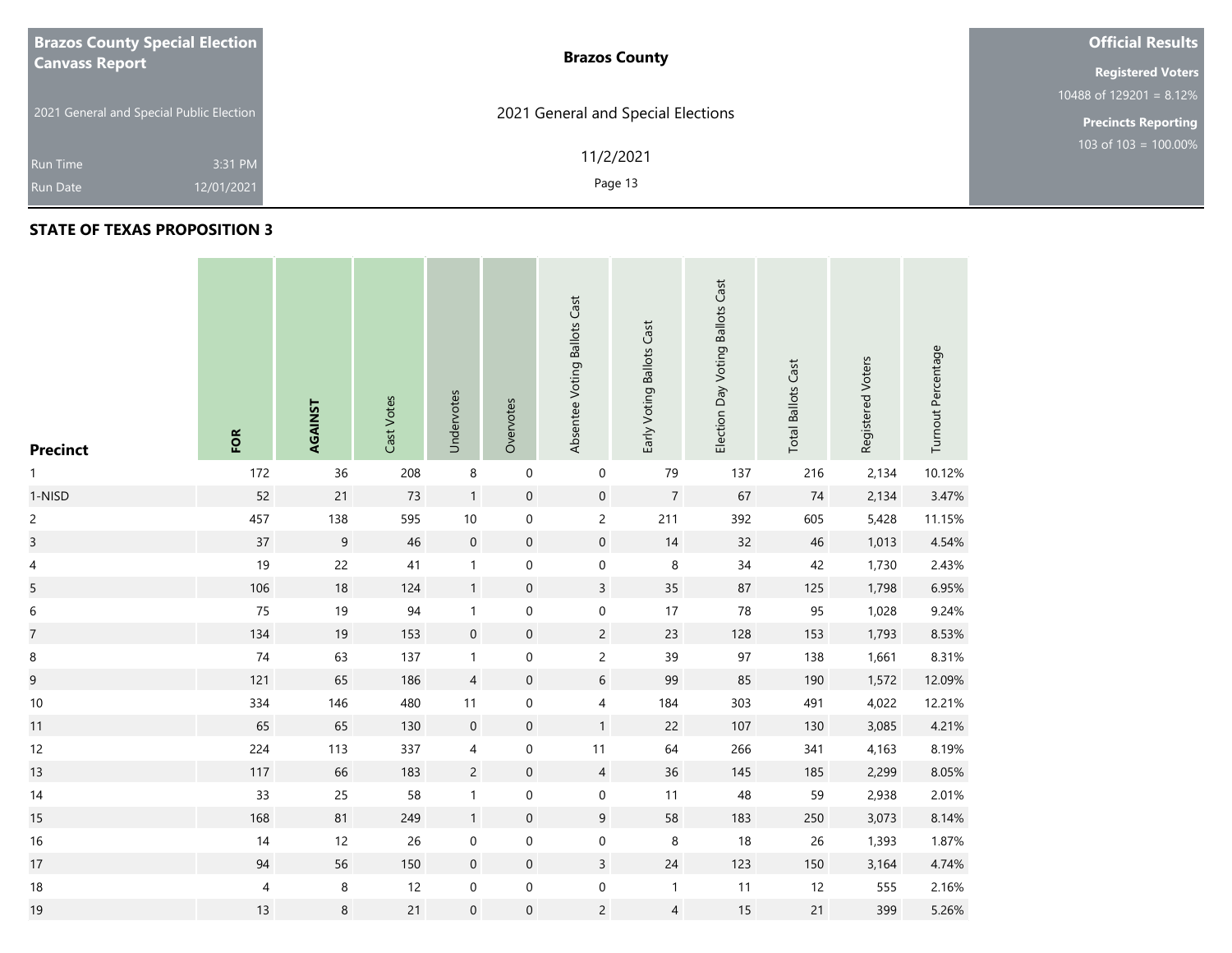| <b>Brazos County Special Election</b>    | <b>Brazos County</b>               | <b>Official Results</b>    |
|------------------------------------------|------------------------------------|----------------------------|
| <b>Canvass Report</b>                    |                                    | <b>Registered Voters</b>   |
|                                          |                                    | 10488 of $129201 = 8.12\%$ |
| 2021 General and Special Public Election | 2021 General and Special Elections | <b>Precincts Reporting</b> |
|                                          | 11/2/2021                          | 103 of $103 = 100.00\%$    |
| 3:31 PM<br><b>Run Time</b>               |                                    |                            |
| 12/01/2021<br><b>Run Date</b>            | Page 14                            |                            |

| <b>Precinct</b> | FOR              | AGAINST          | Cast Votes     | Undervotes          | Overvotes           | Absentee Voting Ballots Cast | Early Voting Ballots Cast | Election Day Voting Ballots Cast | <b>Total Ballots Cast</b> | Registered Voters | Turnout Percentage |
|-----------------|------------------|------------------|----------------|---------------------|---------------------|------------------------------|---------------------------|----------------------------------|---------------------------|-------------------|--------------------|
| $20\,$          | 28               | 36               | 64             | $\mathbf{1}$        | $\pmb{0}$           | 0                            | 15                        | 50                               | 65                        | 3,181             | 2.04%              |
| 21              | $14$             | $10\,$           | $24$           | $\mathbf{1}$        | $\boldsymbol{0}$    | $\boldsymbol{0}$             | $\sqrt{6}$                | 19                               | 25                        | 1,423             | 1.76%              |
| 22              | $\bf 8$          | $\boldsymbol{7}$ | 15             | $\boldsymbol{0}$    | $\mathbf 0$         | $\mathsf{O}\xspace$          | $\,$ 6 $\,$               | $\mathsf 9$                      | 15                        | 396               | 3.79%              |
| 23              | 6                | $\mathbf{1}$     | $\overline{7}$ | $\mathbf 0$         | $\pmb{0}$           | $\pmb{0}$                    | $\mathbf 0$               | $\overline{7}$                   | $\overline{7}$            | 78                | 8.97%              |
| 24              | 172              | 140              | 312            | 4                   | $\pmb{0}$           | 5                            | 124                       | 187                              | 316                       | 2,194             | 14.40%             |
| 25              | 16               | 14               | 30             | $\mathbf{1}$        | $\mathsf{O}\xspace$ | 1                            | 14                        | $16\,$                           | 31                        | 1,065             | 2.91%              |
| 26              | 187              | 69               | 256            | $\boldsymbol{0}$    | $\pmb{0}$           | 6                            | $80\,$                    | 170                              | 256                       | 3,582             | 7.15%              |
| 27              | 217              | 61               | 278            | $\mathbf{1}$        | $\pmb{0}$           | $\,$ 8 $\,$                  | 51                        | 220                              | 279                       | 3,312             | 8.42%              |
| 28              | $46\,$           | 12               | 58             | 0                   | $\pmb{0}$           | 0                            | 11                        | $47\,$                           | 58                        | 528               | 10.98%             |
| 29              | $\overline{c}$   | $\mathbf{1}$     | $\overline{3}$ | $\mathsf{O}\xspace$ | $\pmb{0}$           | $\mathsf{O}\xspace$          | $\mathbf 0$               | $\mathsf{3}$                     | $\mathsf{3}$              | 838               | 0.36%              |
| 29-BISD         | 54               | $18\,$           | $72\,$         | $\mathbf{1}$        | $\boldsymbol{0}$    | $\mathbf{1}$                 | $18$                      | 54                               | $73$                      | 838               | 8.71%              |
| 30              | 67               | $24$             | 91             | $\mathbf{1}$        | $\pmb{0}$           | $\mathbf 0$                  | 31                        | 61                               | 92                        | 2,467             | 3.73%              |
| 31              | 323              | 172              | 495            | 4                   | $\mathbf 0$         | $\overline{7}$               | 198                       | 294                              | 499                       | 4,559             | 10.95%             |
| 32              | $\boldsymbol{0}$ | $\mathbf 0$      | $\mathbf 0$    | $\mathbf 0$         | $\boldsymbol{0}$    | $\mathbf 0$                  | $\mathbf 0$               | $\boldsymbol{0}$                 | $\boldsymbol{0}$          | $\overline{c}$    | 0.00%              |
| 33              | $16\,$           | $18\,$           | $34$           | $\mathsf{3}$        | $\pmb{0}$           | $\mathbf{1}$                 | 11                        | 25                               | $37\,$                    | 1,466             | 2.52%              |
| 34              | 106              | 85               | 191            | $\mathsf{3}$        | $\pmb{0}$           | $\mathsf{O}\xspace$          | 62                        | 132                              | 194                       | 4,595             | 4.22%              |
| 35              | 115              | 76               | 191            | $\mathsf 3$         | $\boldsymbol{0}$    | $\mathsf{O}\xspace$          | 49                        | 145                              | 194                       | 7,010             | 2.77%              |
| 36              | 144              | 93               | 237            | $\boldsymbol{0}$    | $\pmb{0}$           | $\overline{4}$               | $44\,$                    | 189                              | 237                       | 4,154             | 5.71%              |
| $37\,$          | 11               | $\mathsf{3}$     | 14             | $\boldsymbol{0}$    | $\pmb{0}$           | $\overline{c}$               | $\mathbf{1}$              | 11                               | 14                        | 160               | 8.75%              |
| 38              | 6                | $\,8\,$          | 14             | $\mathbf 0$         | $\boldsymbol{0}$    | $\boldsymbol{0}$             | $\mathbf{1}$              | 13                               | 14                        | 433               | 3.23%              |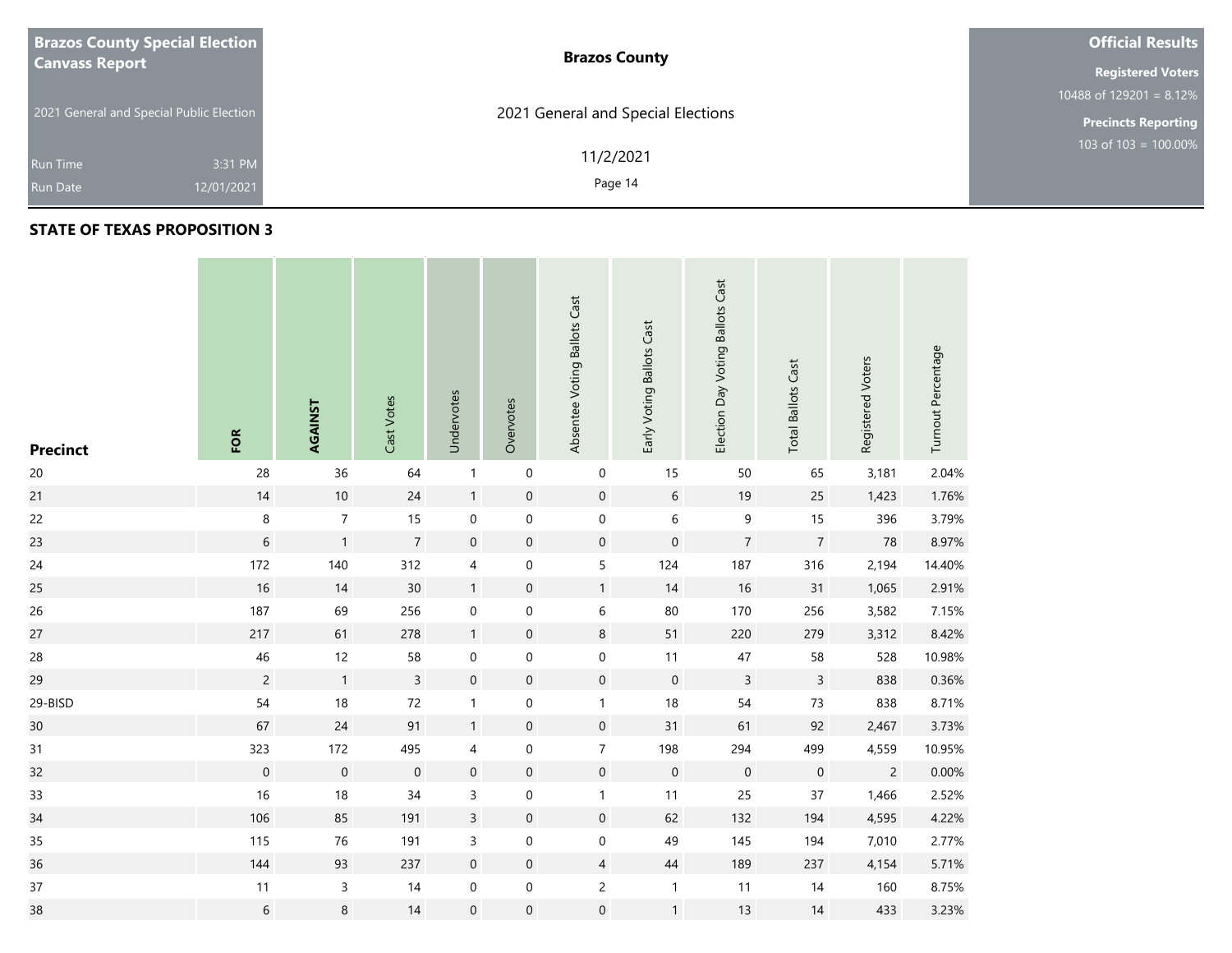| <b>Brazos County Special Election</b>    | <b>Brazos County</b>               | <b>Official Results</b>    |
|------------------------------------------|------------------------------------|----------------------------|
| <b>Canvass Report</b>                    |                                    | <b>Registered Voters</b>   |
|                                          |                                    | 10488 of 129201 = $8.12\%$ |
| 2021 General and Special Public Election | 2021 General and Special Elections | <b>Precincts Reporting</b> |
| 3:31 PM<br><b>Run Time</b>               | 11/2/2021                          | 103 of $103 = 100.00\%$    |
| 12/01/2021<br><b>Run Date</b>            | Page 15                            |                            |

## **STATE OF TEXAS PROPOSITION 3**

**Contract** 

| <b>Precinct</b> | FOR              | AGAINST             | Cast Votes          | Undervotes       | Overvotes           | Absentee Voting Ballots Cast | Early Voting Ballots Cast | Election Day Voting Ballots Cast | <b>Total Ballots Cast</b> | Registered Voters   | Turnout Percentage |
|-----------------|------------------|---------------------|---------------------|------------------|---------------------|------------------------------|---------------------------|----------------------------------|---------------------------|---------------------|--------------------|
| 39              | 424              | 232                 | 656                 | $\boldsymbol{9}$ | $\boldsymbol{0}$    | 6                            | 260                       | 399                              | 665                       | 4,638               | 14.34%             |
| 40              | 520              | 271                 | 791                 | $18$             | $\pmb{0}$           | $14$                         | 312                       | 483                              | 809                       | 4,971               | 16.27%             |
| 41              | 803              | 292                 | 1,095               | 29               | $\boldsymbol{0}$    | $14$                         | 422                       | 688                              | 1,124                     | 4,962               | 22.65%             |
| 41-BISD         | $\mathbf 0$      | $\mathbf 0$         | $\mathbf 0$         | $\mathbf 0$      | $\mathsf{O}\xspace$ | $\mathbf 0$                  | $\mathbf 0$               | $\mathsf{O}\xspace$              | $\mathbf 0$               | 4,962               | 0.00%              |
| 42              | $\mathbf 0$      | $\mathbf 0$         | $\mathbf 0$         | $\boldsymbol{0}$ | $\mathbf 0$         | $\mathsf{O}$                 | 0                         | $\mathbf 0$                      | $\boldsymbol{0}$          | 0                   | 0.00%              |
| 43              | $\mathbf{1}$     | $\overline{c}$      | $\overline{3}$      | $\mathbf 0$      | $\mathsf{O}\xspace$ | $\mathsf{O}\xspace$          | $\mathsf{O}\xspace$       | $\overline{3}$                   | $\overline{3}$            | 152                 | 1.97%              |
| $44\,$          | $\mathsf{3}$     | $\mathsf{O}\xspace$ | $\overline{3}$      | $\mathbf 0$      | $\mathbf 0$         | $\mathbf 0$                  | $\mathsf{O}\xspace$       | $\mathsf{3}$                     | $\overline{3}$            | 137                 | 2.19%              |
| 45              | $\overline{4}$   | $\boldsymbol{0}$    | $\overline{4}$      | $\boldsymbol{0}$ | $\boldsymbol{0}$    | $\mathbf 0$                  | $\mathbf{1}$              | $\overline{3}$                   | $\overline{4}$            | 151                 | 2.65%              |
| 46              | 12               | $\mathsf{3}$        | 15                  | $\boldsymbol{0}$ | $\mathbf 0$         | $\mathsf{O}$                 | 5                         | $10\,$                           | 15                        | 374                 | 4.01%              |
| 47              | $10\,$           | $\bf 8$             | $18\,$              | $\mathbf 0$      | $\boldsymbol{0}$    | $\mathbf 0$                  | $6\,$                     | 12                               | 18                        | 483                 | 3.73%              |
| 48              | 15               | $\mathsf{3}$        | 18                  | $\mathbf 0$      | $\boldsymbol{0}$    | $\boldsymbol{0}$             | $\overline{c}$            | 16                               | $18\,$                    | 235                 | 7.66%              |
| 49              | $\overline{c}$   | $\overline{3}$      | 5                   | $\mathbf 0$      | $\pmb{0}$           | $\mathsf{O}\xspace$          | $\overline{c}$            | $\overline{3}$                   | 5                         | 323                 | 1.55%              |
| 50              | $\boldsymbol{0}$ | $\mathbf 0$         | $\mathbf 0$         | $\pmb{0}$        | $\boldsymbol{0}$    | 0                            | 0                         | $\mathbf 0$                      | $\mathbf 0$               | $\overline{2}$      | 0.00%              |
| 51              | $\mathbf 0$      | $\mathbf 0$         | $\mathsf{O}\xspace$ | $\mathbf 0$      | $\mathsf{O}\xspace$ | $\mathbf 0$                  | $\mathsf{O}\xspace$       | $\mathsf{O}\xspace$              | $\boldsymbol{0}$          | $\mathsf{O}\xspace$ | 0.00%              |
| 52              | $\boldsymbol{0}$ | $\mathbf 0$         | $\mathbf 0$         | $\pmb{0}$        | $\boldsymbol{0}$    | $\boldsymbol{0}$             | $\boldsymbol{0}$          | $\mathbf 0$                      | $\mathbf 0$               | $20\,$              | 0.00%              |
| 53              | $\overline{9}$   | $\overline{3}$      | 12                  | $\boldsymbol{0}$ | $\boldsymbol{0}$    | $\boldsymbol{0}$             | $\mathbf 0$               | 12                               | 12                        | 145                 | 8.28%              |
| 56              | $\mathbf 0$      | $\mathbf 0$         | $\pmb{0}$           | $\pmb{0}$        | $\mathbf 0$         | 0                            | $\mathbf 0$               | $\mathbf 0$                      | $\mathbf 0$               | 18                  | 0.00%              |
| 57              | $\overline{4}$   | $\overline{3}$      | $\overline{7}$      | $\mathbf 0$      | $\mathsf{O}\xspace$ | $\mathsf{O}\xspace$          | $\mathbf{1}$              | $\boldsymbol{6}$                 | $\overline{7}$            | 290                 | 2.41%              |
| 58              | 50               | 16                  | 66                  | $\mathbf{1}$     | $\mathbf 0$         | $\boldsymbol{0}$             | $18\,$                    | 49                               | 67                        | 923                 | 7.26%              |
| 59              | $\overline{c}$   | $\mathbf 0$         | $\overline{2}$      | $\mathbf 0$      | $\mathsf{O}\xspace$ | $\boldsymbol{0}$             | $\boldsymbol{0}$          | $\overline{c}$                   | $\overline{2}$            | 31                  | 6.45%              |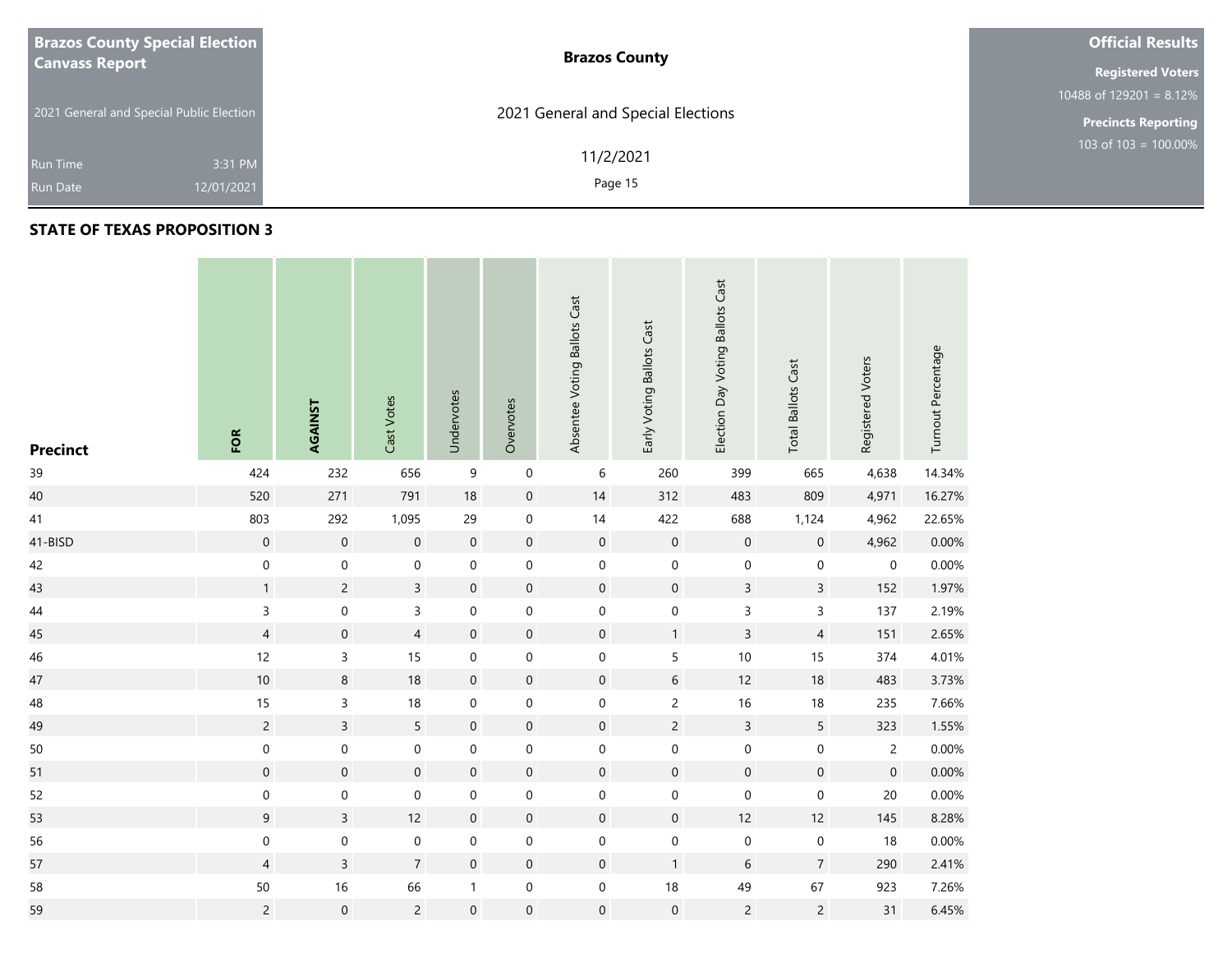| <b>Brazos County Special Election</b>    | <b>Brazos County</b>               | <b>Official Results</b>    |
|------------------------------------------|------------------------------------|----------------------------|
| <b>Canvass Report</b>                    |                                    | <b>Registered Voters</b>   |
|                                          |                                    | 10488 of 129201 = $8.12\%$ |
| 2021 General and Special Public Election | 2021 General and Special Elections | <b>Precincts Reporting</b> |
|                                          | 11/2/2021                          | 103 of $103 = 100.00\%$    |
| 3:31 PM<br><b>Run Time</b>               |                                    |                            |
| 12/01/2021<br><b>Run Date</b>            | Page 16                            |                            |

| <b>Precinct</b> | FOR                      | AGAINST          | Cast Votes     | Undervotes       | Overvotes           | Absentee Voting Ballots Cast | Early Voting Ballots Cast | Election Day Voting Ballots Cast | <b>Total Ballots Cast</b> | Registered Voters | Turnout Percentage |
|-----------------|--------------------------|------------------|----------------|------------------|---------------------|------------------------------|---------------------------|----------------------------------|---------------------------|-------------------|--------------------|
| 60              | 14                       | $\mathbf{1}$     | 15             | $\pmb{0}$        | $\pmb{0}$           | $\mathbf 0$                  | $\overline{c}$            | 13                               | 15                        | 91                | 16.48%             |
| 61              | $\,8\,$                  | $\mathbf 0$      | $\,8\,$        | $\mathbf 0$      | $\boldsymbol{0}$    | $\mathbf 0$                  | $\mathbf{1}$              | $\overline{7}$                   | $\bf 8$                   | 52                | 15.38%             |
| 62              | $\pmb{0}$                | $\boldsymbol{0}$ | $\mathbf 0$    | $\mathbf 0$      | $\pmb{0}$           | $\mathbf 0$                  | $\mathbf 0$               | $\mathbf 0$                      | $\boldsymbol{0}$          | $\pmb{0}$         | 0.00%              |
| 63              | 294                      | 99               | 393            | $\mathbf{1}$     | $\boldsymbol{0}$    | $\boldsymbol{7}$             | 96                        | 291                              | 394                       | 5,281             | 7.46%              |
| 64              | $\mathbf 0$              | $\boldsymbol{0}$ | $\mathbf 0$    | $\mathbf 0$      | $\boldsymbol{0}$    | $\mathbf 0$                  | $\pmb{0}$                 | $\mathbf 0$                      | $\mathbf 0$               | $\pmb{0}$         | 0.00%              |
| 65              | $24$                     | $\overline{7}$   | 31             | $\mathbf 0$      | $\boldsymbol{0}$    | $\boldsymbol{0}$             | 13                        | $18\,$                           | 31                        | 233               | 13.30%             |
| 67              | 13                       | $\overline{c}$   | 15             | $\mathbf 0$      | $\pmb{0}$           | $\mathbf 0$                  | $\mathsf{3}$              | 12                               | 15                        | 427               | 3.51%              |
| 68              | $\mathbf 0$              | $\mathbf 0$      | $\mathbf 0$    | $\mathbf 0$      | $\boldsymbol{0}$    | $\boldsymbol{0}$             | $\mathsf{O}\xspace$       | $\mathbf 0$                      | $\mathbf 0$               | $\,0\,$           | 0.00%              |
| 69              | 556                      | 223              | 779            | 17               | $\boldsymbol{0}$    | $\overline{c}$               | 233                       | 561                              | 796                       | 5,510             | 14.45%             |
| 70              | 52                       | 29               | 81             | $\mathbf{1}$     | $\boldsymbol{0}$    | $\mathbf 0$                  | 16                        | 66                               | 82                        | 1,327             | 6.18%              |
| 71              | 19                       | $\overline{c}$   | 21             | $\mathbf 0$      | $\boldsymbol{0}$    | $\mathbf 0$                  | $\bf 8$                   | 13                               | 21                        | 111               | 18.92%             |
| 72              | $\overline{c}$           | $\mathbf{1}$     | $\overline{3}$ | $\mathbf 0$      | $\boldsymbol{0}$    | $\boldsymbol{0}$             | $\mathsf{3}$              | $\mathbf 0$                      | $\mathsf{3}$              | 62                | 4.84%              |
| 72-BISD         | $\mathbf 0$              | 3                | $\overline{3}$ | $\boldsymbol{0}$ | $\mathsf{O}\xspace$ | $\mathbf 0$                  | $\mathsf{O}\xspace$       | $\overline{3}$                   | 3                         | 62                | 4.84%              |
| 74              | $\overline{4}$           | $\mathbf{1}$     | 5              | $\mathbf 0$      | $\boldsymbol{0}$    | $\mathbf 0$                  | $\overline{3}$            | $\overline{c}$                   | 5                         | 259               | 1.93%              |
| $77\,$          | $\boldsymbol{9}$         | $\boldsymbol{0}$ | 9              | $\boldsymbol{0}$ | $\boldsymbol{0}$    | $\boldsymbol{0}$             | 3                         | 6                                | 9                         | 553               | 1.63%              |
| 78              | $\bf 8$                  | 6                | 14             | $\boldsymbol{0}$ | $\boldsymbol{0}$    | $\mathbf 0$                  | $\mathsf{3}$              | 11                               | $14$                      | 239               | 5.86%              |
| 79              | 6                        | $\boldsymbol{0}$ | $\,$ 6 $\,$    | $\mathbf 0$      | $\pmb{0}$           | $\boldsymbol{0}$             | 4                         | $\overline{c}$                   | $\,$ 6 $\,$               | 78                | 7.69%              |
| 80              | 368                      | 136              | 504            | 12               | $\pmb{0}$           | $\overline{7}$               | 198                       | 311                              | 516                       | 3,901             | 13.23%             |
| ${\bf 81}$      | $\overline{\mathcal{A}}$ | $\overline{c}$   | $\,$ 6 $\,$    | $\pmb{0}$        | $\boldsymbol{0}$    | $\mathbf 0$                  | $\mathbf{1}$              | 5                                | $\,$ 6 $\,$               | 62                | 9.68%              |
| 82              | 29                       | 9                | 38             | $\mathbf 0$      | $\boldsymbol{0}$    | $\pmb{0}$                    | $\,$ 6 $\,$               | 32                               | 38                        | 344               | 11.05%             |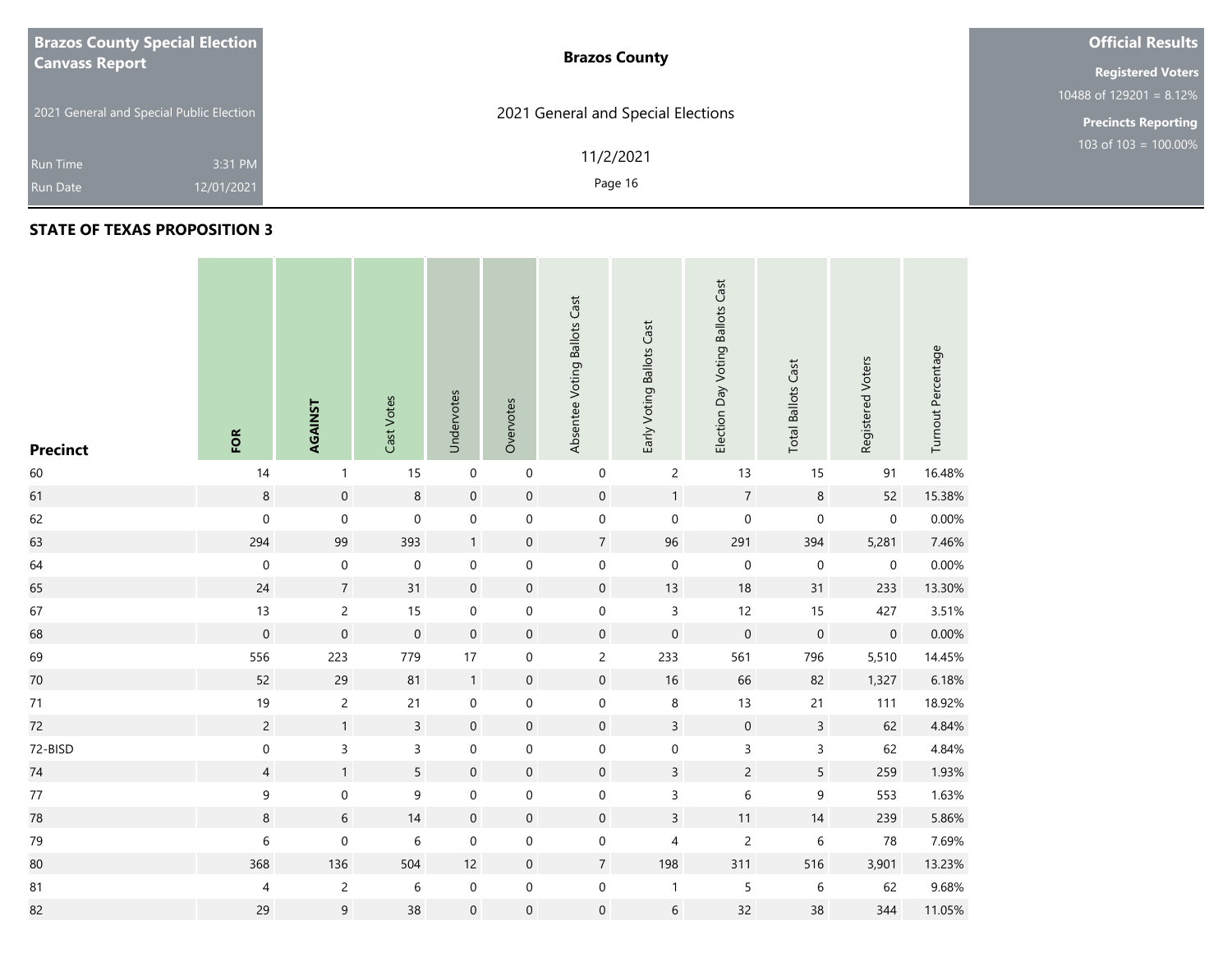| <b>Brazos County Special Election</b>    | <b>Brazos County</b>               | <b>Official Results</b>    |
|------------------------------------------|------------------------------------|----------------------------|
| <b>Canvass Report</b>                    |                                    | <b>Registered Voters</b>   |
|                                          |                                    | 10488 of 129201 = $8.12\%$ |
| 2021 General and Special Public Election | 2021 General and Special Elections | <b>Precincts Reporting</b> |
| 3:31 PM<br><b>Run Time</b>               | 11/2/2021                          | 103 of $103 = 100.00\%$    |
| 12/01/2021<br><b>Run Date</b>            | Page 17                            |                            |

| <b>Precinct</b> | FOR              | AGAINST             | Cast Votes               | Undervotes          | Overvotes           | Absentee Voting Ballots Cast | Early Voting Ballots Cast | Election Day Voting Ballots Cast | <b>Total Ballots Cast</b> | Registered Voters   | Turnout Percentage |
|-----------------|------------------|---------------------|--------------------------|---------------------|---------------------|------------------------------|---------------------------|----------------------------------|---------------------------|---------------------|--------------------|
| 83              | $\mathbf 0$      | $\mathbf 0$         | $\mathbf 0$              | $\mathbf 0$         | $\mathbf 0$         | $\boldsymbol{0}$             | $\pmb{0}$                 | $\boldsymbol{0}$                 | $\mathbf 0$               | $\mathsf{O}\xspace$ | 0.00%              |
| 84              | $\boldsymbol{0}$ | $\boldsymbol{0}$    | $\mathbf 0$              | $\mathbf 0$         | $\boldsymbol{0}$    | $\pmb{0}$                    | $\mathbf 0$               | $\mathbf 0$                      | $\boldsymbol{0}$          | $\overline{c}$      | 0.00%              |
| 85              | $\mathbf 0$      | $\mathbf{1}$        | $\mathbf{1}$             | $\mathbf 0$         | $\mathsf{O}\xspace$ | $\mathsf{O}\xspace$          | $\mathbf 0$               | $\mathbf{1}$                     | $\mathbf{1}$              | $\overline{3}$      | 33.33%             |
| 86              | $\mathbf 0$      | $\mathbf 0$         | $\mathbf 0$              | $\mathbf 0$         | $\mathsf{O}\xspace$ | $\mathbf 0$                  | $\mathbf 0$               | $\mathbf 0$                      | $\boldsymbol{0}$          | $\mathbf 0$         | 0.00%              |
| 87              | $\boldsymbol{0}$ | $\mathbf 0$         | $\mathbf 0$              | $\mathsf{O}\xspace$ | $\mathbf 0$         | $\mathsf{O}\xspace$          | $\mathbf 0$               | $\mathbf 0$                      | $\mathbf 0$               | $\mathsf{O}\xspace$ | 0.00%              |
| 88              | $\boldsymbol{0}$ | $\mathbf 0$         | $\mathbf 0$              | $\mathbf 0$         | $\mathsf{O}\xspace$ | $\mathsf{O}\xspace$          | $\boldsymbol{0}$          | $\mathbf 0$                      | $\mathbf 0$               | $\mathbf 0$         | 0.00%              |
| 89              | $\mathbf 0$      | $\mathsf{O}\xspace$ | $\mathbf 0$              | $\mathbf 0$         | $\mathsf{O}\xspace$ | $\mathsf{O}\xspace$          | $\mathsf{O}\xspace$       | $\mathsf{O}\xspace$              | $\mathbf 0$               | $\overline{c}$      | 0.00%              |
| 90              | $\boldsymbol{0}$ | $\overline{3}$      | $\overline{3}$           | $\mathbf 0$         | $\mathsf{O}\xspace$ | $\mathsf{O}\xspace$          | $\mathbf 0$               | $\overline{3}$                   | $\overline{3}$            | 34                  | 8.82%              |
| 91              | $\mathbf 0$      | $\mathbf 0$         | $\mathsf{O}\xspace$      | $\pmb{0}$           | $\mathbf 0$         | $\mathsf{O}\xspace$          | $\mathbf 0$               | $\mathbf 0$                      | $\boldsymbol{0}$          | $\overline{7}$      | 0.00%              |
| 92              | $\mathbf 0$      | $\mathbf 0$         | $\mathbf 0$              | $\mathsf{O}\xspace$ | $\mathsf{O}\xspace$ | $\mathsf{O}\xspace$          | $\mathbf 0$               | $\mathbf 0$                      | $\mathbf 0$               | $\mathbf 0$         | 0.00%              |
| 93              | $\boldsymbol{0}$ | $\boldsymbol{0}$    | $\mathbf 0$              | $\pmb{0}$           | $\boldsymbol{0}$    | $\boldsymbol{0}$             | $\mathbf 0$               | $\mathsf{O}\xspace$              | $\mathbf 0$               | $\mathsf{O}\xspace$ | 0.00%              |
| 94              | $\mathbf 0$      | $\mathbf 0$         | $\mathbf 0$              | $\boldsymbol{0}$    | $\pmb{0}$           | $\mathsf{O}\xspace$          | $\boldsymbol{0}$          | $\mathbf 0$                      | $\mathsf{O}\xspace$       | $\mathsf{O}\xspace$ | 0.00%              |
| 95              | $\mathbf 0$      | $\boldsymbol{0}$    | $\mathbf 0$              | $\mathbf 0$         | $\mathbf 0$         | $\mathsf{O}\xspace$          | $\mathsf{O}\xspace$       | $\mathbf 0$                      | $\mathbf 0$               | $\mathsf{O}\xspace$ | 0.00%              |
| 96              | $\boldsymbol{0}$ | $\boldsymbol{0}$    | $\mathbf 0$              | $\mathbf 0$         | $\pmb{0}$           | $\pmb{0}$                    | $\mathbf 0$               | $\mathbf 0$                      | $\boldsymbol{0}$          | $\mathbf{1}$        | $0.00\%$           |
| $97\,$          | $\mathbf 0$      | $\boldsymbol{0}$    | $\mathbf 0$              | $\pmb{0}$           | $\pmb{0}$           | $\boldsymbol{0}$             | $\mathbf 0$               | $\mathsf{O}\xspace$              | $\mathbf 0$               | $\mathsf{O}\xspace$ | 0.00%              |
| 98              | $\boldsymbol{0}$ | $\boldsymbol{0}$    | $\mathbf 0$              | $\mathbf 0$         | $\pmb{0}$           | $\mathbf 0$                  | $\boldsymbol{0}$          | $\mathbf 0$                      | $\boldsymbol{0}$          | $\overline{4}$      | 0.00%              |
| 99              | $\mathbf 0$      | $\mathsf{O}\xspace$ | $\mathbf 0$              | $\mathbf 0$         | $\mathbf 0$         | $\boldsymbol{0}$             | $\mathsf{O}\xspace$       | $\mathsf{O}\xspace$              | $\mathbf 0$               | $\mathbf{1}$        | 0.00%              |
| 100             | $\mathbf 0$      | $\mathbf 0$         | $\mathbf 0$              | $\boldsymbol{0}$    | $\mathsf{O}\xspace$ | $\mathsf{O}\xspace$          | $\mathbf 0$               | $\mathbf 0$                      | $\boldsymbol{0}$          | $\mathbf{1}$        | 0.00%              |
| 101             | $\overline{c}$   | $\overline{c}$      | $\overline{\mathcal{L}}$ | $\mathbf 0$         | $\mathbf 0$         | $\boldsymbol{0}$             | $\mathsf 3$               | $\mathbf{1}$                     | $\sqrt{4}$                | 49                  | 8.16%              |
| 102             | $\mathbf 0$      | $\mathbf 0$         | $\boldsymbol{0}$         | $\mathbf 0$         | $\boldsymbol{0}$    | $\boldsymbol{0}$             | $\mathbf 0$               | $\mathsf{O}\xspace$              | $\mathbf 0$               | $\pmb{0}$           | 0.00%              |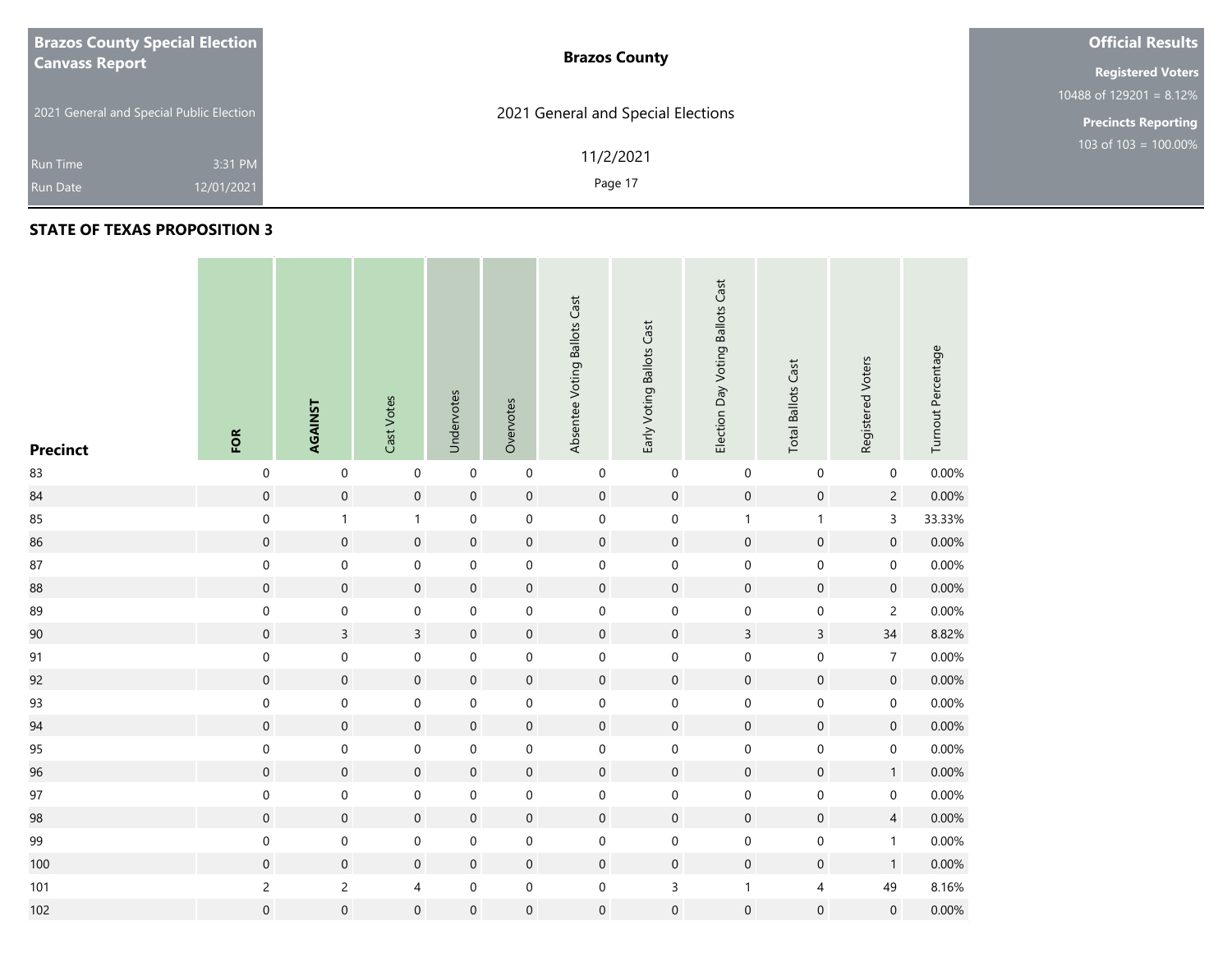| <b>Brazos County Special Election</b>    | <b>Brazos County</b>               | <b>Official Results</b>               |  |  |  |  |
|------------------------------------------|------------------------------------|---------------------------------------|--|--|--|--|
| <b>Canvass Report</b>                    |                                    |                                       |  |  |  |  |
|                                          |                                    | 10488 of $129\overline{201} = 8.12\%$ |  |  |  |  |
| 2021 General and Special Public Election | 2021 General and Special Elections | <b>Precincts Reporting</b>            |  |  |  |  |
|                                          | 11/2/2021                          | 103 of $103 = 100.00\%$               |  |  |  |  |
| 3:31 PM<br>Run Time                      |                                    |                                       |  |  |  |  |
| 12/01/2021<br><b>Run Date</b>            | Page 18                            |                                       |  |  |  |  |

| <b>Precinct</b> | FOR            | AGAINST     | Cast Votes     | Undervotes  | Overvotes      | Cast<br>Voting Ballots<br>Absentee | Cast<br>Early Voting Ballots | Cast<br>Election Day Voting Ballots | Cast<br><b>Total Ballots</b> | Registered Voters | Turnout Percentage |
|-----------------|----------------|-------------|----------------|-------------|----------------|------------------------------------|------------------------------|-------------------------------------|------------------------------|-------------------|--------------------|
| 103             | 3              | $\mathbf 0$ | 3              | $\mathbf 0$ | $\mathbf 0$    | $\mathbf 0$                        | $\mathbf 0$                  | 3                                   | 3                            | 25                | 12.00%             |
| 104             | $\mathbf{0}$   | $\mathbf 0$ | $\overline{0}$ | $\mathbf 0$ | $\overline{0}$ | $\mathbf 0$                        | $\mathbf 0$                  | $\mathbf 0$                         | $\mathbf 0$                  | $\overline{0}$    | 0.00%              |
| 500             | $\overline{5}$ | $\mathbf 0$ | $5^{\circ}$    | $\mathbf 0$ | $\overline{0}$ | $\mathbf 0$                        | 5                            | $\mathbf 0$                         | 5                            | $\overline{0}$    | 0.00%              |
| <b>Totals</b>   | 7,130          | 3,201       | 10,331         | 157         | $\mathbf 0$    | 134                                | 3,296                        | 7,058                               | 10,488                       | 129,201           | 8.12%              |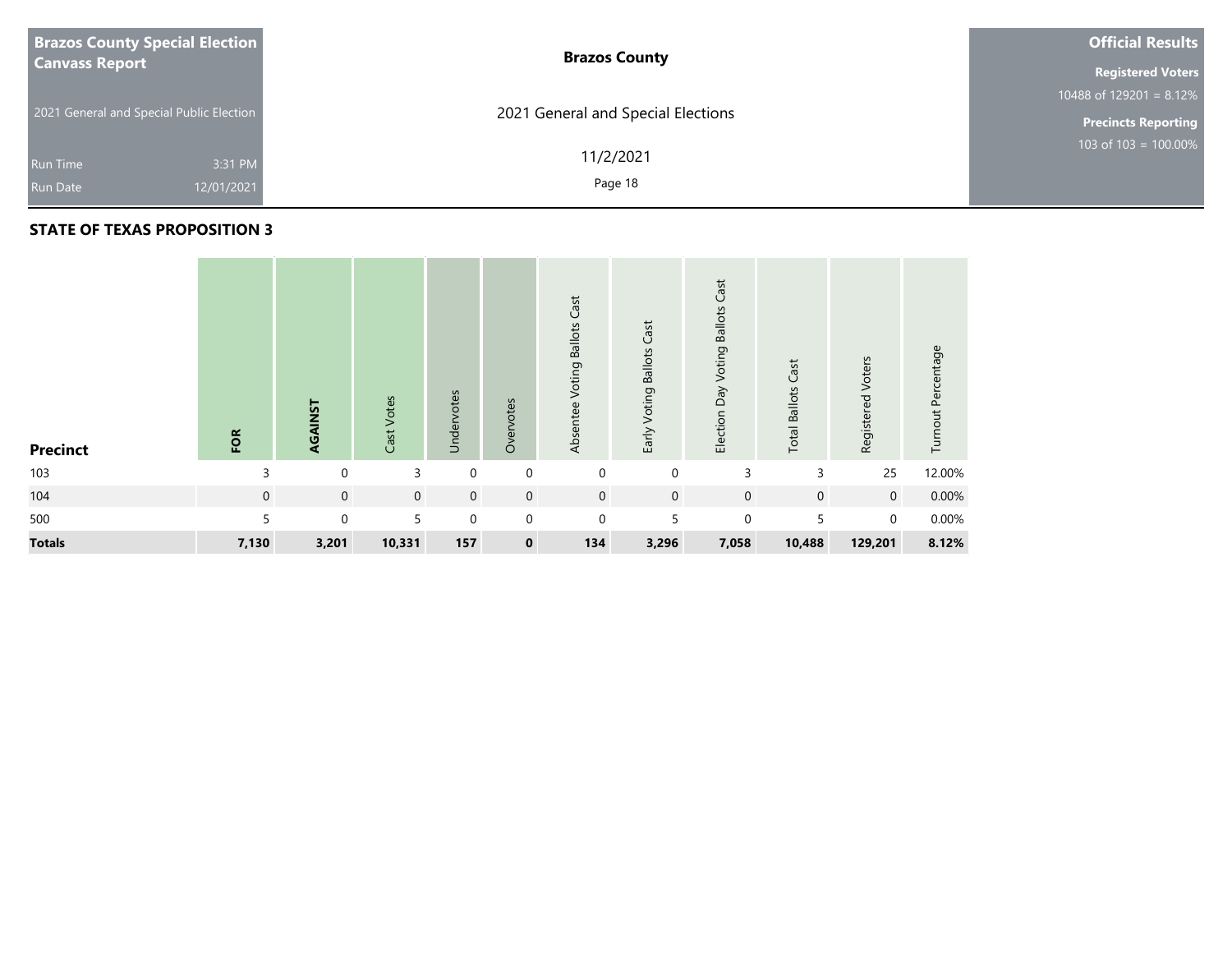| <b>Brazos County Special Election</b>    | <b>Brazos County</b>               | <b>Official Results</b>    |
|------------------------------------------|------------------------------------|----------------------------|
| <b>Canvass Report</b>                    |                                    | <b>Registered Voters</b>   |
|                                          |                                    | 10488 of 129201 = $8.12\%$ |
| 2021 General and Special Public Election | 2021 General and Special Elections | <b>Precincts Reporting</b> |
| 3:31 PM<br><b>Run Time</b>               | 11/2/2021                          | $103$ of 103 = 100.00%     |
| 12/01/2021<br><b>Run Date</b>            | Page 19                            |                            |

### **STATE OF TEXAS PROPOSITION 4**

**Contract** 

| <b>Precinct</b>  | FOR          | AGAINST | Cast Votes | Undervotes       | Overvotes           | Absentee Voting Ballots Cast | Early Voting Ballots Cast | Election Day Voting Ballots Cast | <b>Total Ballots Cast</b> | Registered Voters | Turnout Percentage |
|------------------|--------------|---------|------------|------------------|---------------------|------------------------------|---------------------------|----------------------------------|---------------------------|-------------------|--------------------|
| $\mathbf{1}$     | 112          | 71      | 183        | 33               | $\mathbf 0$         | $\pmb{0}$                    | 79                        | 137                              | 216                       | 2,134             | 10.12%             |
| 1-NISD           | 39           | 33      | 72         | $\overline{c}$   | $\pmb{0}$           | $\mathsf{O}\xspace$          | $\overline{7}$            | 67                               | 74                        | 2,134             | 3.47%              |
| $\overline{c}$   | 337          | 225     | 562        | 43               | $\boldsymbol{0}$    | $\overline{c}$               | 211                       | 392                              | 605                       | 5,428             | 11.15%             |
| $\overline{3}$   | 33           | 13      | 46         | $\mathbf 0$      | $\pmb{0}$           | $\mathsf{O}\xspace$          | $14$                      | 32                               | $46\,$                    | 1,013             | 4.54%              |
| 4                | $20\,$       | 21      | 41         | $\mathbf{1}$     | 0                   | $\mathsf{O}$                 | 8                         | 34                               | 42                        | 1,730             | 2.43%              |
| 5                | 80           | 44      | 124        | $\mathbf{1}$     | $\pmb{0}$           | $\overline{\mathbf{3}}$      | $35\phantom{.0}$          | 87                               | 125                       | 1,798             | 6.95%              |
| $\boldsymbol{6}$ | 65           | 28      | 93         | $\overline{c}$   | $\boldsymbol{0}$    | $\mathsf{O}\xspace$          | $17\,$                    | ${\bf 78}$                       | 95                        | 1,028             | 9.24%              |
| $\overline{7}$   | 78           | $70\,$  | 148        | 5                | $\pmb{0}$           | $\overline{c}$               | 23                        | 128                              | 153                       | 1,793             | 8.53%              |
| 8                | 72           | 59      | 131        | $\boldsymbol{7}$ | $\boldsymbol{0}$    | $\overline{c}$               | 39                        | 97                               | 138                       | 1,661             | 8.31%              |
| 9                | 106          | $70\,$  | 176        | 14               | $\pmb{0}$           | $6\phantom{.}6$              | 99                        | 85                               | 190                       | 1,572             | 12.09%             |
| $10\,$           | 283          | 169     | 452        | 39               | $\pmb{0}$           | $\overline{4}$               | 184                       | 303                              | 491                       | 4,022             | 12.21%             |
| 11               | 58           | 66      | 124        | $\sqrt{6}$       | $\pmb{0}$           | 1                            | 22                        | 107                              | 130                       | 3,085             | 4.21%              |
| 12               | 196          | 132     | 328        | 13               | $\pmb{0}$           | 11                           | 64                        | 266                              | 341                       | 4,163             | 8.19%              |
| 13               | 91           | 89      | 180        | 5                | $\pmb{0}$           | $\overline{4}$               | 36                        | 145                              | 185                       | 2,299             | 8.05%              |
| 14               | 28           | $30\,$  | 58         | $\mathbf{1}$     | $\pmb{0}$           | $\pmb{0}$                    | 11                        | 48                               | 59                        | 2,938             | 2.01%              |
| 15               | 155          | $90\,$  | 245        | 5                | $\pmb{0}$           | $9\,$                        | 58                        | 183                              | 250                       | 3,073             | 8.14%              |
| 16               | 15           | 11      | 26         | $\pmb{0}$        | $\boldsymbol{0}$    | $\boldsymbol{0}$             | 8                         | 18                               | 26                        | 1,393             | 1.87%              |
| 17               | $87\,$       | 63      | 150        | $\boldsymbol{0}$ | $\pmb{0}$           | $\overline{3}$               | $24$                      | 123                              | 150                       | 3,164             | 4.74%              |
| $18\,$           | $\mathsf{3}$ | 9       | 12         | $\pmb{0}$        | $\pmb{0}$           | $\pmb{0}$                    | $\overline{1}$            | 11                               | 12                        | 555               | 2.16%              |
| 19               | $13$         | $\bf 8$ | 21         | $\mathbf 0$      | $\mathsf{O}\xspace$ | $\overline{2}$               | $\overline{4}$            | 15                               | 21                        | 399               | 5.26%              |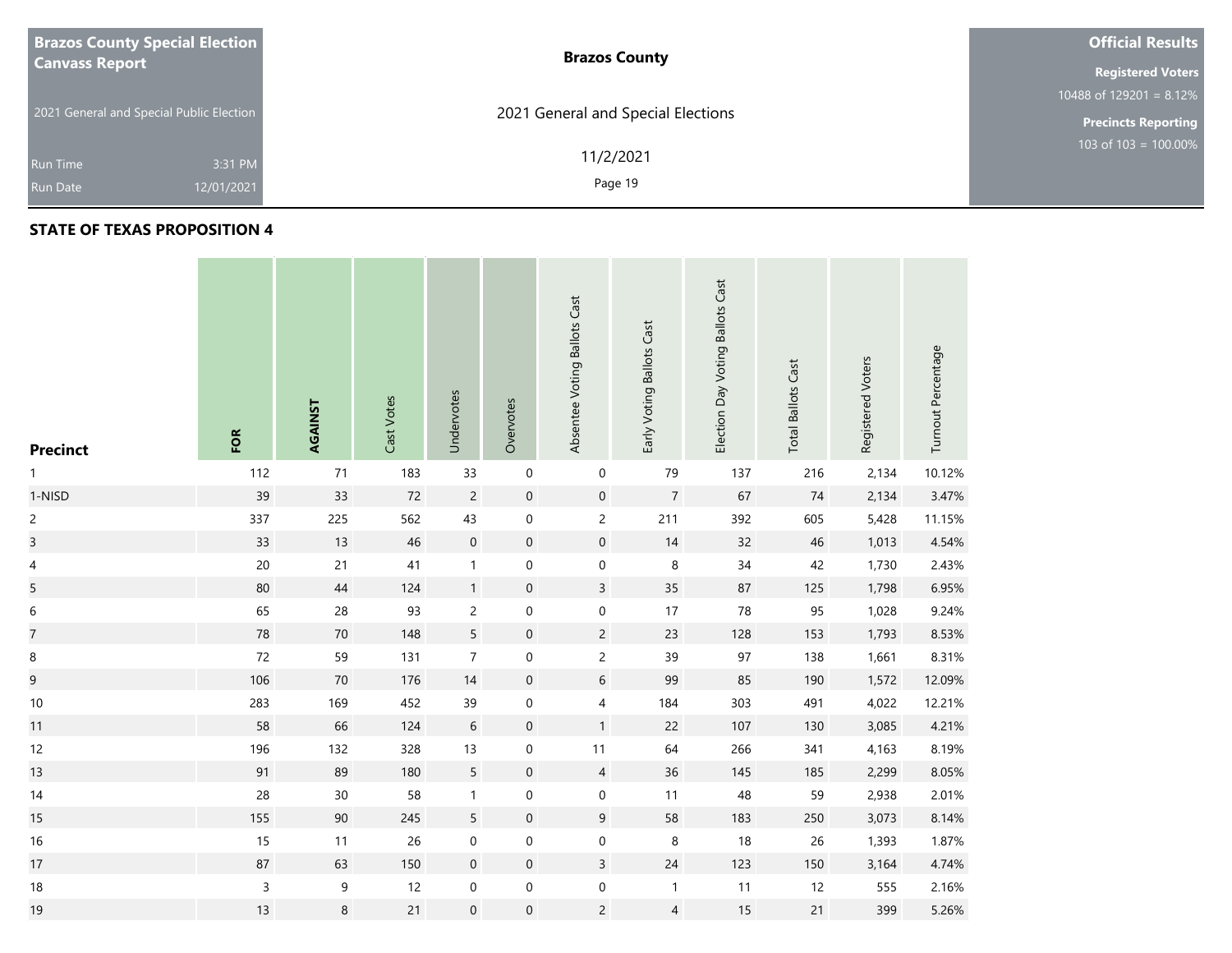| <b>Brazos County Special Election</b>    | <b>Brazos County</b>               | <b>Official Results</b>    |
|------------------------------------------|------------------------------------|----------------------------|
| <b>Canvass Report</b>                    |                                    | <b>Registered Voters</b>   |
|                                          |                                    | 10488 of 129201 = $8.12\%$ |
| 2021 General and Special Public Election | 2021 General and Special Elections | <b>Precincts Reporting</b> |
| 3:31 PM<br><b>Run Time</b>               | 11/2/2021                          | 103 of $103 = 100.00\%$    |
| 12/01/2021<br><b>Run Date</b>            | Page 20                            |                            |

**The State** 

| <b>Precinct</b> | FOR              | AGAINST             | Cast Votes     | Undervotes          | Overvotes        | Absentee Voting Ballots Cast | Early Voting Ballots Cast | Election Day Voting Ballots Cast | <b>Total Ballots Cast</b> | Registered Voters | Turnout Percentage |
|-----------------|------------------|---------------------|----------------|---------------------|------------------|------------------------------|---------------------------|----------------------------------|---------------------------|-------------------|--------------------|
| $20\,$          | 29               | 33                  | 62             | $\mathsf{3}$        | $\boldsymbol{0}$ | $\pmb{0}$                    | $15\,$                    | 50                               | 65                        | 3,181             | 2.04%              |
| 21              | $\,8\,$          | 16                  | 24             | $\mathbf{1}$        | $\boldsymbol{0}$ | $\mathbf 0$                  | 6                         | 19                               | 25                        | 1,423             | 1.76%              |
| 22              | 5                | $10\,$              | $15\,$         | $\mathbf 0$         | $\boldsymbol{0}$ | $\boldsymbol{0}$             | 6                         | $\mathsf 9$                      | 15                        | 396               | 3.79%              |
| 23              | $\mathbf{1}$     | $\sqrt{6}$          | $\overline{7}$ | $\mathbf 0$         | $\boldsymbol{0}$ | $\mathbf 0$                  | $\boldsymbol{0}$          | $\overline{\mathcal{I}}$         | $\boldsymbol{7}$          | 78                | 8.97%              |
| 24              | 159              | 137                 | 296            | 20                  | $\mathbf 0$      | 5                            | 124                       | 187                              | 316                       | 2,194             | 14.40%             |
| 25              | 12               | 17                  | 29             | $\overline{c}$      | $\boldsymbol{0}$ | 1                            | 14                        | 16                               | 31                        | 1,065             | 2.91%              |
| 26              | 162              | 85                  | 247            | 9                   | $\boldsymbol{0}$ | 6                            | 80                        | 170                              | 256                       | 3,582             | 7.15%              |
| 27              | 165              | 104                 | 269            | $10\,$              | $\boldsymbol{0}$ | 8                            | 51                        | 220                              | 279                       | 3,312             | 8.42%              |
| 28              | 38               | $19$                | 57             | $\mathbf{1}$        | $\boldsymbol{0}$ | $\boldsymbol{0}$             | $11$                      | $47\,$                           | 58                        | 528               | 10.98%             |
| 29              | $\mathsf{3}$     | $\mathbf 0$         | $\overline{3}$ | $\mathbf 0$         | $\pmb{0}$        | $\mathsf{O}\xspace$          | $\mathbf 0$               | $\overline{3}$                   | $\overline{3}$            | 838               | 0.36%              |
| 29-BISD         | 48               | 24                  | $72\,$         | $\mathbf{1}$        | $\boldsymbol{0}$ | $\mathbf{1}$                 | 18                        | 54                               | 73                        | 838               | 8.71%              |
| 30              | 58               | 31                  | 89             | $\mathbf{3}$        | $\boldsymbol{0}$ | $\mathsf{O}\xspace$          | 31                        | 61                               | 92                        | 2,467             | 3.73%              |
| 31              | 267              | 188                 | 455            | 44                  | 0                | $\overline{7}$               | 198                       | 294                              | 499                       | 4,559             | 10.95%             |
| 32              | $\boldsymbol{0}$ | $\mathsf{O}\xspace$ | $\pmb{0}$      | $\mathbf 0$         | $\pmb{0}$        | $\mathsf{O}\xspace$          | $\mathbf 0$               | $\,0\,$                          | $\mathbf 0$               | $\overline{2}$    | 0.00%              |
| 33              | $20\,$           | 15                  | 35             | $\overline{c}$      | 0                | $\mathbf{1}$                 | 11                        | 25                               | 37                        | 1,466             | 2.52%              |
| 34              | 99               | 82                  | 181            | 13                  | $\boldsymbol{0}$ | $\mathsf{O}\xspace$          | 62                        | 132                              | 194                       | 4,595             | 4.22%              |
| 35              | 93               | 84                  | 177            | 17                  | $\boldsymbol{0}$ | $\boldsymbol{0}$             | 49                        | 145                              | 194                       | 7,010             | 2.77%              |
| 36              | 146              | 84                  | 230            | $\overline{7}$      | $\pmb{0}$        | $\overline{4}$               | 44                        | 189                              | 237                       | 4,154             | 5.71%              |
| 37              | 5                | 9                   | 14             | $\pmb{0}$           | $\boldsymbol{0}$ | $\overline{c}$               | $\mathbf{1}$              | 11                               | 14                        | 160               | 8.75%              |
| 38              | 9                | 5                   | 14             | $\mathsf{O}\xspace$ | $\mathbf 0$      | $\boldsymbol{0}$             | $\mathbf{1}$              | 13                               | 14                        | 433               | 3.23%              |

the contract of the contract of the contract of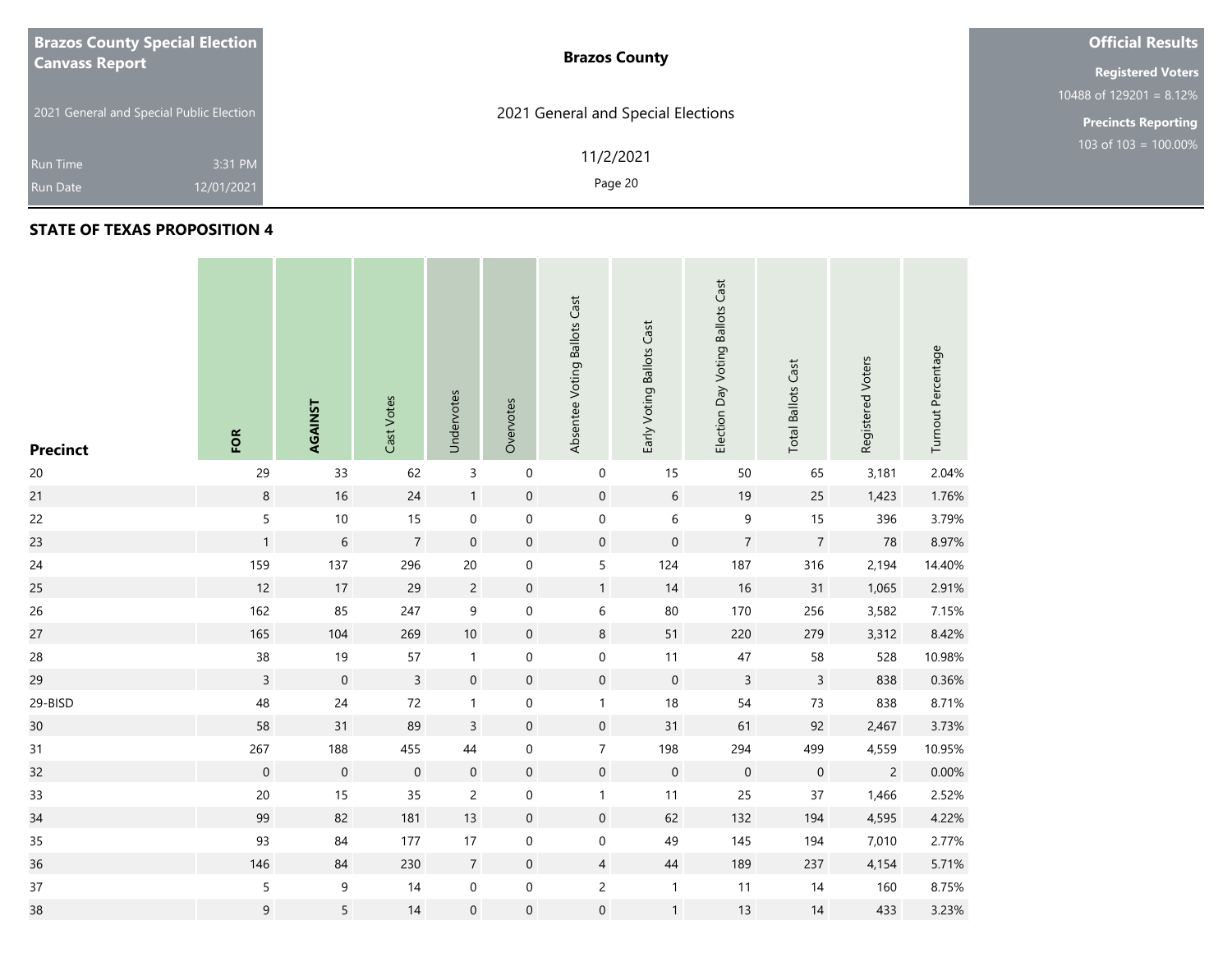| <b>Brazos County Special Election</b>    | <b>Brazos County</b>               | <b>Official Results</b>    |
|------------------------------------------|------------------------------------|----------------------------|
| <b>Canvass Report</b>                    |                                    | <b>Registered Voters</b>   |
|                                          |                                    | 10488 of 129201 = $8.12\%$ |
| 2021 General and Special Public Election | 2021 General and Special Elections | <b>Precincts Reporting</b> |
| 3:31 PM<br><b>Run Time</b>               | 11/2/2021                          | 103 of $103 = 100.00\%$    |
| 12/01/2021<br><b>Run Date</b>            | Page 21                            |                            |

### **STATE OF TEXAS PROPOSITION 4**

**Contract** 

| <b>Precinct</b> | FOR              | AGAINST          | Cast Votes       | Undervotes       | Overvotes           | Absentee Voting Ballots Cast | Early Voting Ballots Cast | Election Day Voting Ballots Cast | <b>Total Ballots Cast</b> | Registered Voters | Turnout Percentage |
|-----------------|------------------|------------------|------------------|------------------|---------------------|------------------------------|---------------------------|----------------------------------|---------------------------|-------------------|--------------------|
| 39              | 340              | 284              | 624              | 41               | $\mathbf 0$         | 6                            | 260                       | 399                              | 665                       | 4,638             | 14.34%             |
| 40              | 426              | 307              | 733              | 76               | $\boldsymbol{0}$    | 14                           | 312                       | 483                              | 809                       | 4,971             | 16.27%             |
| 41              | 617              | 409              | 1,026            | 98               | $\boldsymbol{0}$    | $14$                         | 422                       | 688                              | 1,124                     | 4,962             | 22.65%             |
| 41-BISD         | $\mathbf 0$      | $\mathbf 0$      | $\mathbf 0$      | $\mathbf 0$      | $\mathsf{O}\xspace$ | $\mathbf 0$                  | $\mathbf 0$               | $\mathbf 0$                      | $\boldsymbol{0}$          | 4,962             | 0.00%              |
| 42              | $\mathbf 0$      | $\mathbf 0$      | $\boldsymbol{0}$ | $\pmb{0}$        | $\mathbf 0$         | $\boldsymbol{0}$             | $\boldsymbol{0}$          | $\mathbf 0$                      | $\mathbf 0$               | $\mathbf 0$       | 0.00%              |
| 43              | $\overline{2}$   | $\mathbf{1}$     | $\overline{3}$   | $\mathbf 0$      | $\boldsymbol{0}$    | $\mathsf{O}\xspace$          | $\mathsf{O}\xspace$       | $\overline{3}$                   | $\overline{3}$            | 152               | 1.97%              |
| 44              | $\mathbf{1}$     | $\overline{c}$   | $\mathsf{3}$     | $\mathbf 0$      | $\mathsf{O}\xspace$ | $\boldsymbol{0}$             | $\boldsymbol{0}$          | 3                                | $\mathsf 3$               | 137               | 2.19%              |
| 45              | $\overline{4}$   | $\boldsymbol{0}$ | $\overline{4}$   | $\boldsymbol{0}$ | $\boldsymbol{0}$    | $\mathbf 0$                  | $\mathbf{1}$              | $\mathsf{3}$                     | $\overline{4}$            | 151               | 2.65%              |
| 46              | $10$             | 5                | 15               | $\pmb{0}$        | $\mathbf 0$         | $\boldsymbol{0}$             | 5                         | $10$                             | 15                        | 374               | 4.01%              |
| 47              | 13               | 5                | 18               | $\boldsymbol{0}$ | $\boldsymbol{0}$    | $\mathsf{O}\xspace$          | 6                         | 12                               | 18                        | 483               | 3.73%              |
| 48              | 12               | $\,$ 6 $\,$      | $18$             | $\mathbf 0$      | $\boldsymbol{0}$    | $\boldsymbol{0}$             | $\overline{c}$            | 16                               | $18\,$                    | 235               | 7.66%              |
| 49              | $\mathbf 0$      | 5                | 5                | $\boldsymbol{0}$ | $\mathsf{O}\xspace$ | $\mathsf{O}\xspace$          | $\overline{c}$            | $\overline{3}$                   | 5                         | 323               | 1.55%              |
| 50              | $\pmb{0}$        | $\mathbf 0$      | $\mathbf 0$      | $\pmb{0}$        | $\pmb{0}$           | $\boldsymbol{0}$             | 0                         | $\mathbf 0$                      | $\mathbf 0$               | $\overline{c}$    | 0.00%              |
| 51              | $\mathbf 0$      | $\mathbf 0$      | $\mathbf 0$      | $\mathbf 0$      | $\pmb{0}$           | $\mathsf{O}\xspace$          | $\mathsf{O}\xspace$       | $\mathsf{O}\xspace$              | $\boldsymbol{0}$          | $\mathbf 0$       | 0.00%              |
| 52              | $\boldsymbol{0}$ | $\mathbf 0$      | $\mathbf 0$      | $\mathbf 0$      | $\boldsymbol{0}$    | $\boldsymbol{0}$             | $\boldsymbol{0}$          | $\mathbf 0$                      | $\mathbf 0$               | $20\,$            | 0.00%              |
| 53              | $\bf 8$          | $\mathsf{3}$     | 11               | $\mathbf{1}$     | $\boldsymbol{0}$    | $\boldsymbol{0}$             | $\mathsf{O}\xspace$       | 12                               | 12                        | 145               | 8.28%              |
| 56              | $\boldsymbol{0}$ | $\mathbf 0$      | $\pmb{0}$        | $\pmb{0}$        | $\mathbf 0$         | $\boldsymbol{0}$             | $\mathbf 0$               | $\mathbf 0$                      | $\boldsymbol{0}$          | 18                | 0.00%              |
| 57              | $\overline{3}$   | $\overline{4}$   | $\overline{7}$   | $\mathbf 0$      | $\mathsf{O}\xspace$ | $\mathsf{O}\xspace$          | $\mathbf{1}$              | $6\,$                            | $\overline{7}$            | 290               | 2.41%              |
| 58              | 33               | $30\,$           | 63               | 4                | $\pmb{0}$           | $\boldsymbol{0}$             | $18\,$                    | 49                               | 67                        | 923               | 7.26%              |
| 59              | $\overline{c}$   | $\mathbf 0$      | $\overline{c}$   | $\mathbf 0$      | $\mathsf{O}\xspace$ | $\mathbf 0$                  | $\boldsymbol{0}$          | $\overline{c}$                   | $\overline{c}$            | 31                | 6.45%              |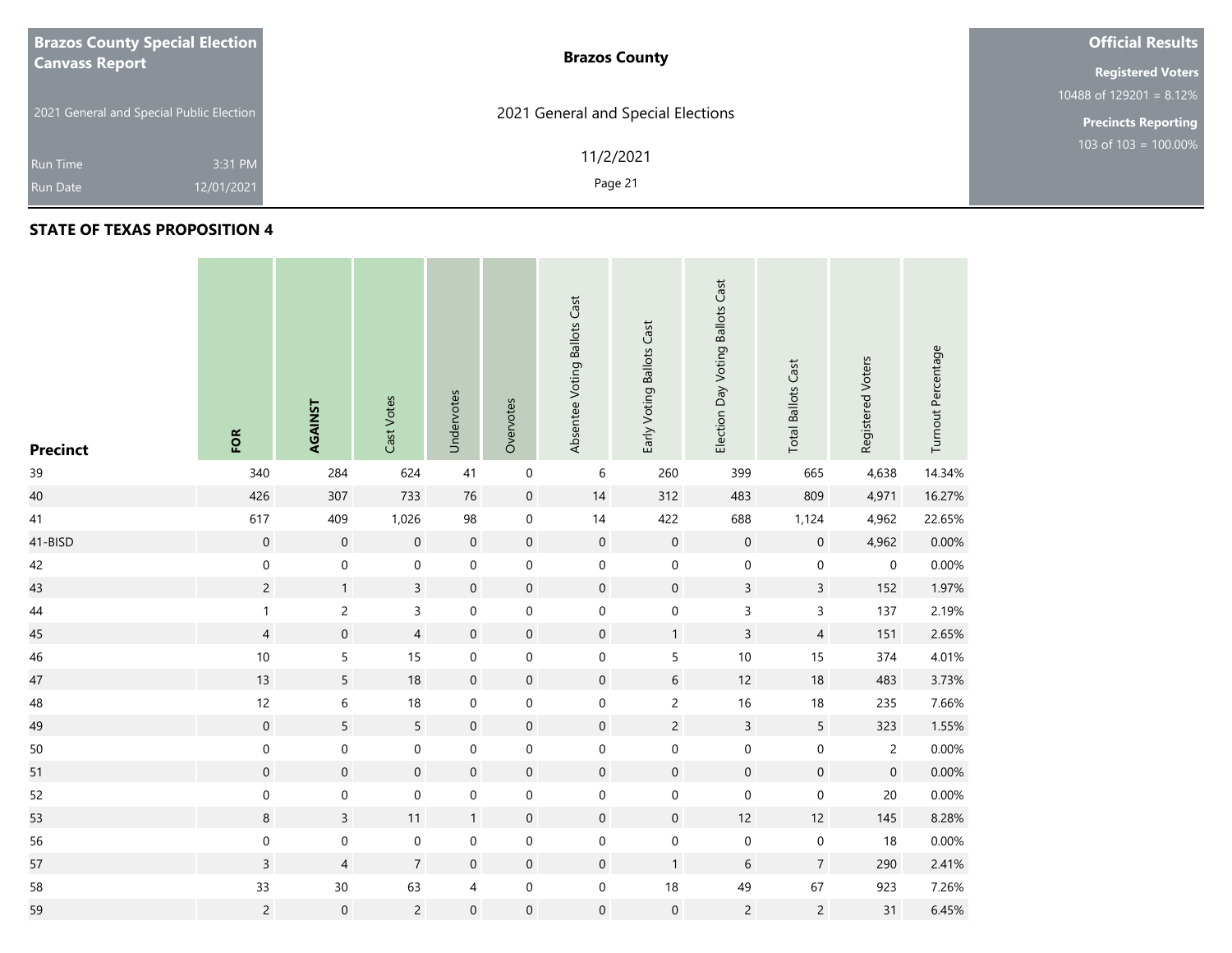| <b>Brazos County Special Election</b>    | <b>Brazos County</b>               | <b>Official Results</b>    |
|------------------------------------------|------------------------------------|----------------------------|
| <b>Canvass Report</b>                    |                                    | <b>Registered Voters</b>   |
|                                          |                                    | 10488 of 129201 = $8.12\%$ |
| 2021 General and Special Public Election | 2021 General and Special Elections | <b>Precincts Reporting</b> |
| 3:31 PM<br><b>Run Time</b>               | 11/2/2021                          | 103 of $103 = 100.00\%$    |
| 12/01/2021<br><b>Run Date</b>            | Page 22                            |                            |

m.

| <b>Precinct</b> | FOR              | AGAINST          | Cast Votes          | Undervotes          | Overvotes        | Absentee Voting Ballots Cast | Early Voting Ballots Cast | Election Day Voting Ballots Cast | <b>Total Ballots Cast</b> | Registered Voters   | Turnout Percentage |
|-----------------|------------------|------------------|---------------------|---------------------|------------------|------------------------------|---------------------------|----------------------------------|---------------------------|---------------------|--------------------|
| 60              | 11               | 4                | 15                  | $\mathbf 0$         | $\mathbf 0$      | $\boldsymbol{0}$             | $\overline{c}$            | 13                               | 15                        | 91                  | 16.48%             |
| 61              | 5                | $\overline{3}$   | $\bf 8$             | $\mathbf 0$         | $\boldsymbol{0}$ | $\mathsf{O}\xspace$          | $\mathbf{1}$              | $\sqrt{7}$                       | $\,8\,$                   | 52                  | 15.38%             |
| 62              | $\mathbf 0$      | $\mathbf 0$      | $\mathsf{O}\xspace$ | $\mathbf 0$         | $\boldsymbol{0}$ | $\mathbf 0$                  | $\mathbf 0$               | $\mathsf{O}\xspace$              | $\mathbf 0$               | $\mathsf{O}\xspace$ | 0.00%              |
| 63              | 248              | 130              | 378                 | 16                  | $\boldsymbol{0}$ | $\overline{7}$               | 96                        | 291                              | 394                       | 5,281               | 7.46%              |
| 64              | $\pmb{0}$        | $\boldsymbol{0}$ | $\boldsymbol{0}$    | $\pmb{0}$           | 0                | $\boldsymbol{0}$             | $\mathbf 0$               | $\pmb{0}$                        | $\boldsymbol{0}$          | $\mathbf 0$         | 0.00%              |
| 65              | 19               | 12               | 31                  | $\mathbf 0$         | $\boldsymbol{0}$ | $\mathsf{O}\xspace$          | 13                        | 18                               | 31                        | 233                 | 13.30%             |
| 67              | $\overline{7}$   | $\boldsymbol{7}$ | 14                  | $\mathbf{1}$        | $\boldsymbol{0}$ | $\boldsymbol{0}$             | 3                         | 12                               | 15                        | 427                 | 3.51%              |
| 68              | $\boldsymbol{0}$ | $\mathbf 0$      | $\boldsymbol{0}$    | $\mathbf 0$         | $\boldsymbol{0}$ | $\mathbf 0$                  | $\mathbf 0$               | $\mathbf 0$                      | $\mathbf 0$               | $\boldsymbol{0}$    | 0.00%              |
| 69              | 428              | 297              | 725                 | $71\,$              | $\boldsymbol{0}$ | $\overline{c}$               | 233                       | 561                              | 796                       | 5,510               | 14.45%             |
| $70\,$          | 41               | 38               | 79                  | $\overline{3}$      | $\pmb{0}$        | $\mathsf{O}\xspace$          | $16\,$                    | 66                               | 82                        | 1,327               | 6.18%              |
| 71              | 11               | $\mathsf 9$      | $20\,$              | $\mathbf{1}$        | 0                | $\boldsymbol{0}$             | $\,8\,$                   | 13                               | 21                        | 111                 | 18.92%             |
| 72              | $\overline{c}$   | $\mathbf{1}$     | $\overline{3}$      | $\mathsf{O}\xspace$ | $\pmb{0}$        | $\mathsf{O}\xspace$          | $\overline{3}$            | $\mathsf{O}\xspace$              | $\overline{3}$            | 62                  | 4.84%              |
| 72-BISD         | $\pmb{0}$        | 3                | 3                   | $\pmb{0}$           | $\boldsymbol{0}$ | $\boldsymbol{0}$             | $\pmb{0}$                 | $\mathsf 3$                      | $\mathsf 3$               | 62                  | 4.84%              |
| $74\,$          | $\overline{3}$   | $\overline{c}$   | 5                   | $\mathbf 0$         | $\pmb{0}$        | $\mathbf 0$                  | $\overline{3}$            | $\overline{c}$                   | 5                         | 259                 | 1.93%              |
| $77$            | $\overline{7}$   | $\overline{c}$   | 9                   | $\mathbf 0$         | $\boldsymbol{0}$ | $\boldsymbol{0}$             | 3                         | $\,$ 6 $\,$                      | 9                         | 553                 | 1.63%              |
| 78              | 8                | 6                | 14                  | $\boldsymbol{0}$    | $\boldsymbol{0}$ | $\mathsf{O}\xspace$          | $\mathsf{3}$              | 11                               | 14                        | 239                 | 5.86%              |
| 79              | 5                | $\mathbf{1}$     | $\,$ 6 $\,$         | $\mathbf 0$         | 0                | $\boldsymbol{0}$             | 4                         | $\overline{c}$                   | $\,$ 6 $\,$               | 78                  | 7.69%              |
| 80              | 255              | 218              | 473                 | 43                  | $\mathbf 0$      | $\overline{7}$               | 198                       | 311                              | 516                       | 3,901               | 13.23%             |
| 81              | $\,$ 6 $\,$      | $\boldsymbol{0}$ | $\,$ 6 $\,$         | $\boldsymbol{0}$    | $\boldsymbol{0}$ | $\boldsymbol{0}$             | $\mathbf{1}$              | $\sqrt{5}$                       | $\,$ 6 $\,$               | 62                  | 9.68%              |
| 82              | 21               | 14               | 35                  | $\overline{3}$      | $\mathbf 0$      | $\boldsymbol{0}$             | $\sqrt{6}$                | 32                               | 38                        | 344                 | 11.05%             |

the contract of the contract of the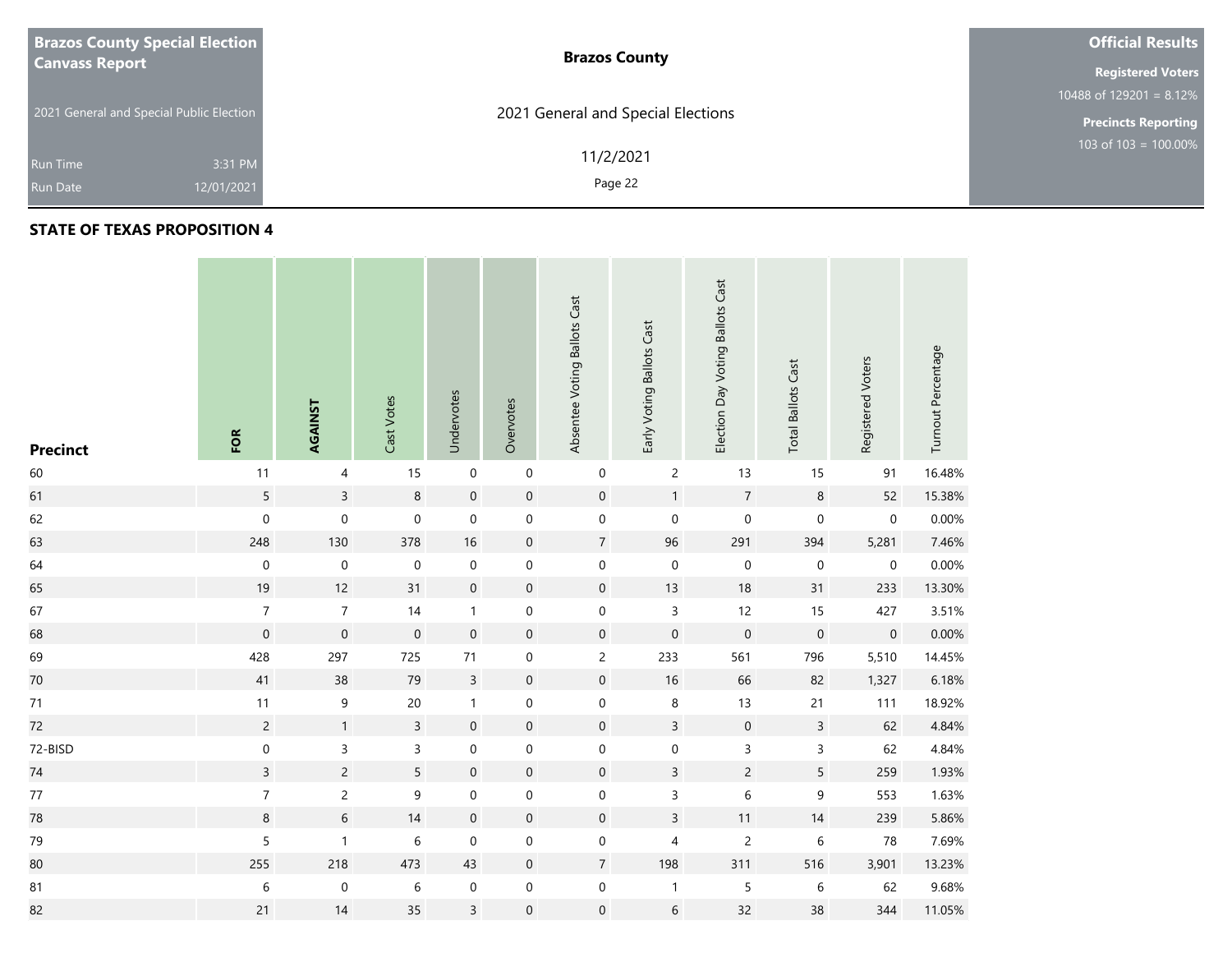| <b>Brazos County Special Election</b>    | <b>Brazos County</b>               | <b>Official Results</b>    |
|------------------------------------------|------------------------------------|----------------------------|
| <b>Canvass Report</b>                    |                                    | <b>Registered Voters</b>   |
|                                          |                                    | 10488 of $129201 = 8.12\%$ |
| 2021 General and Special Public Election | 2021 General and Special Elections | <b>Precincts Reporting</b> |
|                                          | 11/2/2021                          | 103 of $103 = 100.00\%$    |
| 3:31 PM<br><b>Run Time</b>               |                                    |                            |
| 12/01/2021<br><b>Run Date</b>            | Page 23                            |                            |

| <b>Precinct</b> | FOR                 | AGAINST             | Cast Votes              | Undervotes          | Overvotes           | Absentee Voting Ballots Cast | Early Voting Ballots Cast | Election Day Voting Ballots Cast | <b>Total Ballots Cast</b> | Registered Voters   | Turnout Percentage |
|-----------------|---------------------|---------------------|-------------------------|---------------------|---------------------|------------------------------|---------------------------|----------------------------------|---------------------------|---------------------|--------------------|
| 83              | 0                   | $\mathbf 0$         | $\mathbf 0$             | $\mathbf 0$         | $\mathbf 0$         | $\boldsymbol{0}$             | $\mathbf 0$               | $\pmb{0}$                        | $\pmb{0}$                 | $\mathsf{O}\xspace$ | 0.00%              |
| 84              | $\boldsymbol{0}$    | $\boldsymbol{0}$    | $\mathbf 0$             | $\mathbf 0$         | $\boldsymbol{0}$    | $\boldsymbol{0}$             | $\mathbf 0$               | $\mathbf 0$                      | $\boldsymbol{0}$          | $\overline{c}$      | 0.00%              |
| 85              | $\mathbf 0$         | $\mathbf{1}$        | $\mathbf{1}$            | $\mathbf 0$         | $\mathbf 0$         | $\mathbf 0$                  | $\mathbf 0$               | $\mathbf{1}$                     | $\mathbf{1}$              | $\overline{3}$      | 33.33%             |
| 86              | $\boldsymbol{0}$    | $\mathbf 0$         | $\mathbf 0$             | $\mathbf 0$         | $\mathsf{O}\xspace$ | $\pmb{0}$                    | $\mathsf{O}\xspace$       | $\mathbf 0$                      | $\mathsf{O}\xspace$       | $\mathbf 0$         | 0.00%              |
| $87\,$          | $\boldsymbol{0}$    | $\mathbf 0$         | $\mathbf 0$             | $\mathsf{O}\xspace$ | $\mathbf 0$         | $\mathsf{O}\xspace$          | $\mathsf{O}\xspace$       | $\mathbf 0$                      | $\mathbf 0$               | $\mathsf{O}\xspace$ | 0.00%              |
| 88              | $\mathbf 0$         | $\mathbf 0$         | $\mathbf 0$             | $\mathbf 0$         | $\mathsf{O}\xspace$ | $\pmb{0}$                    | $\mathsf{O}\xspace$       | $\mathsf{O}\xspace$              | $\mathsf{O}\xspace$       | $\mathbf 0$         | 0.00%              |
| 89              | $\mathbf 0$         | $\mathsf{O}\xspace$ | $\mathbf 0$             | $\mathbf 0$         | $\mathbf 0$         | $\boldsymbol{0}$             | $\mathsf{O}\xspace$       | $\mathsf{O}\xspace$              | $\pmb{0}$                 | $\overline{c}$      | 0.00%              |
| 90              | $\overline{c}$      | $\mathbf{1}$        | $\overline{3}$          | $\mathbf 0$         | $\mathsf{O}\xspace$ | $\mathsf{O}\xspace$          | $\pmb{0}$                 | $\overline{3}$                   | $\overline{3}$            | 34                  | 8.82%              |
| 91              | $\mathbf 0$         | $\boldsymbol{0}$    | $\mathsf{O}\xspace$     | $\boldsymbol{0}$    | $\mathbf 0$         | $\boldsymbol{0}$             | $\mathbf 0$               | $\mathsf{O}\xspace$              | $\boldsymbol{0}$          | $\overline{7}$      | 0.00%              |
| 92              | $\overline{0}$      | $\mathbf 0$         | $\mathsf{O}\xspace$     | $\mathsf{O}\xspace$ | $\mathsf{O}\xspace$ | $\mathsf{O}\xspace$          | $\mathsf{O}\xspace$       | $\pmb{0}$                        | $\mathsf{O}\xspace$       | $\mathbf 0$         | 0.00%              |
| 93              | $\boldsymbol{0}$    | $\mathsf{O}\xspace$ | $\mathbf 0$             | $\mathbf 0$         | $\boldsymbol{0}$    | $\boldsymbol{0}$             | $\mathsf{O}\xspace$       | $\mathbf 0$                      | $\boldsymbol{0}$          | 0                   | 0.00%              |
| 94              | $\mathbf 0$         | $\mathbf 0$         | $\mathbf 0$             | $\boldsymbol{0}$    | $\pmb{0}$           | $\mathbf 0$                  | $\mathbf 0$               | $\mathsf{O}\xspace$              | $\mathsf{O}\xspace$       | $\mathbf 0$         | 0.00%              |
| 95              | $\pmb{0}$           | $\mathsf{O}\xspace$ | $\mathbf 0$             | $\mathbf 0$         | $\mathbf 0$         | $\mathbf 0$                  | $\mathsf{O}\xspace$       | $\mathbf 0$                      | $\mathbf 0$               | $\boldsymbol{0}$    | 0.00%              |
| 96              | $\boldsymbol{0}$    | $\boldsymbol{0}$    | $\mathbf 0$             | $\mathbf 0$         | $\pmb{0}$           | $\pmb{0}$                    | $\mathbf 0$               | $\mathbf 0$                      | $\mathsf{O}\xspace$       | 1                   | 0.00%              |
| 97              | $\pmb{0}$           | $\mathsf{O}\xspace$ | $\mathbf 0$             | $\pmb{0}$           | $\pmb{0}$           | $\boldsymbol{0}$             | $\mathsf{O}\xspace$       | $\mathbf 0$                      | $\boldsymbol{0}$          | 0                   | 0.00%              |
| 98              | $\boldsymbol{0}$    | $\boldsymbol{0}$    | $\mathbf 0$             | $\mathbf 0$         | $\pmb{0}$           | $\pmb{0}$                    | $\mathbf 0$               | $\mathbf 0$                      | $\mathsf{O}\xspace$       | $\overline{4}$      | 0.00%              |
| 99              | $\mathbf 0$         | $\mathsf{O}\xspace$ | $\mathbf 0$             | $\mathbf 0$         | $\mathbf 0$         | $\boldsymbol{0}$             | $\mathsf{O}\xspace$       | $\mathbf 0$                      | $\mathbf 0$               | $\mathbf{1}$        | 0.00%              |
| 100             | $\mathsf{O}\xspace$ | $\mathbf 0$         | $\mathbf 0$             | $\boldsymbol{0}$    | $\mathsf{O}\xspace$ | $\mathbf 0$                  | $\mathsf{O}\xspace$       | $\mathbf 0$                      | $\mathsf{O}\xspace$       | $\mathbf{1}$        | 0.00%              |
| 101             | $\overline{c}$      | $\mathbf{2}$        | $\overline{\mathbf{4}}$ | $\mathbf 0$         | $\mathbf 0$         | $\mathbf 0$                  | $\mathsf{3}$              | $\mathbf{1}$                     | $\sqrt{4}$                | 49                  | 8.16%              |
| 102             | $\mathbf 0$         | $\mathsf{O}\xspace$ | $\mathsf{O}\xspace$     | $\mathbf 0$         | $\boldsymbol{0}$    | $\boldsymbol{0}$             | $\mathbf 0$               | $\mathbf 0$                      | $\boldsymbol{0}$          | $\boldsymbol{0}$    | 0.00%              |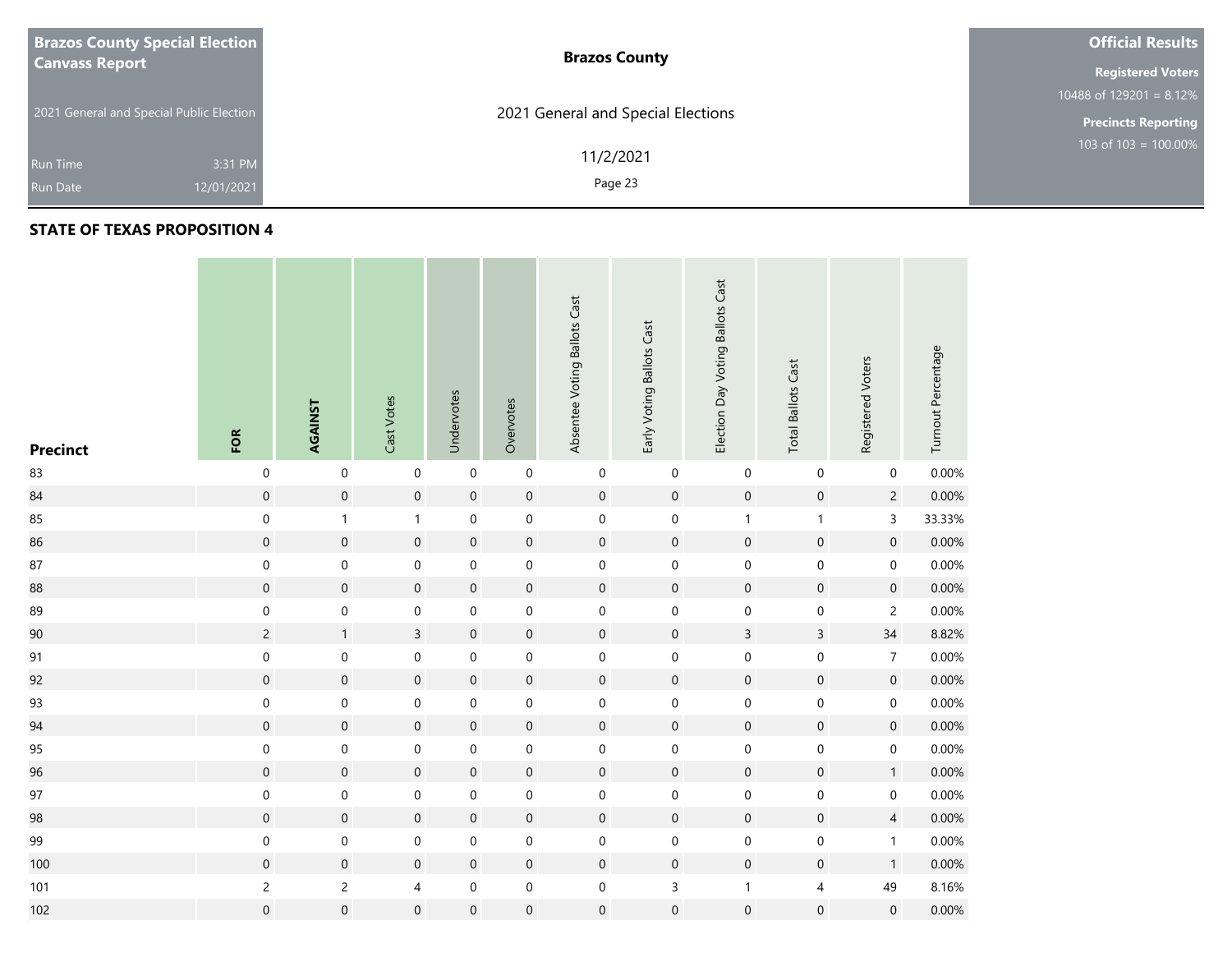| <b>Brazos County Special Election</b>    |            | <b>Brazos County</b>               | <b>Official Results</b>    |  |  |
|------------------------------------------|------------|------------------------------------|----------------------------|--|--|
| <b>Canvass Report</b>                    |            |                                    | <b>Registered Voters</b>   |  |  |
|                                          |            |                                    |                            |  |  |
| 2021 General and Special Public Election |            | 2021 General and Special Elections | <b>Precincts Reporting</b> |  |  |
|                                          |            | 11/2/2021                          | 103 of 103 = 100.00%       |  |  |
| Run Time                                 | 3:31 PM    |                                    |                            |  |  |
| <b>Run Date</b>                          | 12/01/2021 | Page 24                            |                            |  |  |
|                                          |            |                                    |                            |  |  |

| <b>Precinct</b> | FOR            | AGAINST     | Cast Votes     | Undervotes  | Overvotes   | Cast<br>Voting Ballots<br>Absentee | Early Voting Ballots Cast | Cast<br>Election Day Voting Ballots | Cast<br><b>Total Ballots</b> | Registered Voters | Turnout Percentage |
|-----------------|----------------|-------------|----------------|-------------|-------------|------------------------------------|---------------------------|-------------------------------------|------------------------------|-------------------|--------------------|
| 103             | $\overline{c}$ |             | 3              | $\mathbf 0$ | $\mathbf 0$ | $\mathbf{0}$                       | $\mathbf 0$               | 3                                   | 3                            | 25                | 12.00%             |
| 104             | $\mathbf 0$    | $\mathbf 0$ | $\overline{0}$ | $\mathbf 0$ | $\mathbf 0$ | $\mathbf 0$                        | $\mathbf 0$               | $\mathbf 0$                         | $\mathbf 0$                  | $\overline{0}$    | 0.00%              |
| 500             | 5              | $\mathbf 0$ | 5              | $\mathbf 0$ | $\mathbf 0$ | $\mathbf 0$                        | 5                         | $\mathbf 0$                         | 5                            | $\Omega$          | $0.00\%$           |
| <b>Totals</b>   | 5,757          | 4,063       | 9,820          | 668         | $\mathbf 0$ | 134                                | 3,296                     | 7,058                               | 10,488                       | 129,201           | 8.12%              |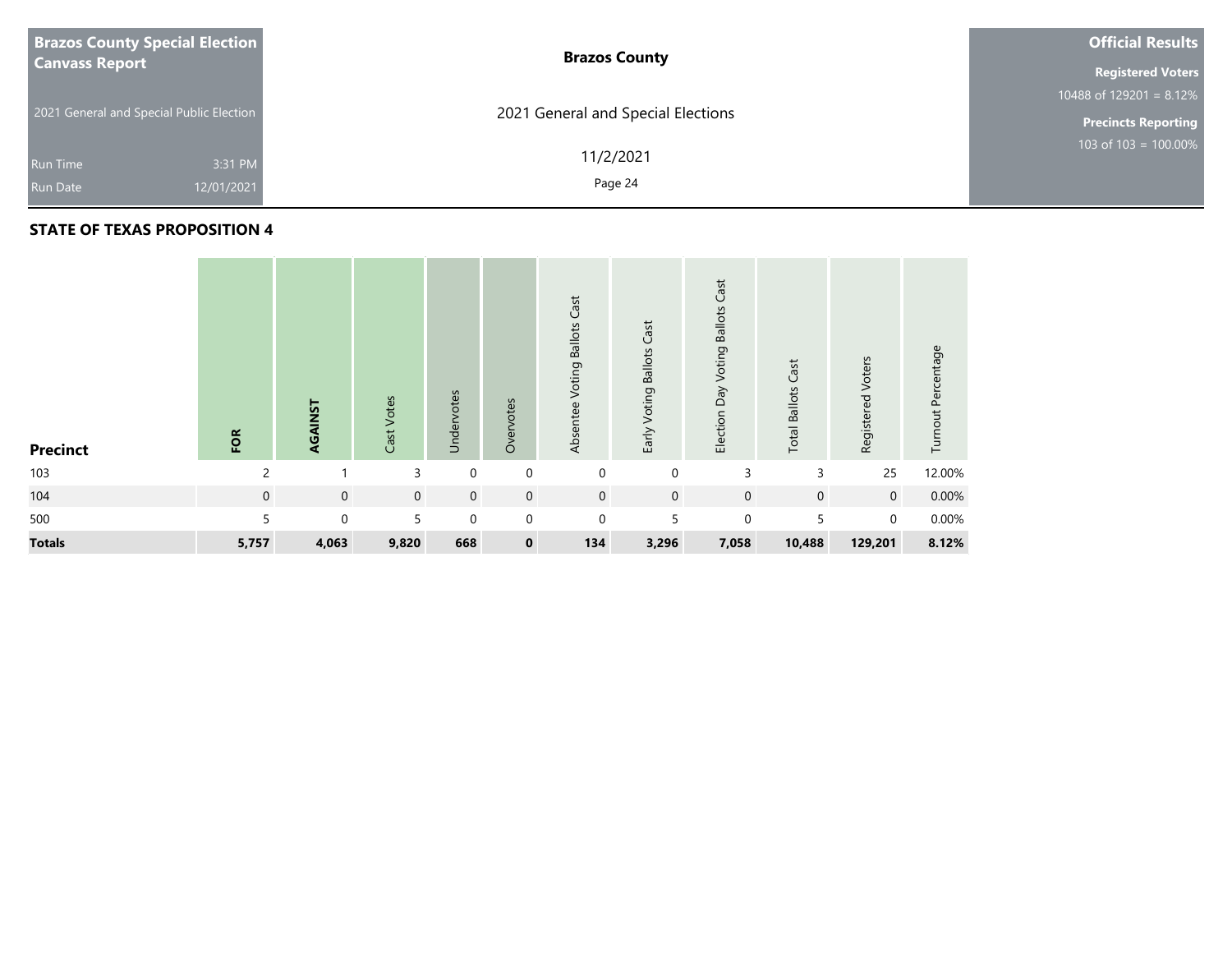| <b>Brazos County Special Election</b>    | <b>Brazos County</b>               | <b>Official Results</b>    |
|------------------------------------------|------------------------------------|----------------------------|
| <b>Canvass Report</b>                    |                                    | <b>Registered Voters</b>   |
|                                          |                                    | 10488 of 129201 = $8.12\%$ |
| 2021 General and Special Public Election | 2021 General and Special Elections | <b>Precincts Reporting</b> |
| 3:31 PM<br><b>Run Time</b>               | 11/2/2021                          | $103$ of 103 = 100.00%     |
| 12/01/2021<br><b>Run Date</b>            | Page 25                            |                            |

### **STATE OF TEXAS PROPOSITION 5**

**Contract** 

| <b>Precinct</b>         | FOR              | AGAINST        | Cast Votes | Undervotes       | Overvotes           | Absentee Voting Ballots Cast | Early Voting Ballots Cast | Election Day Voting Ballots Cast | <b>Total Ballots Cast</b> | Registered Voters | Turnout Percentage |
|-------------------------|------------------|----------------|------------|------------------|---------------------|------------------------------|---------------------------|----------------------------------|---------------------------|-------------------|--------------------|
| 1                       | 127              | 57             | 184        | 32               | $\mathbf 0$         | $\pmb{0}$                    | 79                        | 137                              | 216                       | 2,134             | 10.12%             |
| 1-NISD                  | 36               | 36             | 72         | $\overline{c}$   | $\pmb{0}$           | $\mathsf{O}\xspace$          | $\overline{7}$            | 67                               | 74                        | 2,134             | 3.47%              |
| $\overline{c}$          | 352              | 211            | 563        | 42               | $\boldsymbol{0}$    | $\overline{c}$               | 211                       | 392                              | 605                       | 5,428             | 11.15%             |
| $\overline{\mathbf{3}}$ | 28               | 17             | 45         | $\mathbf{1}$     | $\pmb{0}$           | $\mathsf{O}\xspace$          | 14                        | 32                               | 46                        | 1,013             | 4.54%              |
| 4                       | 19               | 22             | 41         | $\mathbf{1}$     | $\boldsymbol{0}$    | 0                            | 8                         | $34\,$                           | 42                        | 1,730             | 2.43%              |
| 5                       | 79               | 44             | 123        | $\overline{c}$   | $\mathsf{O}\xspace$ | $\overline{3}$               | $35\,$                    | 87                               | 125                       | 1,798             | 6.95%              |
| $\boldsymbol{6}$        | 59               | 33             | 92         | $\mathsf{3}$     | $\pmb{0}$           | $\pmb{0}$                    | 17                        | 78                               | 95                        | 1,028             | 9.24%              |
| $\overline{7}$          | 87               | 60             | 147        | $\,$ 6 $\,$      | $\pmb{0}$           | $\overline{2}$               | 23                        | 128                              | 153                       | 1,793             | 8.53%              |
| $\, 8$                  | 84               | 48             | 132        | $\,$ 6 $\,$      | $\boldsymbol{0}$    | $\overline{c}$               | 39                        | 97                               | 138                       | 1,661             | 8.31%              |
| 9                       | 108              | 65             | 173        | $17\,$           | $\pmb{0}$           | $\sqrt{6}$                   | 99                        | 85                               | 190                       | 1,572             | 12.09%             |
| $10\,$                  | 275              | 168            | 443        | 48               | $\boldsymbol{0}$    | $\overline{4}$               | 184                       | 303                              | 491                       | 4,022             | 12.21%             |
| 11                      | 70               | 54             | 124        | $\sqrt{6}$       | $\pmb{0}$           | 1                            | 22                        | 107                              | 130                       | 3,085             | 4.21%              |
| 12                      | 203              | 124            | 327        | $14$             | $\boldsymbol{0}$    | 11                           | 64                        | 266                              | 341                       | 4,163             | 8.19%              |
| 13                      | 104              | 75             | 179        | $\sqrt{6}$       | $\pmb{0}$           | $\overline{4}$               | 36                        | 145                              | 185                       | 2,299             | 8.05%              |
| 14                      | 35               | 22             | 57         | $\overline{c}$   | $\pmb{0}$           | $\mathbf 0$                  | 11                        | 48                               | 59                        | 2,938             | 2.01%              |
| 15                      | 166              | $77\,$         | 243        | $\boldsymbol{7}$ | $\pmb{0}$           | $9\,$                        | 58                        | 183                              | 250                       | 3,073             | 8.14%              |
| 16                      | $\boldsymbol{9}$ | 17             | 26         | $\mathbf 0$      | $\boldsymbol{0}$    | $\boldsymbol{0}$             | 8                         | 18                               | 26                        | 1,393             | 1.87%              |
| 17                      | 88               | 61             | 149        | $\mathbf{1}$     | $\pmb{0}$           | $\overline{3}$               | $24$                      | 123                              | 150                       | 3,164             | 4.74%              |
| $18$                    | 5                | $\overline{7}$ | 12         | $\pmb{0}$        | $\pmb{0}$           | $\boldsymbol{0}$             | $\mathbf{1}$              | 11                               | 12                        | 555               | 2.16%              |
| 19                      | $13$             | $\,8\,$        | 21         | $\mathbf 0$      | $\mathsf{O}\xspace$ | $\overline{2}$               | $\overline{4}$            | 15                               | 21                        | 399               | 5.26%              |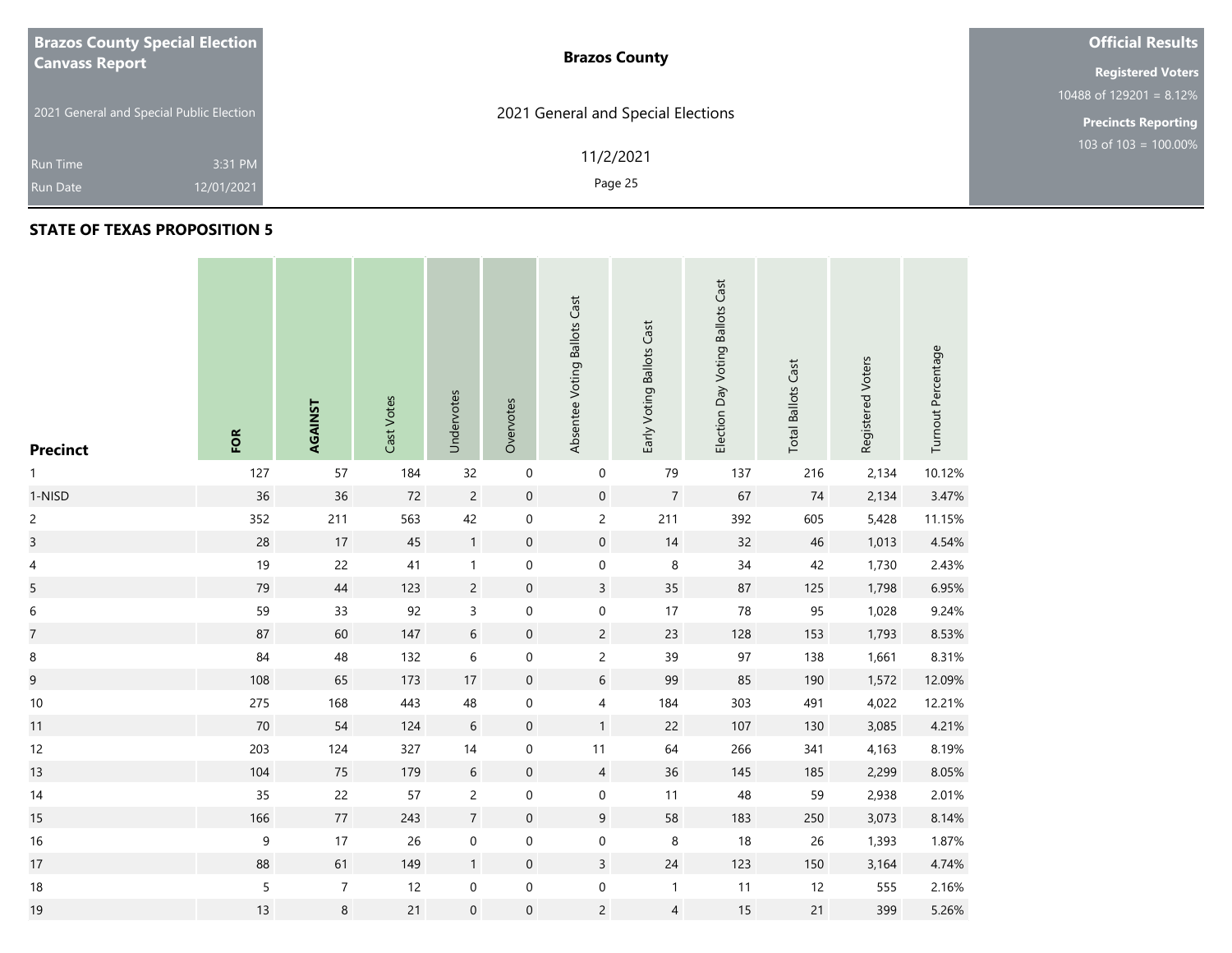| <b>Brazos County Special Election</b>    | <b>Brazos County</b>               | <b>Official Results</b>    |  |  |  |  |
|------------------------------------------|------------------------------------|----------------------------|--|--|--|--|
| <b>Canvass Report</b>                    |                                    |                            |  |  |  |  |
|                                          |                                    | 10488 of $129201 = 8.12\%$ |  |  |  |  |
| 2021 General and Special Public Election | 2021 General and Special Elections | <b>Precincts Reporting</b> |  |  |  |  |
|                                          | 11/2/2021                          | 103 of $103 = 100.00\%$    |  |  |  |  |
| 3:31 PM<br><b>Run Time</b>               |                                    |                            |  |  |  |  |
| 12/01/2021<br><b>Run Date</b>            | Page 26                            |                            |  |  |  |  |

| <b>Precinct</b> | FOR              | AGAINST             | Cast Votes       | Undervotes       | Overvotes           | Absentee Voting Ballots Cast | Early Voting Ballots Cast | Election Day Voting Ballots Cast | <b>Total Ballots Cast</b> | Registered Voters | Turnout Percentage |
|-----------------|------------------|---------------------|------------------|------------------|---------------------|------------------------------|---------------------------|----------------------------------|---------------------------|-------------------|--------------------|
| $20\,$          | 29               | 31                  | 60               | 5                | $\pmb{0}$           | 0                            | 15                        | 50                               | 65                        | 3,181             | 2.04%              |
| 21              | $13$             | $10\,$              | 23               | $\overline{c}$   | $\boldsymbol{0}$    | $\boldsymbol{0}$             | $\sqrt{6}$                | 19                               | 25                        | 1,423             | 1.76%              |
| 22              | $\,$ 6 $\,$      | $\boldsymbol{9}$    | 15               | $\mathbf 0$      | $\mathbf 0$         | $\boldsymbol{0}$             | $\,$ 6 $\,$               | $\mathsf 9$                      | 15                        | 396               | 3.79%              |
| 23              | $\mathsf{3}$     | $\sqrt{4}$          | $\boldsymbol{7}$ | $\mathbf 0$      | $\pmb{0}$           | $\pmb{0}$                    | $\mathbf 0$               | $\overline{7}$                   | $\overline{7}$            | 78                | 8.97%              |
| 24              | 163              | 126                 | 289              | $27\,$           | $\boldsymbol{0}$    | 5                            | 124                       | 187                              | 316                       | 2,194             | 14.40%             |
| 25              | 11               | $17\,$              | 28               | $\mathsf 3$      | $\pmb{0}$           | 1                            | 14                        | $16\,$                           | 31                        | 1,065             | 2.91%              |
| 26              | 169              | 76                  | 245              | 11               | $\pmb{0}$           | 6                            | $80\,$                    | 170                              | 256                       | 3,582             | 7.15%              |
| 27              | 171              | 98                  | 269              | $10\,$           | $\mathsf{O}\xspace$ | $\,$ 8 $\,$                  | 51                        | 220                              | 279                       | 3,312             | 8.42%              |
| 28              | $37\,$           | $19$                | 56               | $\overline{2}$   | $\pmb{0}$           | 0                            | 11                        | $47\,$                           | 58                        | 528               | 10.98%             |
| 29              | $\overline{3}$   | $\mathsf{O}\xspace$ | $\overline{3}$   | $\mathbf 0$      | $\pmb{0}$           | $\mathsf{O}\xspace$          | $\mathbf 0$               | $\mathsf{3}$                     | $\mathsf{3}$              | 838               | 0.36%              |
| 29-BISD         | 53               | 19                  | $72\,$           | $\mathbf{1}$     | $\boldsymbol{0}$    | $\mathbf{1}$                 | $18$                      | 54                               | $73$                      | 838               | 8.71%              |
| 30              | 55               | $34$                | 89               | $\mathsf 3$      | $\pmb{0}$           | $\mathsf{O}\xspace$          | 31                        | 61                               | 92                        | 2,467             | 3.73%              |
| 31              | 288              | 176                 | 464              | 35               | $\mathbf 0$         | $\overline{7}$               | 198                       | 294                              | 499                       | 4,559             | 10.95%             |
| 32              | $\mathbf 0$      | $\mathbf 0$         | $\mathbf 0$      | $\mathbf 0$      | $\pmb{0}$           | $\mathbf 0$                  | $\mathbf 0$               | $\boldsymbol{0}$                 | $\boldsymbol{0}$          | $\overline{c}$    | 0.00%              |
| 33              | 22               | 13                  | 35               | $\overline{c}$   | $\pmb{0}$           | $\mathbf{1}$                 | 11                        | 25                               | $37\,$                    | 1,466             | 2.52%              |
| 34              | 114              | 65                  | 179              | $15\,$           | $\pmb{0}$           | $\mathsf{O}\xspace$          | 62                        | 132                              | 194                       | 4,595             | 4.22%              |
| 35              | 108              | 67                  | 175              | 19               | $\boldsymbol{0}$    | $\boldsymbol{0}$             | 49                        | 145                              | 194                       | 7,010             | 2.77%              |
| 36              | 148              | 84                  | 232              | 5                | $\pmb{0}$           | $\overline{4}$               | $44\,$                    | 189                              | 237                       | 4,154             | 5.71%              |
| $37\,$          | $\boldsymbol{9}$ | 5                   | 14               | $\boldsymbol{0}$ | $\pmb{0}$           | $\overline{c}$               | $\mathbf{1}$              | 11                               | 14                        | 160               | 8.75%              |
| 38              | $10\,$           | $\overline{4}$      | 14               | $\mathbf 0$      | $\boldsymbol{0}$    | $\boldsymbol{0}$             | $\mathbf{1}$              | 13                               | 14                        | 433               | 3.23%              |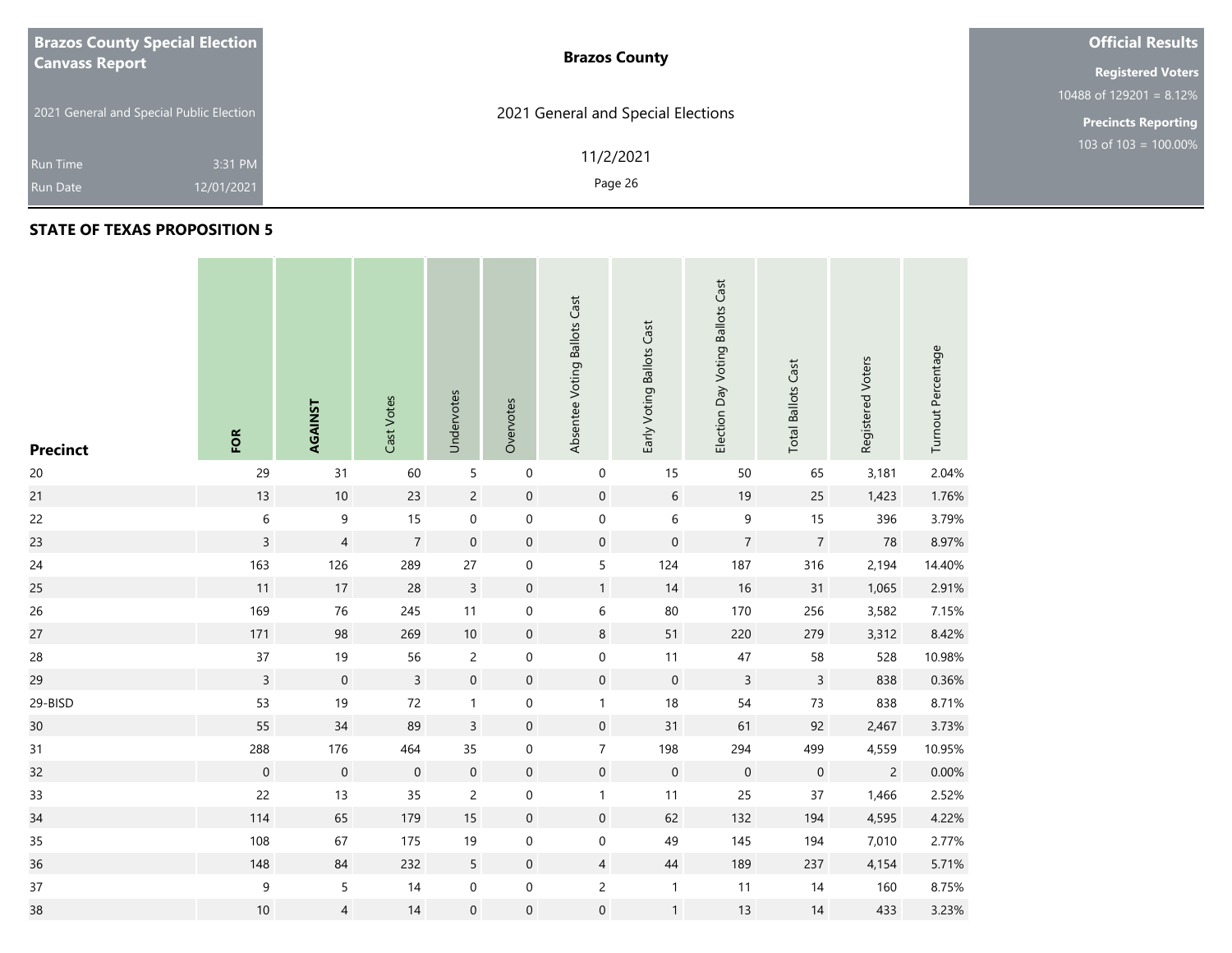| <b>Brazos County Special Election</b>    | <b>Brazos County</b>               | <b>Official Results</b>    |
|------------------------------------------|------------------------------------|----------------------------|
| <b>Canvass Report</b>                    |                                    | <b>Registered Voters</b>   |
|                                          |                                    | 10488 of 129201 = $8.12\%$ |
| 2021 General and Special Public Election | 2021 General and Special Elections | <b>Precincts Reporting</b> |
| 3:31 PM<br><b>Run Time</b>               | 11/2/2021                          | $103$ of 103 = 100.00%     |
| 12/01/2021<br><b>Run Date</b>            | Page 27                            |                            |

| <b>Precinct</b> | FOR                 | AGAINST          | Cast Votes          | Undervotes       | Overvotes           | Absentee Voting Ballots Cast | Early Voting Ballots Cast | Election Day Voting Ballots Cast | <b>Total Ballots Cast</b> | Registered Voters | Turnout Percentage |
|-----------------|---------------------|------------------|---------------------|------------------|---------------------|------------------------------|---------------------------|----------------------------------|---------------------------|-------------------|--------------------|
| 39              | 358                 | 268              | 626                 | 39               | $\pmb{0}$           | 6                            | 260                       | 399                              | 665                       | 4,638             | 14.34%             |
| 40              | 456                 | 280              | 736                 | 73               | $\mathbf 0$         | 14                           | 312                       | 483                              | 809                       | 4,971             | 16.27%             |
| 41              | 628                 | 388              | 1,016               | 108              | $\boldsymbol{0}$    | 14                           | 422                       | 688                              | 1,124                     | 4,962             | 22.65%             |
| 41-BISD         | $\boldsymbol{0}$    | $\mathbf 0$      | $\mathsf{O}\xspace$ | $\mathbf 0$      | $\mathbf 0$         | $\mathbf 0$                  | $\mathbf 0$               | $\mathbf 0$                      | $\boldsymbol{0}$          | 4,962             | 0.00%              |
| 42              | $\mathbf 0$         | $\mathbf 0$      | $\mathbf 0$         | $\boldsymbol{0}$ | $\boldsymbol{0}$    | $\mathbf 0$                  | $\mathbf 0$               | $\boldsymbol{0}$                 | $\mathbf 0$               | $\pmb{0}$         | 0.00%              |
| 43              | $\mathbf{1}$        | $\overline{2}$   | $\overline{3}$      | $\boldsymbol{0}$ | $\mathbf 0$         | $\mathsf{O}\xspace$          | $\mathsf{O}\xspace$       | $\overline{3}$                   | $\overline{3}$            | 152               | 1.97%              |
| 44              | $\mathbf{1}$        | $\overline{c}$   | $\mathsf{3}$        | $\pmb{0}$        | $\mathbf 0$         | $\pmb{0}$                    | $\pmb{0}$                 | 3                                | $\overline{3}$            | 137               | 2.19%              |
| 45              | $\overline{c}$      | $\overline{c}$   | $\overline{4}$      | $\boldsymbol{0}$ | $\mathsf{O}\xspace$ | $\mathbf 0$                  | $\mathbf{1}$              | $\mathsf{3}$                     | $\overline{4}$            | 151               | 2.65%              |
| 46              | $\,$ 8 $\,$         | $\overline{7}$   | $15\,$              | 0                | 0                   | $\pmb{0}$                    | 5                         | $10$                             | 15                        | 374               | 4.01%              |
| 47              | 12                  | $\sqrt{6}$       | $18\,$              | $\mathbf 0$      | $\mathbf 0$         | $\mathbf 0$                  | $\sqrt{6}$                | 12                               | 18                        | 483               | 3.73%              |
| 48              | $\boldsymbol{7}$    | $10\,$           | 17                  | $\mathbf{1}$     | $\boldsymbol{0}$    | $\pmb{0}$                    | $\overline{c}$            | 16                               | $18$                      | 235               | 7.66%              |
| 49              | $\mathsf{O}\xspace$ | 5                | 5                   | $\boldsymbol{0}$ | $\mathbf 0$         | $\boldsymbol{0}$             | $\overline{c}$            | $\overline{3}$                   | 5                         | 323               | 1.55%              |
| 50              | $\mathbf 0$         | $\mathbf 0$      | $\mathbf 0$         | $\boldsymbol{0}$ | $\mathbf 0$         | $\boldsymbol{0}$             | $\mathbf 0$               | $\mathbf 0$                      | $\mathbf 0$               | $\overline{c}$    | 0.00%              |
| 51              | $\boldsymbol{0}$    | $\mathbf 0$      | $\mathbf 0$         | $\boldsymbol{0}$ | $\boldsymbol{0}$    | $\mathbf 0$                  | $\mathbf 0$               | $\mathbf 0$                      | $\mathbf 0$               | $\mathbf 0$       | 0.00%              |
| 52              | 0                   | $\boldsymbol{0}$ | $\mathbf 0$         | $\mathbf 0$      | $\boldsymbol{0}$    | $\pmb{0}$                    | $\mathbf 0$               | 0                                | $\mathbf 0$               | 20                | 0.00%              |
| 53              | $\bf 8$             | $\overline{4}$   | 12                  | $\boldsymbol{0}$ | $\mathbf 0$         | $\mathsf{O}\xspace$          | $\mathsf{O}\xspace$       | 12                               | 12                        | 145               | 8.28%              |
| 56              | $\mathbf 0$         | $\pmb{0}$        | $\pmb{0}$           | 0                | $\pmb{0}$           | $\pmb{0}$                    | $\mathbf 0$               | $\pmb{0}$                        | $\pmb{0}$                 | 18                | 0.00%              |
| 57              | $\overline{4}$      | $\overline{3}$   | $\overline{7}$      | $\boldsymbol{0}$ | $\mathbf 0$         | $\boldsymbol{0}$             | $\mathbf{1}$              | 6                                | $\boldsymbol{7}$          | 290               | 2.41%              |
| 58              | 36                  | 27               | 63                  | 4                | $\pmb{0}$           | $\boldsymbol{0}$             | 18                        | 49                               | 67                        | 923               | 7.26%              |
| 59              | $\overline{c}$      | $\mathbf 0$      | $\overline{c}$      | $\boldsymbol{0}$ | $\boldsymbol{0}$    | $\boldsymbol{0}$             | $\mathbf 0$               | $\overline{c}$                   | $\overline{c}$            | 31                | 6.45%              |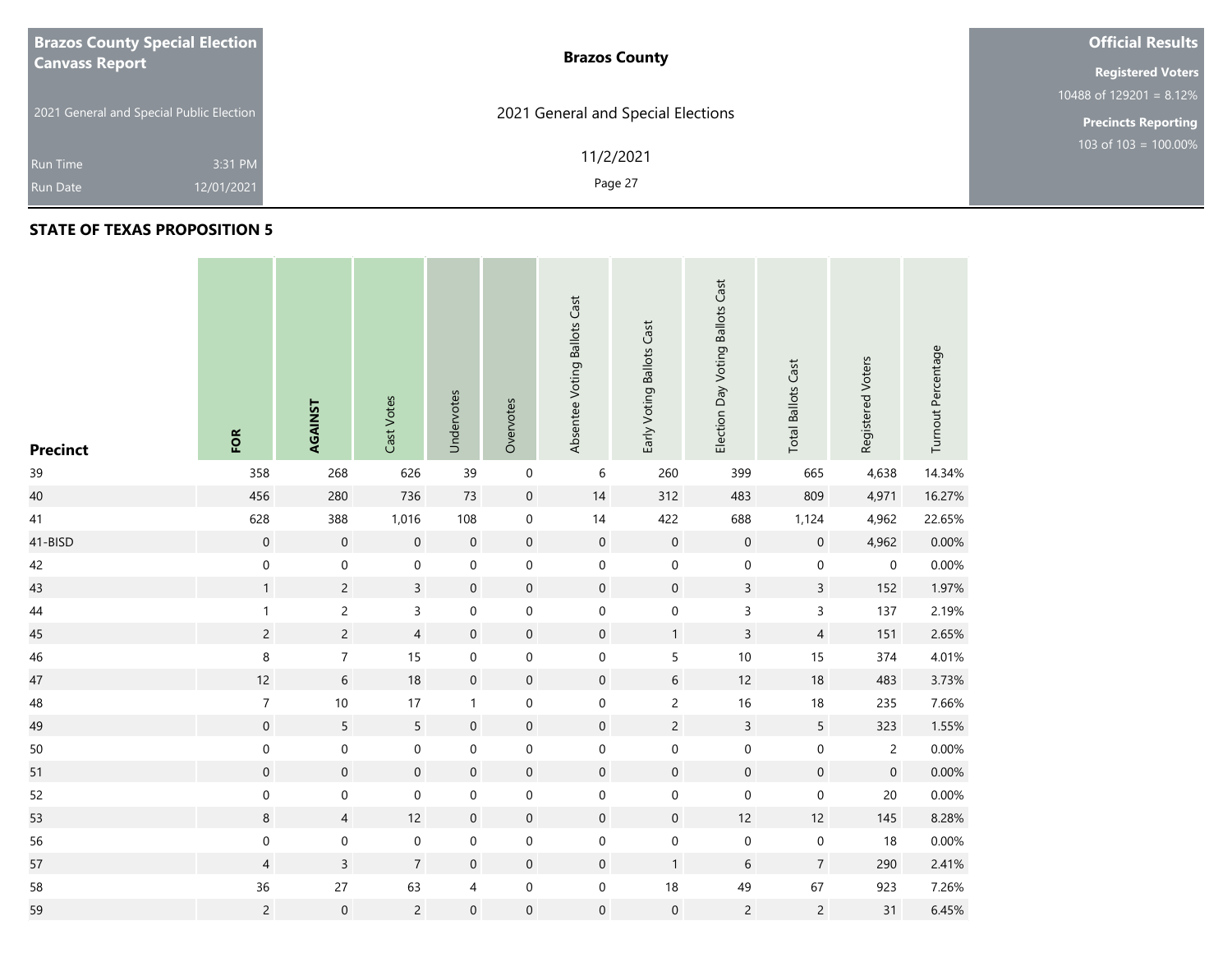| <b>Brazos County Special Election</b>    | <b>Brazos County</b>               | <b>Official Results</b>    |
|------------------------------------------|------------------------------------|----------------------------|
| <b>Canvass Report</b>                    |                                    | <b>Registered Voters</b>   |
|                                          |                                    | 10488 of 129201 = $8.12\%$ |
| 2021 General and Special Public Election | 2021 General and Special Elections | <b>Precincts Reporting</b> |
| 3:31 PM<br><b>Run Time</b>               | 11/2/2021                          | $103$ of 103 = 100.00%     |
| 12/01/2021<br><b>Run Date</b>            | Page 28                            |                            |

| <b>Precinct</b> | FOR            | AGAINST          | Cast Votes       | Undervotes       | Overvotes           | Absentee Voting Ballots Cast | Early Voting Ballots Cast | Election Day Voting Ballots Cast | <b>Total Ballots Cast</b> | Registered Voters | Turnout Percentage |
|-----------------|----------------|------------------|------------------|------------------|---------------------|------------------------------|---------------------------|----------------------------------|---------------------------|-------------------|--------------------|
| 60              | $\overline{7}$ | $\,8\,$          | 15               | $\mathbf 0$      | $\boldsymbol{0}$    | $\pmb{0}$                    | $\overline{c}$            | 13                               | 15                        | 91                | 16.48%             |
| 61              | $\,6\,$        | $\overline{c}$   | $\,8\,$          | $\mathbf 0$      | $\mathbf 0$         | $\mathbf 0$                  | $\mathbf{1}$              | $\overline{7}$                   | $\,8\,$                   | 52                | 15.38%             |
| 62              | $\mathbf 0$    | $\boldsymbol{0}$ | $\boldsymbol{0}$ | $\boldsymbol{0}$ | $\boldsymbol{0}$    | $\mathbf 0$                  | $\boldsymbol{0}$          | $\mathbf 0$                      | $\pmb{0}$                 | $\pmb{0}$         | 0.00%              |
| 63              | 259            | 124              | 383              | 11               | $\mathsf{O}\xspace$ | $\sqrt{7}$                   | 96                        | 291                              | 394                       | 5,281             | 7.46%              |
| 64              | $\mathbf 0$    | $\boldsymbol{0}$ | $\mathbf 0$      | $\boldsymbol{0}$ | $\pmb{0}$           | $\mathbf 0$                  | $\mathbf 0$               | $\mathbf 0$                      | $\pmb{0}$                 | $\pmb{0}$         | 0.00%              |
| 65              | 23             | $\overline{7}$   | 30               | $\mathbf{1}$     | $\mathbf 0$         | $\mathbf 0$                  | 13                        | $18$                             | 31                        | 233               | 13.30%             |
| 67              | $\overline{7}$ | $\overline{7}$   | 14               | $\mathbf{1}$     | $\mathbf 0$         | $\pmb{0}$                    | $\mathsf{3}$              | 12                               | 15                        | 427               | 3.51%              |
| 68              | $\mathbf 0$    | $\mathbf 0$      | $\mathbf 0$      | $\boldsymbol{0}$ | $\mathbf 0$         | $\mathbf 0$                  | $\mathbf 0$               | $\mathsf{O}\xspace$              | $\mathbf 0$               | $\mathbf 0$       | 0.00%              |
| 69              | 458            | 271              | 729              | 67               | $\pmb{0}$           | $\mathsf{2}\,$               | 233                       | 561                              | 796                       | 5,510             | 14.45%             |
| $70\,$          | 45             | 34               | 79               | $\overline{3}$   | $\boldsymbol{0}$    | $\mathbf 0$                  | 16                        | 66                               | 82                        | 1,327             | 6.18%              |
| $71$            | 11             | $\,8\,$          | 19               | $\overline{c}$   | $\mathbf 0$         | $\mathbf 0$                  | $\,8\,$                   | 13                               | 21                        | 111               | 18.92%             |
| 72              | $\overline{c}$ | $\mathbf{1}$     | $\overline{3}$   | $\boldsymbol{0}$ | $\mathbf 0$         | $\mathbf 0$                  | $\overline{3}$            | $\mathbf 0$                      | $\mathsf 3$               | 62                | 4.84%              |
| 72-BISD         | $\overline{c}$ | $\mathbf{1}$     | $\overline{3}$   | $\pmb{0}$        | $\mathbf 0$         | $\mathbf 0$                  | $\mathbf 0$               | $\mathsf{3}$                     | $\overline{3}$            | 62                | 4.84%              |
| 74              | $\overline{c}$ | $\overline{3}$   | 5                | $\boldsymbol{0}$ | $\mathbf 0$         | $\mathbf 0$                  | $\overline{3}$            | $\overline{c}$                   | 5                         | 259               | 1.93%              |
| $77$            | $\,$ 6 $\,$    | $\mathsf 3$      | $\mathsf 9$      | $\pmb{0}$        | $\mathbf 0$         | $\mathbf 0$                  | 3                         | 6                                | $\mathsf 9$               | 553               | 1.63%              |
| 78              | $\overline{7}$ | $\boldsymbol{7}$ | 14               | $\mathbf 0$      | $\mathbf 0$         | $\pmb{0}$                    | $\overline{3}$            | 11                               | 14                        | 239               | 5.86%              |
| 79              | 6              | $\mathbf 0$      | $\,$ 6 $\,$      | $\boldsymbol{0}$ | $\pmb{0}$           | $\mathbf 0$                  | $\overline{\mathbf{4}}$   | $\overline{c}$                   | $\,$ 6 $\,$               | 78                | 7.69%              |
| 80              | 282            | 189              | 471              | 45               | $\mathbf 0$         | $\sqrt{7}$                   | 198                       | 311                              | 516                       | 3,901             | 13.23%             |
| 81              | $\mathsf S$    | $\pmb{0}$        | $\mathsf S$      | 1                | $\boldsymbol{0}$    | $\mathbf 0$                  | $\mathbf{1}$              | 5                                | 6                         | 62                | 9.68%              |
| 82              | $21$           | 13               | 34               | $\overline{4}$   | $\boldsymbol{0}$    | $\mathbf 0$                  | $\,$ 6 $\,$               | 32                               | 38                        | 344               | 11.05%             |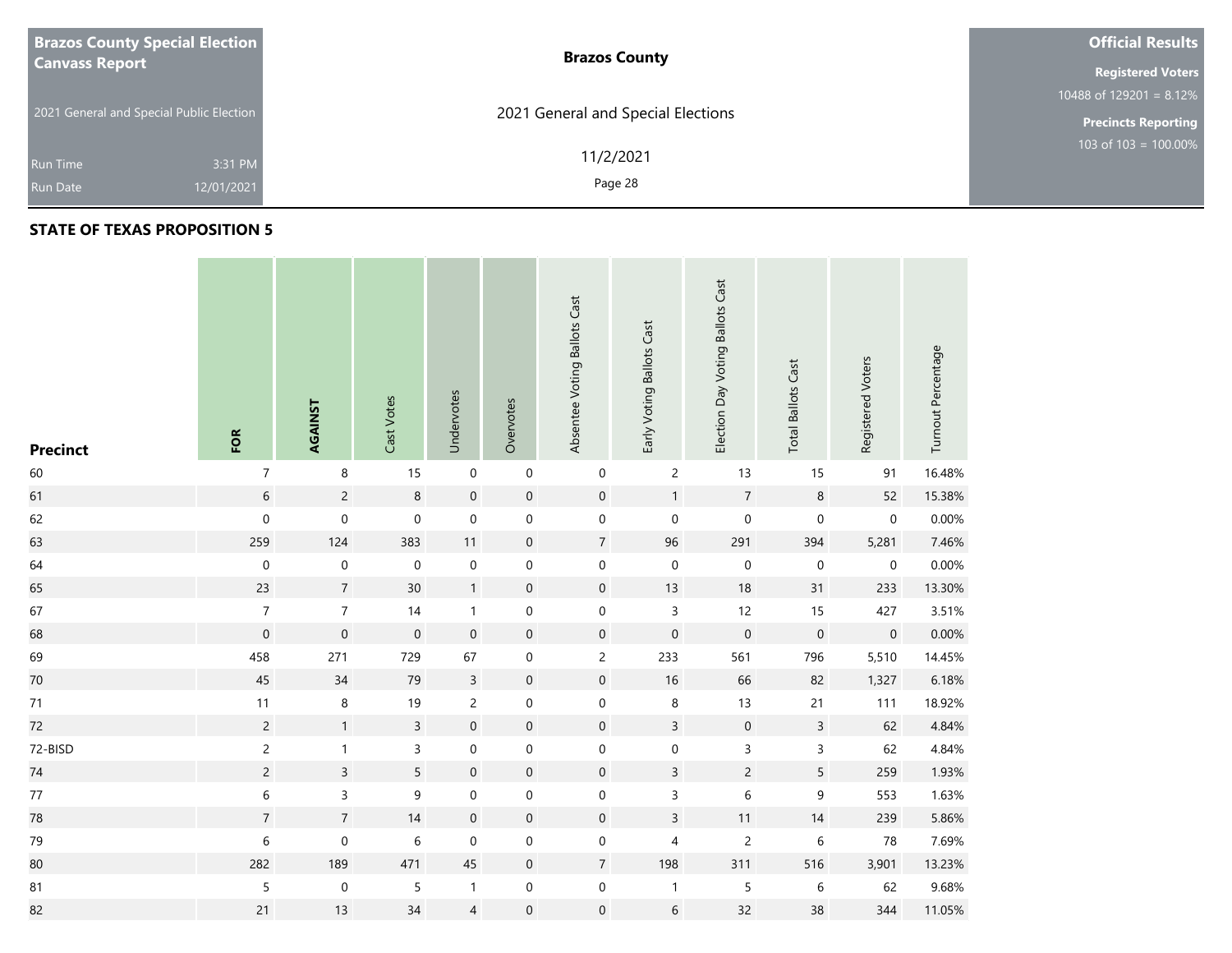| <b>Brazos County Special Election</b>    | <b>Brazos County</b>               | <b>Official Results</b>    |
|------------------------------------------|------------------------------------|----------------------------|
| <b>Canvass Report</b>                    |                                    | <b>Registered Voters</b>   |
|                                          |                                    | 10488 of 129201 = $8.12\%$ |
| 2021 General and Special Public Election | 2021 General and Special Elections | <b>Precincts Reporting</b> |
| 3:31 PM<br><b>Run Time</b>               | 11/2/2021                          | 103 of 103 = $100.00\%$    |
| 12/01/2021<br><b>Run Date</b>            | Page 29                            |                            |

| <b>Precinct</b> | FOR                 | AGAINST             | Cast Votes              | Undervotes       | Overvotes           | Absentee Voting Ballots Cast | Early Voting Ballots Cast | Election Day Voting Ballots Cast | <b>Total Ballots Cast</b> | Registered Voters   | Turnout Percentage |
|-----------------|---------------------|---------------------|-------------------------|------------------|---------------------|------------------------------|---------------------------|----------------------------------|---------------------------|---------------------|--------------------|
| 83              | $\boldsymbol{0}$    | $\mathbf 0$         | $\boldsymbol{0}$        | $\boldsymbol{0}$ | $\mathbf 0$         | $\boldsymbol{0}$             | $\pmb{0}$                 | $\boldsymbol{0}$                 | $\mathbf 0$               | $\mathsf{O}\xspace$ | 0.00%              |
| 84              | $\boldsymbol{0}$    | $\mathbf 0$         | $\boldsymbol{0}$        | $\mathbf 0$      | $\boldsymbol{0}$    | $\mathbf 0$                  | $\mathbf 0$               | $\boldsymbol{0}$                 | $\mathbf 0$               | $\overline{2}$      | 0.00%              |
| 85              | $\mathbf 0$         | $\mathbf{1}$        | $\mathbf{1}$            | $\boldsymbol{0}$ | $\mathbf 0$         | $\mathbf 0$                  | $\mathbf 0$               | $\mathbf{1}$                     | $\mathbf{1}$              | $\overline{3}$      | 33.33%             |
| 86              | $\boldsymbol{0}$    | $\mathsf{O}\xspace$ | $\boldsymbol{0}$        | $\mathbf 0$      | $\mathbf 0$         | $\mathsf{O}\xspace$          | $\mathbf 0$               | $\mathsf{O}\xspace$              | $\boldsymbol{0}$          | $\mathbf 0$         | 0.00%              |
| 87              | $\mathbf 0$         | $\mathbf 0$         | $\mathsf{O}\xspace$     | $\mathbf 0$      | $\mathsf{O}\xspace$ | $\mathbf 0$                  | $\mathbf 0$               | $\boldsymbol{0}$                 | $\mathbf 0$               | $\boldsymbol{0}$    | 0.00%              |
| 88              | $\mathsf{O}\xspace$ | $\mathsf{O}\xspace$ | $\boldsymbol{0}$        | $\mathbf 0$      | $\mathsf{O}\xspace$ | $\mathsf{O}\xspace$          | $\mathbf 0$               | $\boldsymbol{0}$                 | $\mathbf 0$               | $\mathbf 0$         | 0.00%              |
| 89              | $\boldsymbol{0}$    | $\mathsf{O}\xspace$ | $\mathsf{O}\xspace$     | $\boldsymbol{0}$ | $\mathsf{O}\xspace$ | $\boldsymbol{0}$             | $\mathsf{O}\xspace$       | $\mathsf{O}\xspace$              | $\mathbf 0$               | $\overline{c}$      | 0.00%              |
| 90              | $\overline{c}$      | $\mathbf{1}$        | $\overline{3}$          | $\pmb{0}$        | $\boldsymbol{0}$    | $\mathbf 0$                  | $\mathbf 0$               | $\overline{3}$                   | $\overline{3}$            | 34                  | 8.82%              |
| 91              | $\boldsymbol{0}$    | $\boldsymbol{0}$    | $\boldsymbol{0}$        | $\pmb{0}$        | $\boldsymbol{0}$    | $\boldsymbol{0}$             | $\boldsymbol{0}$          | $\mathsf{O}\xspace$              | $\boldsymbol{0}$          | $\overline{7}$      | 0.00%              |
| 92              | $\mathbf 0$         | $\mathsf{O}\xspace$ | $\boldsymbol{0}$        | $\pmb{0}$        | $\boldsymbol{0}$    | $\mathsf{O}\xspace$          | $\mathbf 0$               | $\mathbf 0$                      | $\mathbf 0$               | $\mathbf 0$         | 0.00%              |
| 93              | $\boldsymbol{0}$    | $\boldsymbol{0}$    | 0                       | $\pmb{0}$        | $\mathsf{O}\xspace$ | $\boldsymbol{0}$             | $\mathbf 0$               | $\boldsymbol{0}$                 | $\boldsymbol{0}$          | $\mathbf 0$         | 0.00%              |
| 94              | $\boldsymbol{0}$    | $\mathbf 0$         | $\boldsymbol{0}$        | $\mathbf 0$      | $\mathsf{O}\xspace$ | $\mathbf 0$                  | $\mathbf 0$               | $\mathbf 0$                      | $\boldsymbol{0}$          | $\mathsf{O}\xspace$ | 0.00%              |
| 95              | $\boldsymbol{0}$    | $\boldsymbol{0}$    | $\mathbf 0$             | $\boldsymbol{0}$ | $\mathsf{O}\xspace$ | $\mathbf 0$                  | $\mathbf 0$               | $\mathbf 0$                      | $\mathbf 0$               | $\boldsymbol{0}$    | 0.00%              |
| 96              | $\boldsymbol{0}$    | $\mathbf 0$         | $\boldsymbol{0}$        | $\mathbf 0$      | $\boldsymbol{0}$    | $\mathbf 0$                  | $\mathbf 0$               | $\boldsymbol{0}$                 | $\mathbf 0$               | $\mathbf{1}$        | 0.00%              |
| $97\,$          | $\boldsymbol{0}$    | $\mathbf 0$         | $\mathbf 0$             | $\boldsymbol{0}$ | $\boldsymbol{0}$    | $\boldsymbol{0}$             | $\boldsymbol{0}$          | $\boldsymbol{0}$                 | $\boldsymbol{0}$          | $\boldsymbol{0}$    | 0.00%              |
| 98              | $\boldsymbol{0}$    | $\mathsf{O}\xspace$ | $\boldsymbol{0}$        | $\mathbf 0$      | $\boldsymbol{0}$    | $\mathbf 0$                  | $\mathbf 0$               | $\boldsymbol{0}$                 | $\boldsymbol{0}$          | $\overline{4}$      | 0.00%              |
| 99              | $\mathbf 0$         | $\mathbf 0$         | $\mathbf 0$             | $\boldsymbol{0}$ | $\boldsymbol{0}$    | $\boldsymbol{0}$             | $\mathbf 0$               | $\mathsf{O}\xspace$              | $\boldsymbol{0}$          | $\mathbf{1}$        | 0.00%              |
| 100             | $\boldsymbol{0}$    | $\mathsf{O}\xspace$ | $\boldsymbol{0}$        | $\mathbf 0$      | $\mathbf 0$         | $\mathsf{O}\xspace$          | $\mathsf{O}\xspace$       | $\boldsymbol{0}$                 | $\boldsymbol{0}$          | $\mathbf{1}$        | 0.00%              |
| 101             | $\overline{c}$      | $\overline{c}$      | $\overline{\mathbf{4}}$ | $\boldsymbol{0}$ | $\mathsf{O}\xspace$ | $\mathbf 0$                  | $\mathsf{3}$              | $\mathbf{1}$                     | $\pmb{4}$                 | 49                  | 8.16%              |
| 102             | $\boldsymbol{0}$    | $\mathbf 0$         | $\mathbf 0$             | $\mathbf 0$      | $\boldsymbol{0}$    | $\boldsymbol{0}$             | $\mathbf 0$               | $\mathsf{O}\xspace$              | $\mathbf 0$               | $\mathbf 0$         | 0.00%              |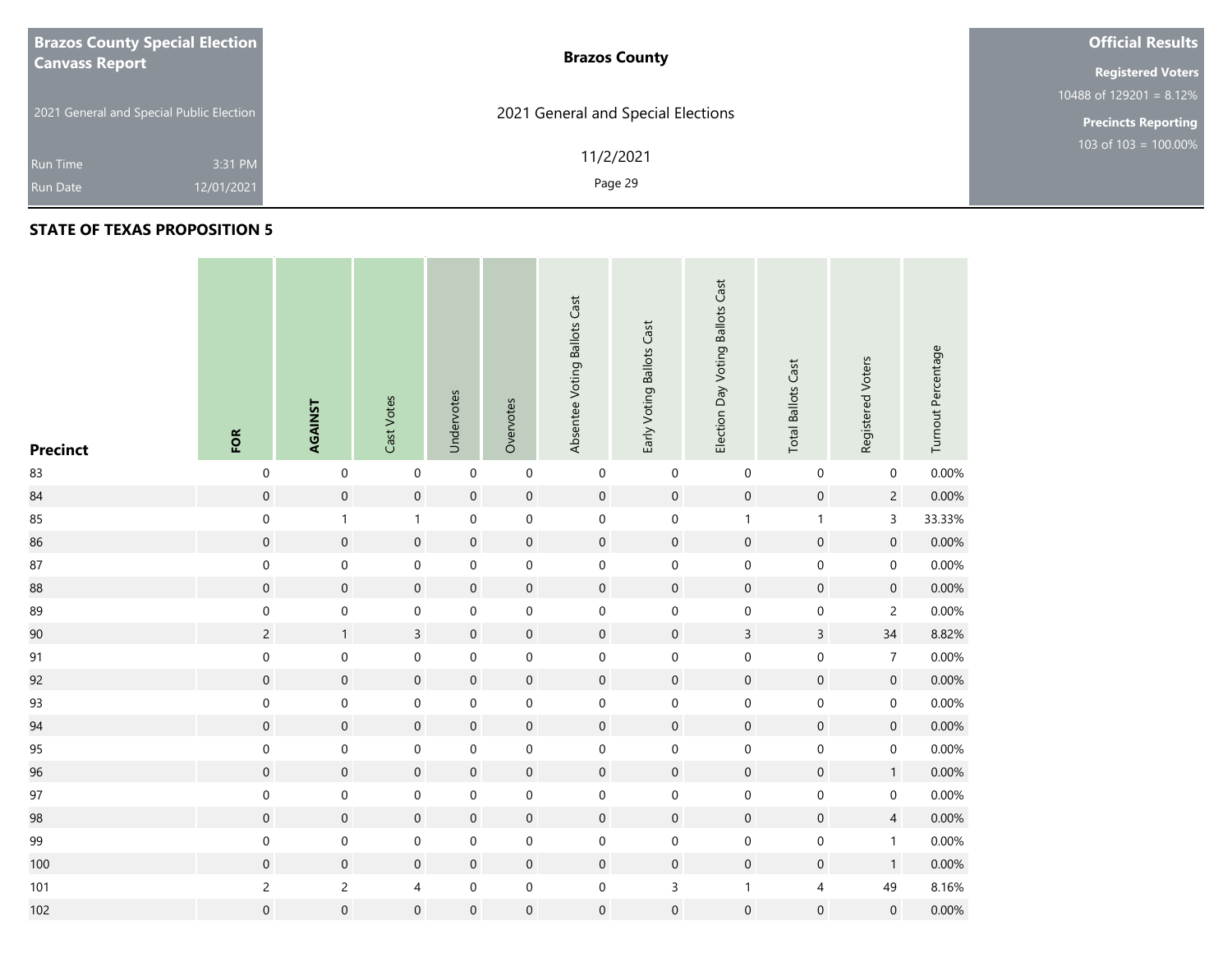| <b>Brazos County Special Election</b>    | <b>Brazos County</b>               | <b>Official Results</b>    |
|------------------------------------------|------------------------------------|----------------------------|
| <b>Canvass Report</b>                    |                                    | <b>Registered Voters</b>   |
|                                          |                                    | $10488$ of 129201 = 8.12%  |
| 2021 General and Special Public Election | 2021 General and Special Elections | <b>Precincts Reporting</b> |
| 3:31 PM<br>Run Time                      | 11/2/2021                          | 103 of $103 = 100.00\%$    |
| 12/01/2021<br><b>Run Date</b>            | Page 30                            |                            |

| <b>Precinct</b> | FOR          | AGAINST        | Cast Votes     | Undervotes   | Overvotes   | Cast<br>Voting Ballots<br>Absentee | Early Voting Ballots Cast | Cast<br>Election Day Voting Ballots | Cast<br><b>Total Ballots</b> | Registered Voters | Turnout Percentage |
|-----------------|--------------|----------------|----------------|--------------|-------------|------------------------------------|---------------------------|-------------------------------------|------------------------------|-------------------|--------------------|
| 103             | 3            | $\Omega$       | 3              | $\Omega$     | $\mathbf 0$ | $\mathbf{0}$                       | $\mathbf 0$               | 3                                   | 3                            | 25                | 12.00%             |
| 104             | $\mathbf{0}$ | $\overline{0}$ | $\overline{0}$ | $\mathbf{0}$ | $\mathbf 0$ | $\mathbf 0$                        | $\mathbf 0$               | $\mathbf{0}$                        | $\mathbf{0}$                 | $\mathbf 0$       | 0.00%              |
| 500             | 5            | $\Omega$       | 5              | $\Omega$     | $\mathbf 0$ | $\mathbf 0$                        | 5                         | $\Omega$                            | 5                            | $\mathbf 0$       | 0.00%              |
| <b>Totals</b>   | 6,043        | 3,749          | 9,792          | 696          | $\mathbf 0$ | 134                                | 3,296                     | 7,058                               | 10,488                       | 129,201           | 8.12%              |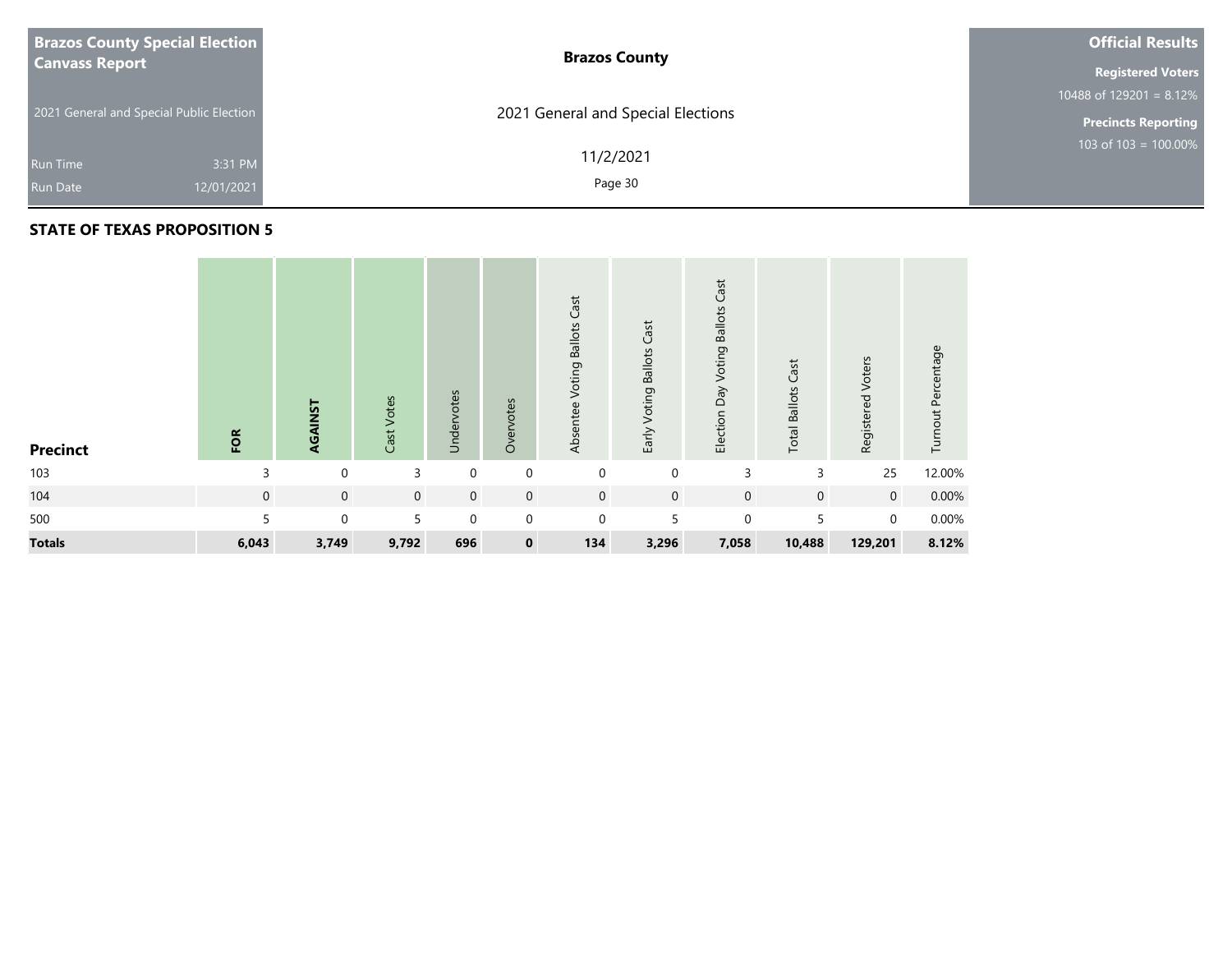| <b>Brazos County Special Election</b>    | <b>Brazos County</b>               | <b>Official Results</b>    |
|------------------------------------------|------------------------------------|----------------------------|
| <b>Canvass Report</b>                    |                                    | <b>Registered Voters</b>   |
|                                          |                                    | 10488 of 129201 = $8.12\%$ |
| 2021 General and Special Public Election | 2021 General and Special Elections | <b>Precincts Reporting</b> |
| 3:31 PM<br><b>Run Time</b>               | 11/2/2021                          | 103 of $103 = 100.00\%$    |
| 12/01/2021<br><b>Run Date</b>            | Page 31                            |                            |

| <b>Precinct</b> | FOR | AGAINST        | Cast Votes | Undervotes       | Overvotes           | Absentee Voting Ballots Cast | Early Voting Ballots Cast | Election Day Voting Ballots Cast | <b>Total Ballots Cast</b> | Registered Voters | Turnout Percentage |
|-----------------|-----|----------------|------------|------------------|---------------------|------------------------------|---------------------------|----------------------------------|---------------------------|-------------------|--------------------|
| 1               | 198 | 12             | 210        | 6                | $\mathbf 0$         | $\pmb{0}$                    | 79                        | 137                              | 216                       | 2,134             | 10.12%             |
| 1-NISD          | 64  | $\,8\,$        | $72\,$     | $\overline{c}$   | $\pmb{0}$           | $\boldsymbol{0}$             | $\boldsymbol{7}$          | 67                               | $74$                      | 2,134             | 3.47%              |
| $\overline{c}$  | 541 | $45\,$         | 586        | 19               | $\pmb{0}$           | $\sqrt{2}$                   | 211                       | 392                              | 605                       | 5,428             | 11.15%             |
| $\overline{3}$  | 43  | $\mathsf{3}$   | 46         | $\mathbf 0$      | $\mathsf{O}\xspace$ | $\mathbf 0$                  | 14                        | 32                               | 46                        | 1,013             | 4.54%              |
| 4               | 28  | 12             | 40         | $\overline{c}$   | $\mathsf{O}\xspace$ | $\pmb{0}$                    | $\,8\,$                   | 34                               | 42                        | 1,730             | 2.43%              |
| 5               | 112 | 11             | 123        | $\overline{c}$   | $\mathsf{O}\xspace$ | $\overline{3}$               | 35                        | 87                               | 125                       | 1,798             | 6.95%              |
| $\,$ 6 $\,$     | 90  | 5              | 95         | $\boldsymbol{0}$ | $\mathbf 0$         | $\pmb{0}$                    | $17$                      | $78\,$                           | 95                        | 1,028             | 9.24%              |
| $\overline{7}$  | 134 | $17\,$         | 151        | $\overline{c}$   | $\pmb{0}$           | $\overline{c}$               | 23                        | 128                              | 153                       | 1,793             | 8.53%              |
| 8               | 117 | $20\,$         | 137        | $\mathbf{1}$     | $\boldsymbol{0}$    | $\overline{c}$               | 39                        | 97                               | 138                       | 1,661             | 8.31%              |
| 9               | 157 | 27             | 184        | $6\,$            | $\mathsf{O}\xspace$ | $\sqrt{6}$                   | 99                        | 85                               | 190                       | 1,572             | 12.09%             |
| $10\,$          | 415 | 54             | 469        | 22               | $\boldsymbol{0}$    | $\overline{\mathcal{A}}$     | 184                       | 303                              | 491                       | 4,022             | 12.21%             |
| 11              | 109 | 21             | 130        | $\mathbf 0$      | $\mathsf{O}\xspace$ | $\mathbf{1}$                 | 22                        | 107                              | 130                       | 3,085             | 4.21%              |
| 12              | 308 | 31             | 339        | $\overline{c}$   | $\pmb{0}$           | $11$                         | 64                        | 266                              | 341                       | 4,163             | 8.19%              |
| 13              | 154 | $26\,$         | 180        | $\overline{5}$   | $\pmb{0}$           | $\overline{4}$               | $36$                      | 145                              | 185                       | 2,299             | 8.05%              |
| 14              | 53  | $\,$ 6 $\,$    | 59         | $\boldsymbol{0}$ | $\pmb{0}$           | $\pmb{0}$                    | 11                        | 48                               | 59                        | 2,938             | 2.01%              |
| 15              | 226 | $20\,$         | 246        | $\overline{4}$   | $\mathbf 0$         | $\boldsymbol{9}$             | 58                        | 183                              | 250                       | 3,073             | 8.14%              |
| $16\,$          | 21  | 5              | 26         | $\boldsymbol{0}$ | $\boldsymbol{0}$    | $\boldsymbol{0}$             | $\,8\,$                   | 18                               | 26                        | 1,393             | 1.87%              |
| 17              | 130 | $19$           | 149        | $\mathbf{1}$     | $\mathsf{O}\xspace$ | $\mathsf{3}$                 | $24\,$                    | 123                              | 150                       | 3,164             | 4.74%              |
| $18\,$          | 12  | $\pmb{0}$      | 12         | $\boldsymbol{0}$ | $\boldsymbol{0}$    | $\pmb{0}$                    | $\mathbf{1}$              | 11                               | 12                        | 555               | 2.16%              |
| 19              | 18  | $\overline{3}$ | 21         | $\boldsymbol{0}$ | $\boldsymbol{0}$    | $\overline{c}$               | $\overline{4}$            | $15$                             | $21$                      | 399               | 5.26%              |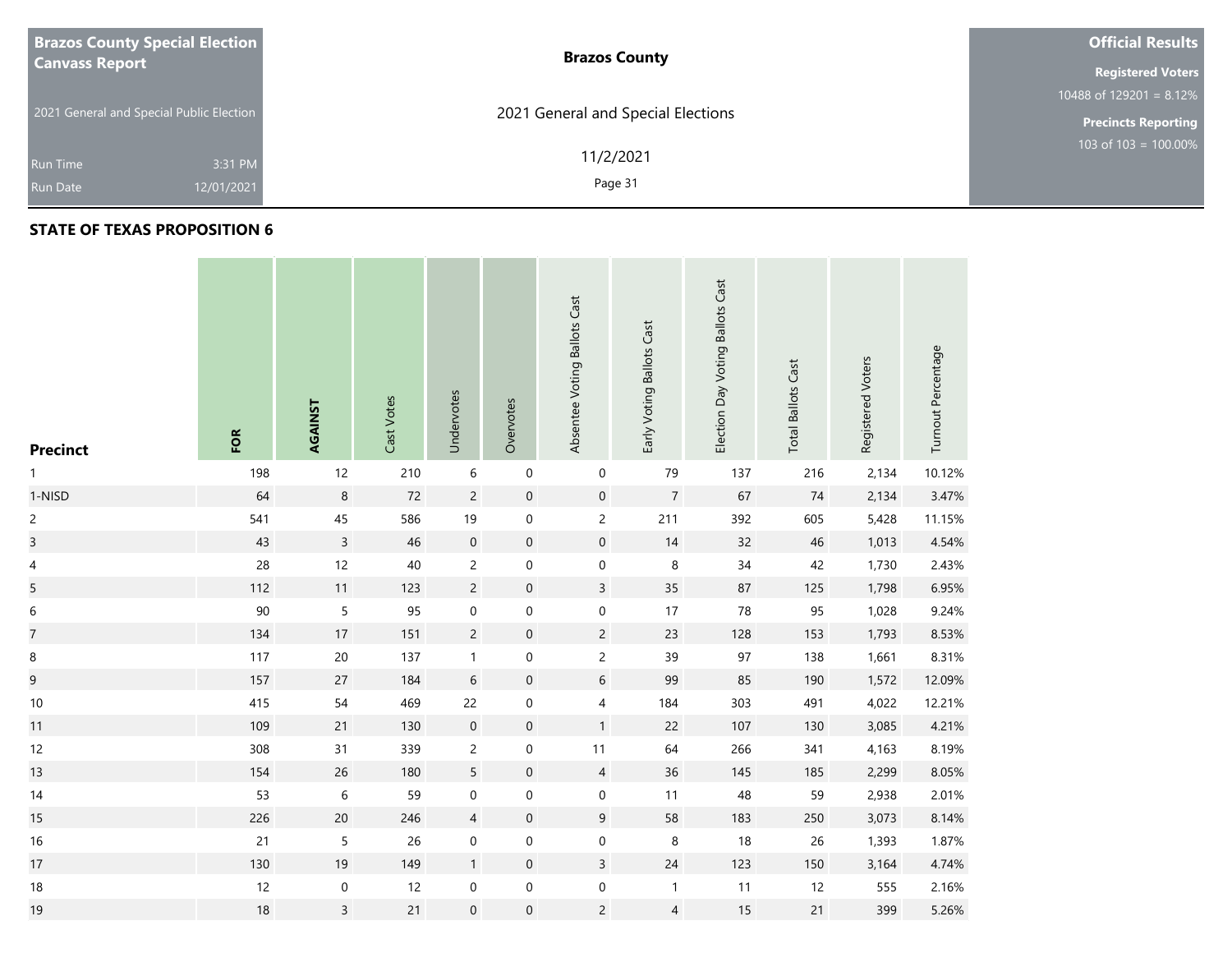| <b>Brazos County Special Election</b>    | <b>Brazos County</b>               | <b>Official Results</b>    |
|------------------------------------------|------------------------------------|----------------------------|
| <b>Canvass Report</b>                    |                                    | <b>Registered Voters</b>   |
|                                          |                                    | 10488 of 129201 = $8.12\%$ |
| 2021 General and Special Public Election | 2021 General and Special Elections | <b>Precincts Reporting</b> |
| 3:31 PM<br><b>Run Time</b>               | 11/2/2021                          | 103 of $103 = 100.00\%$    |
| 12/01/2021<br><b>Run Date</b>            | Page 32                            |                            |

| <b>Precinct</b> | FOR              | AGAINST             | Cast Votes     | Undervotes       | Overvotes           | Absentee Voting Ballots Cast | Early Voting Ballots Cast | Election Day Voting Ballots Cast | <b>Total Ballots Cast</b> | Registered Voters | Turnout Percentage |
|-----------------|------------------|---------------------|----------------|------------------|---------------------|------------------------------|---------------------------|----------------------------------|---------------------------|-------------------|--------------------|
| $20\,$          | 56               | 9                   | 65             | $\boldsymbol{0}$ | $\mathbf 0$         | $\mathbf 0$                  | 15                        | 50                               | 65                        | 3,181             | 2.04%              |
| 21              | 19               | 5                   | 24             | $\mathbf{1}$     | $\mathbf 0$         | $\mathbf 0$                  | $\sqrt{6}$                | 19                               | 25                        | 1,423             | 1.76%              |
| 22              | 15               | $\mathbf 0$         | 15             | $\boldsymbol{0}$ | $\mathbf 0$         | $\boldsymbol{0}$             | $\boldsymbol{6}$          | 9                                | 15                        | 396               | 3.79%              |
| 23              | $\overline{7}$   | $\boldsymbol{0}$    | $\overline{7}$ | $\boldsymbol{0}$ | $\pmb{0}$           | $\mathbf 0$                  | $\boldsymbol{0}$          | $\overline{7}$                   | $\overline{7}$            | ${\bf 78}$        | 8.97%              |
| $24$            | 283              | $27\,$              | 310            | $\,$ 6 $\,$      | $\boldsymbol{0}$    | $\mathsf S$                  | 124                       | 187                              | 316                       | 2,194             | 14.40%             |
| 25              | 23               | 5                   | 28             | $\overline{3}$   | $\mathbf 0$         | $\mathbf{1}$                 | 14                        | 16                               | 31                        | 1,065             | 2.91%              |
| 26              | 229              | 23                  | 252            | $\overline{4}$   | $\boldsymbol{0}$    | $\,$ 6 $\,$                  | 80                        | 170                              | 256                       | 3,582             | 7.15%              |
| 27              | 251              | 24                  | 275            | $\overline{4}$   | $\mathsf{O}\xspace$ | $\,8\,$                      | 51                        | 220                              | 279                       | 3,312             | 8.42%              |
| 28              | 54               | 4                   | 58             | $\mathbf 0$      | $\mathbf 0$         | $\pmb{0}$                    | 11                        | $47\,$                           | 58                        | 528               | 10.98%             |
| 29              | $\overline{3}$   | $\mathbf 0$         | $\overline{3}$ | $\boldsymbol{0}$ | $\mathbf 0$         | $\mathbf 0$                  | $\mathbf 0$               | $\overline{3}$                   | $\overline{3}$            | 838               | 0.36%              |
| 29-BISD         | 63               | $10\,$              | 73             | 0                | $\boldsymbol{0}$    | $\mathbf{1}$                 | $18$                      | 54                               | 73                        | 838               | 8.71%              |
| 30 <sub>o</sub> | 81               | 11                  | 92             | $\mathbf 0$      | $\pmb{0}$           | $\mathbf 0$                  | 31                        | 61                               | 92                        | 2,467             | 3.73%              |
| 31              | 437              | 48                  | 485            | 14               | $\mathbf 0$         | $\boldsymbol{7}$             | 198                       | 294                              | 499                       | 4,559             | 10.95%             |
| 32              | $\boldsymbol{0}$ | $\mathsf{O}\xspace$ | $\mathbf 0$    | $\mathbf 0$      | $\mathbf 0$         | $\mathbf 0$                  | $\mathbf 0$               | $\mathbf 0$                      | $\boldsymbol{0}$          | $\sqrt{2}$        | 0.00%              |
| 33              | 34               | $\overline{c}$      | 36             | $\mathbf{1}$     | $\boldsymbol{0}$    | $\mathbf{1}$                 | 11                        | 25                               | 37                        | 1,466             | 2.52%              |
| 34              | 165              | 24                  | 189            | 5                | $\mathbf 0$         | $\mathbf 0$                  | 62                        | 132                              | 194                       | 4,595             | 4.22%              |
| 35              | 169              | $20\,$              | 189            | 5                | $\mathbf 0$         | $\mathbf 0$                  | 49                        | 145                              | 194                       | 7,010             | 2.77%              |
| 36              | 206              | $30\,$              | 236            | $\mathbf{1}$     | $\mathsf{O}\xspace$ | $\overline{4}$               | $44\,$                    | 189                              | 237                       | 4,154             | 5.71%              |
| $37\,$          | 13               | $\mathbf{1}$        | $14$           | 0                | $\boldsymbol{0}$    | $\mathsf{S}$                 | $\mathbf{1}$              | 11                               | 14                        | 160               | 8.75%              |
| 38              | 10               | $\overline{4}$      | 14             | $\mathbf 0$      | $\boldsymbol{0}$    | $\boldsymbol{0}$             | $\mathbf{1}$              | 13                               | 14                        | 433               | 3.23%              |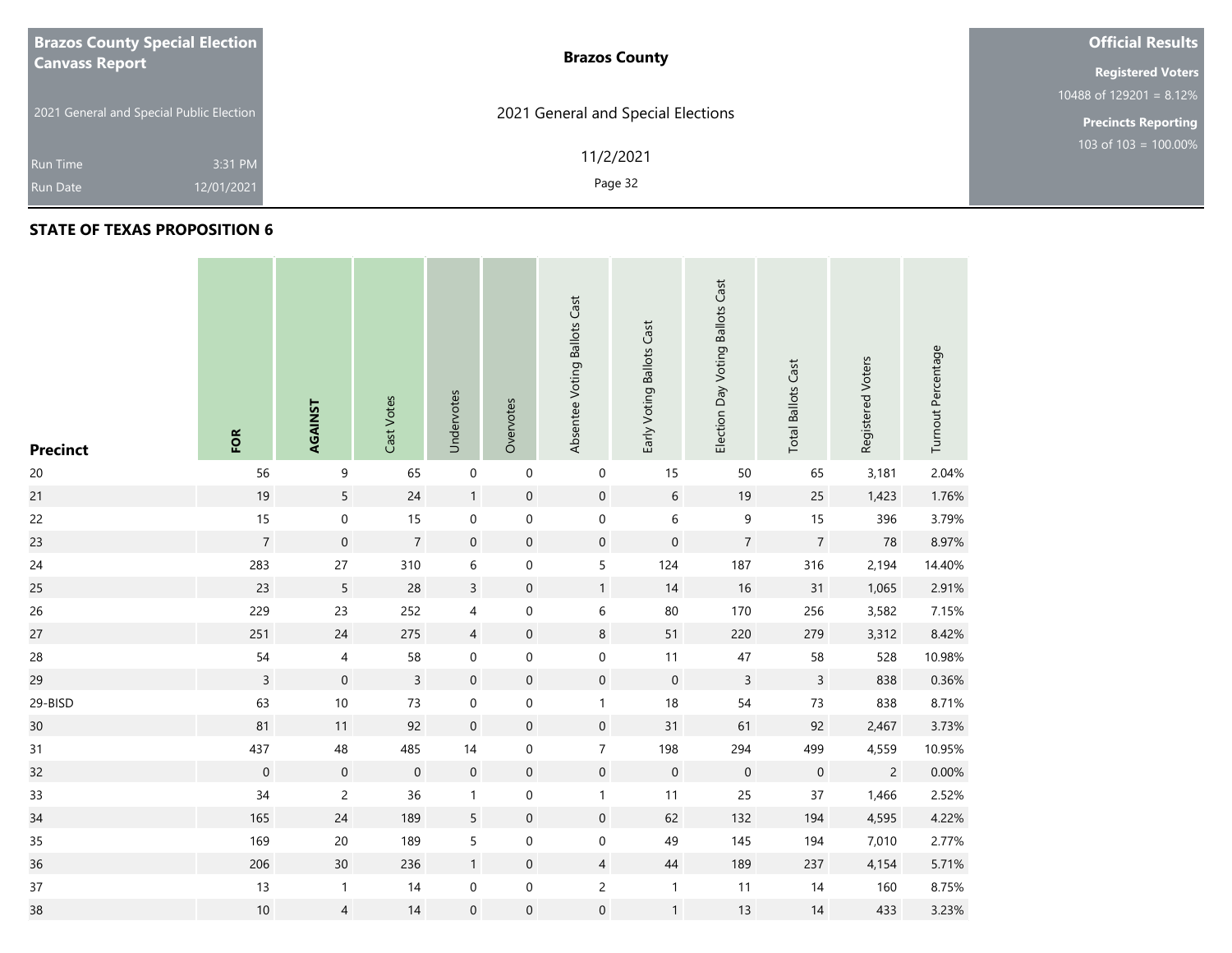| <b>Brazos County Special Election</b>    | <b>Brazos County</b>               | <b>Official Results</b>    |
|------------------------------------------|------------------------------------|----------------------------|
| <b>Canvass Report</b>                    |                                    | <b>Registered Voters</b>   |
|                                          |                                    | 10488 of $129201 = 8.12\%$ |
| 2021 General and Special Public Election | 2021 General and Special Elections | <b>Precincts Reporting</b> |
| 3:31 PM<br><b>Run Time</b>               | 11/2/2021                          | 103 of 103 = $100.00\%$    |
| 12/01/2021<br><b>Run Date</b>            | Page 33                            |                            |

| <b>Precinct</b> | FOR              | AGAINST             | Cast Votes          | Undervotes          | Overvotes           | Absentee Voting Ballots Cast | Early Voting Ballots Cast | Election Day Voting Ballots Cast | <b>Total Ballots Cast</b> | Registered Voters   | Turnout Percentage |
|-----------------|------------------|---------------------|---------------------|---------------------|---------------------|------------------------------|---------------------------|----------------------------------|---------------------------|---------------------|--------------------|
| 39              | 574              | 76                  | 650                 | 15                  | $\mathbf 0$         | 6                            | 260                       | 399                              | 665                       | 4,638               | 14.34%             |
| 40              | 712              | 68                  | 780                 | 29                  | $\mathsf{O}\xspace$ | $14$                         | 312                       | 483                              | 809                       | 4,971               | 16.27%             |
| 41              | 977              | 95                  | 1,072               | 52                  | 0                   | $14$                         | 422                       | 688                              | 1,124                     | 4,962               | 22.65%             |
| 41-BISD         | $\mathbf 0$      | $\mathsf{O}\xspace$ | $\mathsf{O}\xspace$ | $\,0\,$             | $\mathsf{O}\xspace$ | $\mathbf 0$                  | $\mathbf 0$               | $\mathbf 0$                      | $\mathsf{O}\xspace$       | 4,962               | 0.00%              |
| 42              | $\mathbf 0$      | $\mathbf 0$         | $\mathbf 0$         | $\mathbf 0$         | $\boldsymbol{0}$    | $\boldsymbol{0}$             | $\mathbf 0$               | $\boldsymbol{0}$                 | $\pmb{0}$                 | 0                   | 0.00%              |
| 43              | $\overline{c}$   | $\mathbf{1}$        | $\overline{3}$      | $\boldsymbol{0}$    | $\mathsf{O}\xspace$ | $\mathbf 0$                  | $\mathbf 0$               | $\mathsf{3}$                     | $\mathsf{3}$              | 152                 | 1.97%              |
| 44              | 3                | $\mathbf 0$         | $\overline{3}$      | $\mathbf 0$         | $\boldsymbol{0}$    | $\boldsymbol{0}$             | $\mathbf 0$               | $\mathsf 3$                      | $\overline{3}$            | 137                 | 2.19%              |
| 45              | $\overline{4}$   | $\boldsymbol{0}$    | $\overline{4}$      | $\mathbf 0$         | $\mathsf{O}\xspace$ | $\boldsymbol{0}$             | $\mathbf{1}$              | $\overline{3}$                   | $\overline{4}$            | 151                 | 2.65%              |
| 46              | 14               | $\mathbf{1}$        | 15                  | $\mathbf 0$         | $\boldsymbol{0}$    | $\boldsymbol{0}$             | 5                         | $10$                             | 15                        | 374                 | 4.01%              |
| 47              | 15               | $\overline{3}$      | $18\,$              | $\mathbf 0$         | $\mathsf{O}\xspace$ | $\boldsymbol{0}$             | $6\,$                     | 12                               | $18$                      | 483                 | 3.73%              |
| 48              | 17               | $\mathbf{1}$        | 18                  | $\boldsymbol{0}$    | 0                   | $\boldsymbol{0}$             | $\overline{c}$            | 16                               | 18                        | 235                 | 7.66%              |
| 49              | $\overline{4}$   | $\mathbf{1}$        | 5                   | $\mathbf 0$         | $\mathsf{O}\xspace$ | $\boldsymbol{0}$             | $\overline{2}$            | $\overline{3}$                   | $5\overline{)}$           | 323                 | 1.55%              |
| $50\,$          | $\boldsymbol{0}$ | $\mathbf 0$         | $\boldsymbol{0}$    | $\mathbf 0$         | $\boldsymbol{0}$    | $\boldsymbol{0}$             | $\mathbf 0$               | $\mathbf 0$                      | $\boldsymbol{0}$          | $\overline{c}$      | 0.00%              |
| 51              | $\mathbf 0$      | $\mathbf 0$         | $\boldsymbol{0}$    | $\mathbf 0$         | $\mathsf{O}\xspace$ | $\boldsymbol{0}$             | $\mathbf 0$               | $\mathsf{O}\xspace$              | $\mathsf{O}\xspace$       | $\mathsf{O}\xspace$ | 0.00%              |
| 52              | $\mathbf 0$      | $\mathbf 0$         | $\mathbf 0$         | $\mathbf 0$         | $\boldsymbol{0}$    | $\boldsymbol{0}$             | $\mathbf 0$               | $\mathbf 0$                      | $\mathbf 0$               | $20\,$              | 0.00%              |
| 53              | 12               | $\boldsymbol{0}$    | 12                  | $\mathbf 0$         | $\mathsf{O}\xspace$ | $\boldsymbol{0}$             | $\mathbf 0$               | $12$                             | 12                        | 145                 | 8.28%              |
| 56              | $\mathbf 0$      | $\mathbf 0$         | $\boldsymbol{0}$    | $\boldsymbol{0}$    | 0                   | $\boldsymbol{0}$             | $\mathbf 0$               | $\pmb{0}$                        | $\pmb{0}$                 | 18                  | 0.00%              |
| 57              | $\sqrt{6}$       | $\mathbf{1}$        | $\overline{7}$      | $\mathbf 0$         | $\mathsf{O}\xspace$ | $\mathsf{O}\xspace$          | $\mathbf{1}$              | 6                                | $\overline{7}$            | 290                 | 2.41%              |
| 58              | 58               | $\boldsymbol{7}$    | 65                  | $\overline{c}$      | $\boldsymbol{0}$    | $\boldsymbol{0}$             | $18\,$                    | 49                               | 67                        | 923                 | 7.26%              |
| 59              | $\overline{c}$   | $\mathsf{O}\xspace$ | $\overline{2}$      | $\mathsf{O}\xspace$ | $\mathsf{O}\xspace$ | $\boldsymbol{0}$             | $\mathbf 0$               | $\overline{c}$                   | $\overline{c}$            | 31                  | 6.45%              |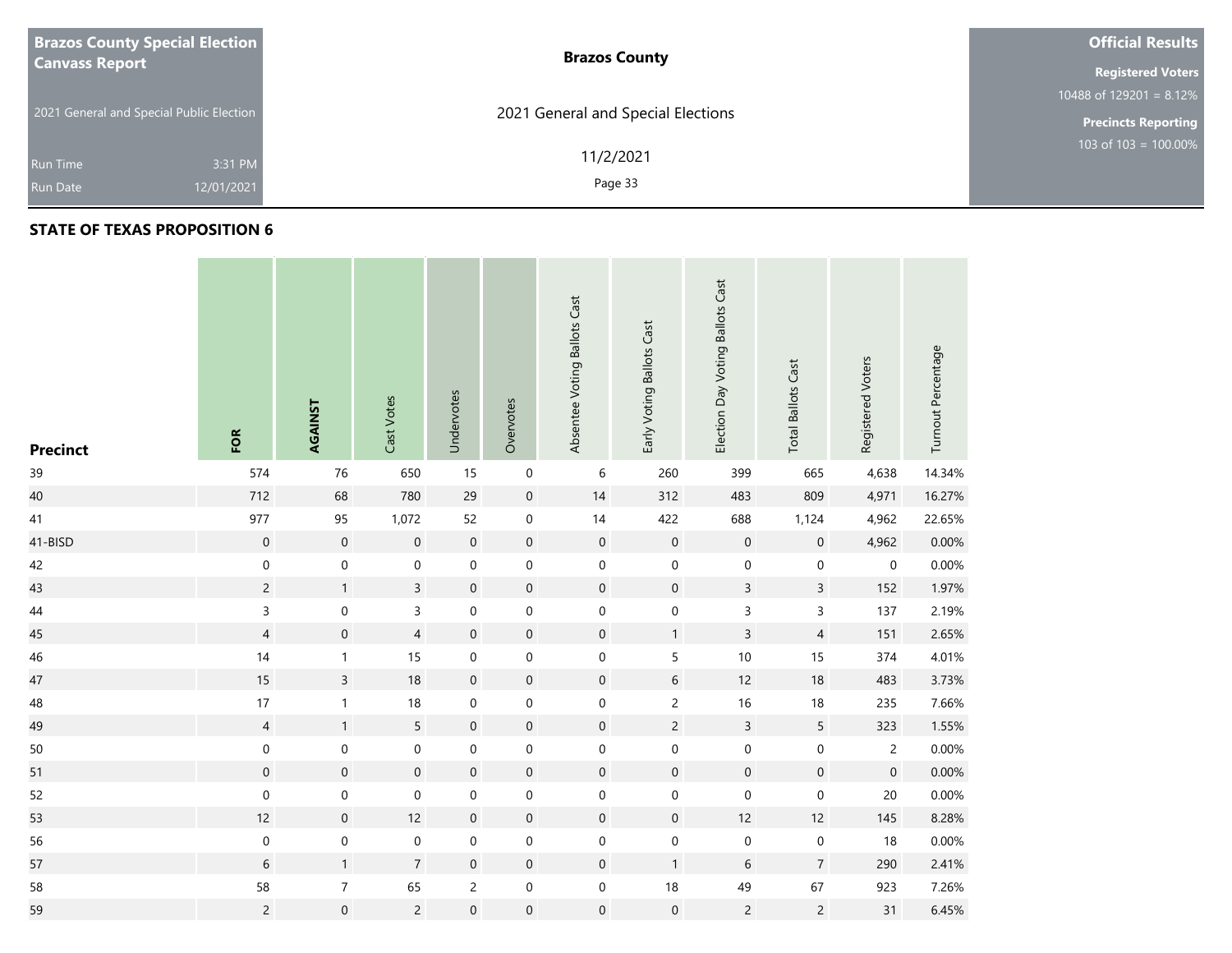| <b>Brazos County Special Election</b>    | <b>Brazos County</b>               | <b>Official Results</b>    |
|------------------------------------------|------------------------------------|----------------------------|
| <b>Canvass Report</b>                    |                                    | <b>Registered Voters</b>   |
|                                          |                                    | 10488 of 129201 = $8.12\%$ |
| 2021 General and Special Public Election | 2021 General and Special Elections | <b>Precincts Reporting</b> |
| 3:31 PM<br><b>Run Time</b>               | 11/2/2021                          | 103 of $103 = 100.00\%$    |
| 12/01/2021<br><b>Run Date</b>            | Page 34                            |                            |

m.

| <b>Precinct</b> | FOR              | AGAINST             | Cast Votes          | Undervotes          | Overvotes           | Absentee Voting Ballots Cast | Early Voting Ballots Cast | Election Day Voting Ballots Cast | <b>Total Ballots Cast</b> | Registered Voters | Turnout Percentage |
|-----------------|------------------|---------------------|---------------------|---------------------|---------------------|------------------------------|---------------------------|----------------------------------|---------------------------|-------------------|--------------------|
| 60              | 14               | $\mathbf{1}$        | 15                  | $\pmb{0}$           | $\mathbf 0$         | $\boldsymbol{0}$             | $\overline{c}$            | 13                               | 15                        | 91                | 16.48%             |
| 61              | $\overline{7}$   | $\mathbf{1}$        | $\bf 8$             | $\mathbf 0$         | $\pmb{0}$           | $\mathsf{O}\xspace$          | $\mathbf{1}$              | $\boldsymbol{7}$                 | $\,8\,$                   | 52                | 15.38%             |
| 62              | $\mathbf 0$      | $\mathbf 0$         | $\mathsf{O}\xspace$ | $\mathbf 0$         | $\boldsymbol{0}$    | $\mathbf 0$                  | $\mathbf 0$               | $\mathsf{O}\xspace$              | $\boldsymbol{0}$          | $\mathbf 0$       | 0.00%              |
| 63              | 362              | 25                  | 387                 | $\sqrt{7}$          | $\boldsymbol{0}$    | $\overline{7}$               | 96                        | 291                              | 394                       | 5,281             | 7.46%              |
| 64              | $\boldsymbol{0}$ | $\boldsymbol{0}$    | $\pmb{0}$           | $\pmb{0}$           | 0                   | $\boldsymbol{0}$             | $\mathbf 0$               | $\pmb{0}$                        | $\boldsymbol{0}$          | $\mathbf 0$       | 0.00%              |
| 65              | 31               | $\boldsymbol{0}$    | 31                  | $\mathbf 0$         | $\boldsymbol{0}$    | $\mathsf{O}\xspace$          | 13                        | 18                               | 31                        | 233               | 13.30%             |
| 67              | 11               | 3                   | 14                  | $\mathbf{1}$        | $\boldsymbol{0}$    | $\boldsymbol{0}$             | 3                         | 12                               | 15                        | 427               | 3.51%              |
| 68              | $\mathbf 0$      | $\mathbf 0$         | $\boldsymbol{0}$    | $\mathbf 0$         | $\boldsymbol{0}$    | $\boldsymbol{0}$             | $\mathbf 0$               | $\mathbf 0$                      | $\mathbf 0$               | $\boldsymbol{0}$  | 0.00%              |
| 69              | 706              | 60                  | 766                 | 30                  | $\boldsymbol{0}$    | $\overline{c}$               | 233                       | 561                              | 796                       | 5,510             | 14.45%             |
| $70\,$          | 71               | 10                  | 81                  | $\mathbf{1}$        | $\pmb{0}$           | $\mathsf{O}\xspace$          | $16\,$                    | 66                               | 82                        | 1,327             | 6.18%              |
| 71              | $16\,$           | 5                   | 21                  | $\pmb{0}$           | 0                   | $\boldsymbol{0}$             | $\,8\,$                   | 13                               | 21                        | 111               | 18.92%             |
| 72              | $\overline{c}$   | $\mathbf{1}$        | $\overline{3}$      | $\mathsf{O}\xspace$ | $\mathsf{O}\xspace$ | $\mathsf{O}\xspace$          | $\overline{3}$            | $\pmb{0}$                        | $\overline{3}$            | 62                | 4.84%              |
| 72-BISD         | $\mathsf{3}$     | 0                   | 3                   | $\pmb{0}$           | $\boldsymbol{0}$    | $\boldsymbol{0}$             | $\pmb{0}$                 | $\mathsf 3$                      | $\mathsf 3$               | 62                | 4.84%              |
| $74\,$          | $\overline{4}$   | $\mathbf{1}$        | 5                   | $\mathbf 0$         | $\pmb{0}$           | $\mathbf 0$                  | $\overline{3}$            | $\overline{c}$                   | 5                         | 259               | 1.93%              |
| $77$            | 9                | $\boldsymbol{0}$    | 9                   | $\mathbf 0$         | $\boldsymbol{0}$    | $\boldsymbol{0}$             | 3                         | $\,$ 6 $\,$                      | 9                         | 553               | 1.63%              |
| 78              | 13               | $\mathbf{1}$        | 14                  | $\boldsymbol{0}$    | $\boldsymbol{0}$    | $\mathsf{O}\xspace$          | $\mathsf{3}$              | 11                               | 14                        | 239               | 5.86%              |
| 79              | $\,$ 6 $\,$      | $\mathsf{O}\xspace$ | $\,$ 6 $\,$         | $\mathbf 0$         | $\boldsymbol{0}$    | $\boldsymbol{0}$             | 4                         | $\overline{c}$                   | $\,$ 6 $\,$               | 78                | 7.69%              |
| 80              | 445              | 54                  | 499                 | $17\,$              | $\mathbf 0$         | $\overline{7}$               | 198                       | 311                              | 516                       | 3,901             | 13.23%             |
| 81              | 4                | $\mathbf{1}$        | 5                   | $\mathbf{1}$        | $\boldsymbol{0}$    | $\mathbf 0$                  | $\mathbf{1}$              | $\sqrt{5}$                       | $\,$ 6 $\,$               | 62                | 9.68%              |
| 82              | 34               | $\mathbf{1}$        | 35                  | $\overline{3}$      | $\mathbf 0$         | $\boldsymbol{0}$             | $\sqrt{6}$                | 32                               | 38                        | 344               | 11.05%             |

the contract of the contract of the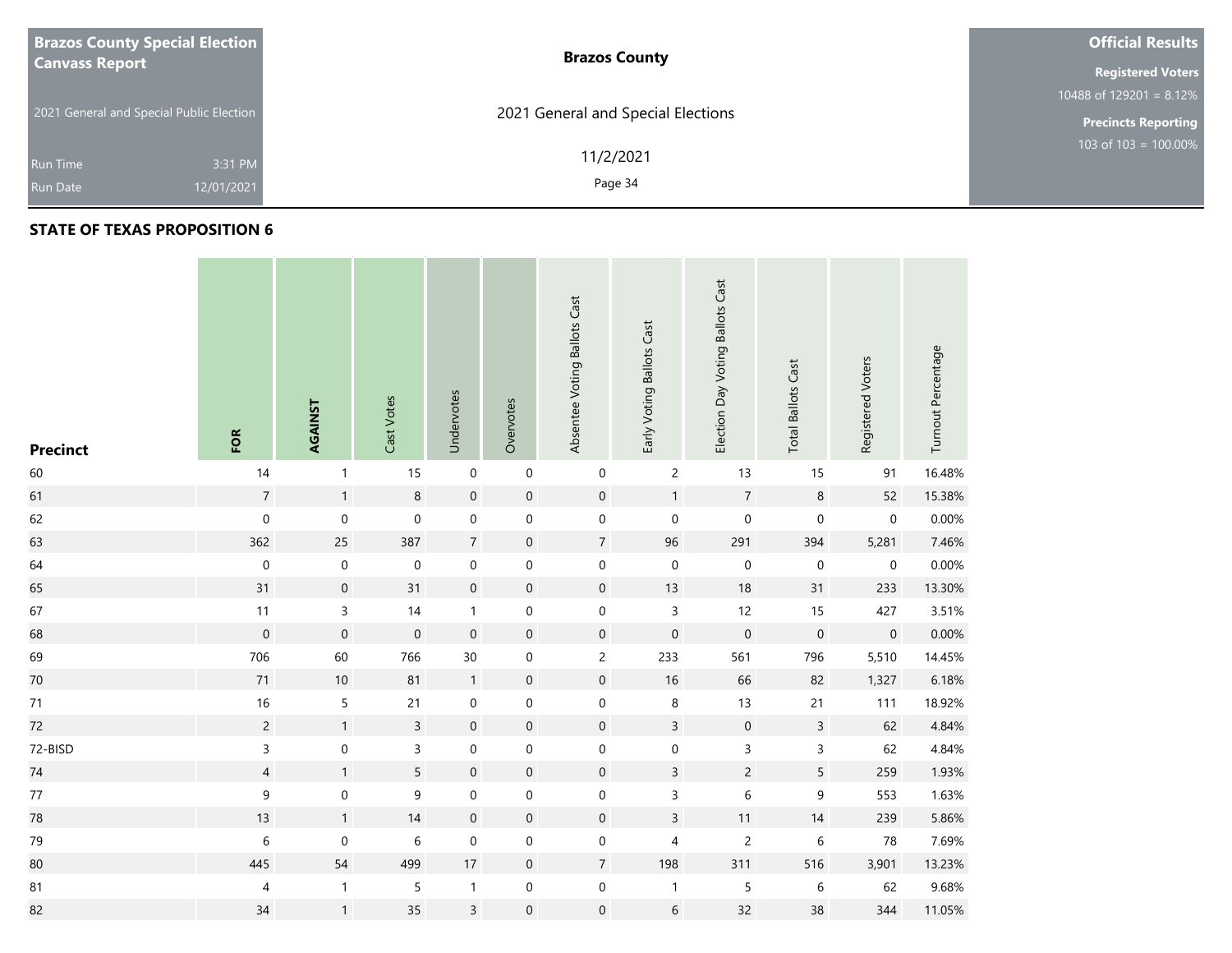| <b>Brazos County Special Election</b>    | <b>Brazos County</b>               | <b>Official Results</b>    |  |  |  |  |
|------------------------------------------|------------------------------------|----------------------------|--|--|--|--|
| <b>Canvass Report</b>                    |                                    |                            |  |  |  |  |
|                                          |                                    | 10488 of 129201 = $8.12\%$ |  |  |  |  |
| 2021 General and Special Public Election | 2021 General and Special Elections | <b>Precincts Reporting</b> |  |  |  |  |
| 3:31 PM<br><b>Run Time</b>               | 11/2/2021                          | $103$ of 103 = 100.00%     |  |  |  |  |
| 12/01/2021<br><b>Run Date</b>            | Page 35                            |                            |  |  |  |  |

| <b>Precinct</b> | FOR                 | AGAINST             | Cast Votes              | Undervotes       | Overvotes           | Absentee Voting Ballots Cast | Early Voting Ballots Cast | Election Day Voting Ballots Cast | <b>Total Ballots Cast</b> | Registered Voters   | Turnout Percentage |
|-----------------|---------------------|---------------------|-------------------------|------------------|---------------------|------------------------------|---------------------------|----------------------------------|---------------------------|---------------------|--------------------|
| 83              | $\boldsymbol{0}$    | $\mathbf 0$         | $\boldsymbol{0}$        | $\boldsymbol{0}$ | $\mathbf 0$         | $\pmb{0}$                    | $\pmb{0}$                 | $\boldsymbol{0}$                 | $\mathbf 0$               | $\mathsf{O}\xspace$ | 0.00%              |
| 84              | $\boldsymbol{0}$    | $\mathbf 0$         | $\boldsymbol{0}$        | $\mathbf 0$      | $\boldsymbol{0}$    | $\mathbf 0$                  | $\mathbf 0$               | $\boldsymbol{0}$                 | $\mathbf 0$               | $\overline{2}$      | 0.00%              |
| 85              | $\mathbf 0$         | $\mathbf{1}$        | $\mathbf{1}$            | $\boldsymbol{0}$ | $\mathbf 0$         | $\mathbf 0$                  | $\mathbf 0$               | $\mathbf{1}$                     | $\mathbf{1}$              | $\overline{3}$      | 33.33%             |
| 86              | $\boldsymbol{0}$    | $\mathsf{O}\xspace$ | $\mathsf{O}\xspace$     | $\mathbf 0$      | $\mathbf 0$         | $\mathsf{O}\xspace$          | $\mathbf 0$               | $\mathsf{O}\xspace$              | $\boldsymbol{0}$          | $\mathbf 0$         | 0.00%              |
| 87              | $\boldsymbol{0}$    | $\mathbf 0$         | $\mathsf{O}\xspace$     | $\mathbf 0$      | $\mathsf{O}\xspace$ | $\mathbf 0$                  | $\mathbf 0$               | $\boldsymbol{0}$                 | $\mathbf 0$               | $\boldsymbol{0}$    | 0.00%              |
| 88              | $\mathsf{O}\xspace$ | $\mathsf{O}\xspace$ | $\boldsymbol{0}$        | $\mathbf 0$      | $\mathsf{O}\xspace$ | $\mathsf{O}\xspace$          | $\mathbf 0$               | $\boldsymbol{0}$                 | $\mathbf 0$               | $\mathbf 0$         | 0.00%              |
| 89              | $\boldsymbol{0}$    | $\mathsf{O}\xspace$ | $\mathsf{O}\xspace$     | $\boldsymbol{0}$ | $\mathsf{O}\xspace$ | $\boldsymbol{0}$             | $\mathsf{O}\xspace$       | $\mathsf{O}\xspace$              | $\mathbf 0$               | $\overline{c}$      | 0.00%              |
| 90              | $\mathbf{1}$        | $\overline{c}$      | $\overline{3}$          | $\pmb{0}$        | $\boldsymbol{0}$    | $\mathbf 0$                  | $\mathbf 0$               | $\overline{3}$                   | $\overline{3}$            | 34                  | 8.82%              |
| 91              | $\boldsymbol{0}$    | $\boldsymbol{0}$    | $\boldsymbol{0}$        | $\pmb{0}$        | $\boldsymbol{0}$    | $\boldsymbol{0}$             | $\boldsymbol{0}$          | $\mathsf{O}\xspace$              | $\boldsymbol{0}$          | $\overline{7}$      | 0.00%              |
| 92              | $\mathsf{O}\xspace$ | $\mathsf{O}\xspace$ | $\boldsymbol{0}$        | $\mathbf 0$      | $\boldsymbol{0}$    | $\mathsf{O}\xspace$          | $\mathbf 0$               | $\mathbf 0$                      | $\mathbf 0$               | $\mathbf 0$         | 0.00%              |
| 93              | $\boldsymbol{0}$    | $\boldsymbol{0}$    | 0                       | $\pmb{0}$        | $\mathsf{O}\xspace$ | $\boldsymbol{0}$             | $\mathbf 0$               | $\boldsymbol{0}$                 | $\boldsymbol{0}$          | $\mathbf 0$         | 0.00%              |
| 94              | $\boldsymbol{0}$    | $\mathbf 0$         | $\boldsymbol{0}$        | $\mathbf 0$      | $\mathsf{O}\xspace$ | $\mathbf 0$                  | $\mathbf 0$               | $\mathbf 0$                      | $\boldsymbol{0}$          | $\mathsf{O}\xspace$ | 0.00%              |
| 95              | $\boldsymbol{0}$    | $\boldsymbol{0}$    | $\mathbf 0$             | $\boldsymbol{0}$ | $\mathsf{O}\xspace$ | $\mathbf 0$                  | $\mathbf 0$               | $\mathbf 0$                      | $\mathbf 0$               | $\boldsymbol{0}$    | 0.00%              |
| 96              | $\boldsymbol{0}$    | $\mathbf 0$         | $\boldsymbol{0}$        | $\mathbf 0$      | $\boldsymbol{0}$    | $\mathbf 0$                  | $\mathbf 0$               | $\boldsymbol{0}$                 | $\mathbf 0$               | $\mathbf{1}$        | 0.00%              |
| $97\,$          | $\boldsymbol{0}$    | $\mathbf 0$         | $\mathbf 0$             | $\boldsymbol{0}$ | $\boldsymbol{0}$    | $\boldsymbol{0}$             | $\boldsymbol{0}$          | $\boldsymbol{0}$                 | $\boldsymbol{0}$          | $\boldsymbol{0}$    | 0.00%              |
| 98              | $\boldsymbol{0}$    | $\mathsf{O}\xspace$ | $\boldsymbol{0}$        | $\mathbf 0$      | $\boldsymbol{0}$    | $\mathbf 0$                  | $\mathbf 0$               | $\boldsymbol{0}$                 | $\boldsymbol{0}$          | $\overline{4}$      | 0.00%              |
| 99              | $\mathbf 0$         | $\mathbf 0$         | $\mathbf 0$             | $\boldsymbol{0}$ | $\boldsymbol{0}$    | $\boldsymbol{0}$             | $\mathbf 0$               | $\mathsf{O}\xspace$              | $\boldsymbol{0}$          | $\mathbf{1}$        | 0.00%              |
| 100             | $\boldsymbol{0}$    | $\mathsf{O}\xspace$ | $\boldsymbol{0}$        | $\mathbf 0$      | $\mathbf 0$         | $\mathsf{O}\xspace$          | $\mathsf{O}\xspace$       | $\boldsymbol{0}$                 | $\boldsymbol{0}$          | $\mathbf{1}$        | 0.00%              |
| 101             | $\overline{c}$      | $\overline{c}$      | $\overline{\mathbf{4}}$ | $\boldsymbol{0}$ | $\mathsf{O}\xspace$ | $\mathbf 0$                  | $\mathsf{3}$              | $\mathbf{1}$                     | $\pmb{4}$                 | 49                  | 8.16%              |
| 102             | $\mathbf 0$         | $\mathbf 0$         | $\mathbf 0$             | $\mathbf 0$      | $\boldsymbol{0}$    | $\boldsymbol{0}$             | $\mathbf 0$               | $\boldsymbol{0}$                 | $\mathbf 0$               | $\mathbf 0$         | 0.00%              |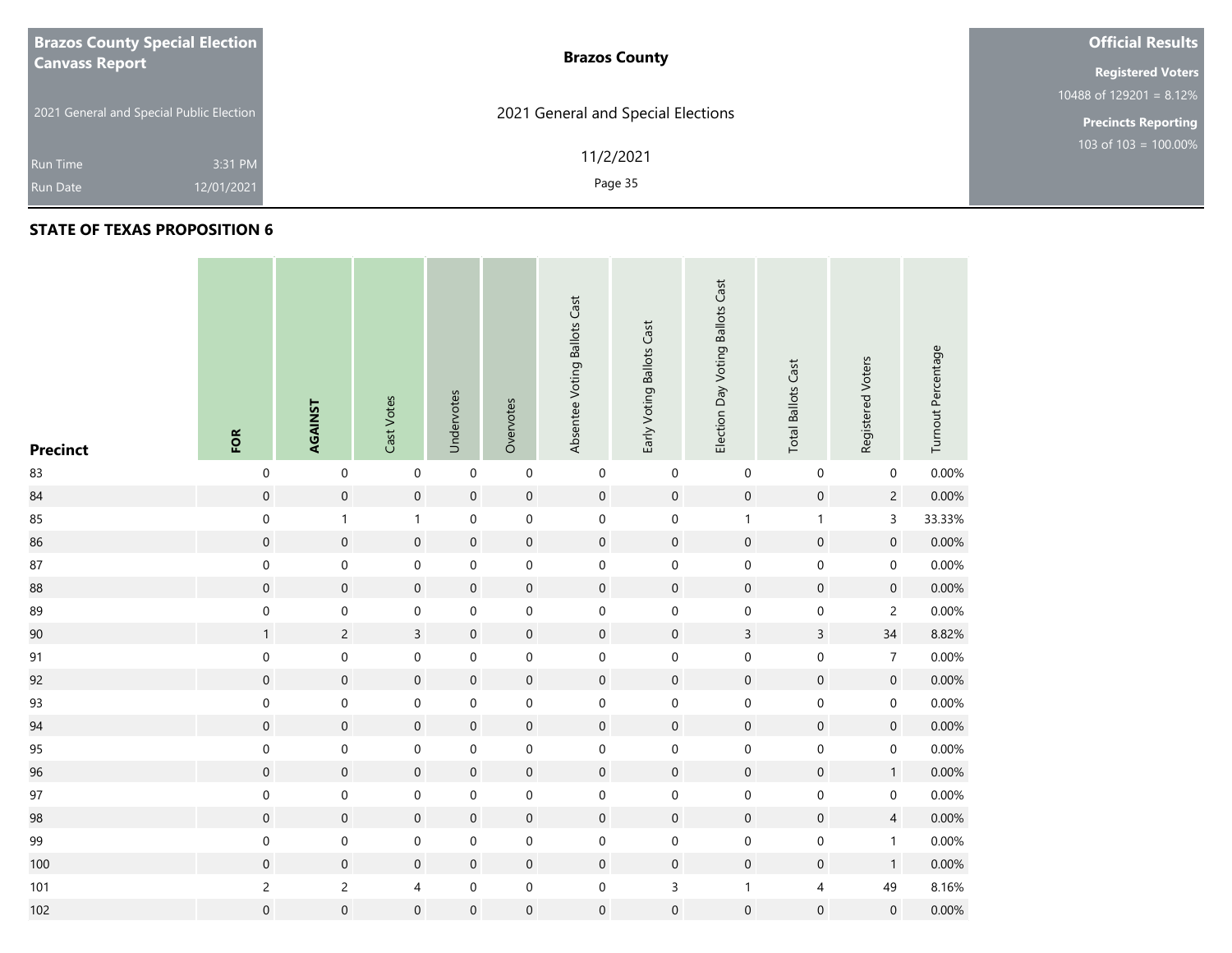| <b>Brazos County Special Election</b>    | <b>Brazos County</b>               | <b>Official Results</b>               |
|------------------------------------------|------------------------------------|---------------------------------------|
| <b>Canvass Report</b>                    |                                    | <b>Registered Voters</b>              |
|                                          |                                    | 10488 of $129\overline{201} = 8.12\%$ |
| 2021 General and Special Public Election | 2021 General and Special Elections | <b>Precincts Reporting</b>            |
| 3:31 PM<br>Run Time                      | 11/2/2021                          | 103 of $103 = 100.00\%$               |
| 12/01/2021<br><b>Run Date</b>            | Page 36                            |                                       |

| <b>Precinct</b> | FOR         | AGAINST     | Cast Votes     | Undervotes  | Overvotes   | Cast<br><b>Voting Ballots</b><br>Absentee | Early Voting Ballots Cast | Cast<br>Election Day Voting Ballots | <b>Total Ballots Cast</b> | Registered Voters | Turnout Percentage |
|-----------------|-------------|-------------|----------------|-------------|-------------|-------------------------------------------|---------------------------|-------------------------------------|---------------------------|-------------------|--------------------|
| 103             | 3           | 0           | 3              | 0           | $\mathbf 0$ | $\mathbf 0$                               | $\mathbf 0$               | 3                                   | 3                         | 25                | 12.00%             |
| 104             | $\mathbf 0$ | $\mathbf 0$ | $\overline{0}$ | $\mathbf 0$ | $\mathbf 0$ | $\mathbf 0$                               | $\mathbf 0$               | $\mathbf 0$                         | $\mathbf 0$               | $\overline{0}$    | 0.00%              |
| 500             | 5           | $\mathbf 0$ | 5              | $\mathbf 0$ | $\Omega$    | $\mathbf 0$                               | 5                         | $\mathbf 0$                         | 5                         | $\Omega$          | 0.00%              |
| <b>Totals</b>   | 9,197       | 1,015       | 10,212         | 276         | $\bf{0}$    | 134                                       | 3,296                     | 7,058                               | 10,488                    | 129,201           | 8.12%              |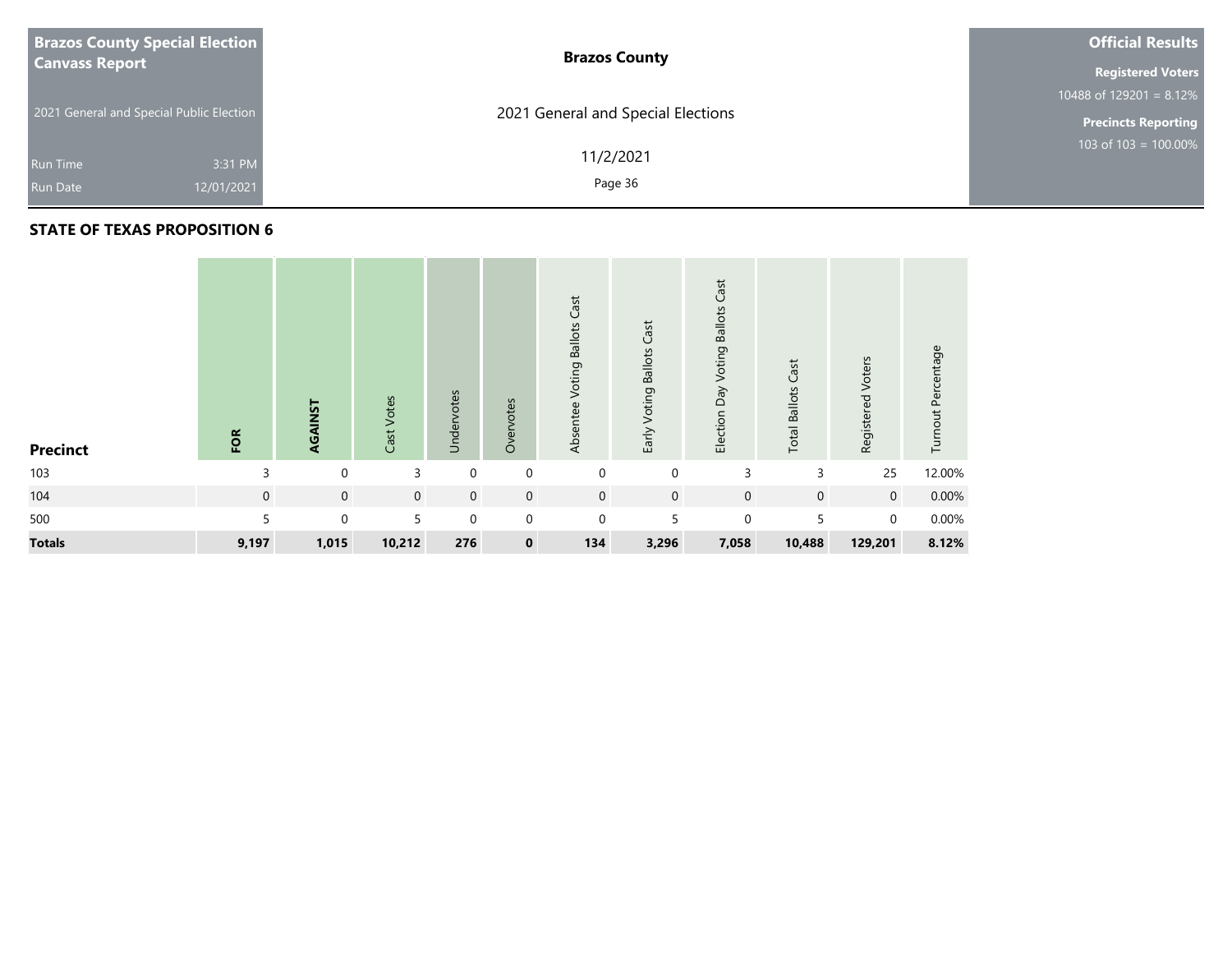| <b>Brazos County Special Election</b>    | <b>Brazos County</b>               | <b>Official Results</b>    |
|------------------------------------------|------------------------------------|----------------------------|
| <b>Canvass Report</b>                    |                                    | <b>Registered Voters</b>   |
|                                          |                                    | 10488 of 129201 = $8.12\%$ |
| 2021 General and Special Public Election | 2021 General and Special Elections | <b>Precincts Reporting</b> |
| 3:31 PM<br><b>Run Time</b>               | 11/2/2021                          | 103 of $103 = 100.00\%$    |
| 12/01/2021<br><b>Run Date</b>            | Page 37                            |                            |

| <b>Precinct</b>          | FOR    | AGAINST          | Cast Votes | Undervotes       | Overvotes        | Absentee Voting Ballots Cast | Early Voting Ballots Cast | Election Day Voting Ballots Cast | <b>Total Ballots Cast</b> | Registered Voters | Turnout Percentage |
|--------------------------|--------|------------------|------------|------------------|------------------|------------------------------|---------------------------|----------------------------------|---------------------------|-------------------|--------------------|
| 1                        | 181    | 27               | 208        | $\,8\,$          | $\mathbf 0$      | $\pmb{0}$                    | 79                        | 137                              | 216                       | 2,134             | 10.12%             |
| 1-NISD                   | 65     | $\boldsymbol{7}$ | $72\,$     | $\overline{c}$   | $\boldsymbol{0}$ | $\mathbf 0$                  | $\sqrt{7}$                | 67                               | 74                        | 2,134             | 3.47%              |
| $\overline{c}$           | 539    | 55               | 594        | 11               | $\mathbf 0$      | $\overline{c}$               | 211                       | 392                              | 605                       | 5,428             | 11.15%             |
| $\overline{\mathbf{3}}$  | $44\,$ | $\overline{c}$   | $46\,$     | $\mathbf 0$      | $\boldsymbol{0}$ | $\mathbf 0$                  | $14$                      | $32\,$                           | $46\,$                    | 1,013             | 4.54%              |
| $\overline{\mathcal{A}}$ | 32     | 8                | $40\,$     | $\overline{c}$   | $\pmb{0}$        | $\mathbf 0$                  | $\,8\,$                   | $34\,$                           | 42                        | 1,730             | 2.43%              |
| 5                        | 105    | 17               | 122        | $\overline{3}$   | $\mathbf 0$      | $\mathsf{3}$                 | 35                        | 87                               | 125                       | 1,798             | 6.95%              |
| $\,$ 6 $\,$              | 88     | $\,$ 6 $\,$      | 94         | $\mathbf{1}$     | $\pmb{0}$        | $\mathbf 0$                  | 17                        | 78                               | 95                        | 1,028             | 9.24%              |
| $\overline{7}$           | 121    | 28               | 149        | $\overline{4}$   | $\mathbf 0$      | $\overline{c}$               | 23                        | 128                              | 153                       | 1,793             | 8.53%              |
| 8                        | 126    | 9                | 135        | 3                | $\pmb{0}$        | $\overline{c}$               | 39                        | 97                               | 138                       | 1,661             | 8.31%              |
| 9                        | 159    | 26               | 185        | 5                | $\mathbf 0$      | $\sqrt{6}$                   | 99                        | 85                               | 190                       | 1,572             | 12.09%             |
| $10$                     | 412    | 63               | 475        | $16\,$           | $\pmb{0}$        | $\overline{4}$               | 184                       | 303                              | 491                       | 4,022             | 12.21%             |
| 11                       | 115    | 12               | 127        | $\mathsf{3}$     | $\mathbf 0$      | $\mathbf 1$                  | 22                        | 107                              | 130                       | 3,085             | 4.21%              |
| 12                       | 313    | 26               | 339        | $\overline{c}$   | $\mathbf 0$      | $11$                         | 64                        | 266                              | 341                       | 4,163             | 8.19%              |
| 13                       | 158    | 26               | 184        | $\mathbf{1}$     | $\mathbf 0$      | $\overline{4}$               | 36                        | 145                              | 185                       | 2,299             | 8.05%              |
| 14                       | 51     | $\boldsymbol{7}$ | 58         | $\mathbf{1}$     | $\pmb{0}$        | $\mathbf 0$                  | 11                        | 48                               | 59                        | 2,938             | 2.01%              |
| 15                       | 219    | 30 <sup>°</sup>  | 249        | $\mathbf{1}$     | $\boldsymbol{0}$ | $\boldsymbol{9}$             | 58                        | 183                              | 250                       | 3,073             | 8.14%              |
| $16$                     | $20\,$ | $\,$ 6 $\,$      | 26         | $\mathbf 0$      | $\mathbf 0$      | $\pmb{0}$                    | $\,8\,$                   | 18                               | 26                        | 1,393             | 1.87%              |
| 17                       | 128    | 22               | 150        | $\boldsymbol{0}$ | $\boldsymbol{0}$ | $\mathsf{3}$                 | $24$                      | 123                              | 150                       | 3,164             | 4.74%              |
| $18\,$                   | 9      | $\mathsf{3}$     | 12         | $\pmb{0}$        | $\pmb{0}$        | $\mathbf 0$                  | $\mathbf{1}$              | 11                               | 12                        | 555               | 2.16%              |
| 19                       | 19     | $\overline{c}$   | 21         | $\boldsymbol{0}$ | $\boldsymbol{0}$ | $\overline{c}$               | $\overline{4}$            | 15                               | $21$                      | 399               | 5.26%              |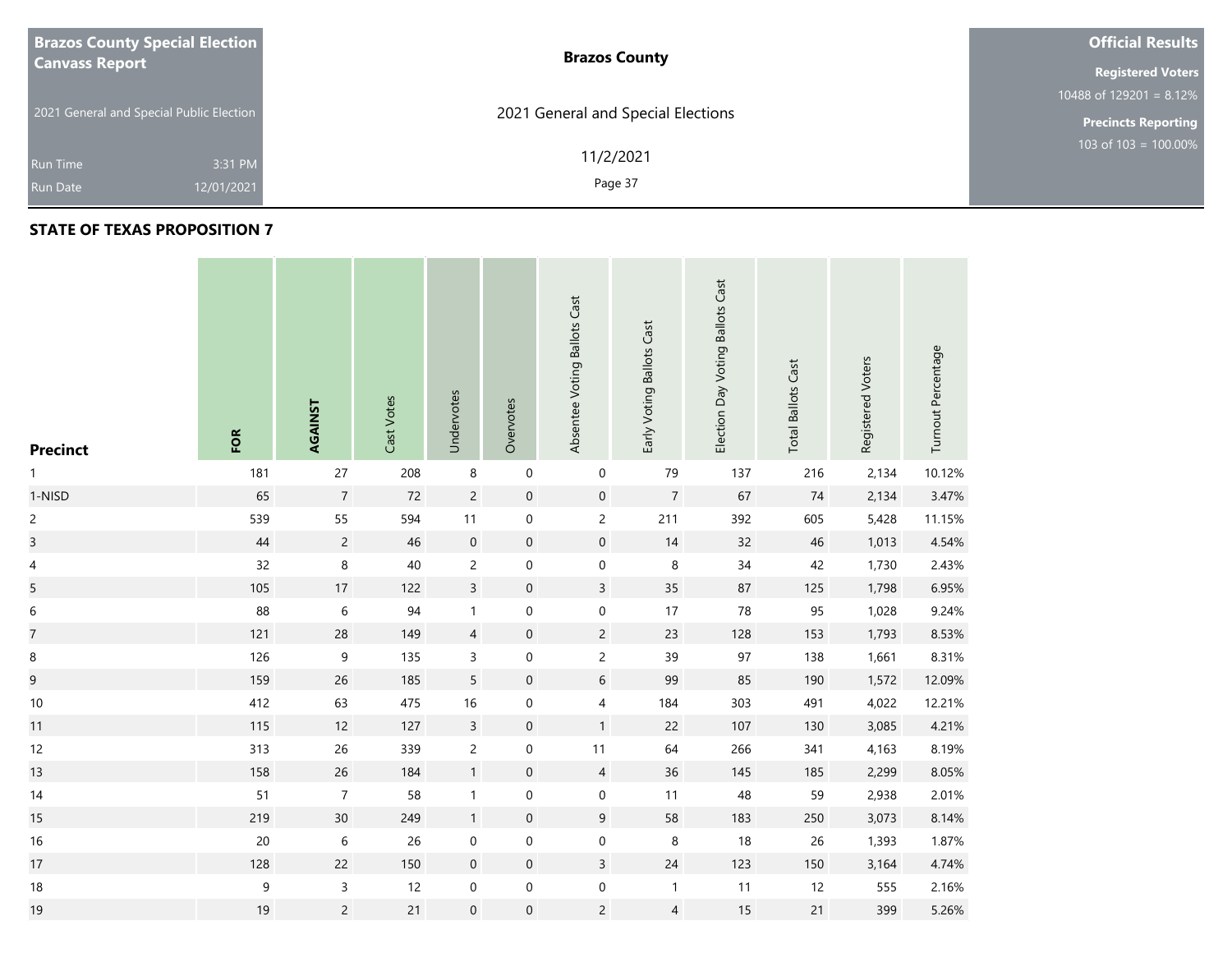| <b>Brazos County Special Election</b>    | <b>Brazos County</b>               | <b>Official Results</b>    |
|------------------------------------------|------------------------------------|----------------------------|
| <b>Canvass Report</b>                    |                                    | <b>Registered Voters</b>   |
|                                          |                                    | 10488 of 129201 = $8.12\%$ |
| 2021 General and Special Public Election | 2021 General and Special Elections | <b>Precincts Reporting</b> |
| 3:31 PM<br><b>Run Time</b>               | 11/2/2021                          | 103 of 103 = $100.00\%$    |
| 12/01/2021<br><b>Run Date</b>            | Page 38                            |                            |

| <b>Precinct</b> | FOR              | AGAINST        | Cast Votes       | Undervotes       | Overvotes           | Absentee Voting Ballots Cast | Early Voting Ballots Cast | Election Day Voting Ballots Cast | <b>Total Ballots Cast</b> | Registered Voters | Turnout Percentage |
|-----------------|------------------|----------------|------------------|------------------|---------------------|------------------------------|---------------------------|----------------------------------|---------------------------|-------------------|--------------------|
| $20\,$          | 50               | 14             | 64               | $\mathbf{1}$     | $\boldsymbol{0}$    | $\boldsymbol{0}$             | 15                        | 50                               | 65                        | 3,181             | 2.04%              |
| 21              | $18$             | $\sqrt{6}$     | $24$             | $\mathbf{1}$     | $\pmb{0}$           | $\mathbf 0$                  | $\,$ 6 $\,$               | 19                               | 25                        | 1,423             | 1.76%              |
| 22              | 13               | $\overline{c}$ | 15               | $\mathbf 0$      | $\boldsymbol{0}$    | $\mathbf 0$                  | $\,6\,$                   | $\mathsf 9$                      | 15                        | 396               | 3.79%              |
| 23              | $\,$ 6 $\,$      | $\mathbf{1}$   | $\overline{7}$   | $\mathbf 0$      | $\mathsf{O}\xspace$ | $\mathbf 0$                  | $\mathbf 0$               | $\overline{7}$                   | $\overline{7}$            | ${\bf 78}$        | 8.97%              |
| 24              | 263              | $47\,$         | 310              | 6                | $\pmb{0}$           | $\mathsf S$                  | 124                       | 187                              | 316                       | 2,194             | 14.40%             |
| 25              | 26               | $\overline{3}$ | 29               | $\overline{c}$   | $\mathsf{O}\xspace$ | $\mathbf{1}$                 | 14                        | 16                               | 31                        | 1,065             | 2.91%              |
| 26              | 231              | 25             | 256              | $\boldsymbol{0}$ | $\boldsymbol{0}$    | $\,$ 6 $\,$                  | 80                        | 170                              | 256                       | 3,582             | 7.15%              |
| 27              | 244              | 33             | 277              | $\overline{c}$   | $\mathbf 0$         | $\,8\,$                      | 51                        | 220                              | 279                       | 3,312             | 8.42%              |
| 28              | 55               | $\overline{c}$ | 57               | $\mathbf{1}$     | 0                   | $\pmb{0}$                    | 11                        | $47\,$                           | 58                        | 528               | 10.98%             |
| 29              | $\overline{3}$   | $\mathbf 0$    | $\overline{3}$   | $\mathbf 0$      | $\boldsymbol{0}$    | $\mathbf 0$                  | $\mathsf{O}\xspace$       | $\mathsf{3}$                     | $\overline{3}$            | 838               | 0.36%              |
| 29-BISD         | 61               | 11             | $72\,$           | $\mathbf{1}$     | $\pmb{0}$           | $\mathbf{1}$                 | 18                        | 54                               | 73                        | 838               | 8.71%              |
| 30              | 84               | $\,8\,$        | 92               | $\boldsymbol{0}$ | $\mathbf 0$         | $\mathbf 0$                  | 31                        | 61                               | 92                        | 2,467             | 3.73%              |
| 31              | 425              | 61             | 486              | 13               | $\boldsymbol{0}$    | $\boldsymbol{7}$             | 198                       | 294                              | 499                       | 4,559             | 10.95%             |
| 32              | $\boldsymbol{0}$ | $\mathbf 0$    | $\boldsymbol{0}$ | $\boldsymbol{0}$ | $\mathbf 0$         | $\mathbf 0$                  | $\mathbf 0$               | $\mathbf 0$                      | $\boldsymbol{0}$          | $\sqrt{2}$        | 0.00%              |
| 33              | 33               | $\overline{c}$ | 35               | $\overline{c}$   | $\pmb{0}$           | $\mathbf{1}$                 | 11                        | 25                               | $37\,$                    | 1,466             | 2.52%              |
| 34              | 162              | 25             | 187              | $\overline{7}$   | $\mathsf{O}\xspace$ | $\mathbf 0$                  | 62                        | 132                              | 194                       | 4,595             | 4.22%              |
| 35              | 161              | 28             | 189              | 5                | $\pmb{0}$           | $\mathbf 0$                  | 49                        | 145                              | 194                       | 7,010             | 2.77%              |
| 36              | 200              | 34             | 234              | $\overline{3}$   | $\mathsf{O}\xspace$ | $\overline{4}$               | 44                        | 189                              | 237                       | 4,154             | 5.71%              |
| $37\,$          | 13               | $\mathbf{1}$   | 14               | $\boldsymbol{0}$ | $\boldsymbol{0}$    | $\overline{c}$               | $\mathbf{1}$              | 11                               | 14                        | 160               | 8.75%              |
| 38              | 13               | $\mathbf{1}$   | 14               | $\boldsymbol{0}$ | $\boldsymbol{0}$    | $\mathbf 0$                  | $\mathbf{1}$              | 13                               | 14                        | 433               | 3.23%              |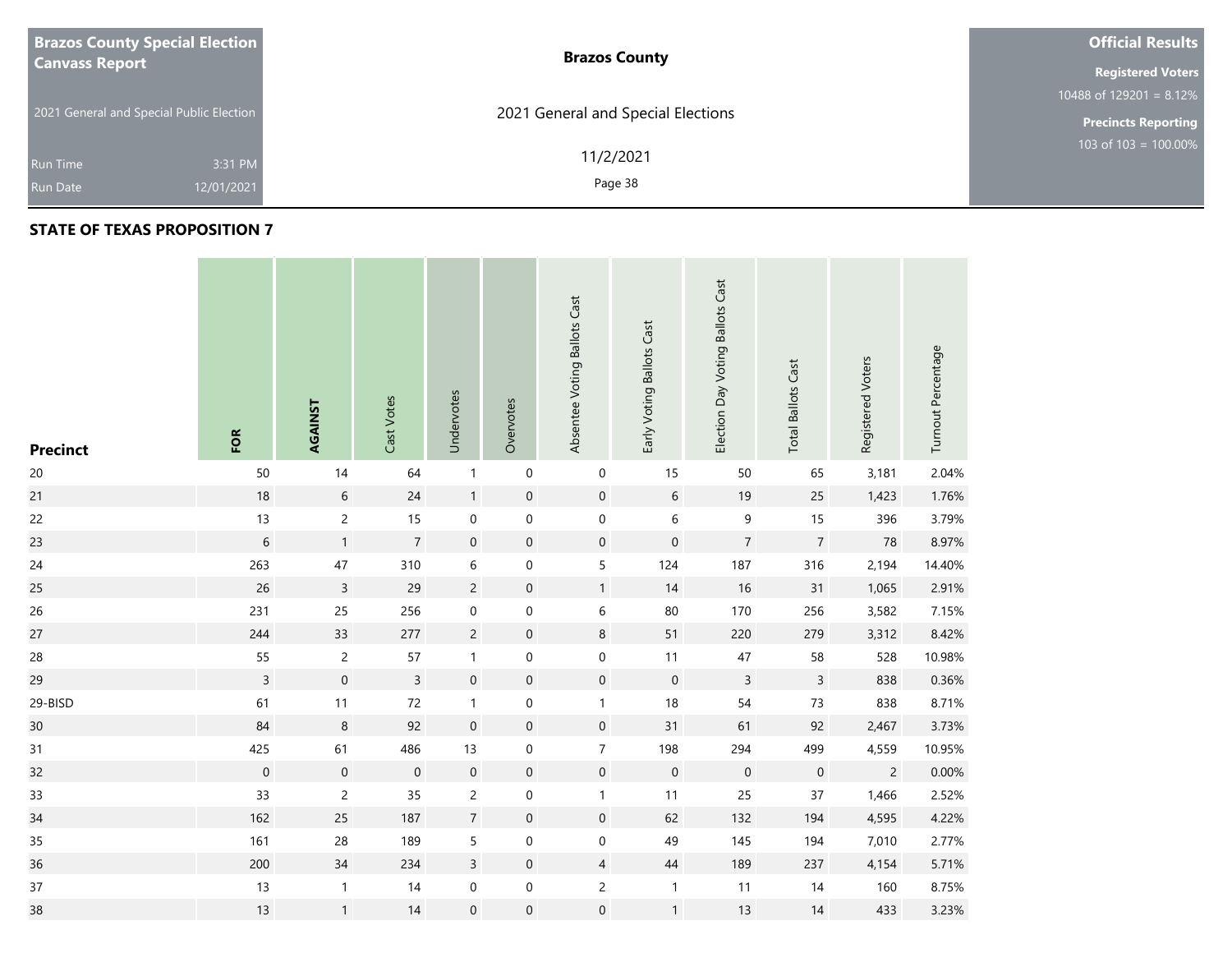| <b>Brazos County Special Election</b>    | <b>Brazos County</b>               | <b>Official Results</b>    |
|------------------------------------------|------------------------------------|----------------------------|
| <b>Canvass Report</b>                    |                                    | <b>Registered Voters</b>   |
|                                          |                                    | 10488 of 129201 = $8.12\%$ |
| 2021 General and Special Public Election | 2021 General and Special Elections | <b>Precincts Reporting</b> |
| 3:31 PM<br><b>Run Time</b>               | 11/2/2021                          | $103$ of 103 = 100.00%     |
| 12/01/2021<br><b>Run Date</b>            | Page 39                            |                            |

| <b>Precinct</b> | FOR                 | AGAINST             | Cast Votes       | Undervotes       | Overvotes        | Absentee Voting Ballots Cast | Early Voting Ballots Cast | Election Day Voting Ballots Cast | <b>Total Ballots Cast</b> | Registered Voters   | Turnout Percentage |
|-----------------|---------------------|---------------------|------------------|------------------|------------------|------------------------------|---------------------------|----------------------------------|---------------------------|---------------------|--------------------|
| 39              | 566                 | 83                  | 649              | 16               | $\mathbf 0$      | 6                            | 260                       | 399                              | 665                       | 4,638               | 14.34%             |
| 40              | 698                 | $84\,$              | 782              | 27               | $\pmb{0}$        | 14                           | 312                       | 483                              | 809                       | 4,971               | 16.27%             |
| 41              | 926                 | 142                 | 1,068            | 56               | $\pmb{0}$        | 14                           | 422                       | 688                              | 1,124                     | 4,962               | 22.65%             |
| 41-BISD         | $\mathbf 0$         | $\boldsymbol{0}$    | $\boldsymbol{0}$ | $\mathbf 0$      | $\boldsymbol{0}$ | $\mathbf 0$                  | $\mathbf 0$               | $\boldsymbol{0}$                 | $\boldsymbol{0}$          | 4,962               | $0.00\%$           |
| 42              | $\mathbf 0$         | $\mathbf 0$         | $\mathbf 0$      | $\mathbf 0$      | $\mathbf 0$      | $\mathbf 0$                  | $\mathbf 0$               | $\boldsymbol{0}$                 | $\mathbf 0$               | $\mathsf{O}\xspace$ | 0.00%              |
| 43              | $\overline{c}$      | $\mathbf{1}$        | $\overline{3}$   | $\mathbf 0$      | $\boldsymbol{0}$ | $\pmb{0}$                    | $\boldsymbol{0}$          | $\overline{3}$                   | $\overline{3}$            | 152                 | 1.97%              |
| $44\,$          | $\overline{c}$      | $\mathbf{1}$        | 3                | $\mbox{O}$       | $\mathbf 0$      | $\boldsymbol{0}$             | $\mathbf 0$               | 3                                | $\mathsf 3$               | 137                 | 2.19%              |
| 45              | $\overline{4}$      | $\mathbf 0$         | $\overline{4}$   | $\mathbf 0$      | $\boldsymbol{0}$ | $\mathbf 0$                  | $\mathbf{1}$              | $\overline{3}$                   | $\overline{4}$            | 151                 | 2.65%              |
| 46              | 14                  | $\mathbf{1}$        | 15               | 0                | $\mathbf 0$      | $\pmb{0}$                    | 5                         | $10\,$                           | 15                        | 374                 | 4.01%              |
| 47              | 14                  | $\overline{4}$      | $18\,$           | $\mathbf 0$      | $\mathbf 0$      | $\pmb{0}$                    | 6                         | 12                               | 18                        | 483                 | 3.73%              |
| 48              | 18                  | $\mathbf 0$         | $18\,$           | $\pmb{0}$        | $\mathbf 0$      | $\pmb{0}$                    | $\overline{c}$            | $16$                             | $18$                      | 235                 | 7.66%              |
| 49              | $\overline{4}$      | $\mathbf{1}$        | 5                | $\boldsymbol{0}$ | $\mathbf 0$      | $\mathbf 0$                  | $\overline{c}$            | $\overline{3}$                   | 5                         | 323                 | 1.55%              |
| 50              | $\pmb{0}$           | $\mathbf 0$         | $\boldsymbol{0}$ | $\boldsymbol{0}$ | $\pmb{0}$        | $\pmb{0}$                    | $\mathbf 0$               | 0                                | $\pmb{0}$                 | $\overline{c}$      | 0.00%              |
| 51              | $\mathsf{O}\xspace$ | $\boldsymbol{0}$    | $\boldsymbol{0}$ | $\mathbf 0$      | $\mathbf 0$      | $\mathbf 0$                  | $\boldsymbol{0}$          | $\boldsymbol{0}$                 | $\boldsymbol{0}$          | $\boldsymbol{0}$    | 0.00%              |
| 52              | $\boldsymbol{0}$    | $\mathbf 0$         | $\pmb{0}$        | $\boldsymbol{0}$ | $\pmb{0}$        | $\mathbf 0$                  | $\mathbf 0$               | $\pmb{0}$                        | $\mathbf 0$               | 20                  | 0.00%              |
| 53              | $10$                | $\overline{c}$      | 12               | $\mathbf 0$      | $\mathbf 0$      | $\mathbf 0$                  | $\boldsymbol{0}$          | 12                               | 12                        | 145                 | 8.28%              |
| 56              | $\boldsymbol{0}$    | $\mathbf 0$         | $\mathbf 0$      | $\pmb{0}$        | $\mathbf 0$      | $\pmb{0}$                    | $\mathbf 0$               | $\mathbf 0$                      | $\boldsymbol{0}$          | $18\,$              | 0.00%              |
| 57              | $\overline{7}$      | $\mathsf{O}\xspace$ | $\overline{7}$   | $\mathbf 0$      | $\mathbf 0$      | $\mathbf 0$                  | $\mathbf{1}$              | $\boldsymbol{6}$                 | $\sqrt{7}$                | 290                 | 2.41%              |
| 58              | 59                  | $\boldsymbol{7}$    | 66               | 1                | $\pmb{0}$        | $\mathbf 0$                  | $18$                      | 49                               | 67                        | 923                 | 7.26%              |
| 59              | $\overline{c}$      | $\boldsymbol{0}$    | $\overline{c}$   | $\boldsymbol{0}$ | $\mathbf 0$      | $\mathbf 0$                  | $\mathsf{O}\xspace$       | $\overline{c}$                   | $\overline{c}$            | 31                  | 6.45%              |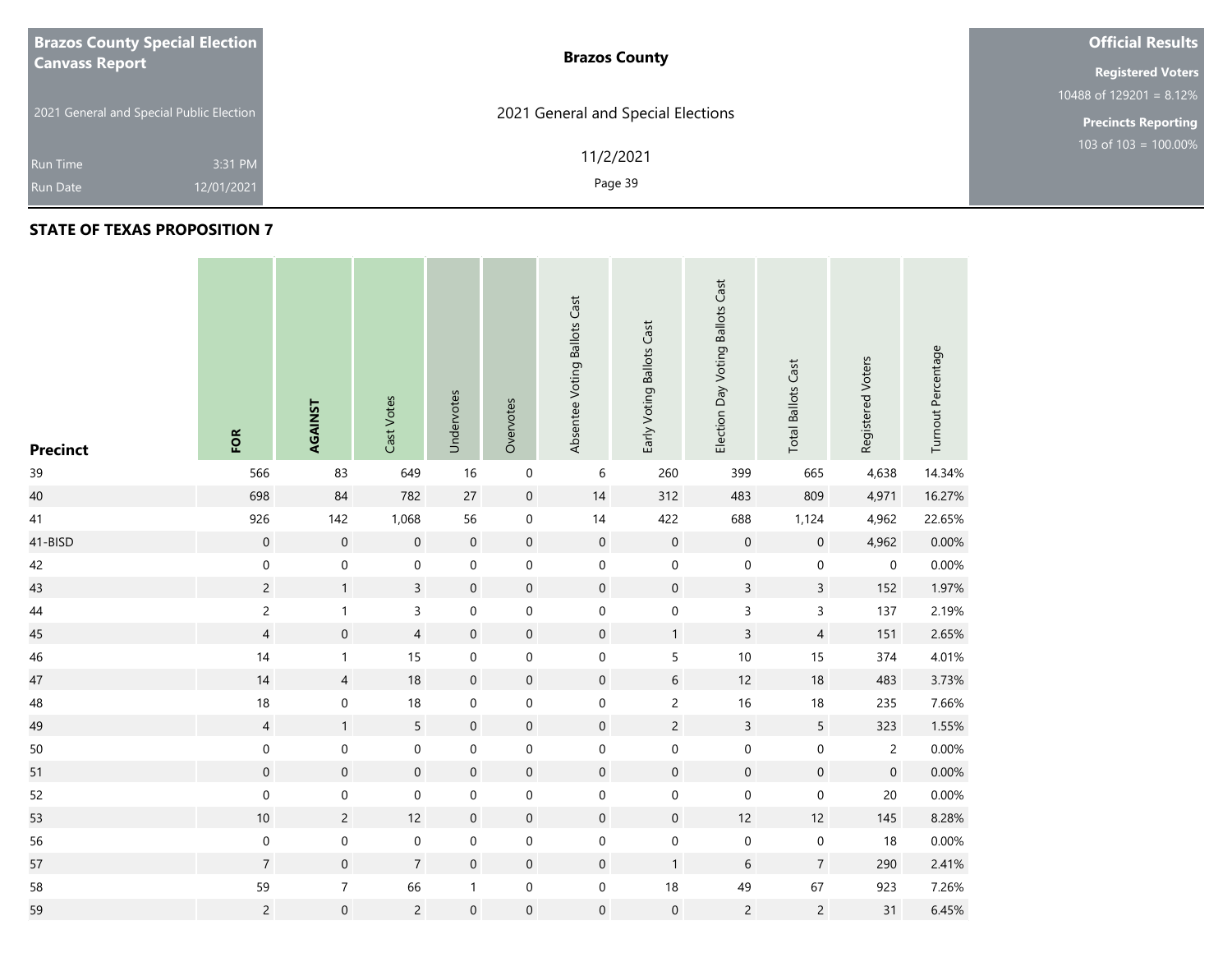| <b>Brazos County Special Election</b>    | <b>Brazos County</b>               | <b>Official Results</b>    |
|------------------------------------------|------------------------------------|----------------------------|
| <b>Canvass Report</b>                    |                                    | <b>Registered Voters</b>   |
|                                          |                                    | 10488 of $129201 = 8.12\%$ |
| 2021 General and Special Public Election | 2021 General and Special Elections | <b>Precincts Reporting</b> |
|                                          | 11/2/2021                          | 103 of $103 = 100.00\%$    |
| 3:31 PM<br><b>Run Time</b>               |                                    |                            |
| 12/01/2021<br><b>Run Date</b>            | Page 40                            |                            |

| <b>Precinct</b> | FOR                      | AGAINST        | Cast Votes          | Undervotes       | Overvotes        | Absentee Voting Ballots Cast | Early Voting Ballots Cast | Election Day Voting Ballots Cast | <b>Total Ballots Cast</b> | Registered Voters   | Turnout Percentage |
|-----------------|--------------------------|----------------|---------------------|------------------|------------------|------------------------------|---------------------------|----------------------------------|---------------------------|---------------------|--------------------|
| 60              | 13                       | $\overline{c}$ | 15                  | $\pmb{0}$        | 0                | $\boldsymbol{0}$             | $\overline{c}$            | 13                               | 15                        | 91                  | 16.48%             |
| 61              | $\,$ 6 $\,$              | $\overline{c}$ | $\,8\,$             | $\mathbf 0$      | $\boldsymbol{0}$ | $\mathbf 0$                  | $\mathbf{1}$              | $\boldsymbol{7}$                 | 8                         | 52                  | 15.38%             |
| 62              | $\mathbf 0$              | $\mathbf 0$    | $\mathsf{O}\xspace$ | $\pmb{0}$        | $\mathbf 0$      | $\boldsymbol{0}$             | $\pmb{0}$                 | $\mathbf 0$                      | $\boldsymbol{0}$          | $\pmb{0}$           | 0.00%              |
| 63              | 348                      | 40             | 388                 | $6\phantom{a}$   | $\boldsymbol{0}$ | $\overline{7}$               | 96                        | 291                              | 394                       | 5,281               | 7.46%              |
| 64              | $\mathbf 0$              | $\,0\,$        | $\mathbf 0$         | $\mathbf 0$      | $\mathbf 0$      | $\mathbf 0$                  | $\mathbf 0$               | $\mathbf 0$                      | $\pmb{0}$                 | $\boldsymbol{0}$    | 0.00%              |
| 65              | 27                       | $\overline{4}$ | 31                  | $\mathbf 0$      | $\boldsymbol{0}$ | $\mathsf{O}\xspace$          | 13                        | 18                               | 31                        | 233                 | 13.30%             |
| 67              | 13                       | $\mathbf{1}$   | 14                  | $\mathbf{1}$     | $\boldsymbol{0}$ | $\boldsymbol{0}$             | $\overline{3}$            | 12                               | 15                        | 427                 | 3.51%              |
| 68              | $\mathbf 0$              | $\mathbf 0$    | $\mathbf 0$         | $\mathbf 0$      | $\mathbf 0$      | $\mathsf{O}\xspace$          | $\mathbf 0$               | $\mathbf 0$                      | $\mathbf 0$               | $\mathsf{O}\xspace$ | 0.00%              |
| 69              | 680                      | 86             | 766                 | 30               | $\boldsymbol{0}$ | $\overline{c}$               | 233                       | 561                              | 796                       | 5,510               | 14.45%             |
| $70\,$          | $70\,$                   | 11             | 81                  | $\overline{1}$   | $\mathbf 0$      | $\mathsf{O}\xspace$          | $16\,$                    | 66                               | 82                        | 1,327               | 6.18%              |
| $71$            | $19$                     | $\overline{c}$ | 21                  | $\boldsymbol{0}$ | $\boldsymbol{0}$ | $\boldsymbol{0}$             | 8                         | 13                               | 21                        | 111                 | 18.92%             |
| 72              | $\mathsf{3}$             | $\mathbf 0$    | $\mathsf{3}$        | $\mathbf 0$      | $\pmb{0}$        | $\mathbf 0$                  | $\mathsf{3}$              | $\mathbf 0$                      | $\mathsf{3}$              | 62                  | 4.84%              |
| 72-BISD         | $\mathsf{3}$             | $\pmb{0}$      | $\mathsf{3}$        | $\pmb{0}$        | $\pmb{0}$        | $\pmb{0}$                    | $\mathsf{O}\xspace$       | $\mathsf{3}$                     | $\mathsf 3$               | 62                  | 4.84%              |
| 74              | $\mathsf{3}$             | $\overline{c}$ | 5                   | $\mathbf 0$      | $\pmb{0}$        | $\mathbf 0$                  | $\mathsf{3}$              | $\overline{c}$                   | $\sqrt{5}$                | 259                 | 1.93%              |
| $77\,$          | 9                        | 0              | 9                   | $\pmb{0}$        | $\boldsymbol{0}$ | $\mathbf 0$                  | $\mathsf{3}$              | $\,$ 6 $\,$                      | $\mathsf 9$               | 553                 | 1.63%              |
| 78              | 12                       | $\overline{c}$ | 14                  | $\mathbf 0$      | $\pmb{0}$        | $\mathsf{O}\xspace$          | $\mathsf{3}$              | 11                               | 14                        | 239                 | 5.86%              |
| 79              | $\boldsymbol{6}$         | $\mathbf 0$    | $\,$ 6 $\,$         | $\boldsymbol{0}$ | $\boldsymbol{0}$ | $\boldsymbol{0}$             | 4                         | $\overline{c}$                   | $\,$ 6 $\,$               | 78                  | 7.69%              |
| 80              | 455                      | 44             | 499                 | $17\,$           | $\pmb{0}$        | $\overline{7}$               | 198                       | 311                              | 516                       | 3,901               | 13.23%             |
| 81              | $\overline{\mathcal{A}}$ | 1              | 5                   | $\mathbf{1}$     | $\pmb{0}$        | $\boldsymbol{0}$             | $\mathbf{1}$              | 5                                | $\,$ 6 $\,$               | 62                  | 9.68%              |
| 82              | 31                       | $6\phantom{.}$ | 37                  | $\mathbf{1}$     | $\boldsymbol{0}$ | $\mathsf{O}\xspace$          | $\,$ 6 $\,$               | 32                               | 38                        | 344                 | 11.05%             |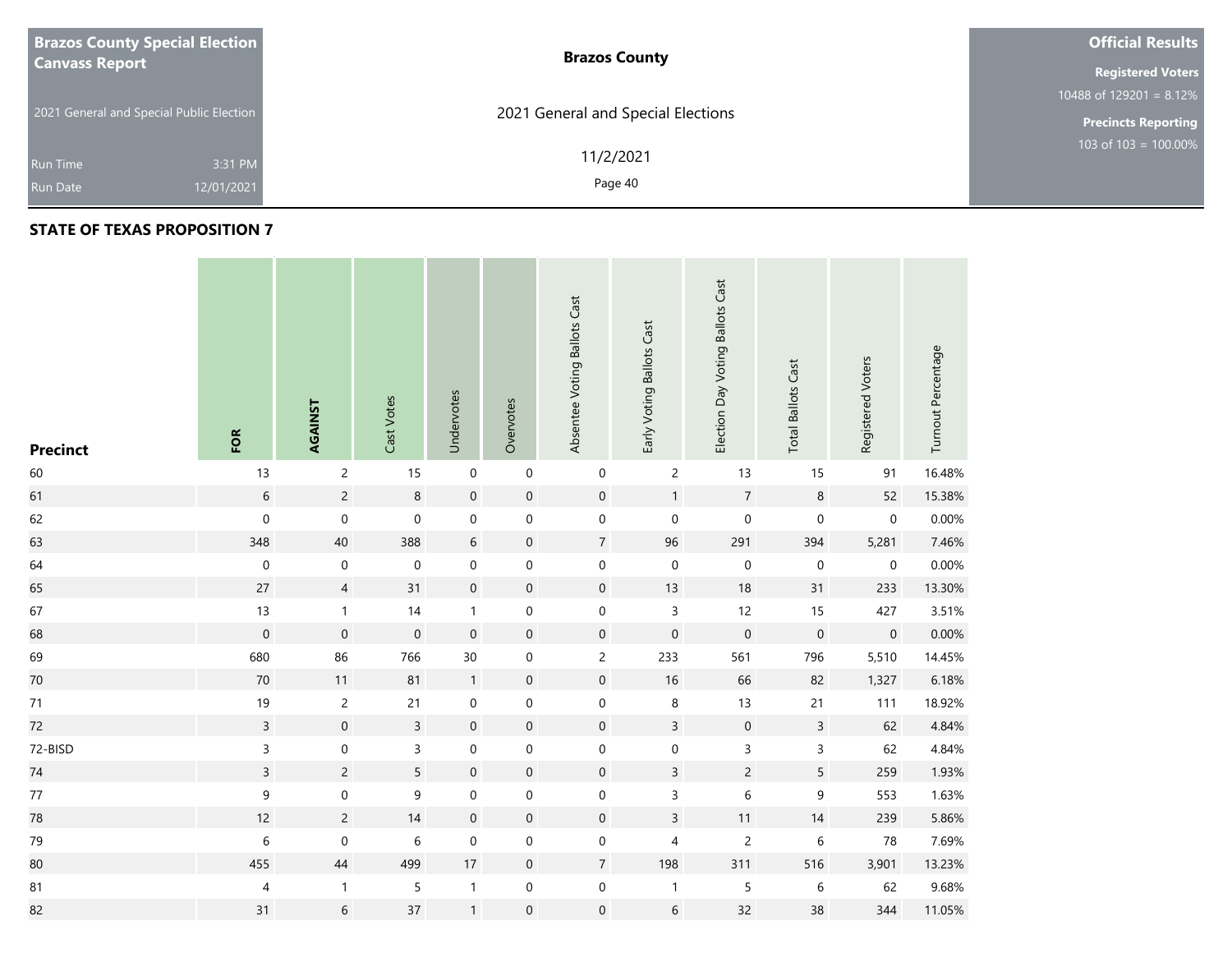| <b>Brazos County Special Election</b>    | <b>Brazos County</b>               | <b>Official Results</b>    |
|------------------------------------------|------------------------------------|----------------------------|
| <b>Canvass Report</b>                    |                                    | <b>Registered Voters</b>   |
|                                          |                                    | 10488 of 129201 = $8.12\%$ |
| 2021 General and Special Public Election | 2021 General and Special Elections | <b>Precincts Reporting</b> |
| 3:31 PM<br><b>Run Time</b>               | 11/2/2021                          | 103 of 103 = $100.00\%$    |
| 12/01/2021<br><b>Run Date</b>            | Page 41                            |                            |

#### **STATE OF TEXAS PROPOSITION 7**

**Contract** 

| <b>Precinct</b> | FOR                     | AGAINST             | Cast Votes          | Undervotes       | Overvotes           | Absentee Voting Ballots Cast | Early Voting Ballots Cast | Election Day Voting Ballots Cast | <b>Total Ballots Cast</b> | Registered Voters   | Turnout Percentage |
|-----------------|-------------------------|---------------------|---------------------|------------------|---------------------|------------------------------|---------------------------|----------------------------------|---------------------------|---------------------|--------------------|
| 83              | $\boldsymbol{0}$        | $\mathbf 0$         | $\mathbf 0$         | $\,0\,$          | $\mathsf{O}\xspace$ | $\mathbf 0$                  | $\mathbf 0$               | $\mathbf 0$                      | $\mathbf 0$               | $\boldsymbol{0}$    | 0.00%              |
| 84              | $\boldsymbol{0}$        | $\mathsf{O}\xspace$ | $\mathbf 0$         | $\mathbf 0$      | $\boldsymbol{0}$    | $\mathbf 0$                  | $\mathbf 0$               | $\boldsymbol{0}$                 | $\mathbf 0$               | $\overline{2}$      | 0.00%              |
| 85              | $\boldsymbol{0}$        | $\mathbf{1}$        | $\mathbf{1}$        | $\boldsymbol{0}$ | $\boldsymbol{0}$    | $\mathbf 0$                  | $\boldsymbol{0}$          | $\mathbf{1}$                     | $\mathbf{1}$              | 3                   | 33.33%             |
| 86              | $\mathsf{O}\xspace$     | $\mathsf{O}\xspace$ | $\boldsymbol{0}$    | $\mathbf 0$      | $\mathsf{O}\xspace$ | $\mathsf{O}\xspace$          | $\mathbf 0$               | $\boldsymbol{0}$                 | $\mathbf 0$               | $\mathsf{O}\xspace$ | 0.00%              |
| 87              | $\mathbf 0$             | $\boldsymbol{0}$    | $\boldsymbol{0}$    | $\boldsymbol{0}$ | $\boldsymbol{0}$    | $\boldsymbol{0}$             | $\mathbf 0$               | $\mathbf 0$                      | $\pmb{0}$                 | $\mathbf 0$         | 0.00%              |
| 88              | $\mathsf{O}\xspace$     | $\mathsf{O}\xspace$ | $\mathsf{O}\xspace$ | $\boldsymbol{0}$ | $\boldsymbol{0}$    | $\mathbf 0$                  | $\mathbf 0$               | $\boldsymbol{0}$                 | $\mathsf{O}\xspace$       | $\mathbf 0$         | 0.00%              |
| 89              | $\boldsymbol{0}$        | $\boldsymbol{0}$    | $\boldsymbol{0}$    | $\mathbf 0$      | $\mathsf{O}\xspace$ | $\mathbf 0$                  | $\mathbf 0$               | $\boldsymbol{0}$                 | $\boldsymbol{0}$          | $\overline{c}$      | 0.00%              |
| $90\,$          | $\overline{3}$          | $\mathbf 0$         | $\overline{3}$      | $\mathbf 0$      | $\boldsymbol{0}$    | $\mathbf 0$                  | $\mathbf 0$               | $\overline{3}$                   | $\overline{3}$            | 34                  | 8.82%              |
| 91              | $\mathbf 0$             | $\boldsymbol{0}$    | $\boldsymbol{0}$    | $\pmb{0}$        | $\boldsymbol{0}$    | $\boldsymbol{0}$             | $\boldsymbol{0}$          | $\mathbf 0$                      | $\boldsymbol{0}$          | $\overline{7}$      | 0.00%              |
| 92              | $\boldsymbol{0}$        | $\mathsf{O}\xspace$ | $\boldsymbol{0}$    | $\mathbf 0$      | $\boldsymbol{0}$    | $\mathbf 0$                  | $\mathsf{O}\xspace$       | $\boldsymbol{0}$                 | $\boldsymbol{0}$          | $\mathsf{O}\xspace$ | 0.00%              |
| 93              | $\mathbf 0$             | $\mathbf 0$         | $\mathsf{O}\xspace$ | $\mathbf 0$      | $\mathbf 0$         | $\mathbf 0$                  | $\mathbf 0$               | $\mathsf{O}\xspace$              | $\mathbf 0$               | $\boldsymbol{0}$    | 0.00%              |
| 94              | $\boldsymbol{0}$        | $\mathsf{O}\xspace$ | $\mathsf{O}\xspace$ | $\boldsymbol{0}$ | $\mathsf{O}\xspace$ | $\mathbf 0$                  | $\mathsf{O}\xspace$       | $\mathsf{O}\xspace$              | $\mathsf{O}\xspace$       | $\mathbf 0$         | 0.00%              |
| 95              | $\boldsymbol{0}$        | $\mathbf 0$         | $\boldsymbol{0}$    | $\boldsymbol{0}$ | $\boldsymbol{0}$    | $\boldsymbol{0}$             | $\boldsymbol{0}$          | $\mathsf{O}\xspace$              | $\boldsymbol{0}$          | $\mathbf 0$         | 0.00%              |
| 96              | $\mathsf{O}\xspace$     | $\mathsf{O}\xspace$ | $\boldsymbol{0}$    | $\mathbf 0$      | $\boldsymbol{0}$    | $\mathsf{O}\xspace$          | $\mathbf 0$               | $\mathbf 0$                      | $\mathbf 0$               | $\mathbf{1}$        | 0.00%              |
| 97              | $\boldsymbol{0}$        | $\boldsymbol{0}$    | $\mathbf 0$         | $\boldsymbol{0}$ | 0                   | $\boldsymbol{0}$             | $\mathbf 0$               | $\boldsymbol{0}$                 | $\mathsf{O}\xspace$       | $\mathbf 0$         | 0.00%              |
| 98              | $\boldsymbol{0}$        | $\mathsf{O}\xspace$ | $\boldsymbol{0}$    | $\mathbf 0$      | $\pmb{0}$           | $\mathbf 0$                  | $\mathbf 0$               | $\boldsymbol{0}$                 | $\boldsymbol{0}$          | $\overline{4}$      | 0.00%              |
| 99              | $\boldsymbol{0}$        | $\boldsymbol{0}$    | $\boldsymbol{0}$    | $\pmb{0}$        | $\boldsymbol{0}$    | $\boldsymbol{0}$             | $\boldsymbol{0}$          | $\mathbf 0$                      | $\boldsymbol{0}$          | $\mathbf{1}$        | 0.00%              |
| 100             | $\boldsymbol{0}$        | $\mathsf{O}\xspace$ | $\mathsf{O}\xspace$ | $\mathbf 0$      | $\mathbf 0$         | $\mathsf{O}\xspace$          | $\mathbf 0$               | $\mathsf{O}\xspace$              | $\mathbf 0$               | $\mathbf{1}$        | 0.00%              |
| 101             | $\overline{\mathbf{4}}$ | $\mathbf 0$         | 4                   | $\pmb{0}$        | $\pmb{0}$           | $\mathbf 0$                  | $\mathsf{3}$              | $\mathbf{1}$                     | 4                         | 49                  | 8.16%              |
| 102             | $\boldsymbol{0}$        | $\boldsymbol{0}$    | $\mathsf{O}\xspace$ | $\mathbf 0$      | $\mathbf 0$         | $\boldsymbol{0}$             | $\mathbf 0$               | $\mathsf{O}\xspace$              | $\boldsymbol{0}$          | $\mathbf 0$         | 0.00%              |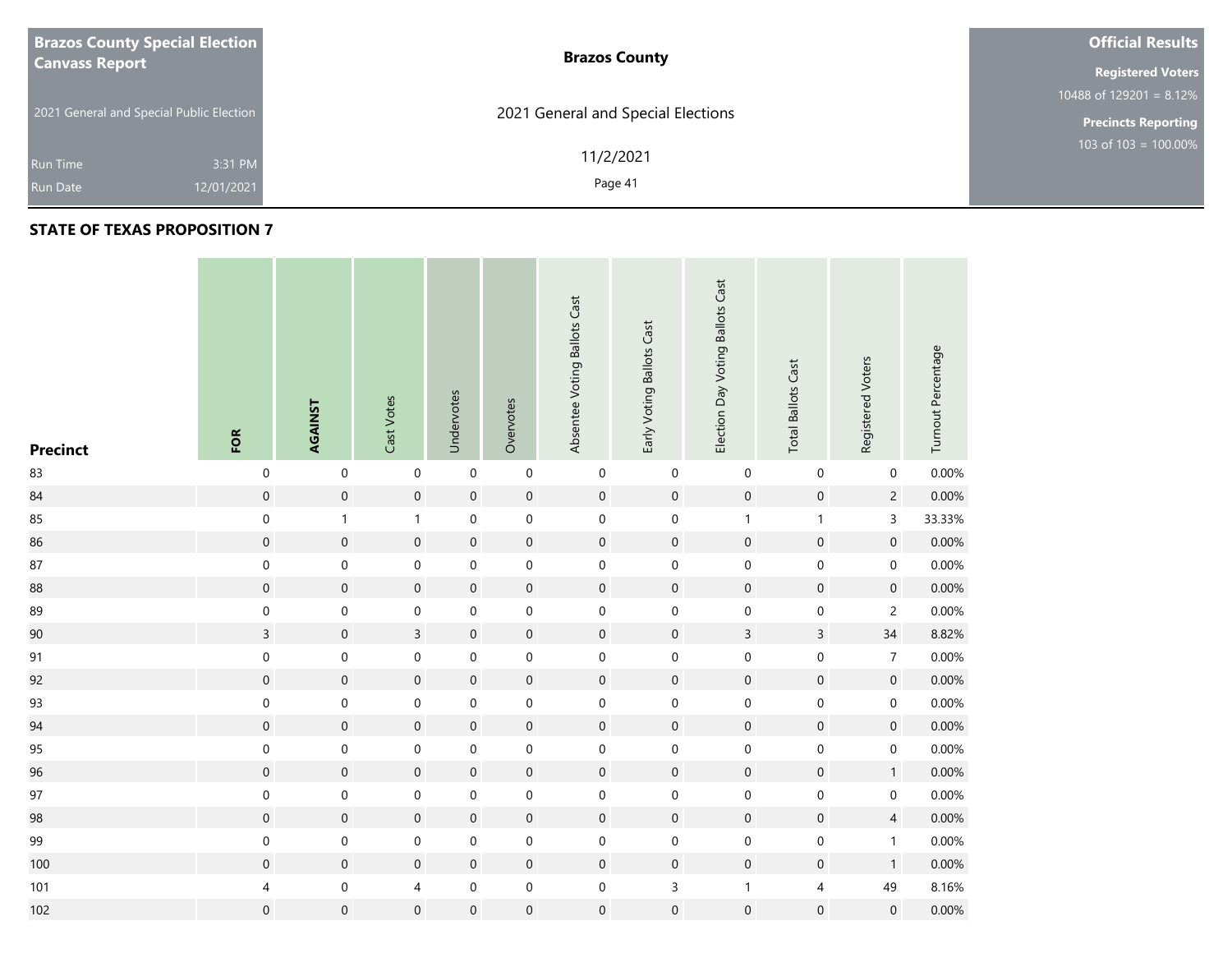| <b>Brazos County Special Election</b>    | <b>Brazos County</b>               | <b>Official Results</b>    |
|------------------------------------------|------------------------------------|----------------------------|
| <b>Canvass Report</b>                    |                                    | <b>Registered Voters</b>   |
|                                          |                                    | 10488 of 129201 = $8.12\%$ |
| 2021 General and Special Public Election | 2021 General and Special Elections | <b>Precincts Reporting</b> |
| Run Time                                 | 11/2/2021<br>3:31 PM               | 103 of $103 = 100.00\%$    |
| 12/01/2021<br><b>Run Date</b>            | Page 42                            |                            |
|                                          |                                    |                            |

| <b>Precinct</b> | FOR            | AGAINST     | Cast Votes  | Undervotes  | Overvotes      | Cast<br>Voting Ballots<br>Absentee | Voting Ballots Cast<br>Early | Cast<br><b>Ballots</b><br>Election Day Voting | Cast<br><b>Total Ballots</b> | Registered Voters | Turnout Percentage |
|-----------------|----------------|-------------|-------------|-------------|----------------|------------------------------------|------------------------------|-----------------------------------------------|------------------------------|-------------------|--------------------|
| 103             | 3              | $\mathbf 0$ | 3           | $\mathbf 0$ | $\mathbf 0$    | $\mathbf 0$                        | $\mathbf 0$                  | 3                                             | 3                            | 25                | 12.00%             |
| 104             | $\overline{0}$ | $\mathbf 0$ | $\mathbf 0$ | $\mathbf 0$ | $\overline{0}$ | $\mathbf 0$                        | $\mathbf 0$                  | $\mathbf 0$                                   | $\mathbf 0$                  | $\overline{0}$    | 0.00%              |
| 500             | 5              | $\Omega$    | 5           | $\mathbf 0$ | $\overline{0}$ | $\mathbf 0$                        | 5                            | $\mathbf 0$                                   | 5                            | $\overline{0}$    | 0.00%              |
| <b>Totals</b>   | 9,008          | 1,216       | 10,224      | 264         | $\mathbf 0$    | 134                                | 3,296                        | 7,058                                         | 10,488                       | 129,201           | 8.12%              |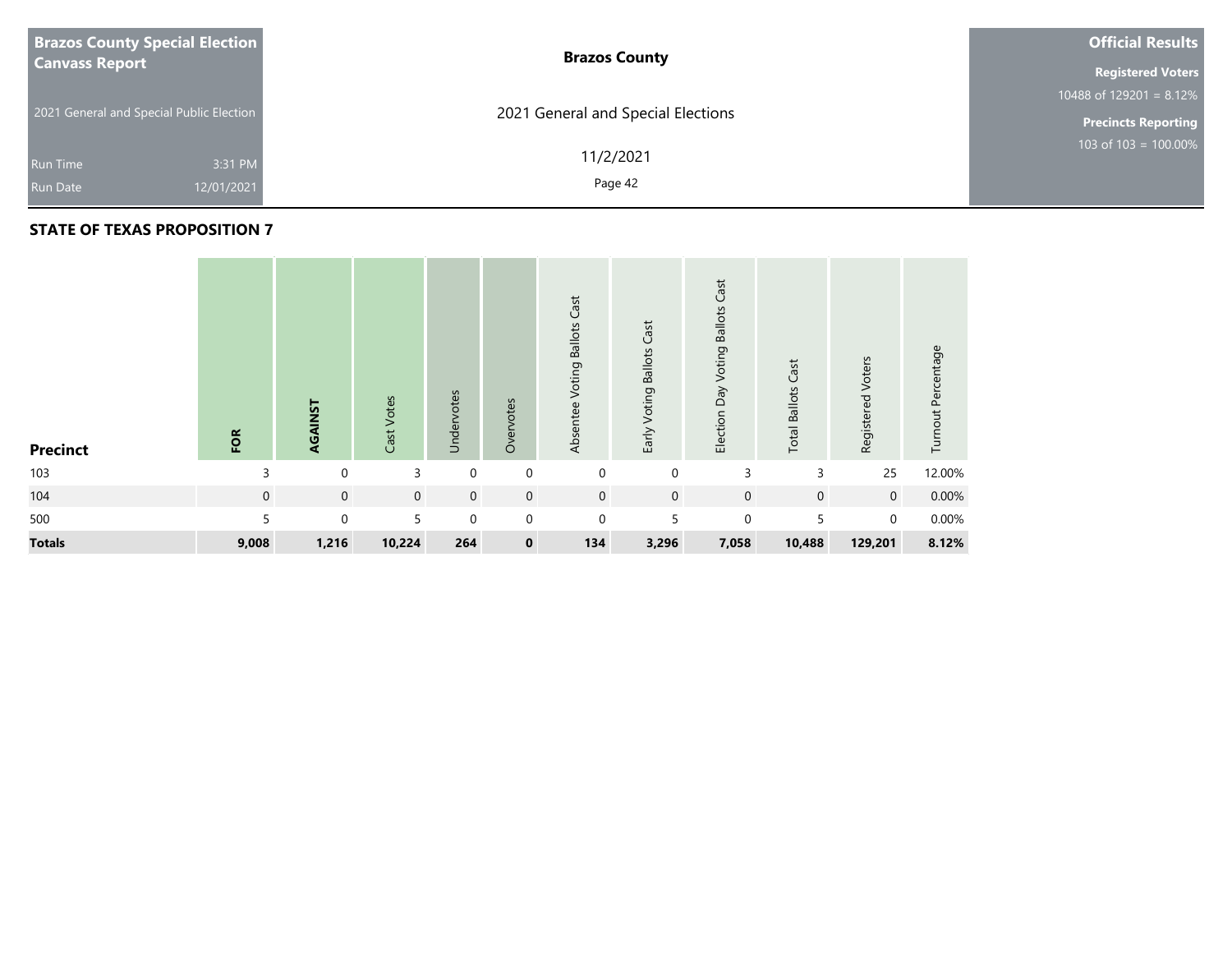| <b>Brazos County Special Election</b>    | <b>Brazos County</b>               | <b>Official Results</b>    |  |  |  |  |
|------------------------------------------|------------------------------------|----------------------------|--|--|--|--|
| <b>Canvass Report</b>                    |                                    |                            |  |  |  |  |
|                                          |                                    | 10488 of 129201 = $8.12\%$ |  |  |  |  |
| 2021 General and Special Public Election | 2021 General and Special Elections | <b>Precincts Reporting</b> |  |  |  |  |
| 3:31 PM<br><b>Run Time</b>               | 11/2/2021                          | $103$ of 103 = 100.00%     |  |  |  |  |
| 12/01/2021<br><b>Run Date</b>            | Page 43                            |                            |  |  |  |  |

## **STATE OF TEXAS PROPOSITION 8**

**Contract** 

| <b>Precinct</b>  | FOR    | AGAINST          | Cast Votes | Undervotes       | Overvotes           | Absentee Voting Ballots Cast | Early Voting Ballots Cast | Election Day Voting Ballots Cast | <b>Total Ballots Cast</b> | Registered Voters | Turnout Percentage |
|------------------|--------|------------------|------------|------------------|---------------------|------------------------------|---------------------------|----------------------------------|---------------------------|-------------------|--------------------|
| 1                | 188    | $20\,$           | 208        | $\,8\,$          | $\boldsymbol{0}$    | $\pmb{0}$                    | 79                        | 137                              | 216                       | 2,134             | 10.12%             |
| 1-NISD           | 64     | $\,8\,$          | 72         | $\overline{c}$   | $\pmb{0}$           | $\mathsf{O}\xspace$          | $\overline{7}$            | 67                               | 74                        | 2,134             | 3.47%              |
| $\overline{c}$   | 548    | 45               | 593        | $12$             | $\pmb{0}$           | $\overline{c}$               | 211                       | 392                              | 605                       | 5,428             | 11.15%             |
| $\overline{3}$   | 42     | $\overline{4}$   | 46         | $\mathbf 0$      | $\mathsf{O}\xspace$ | $\mathsf{O}\xspace$          | 14                        | 32                               | 46                        | 1,013             | 4.54%              |
| 4                | 34     | $\boldsymbol{7}$ | 41         | $\mathbf{1}$     | $\boldsymbol{0}$    | 0                            | 8                         | $34\,$                           | 42                        | 1,730             | 2.43%              |
| 5                | 111    | 13               | 124        | $\mathbf{1}$     | $\mathsf{O}\xspace$ | $\overline{3}$               | $35\,$                    | 87                               | 125                       | 1,798             | 6.95%              |
| $\boldsymbol{6}$ | 87     | $\boldsymbol{7}$ | 94         | $\mathbf{1}$     | $\pmb{0}$           | $\pmb{0}$                    | 17                        | 78                               | 95                        | 1,028             | 9.24%              |
| $\overline{7}$   | 127    | 25               | 152        | $\mathbf{1}$     | $\pmb{0}$           | $\overline{2}$               | 23                        | 128                              | 153                       | 1,793             | 8.53%              |
| $\, 8$           | 126    | $\,8\,$          | 134        | 4                | $\boldsymbol{0}$    | $\overline{c}$               | 39                        | 97                               | 138                       | 1,661             | 8.31%              |
| 9                | 158    | 27               | 185        | 5                | $\pmb{0}$           | $\sqrt{6}$                   | 99                        | 85                               | 190                       | 1,572             | 12.09%             |
| $10\,$           | 417    | 58               | 475        | $16\,$           | $\boldsymbol{0}$    | $\overline{4}$               | 184                       | 303                              | 491                       | 4,022             | 12.21%             |
| 11               | 118    | 12               | 130        | $\boldsymbol{0}$ | $\pmb{0}$           | 1                            | 22                        | 107                              | 130                       | 3,085             | 4.21%              |
| 12               | 306    | 33               | 339        | $\overline{c}$   | $\boldsymbol{0}$    | 11                           | 64                        | 266                              | 341                       | 4,163             | 8.19%              |
| 13               | 160    | 23               | 183        | $\overline{c}$   | $\mathsf{O}\xspace$ | $\overline{4}$               | 36                        | 145                              | 185                       | 2,299             | 8.05%              |
| 14               | 50     | $\,8\,$          | 58         | $\mathbf{1}$     | $\pmb{0}$           | $\mathbf 0$                  | 11                        | 48                               | 59                        | 2,938             | 2.01%              |
| 15               | 221    | 29               | 250        | $\mathbf 0$      | $\pmb{0}$           | $9\,$                        | 58                        | 183                              | 250                       | 3,073             | 8.14%              |
| $16\,$           | $21$   | 5                | 26         | $\boldsymbol{0}$ | $\boldsymbol{0}$    | $\boldsymbol{0}$             | 8                         | $18$                             | 26                        | 1,393             | 1.87%              |
| 17               | 128    | 22               | 150        | $\boldsymbol{0}$ | $\pmb{0}$           | $\overline{3}$               | $24$                      | 123                              | 150                       | 3,164             | 4.74%              |
| $18\,$           | $10\,$ | $\overline{c}$   | 12         | $\pmb{0}$        | $\pmb{0}$           | $\boldsymbol{0}$             | $\mathbf{1}$              | 11                               | 12                        | 555               | 2.16%              |
| 19               | $20\,$ | $\mathbf{1}$     | 21         | $\mathbf 0$      | $\mathsf{O}\xspace$ | $\overline{2}$               | $\overline{4}$            | 15                               | 21                        | 399               | 5.26%              |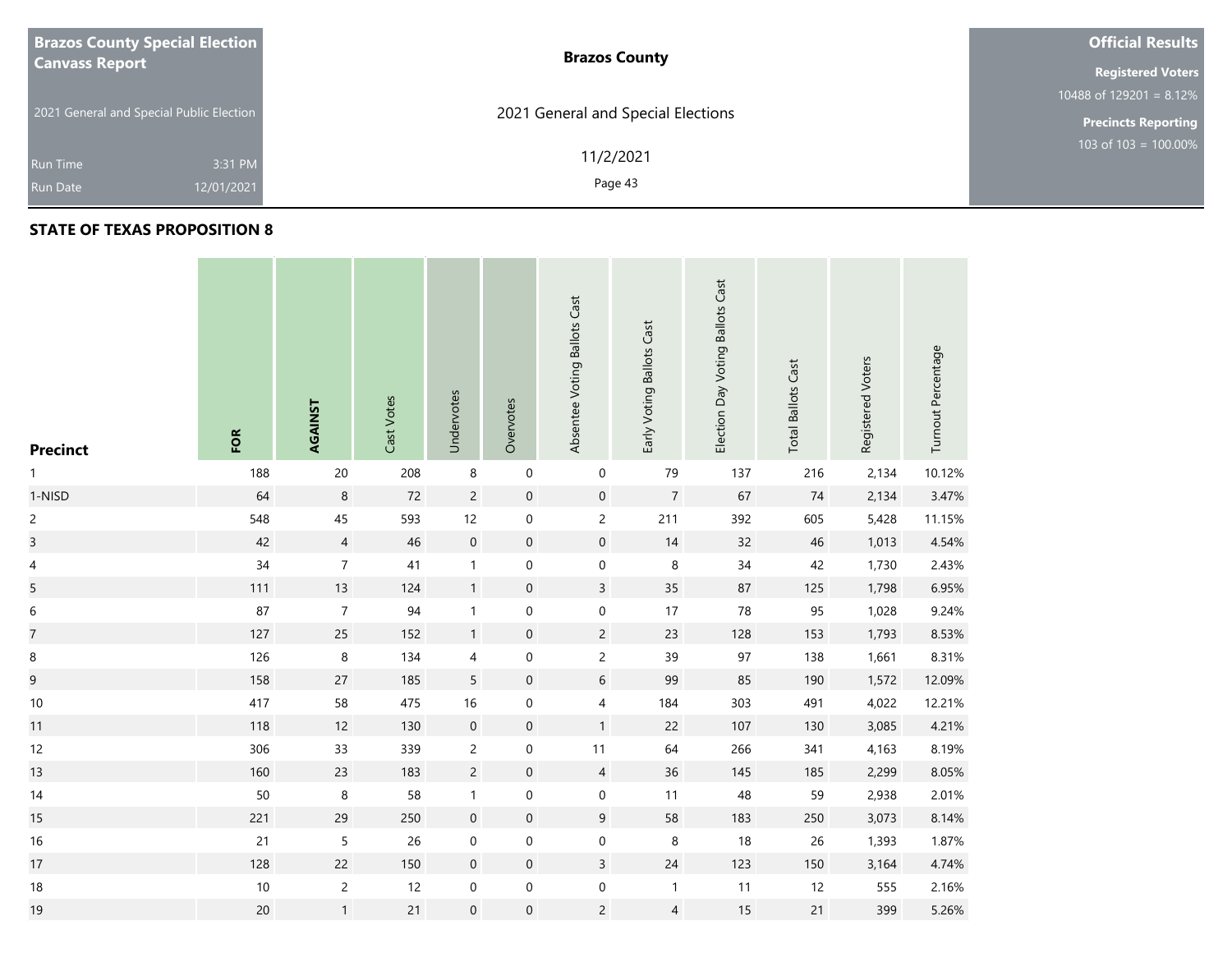| <b>Brazos County Special Election</b>    | <b>Brazos County</b>               | <b>Official Results</b>    |
|------------------------------------------|------------------------------------|----------------------------|
| <b>Canvass Report</b>                    |                                    | <b>Registered Voters</b>   |
|                                          |                                    | 10488 of 129201 = $8.12\%$ |
| 2021 General and Special Public Election | 2021 General and Special Elections | <b>Precincts Reporting</b> |
| 3:31 PM<br><b>Run Time</b>               | 11/2/2021                          | 103 of 103 = $100.00\%$    |
| 12/01/2021<br><b>Run Date</b>            | Page 44                            |                            |

| <b>Precinct</b> | FOR              | AGAINST             | Cast Votes     | Undervotes       | Overvotes        | Absentee Voting Ballots Cast | Early Voting Ballots Cast | Election Day Voting Ballots Cast | <b>Total Ballots Cast</b> | Registered Voters | Turnout Percentage |
|-----------------|------------------|---------------------|----------------|------------------|------------------|------------------------------|---------------------------|----------------------------------|---------------------------|-------------------|--------------------|
| $20\,$          | 50               | 13                  | 63             | $\sqrt{2}$       | $\boldsymbol{0}$ | $\pmb{0}$                    | 15                        | 50                               | 65                        | 3,181             | 2.04%              |
| 21              | $17\,$           | $\overline{7}$      | $24$           | $\mathbf{1}$     | $\boldsymbol{0}$ | $\mathbf 0$                  | $\boldsymbol{6}$          | $19$                             | 25                        | 1,423             | 1.76%              |
| 22              | 13               | $\overline{c}$      | 15             | $\mathbf 0$      | $\pmb{0}$        | $\mathbf 0$                  | 6                         | $\mathsf 9$                      | 15                        | 396               | 3.79%              |
| 23              | $\overline{7}$   | $\boldsymbol{0}$    | $\overline{7}$ | $\mathbf 0$      | $\boldsymbol{0}$ | $\mathbf 0$                  | $\mathbf 0$               | $\overline{7}$                   | $\overline{7}$            | $78\,$            | 8.97%              |
| $24$            | 277              | 33                  | 310            | $\,$ 6 $\,$      | $\boldsymbol{0}$ | 5                            | 124                       | 187                              | 316                       | 2,194             | 14.40%             |
| 25              | 24               | $\sqrt{6}$          | 30             | $\mathbf{1}$     | $\boldsymbol{0}$ | $\mathbf{1}$                 | 14                        | $16$                             | 31                        | 1,065             | 2.91%              |
| 26              | 238              | 17                  | 255            | $\mathbf{1}$     | 0                | $\,$ 6 $\,$                  | 80                        | 170                              | 256                       | 3,582             | 7.15%              |
| 27              | 243              | 34                  | 277            | $\overline{c}$   | $\boldsymbol{0}$ | $\,8\,$                      | 51                        | 220                              | 279                       | 3,312             | 8.42%              |
| 28              | 58               | $\boldsymbol{0}$    | 58             | $\boldsymbol{0}$ | 0                | $\mathbf 0$                  | 11                        | 47                               | 58                        | 528               | 10.98%             |
| 29              | $\overline{3}$   | $\mathsf{O}\xspace$ | $\overline{3}$ | $\mathbf 0$      | $\boldsymbol{0}$ | $\mathbf 0$                  | $\mathbf 0$               | $\overline{3}$                   | $\mathsf{3}$              | 838               | 0.36%              |
| 29-BISD         | 65               | $\overline{7}$      | 72             | $\mathbf{1}$     | 0                | $\mathbf{1}$                 | 18                        | 54                               | $73\,$                    | 838               | 8.71%              |
| 30              | 82               | $\,8\,$             | $90\,$         | $\sqrt{2}$       | $\boldsymbol{0}$ | $\mathbf 0$                  | 31                        | 61                               | 92                        | 2,467             | 3.73%              |
| 31              | 442              | 49                  | 491            | $\,8\,$          | $\mathbf 0$      | $\boldsymbol{7}$             | 198                       | 294                              | 499                       | 4,559             | 10.95%             |
| 32              | $\boldsymbol{0}$ | $\mathbf 0$         | $\mathbf 0$    | $\mathbf 0$      | $\boldsymbol{0}$ | $\mathbf 0$                  | $\mathbf 0$               | $\mathbf 0$                      | $\boldsymbol{0}$          | $\overline{2}$    | 0.00%              |
| 33              | 31               | $\overline{4}$      | 35             | $\overline{c}$   | $\boldsymbol{0}$ | $\mathbf{1}$                 | 11                        | 25                               | 37                        | 1,466             | 2.52%              |
| 34              | 159              | 26                  | 185            | $9\,$            | $\boldsymbol{0}$ | $\mathbf 0$                  | 62                        | 132                              | 194                       | 4,595             | 4.22%              |
| 35              | 164              | 21                  | 185            | $\boldsymbol{9}$ | $\boldsymbol{0}$ | $\boldsymbol{0}$             | 49                        | 145                              | 194                       | 7,010             | 2.77%              |
| 36              | 208              | 29                  | 237            | $\boldsymbol{0}$ | $\pmb{0}$        | $\overline{4}$               | 44                        | 189                              | 237                       | 4,154             | 5.71%              |
| 37              | 13               | $\mathbf{1}$        | 14             | $\boldsymbol{0}$ | $\pmb{0}$        | $\overline{c}$               | $\mathbf{1}$              | 11                               | 14                        | 160               | 8.75%              |
| 38              | $11$             | $\overline{c}$      | 13             | $\mathbf{1}$     | $\boldsymbol{0}$ | $\mathbf 0$                  | $\mathbf{1}$              | 13                               | 14                        | 433               | 3.23%              |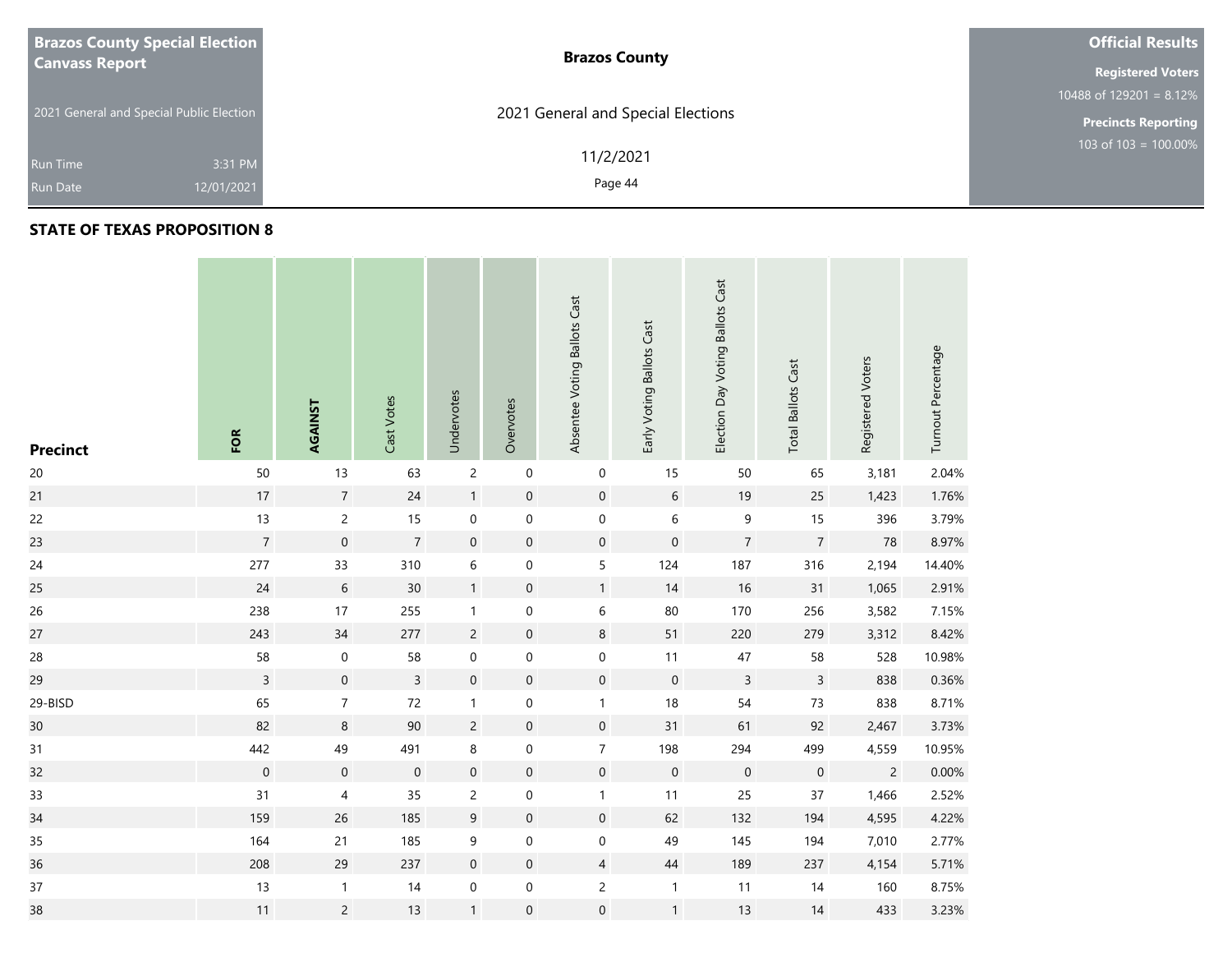| <b>Brazos County Special Election</b>    | <b>Brazos County</b>               | <b>Official Results</b>    |
|------------------------------------------|------------------------------------|----------------------------|
| <b>Canvass Report</b>                    |                                    | <b>Registered Voters</b>   |
|                                          |                                    | 10488 of $129201 = 8.12\%$ |
| 2021 General and Special Public Election | 2021 General and Special Elections | <b>Precincts Reporting</b> |
| 3:31 PM                                  | 11/2/2021                          | 103 of 103 = $100.00\%$    |
| <b>Run Time</b>                          |                                    |                            |
| 12/01/2021<br><b>Run Date</b>            | Page 45                            |                            |

| <b>Precinct</b> | FOR              | AGAINST          | Cast Votes       | Undervotes          | Overvotes           | Absentee Voting Ballots Cast | Early Voting Ballots Cast | Election Day Voting Ballots Cast | <b>Total Ballots Cast</b> | Registered Voters | Turnout Percentage |
|-----------------|------------------|------------------|------------------|---------------------|---------------------|------------------------------|---------------------------|----------------------------------|---------------------------|-------------------|--------------------|
| 39              | 554              | 96               | 650              | 15                  | $\mathsf{O}\xspace$ | $\,6\,$                      | 260                       | 399                              | 665                       | 4,638             | 14.34%             |
| 40              | 706              | 80               | 786              | 23                  | $\pmb{0}$           | $14$                         | 312                       | 483                              | 809                       | 4,971             | 16.27%             |
| 41              | 959              | 114              | 1,073            | 51                  | $\boldsymbol{0}$    | $14$                         | 422                       | 688                              | 1,124                     | 4,962             | 22.65%             |
| 41-BISD         | $\mathbf 0$      | $\mathbf 0$      | $\boldsymbol{0}$ | $\mathbf 0$         | $\boldsymbol{0}$    | $\boldsymbol{0}$             | $\mathbf 0$               | $\mathbf 0$                      | $\mathsf{O}\xspace$       | 4,962             | 0.00%              |
| 42              | $\boldsymbol{0}$ | $\boldsymbol{0}$ | $\mathbf 0$      | $\boldsymbol{0}$    | $\mathbf 0$         | $\boldsymbol{0}$             | $\mathbf 0$               | $\pmb{0}$                        | $\pmb{0}$                 | 0                 | 0.00%              |
| 43              | $\mathbf{1}$     | $\overline{c}$   | $\overline{3}$   | $\mathbf 0$         | $\boldsymbol{0}$    | $\mathbf 0$                  | $\mathbf 0$               | $\mathsf{3}$                     | $\mathbf{3}$              | 152               | 1.97%              |
| $44\,$          | $\overline{c}$   | $\mathbf{1}$     | $\overline{3}$   | $\boldsymbol{0}$    | $\mathbf 0$         | $\boldsymbol{0}$             | $\mathsf{O}\xspace$       | $\mathsf 3$                      | 3                         | 137               | 2.19%              |
| 45              | $\overline{4}$   | $\mathbf 0$      | $\overline{4}$   | $\mathbf 0$         | $\boldsymbol{0}$    | $\boldsymbol{0}$             | $\mathbf{1}$              | $\overline{3}$                   | $\overline{4}$            | 151               | 2.65%              |
| 46              | 15               | $\boldsymbol{0}$ | 15               | $\boldsymbol{0}$    | $\mathbf 0$         | $\boldsymbol{0}$             | 5                         | $10$                             | 15                        | 374               | 4.01%              |
| 47              | 15               | $\overline{3}$   | $18\,$           | $\mathbf 0$         | $\boldsymbol{0}$    | $\mathsf{O}\xspace$          | $6\,$                     | 12                               | 18                        | 483               | 3.73%              |
| 48              | $18\,$           | $\boldsymbol{0}$ | $18\,$           | $\boldsymbol{0}$    | $\mathbf 0$         | $\boldsymbol{0}$             | $\overline{c}$            | 16                               | 18                        | 235               | 7.66%              |
| 49              | $\overline{4}$   | $\mathbf{1}$     | 5                | $\mathbf 0$         | $\mathbf 0$         | $\mathbf 0$                  | $\overline{2}$            | $\mathsf{3}$                     | $5\phantom{.0}$           | 323               | 1.55%              |
| 50              | $\pmb{0}$        | $\mathbf 0$      | $\pmb{0}$        | $\mathbf 0$         | $\mathbf 0$         | $\boldsymbol{0}$             | $\mathsf{O}\xspace$       | $\mathbf 0$                      | $\boldsymbol{0}$          | $\overline{c}$    | 0.00%              |
| 51              | $\mathbf 0$      | $\mathbf 0$      | $\boldsymbol{0}$ | $\mathbf 0$         | $\boldsymbol{0}$    | $\boldsymbol{0}$             | $\mathbf 0$               | $\mathbf 0$                      | $\mathsf{O}\xspace$       | $\mathbf 0$       | 0.00%              |
| 52              | $\mathbf 0$      | $\mathbf 0$      | $\mathbf 0$      | $\boldsymbol{0}$    | $\mathbf 0$         | $\boldsymbol{0}$             | $\mathbf 0$               | $\mathbf 0$                      | $\boldsymbol{0}$          | $20\,$            | 0.00%              |
| 53              | $10\,$           | $\overline{c}$   | 12               | $\mathbf 0$         | $\boldsymbol{0}$    | $\boldsymbol{0}$             | $\mathbf 0$               | 12                               | 12                        | 145               | 8.28%              |
| 56              | $\pmb{0}$        | $\mathbf 0$      | $\pmb{0}$        | $\boldsymbol{0}$    | $\pmb{0}$           | $\boldsymbol{0}$             | $\,0\,$                   | $\pmb{0}$                        | $\pmb{0}$                 | 18                | 0.00%              |
| 57              | $\overline{7}$   | $\mathbf 0$      | $\overline{7}$   | $\boldsymbol{0}$    | $\boldsymbol{0}$    | $\mathsf{O}\xspace$          | $\mathbf{1}$              | 6                                | $\overline{7}$            | 290               | 2.41%              |
| 58              | 63               | 3                | 66               | $\mathbf{1}$        | $\mathbf 0$         | $\boldsymbol{0}$             | $18\,$                    | 49                               | 67                        | 923               | 7.26%              |
| 59              | $\overline{c}$   | $\mathbf 0$      | $\overline{2}$   | $\mathsf{O}\xspace$ | $\mathsf{O}\xspace$ | $\boldsymbol{0}$             | $\mbox{O}$                | $\overline{c}$                   | $\overline{c}$            | 31                | 6.45%              |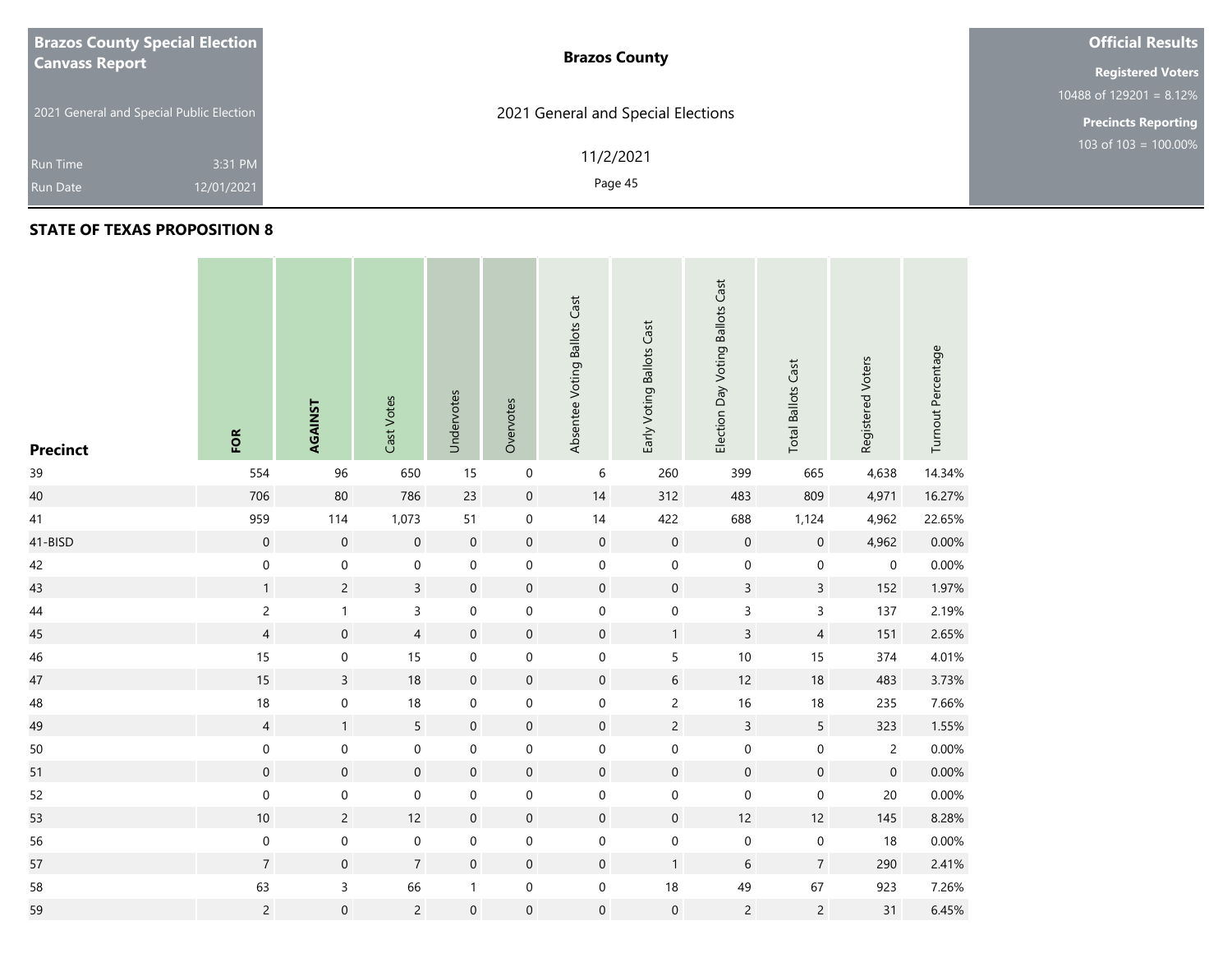| <b>Brazos County Special Election</b>    | <b>Brazos County</b>               | <b>Official Results</b>    |  |  |  |  |
|------------------------------------------|------------------------------------|----------------------------|--|--|--|--|
| <b>Canvass Report</b>                    |                                    |                            |  |  |  |  |
|                                          |                                    | 10488 of 129201 = $8.12\%$ |  |  |  |  |
| 2021 General and Special Public Election | 2021 General and Special Elections | <b>Precincts Reporting</b> |  |  |  |  |
|                                          | 11/2/2021                          | $103$ of 103 = 100.00%     |  |  |  |  |
| 3:31 PM<br><b>Run Time</b>               |                                    |                            |  |  |  |  |
| 12/01/2021<br><b>Run Date</b>            | Page 46                            |                            |  |  |  |  |

| <b>Precinct</b> | FOR            | AGAINST          | Cast Votes          | Undervotes          | Overvotes           | Absentee Voting Ballots Cast | Early Voting Ballots Cast | Election Day Voting Ballots Cast | <b>Total Ballots Cast</b> | Registered Voters | Turnout Percentage |
|-----------------|----------------|------------------|---------------------|---------------------|---------------------|------------------------------|---------------------------|----------------------------------|---------------------------|-------------------|--------------------|
| 60              | 15             | $\boldsymbol{0}$ | 15                  | $\mathbf 0$         | $\pmb{0}$           | $\mathbf 0$                  | $\overline{c}$            | 13                               | 15                        | 91                | 16.48%             |
| 61              | 6              | $\overline{c}$   | $\,8\,$             | $\mathbf 0$         | $\boldsymbol{0}$    | $\mathbf 0$                  | $\mathbf{1}$              | $\boldsymbol{7}$                 | $\,8\,$                   | 52                | 15.38%             |
| 62              | $\mathbf 0$    | $\mathbf 0$      | $\pmb{0}$           | $\boldsymbol{0}$    | $\mathbf 0$         | $\mathbf 0$                  | $\mathsf{O}\xspace$       | $\mathbf 0$                      | $\mathbf 0$               | $\pmb{0}$         | 0.00%              |
| 63              | 347            | 38               | 385                 | $\mathsf 9$         | $\boldsymbol{0}$    | $\overline{7}$               | 96                        | 291                              | 394                       | 5,281             | 7.46%              |
| 64              | $\mathbf 0$    | $\mathbf 0$      | $\mathbf 0$         | $\mathsf{O}\xspace$ | $\boldsymbol{0}$    | $\mathbf 0$                  | $\mathbf 0$               | $\mathbf 0$                      | $\mathbf 0$               | $\pmb{0}$         | 0.00%              |
| 65              | 29             | $\overline{c}$   | 31                  | $\mathbf 0$         | $\mathsf{O}\xspace$ | $\mathbf 0$                  | 13                        | $18\,$                           | 31                        | 233               | 13.30%             |
| 67              | 13             | $\mathbf{1}$     | 14                  | $\mathbf{1}$        | $\mathbf 0$         | $\mathbf 0$                  | $\overline{3}$            | 12                               | 15                        | 427               | 3.51%              |
| 68              | $\mathbf 0$    | $\mathbf 0$      | $\mathsf{O}\xspace$ | $\mathbf 0$         | $\boldsymbol{0}$    | $\mathbf 0$                  | $\mathsf{O}\xspace$       | $\mathbf 0$                      | $\mathbf 0$               | $\,0\,$           | 0.00%              |
| 69              | 706            | 61               | 767                 | 29                  | $\mathbf 0$         | $\overline{c}$               | 233                       | 561                              | 796                       | 5,510             | 14.45%             |
| 70              | 73             | $\,8\,$          | 81                  | $\mathbf{1}$        | $\boldsymbol{0}$    | $\mathbf 0$                  | 16                        | 66                               | 82                        | 1,327             | 6.18%              |
| $71$            | $18\,$         | $\mathsf 3$      | $21$                | $\pmb{0}$           | $\boldsymbol{0}$    | $\pmb{0}$                    | 8                         | 13                               | 21                        | 111               | 18.92%             |
| 72              | $\overline{3}$ | $\boldsymbol{0}$ | $\mathsf{3}$        | $\mathbf 0$         | $\boldsymbol{0}$    | $\mathbf 0$                  | $\mathsf{3}$              | $\mathbf 0$                      | $\mathsf{3}$              | 62                | 4.84%              |
| 72-BISD         | 3              | $\boldsymbol{0}$ | $\mathsf{3}$        | $\pmb{0}$           | $\mathbf 0$         | $\mathbf 0$                  | $\mathbf 0$               | 3                                | $\mathsf{3}$              | 62                | 4.84%              |
| 74              | $\overline{c}$ | $\mathsf{3}$     | $\sqrt{5}$          | $\mathbf 0$         | $\boldsymbol{0}$    | $\mathbf 0$                  | $\mathsf{3}$              | $\overline{c}$                   | $\sqrt{5}$                | 259               | 1.93%              |
| $77\,$          | $\,8\,$        | $\mathbf{1}$     | 9                   | $\pmb{0}$           | $\pmb{0}$           | $\mathbf 0$                  | 3                         | $\,$ 6 $\,$                      | 9                         | 553               | 1.63%              |
| 78              | $12$           | $\overline{c}$   | 14                  | $\boldsymbol{0}$    | $\boldsymbol{0}$    | $\mathbf 0$                  | $\mathsf{3}$              | 11                               | $14$                      | 239               | 5.86%              |
| 79              | 6              | $\mathbf 0$      | $\,$ 6 $\,$         | $\mathbf 0$         | $\boldsymbol{0}$    | $\mathbf 0$                  | $\overline{\mathcal{L}}$  | $\overline{c}$                   | $\,$ 6 $\,$               | 78                | 7.69%              |
| 80              | 448            | $47\,$           | 495                 | 21                  | $\mathbf 0$         | $\overline{7}$               | 198                       | 311                              | 516                       | 3,901             | 13.23%             |
| 81              | 5              | $\mathbf 0$      | 5                   | $\mathbf{1}$        | $\pmb{0}$           | $\mathbf 0$                  | $\mathbf{1}$              | 5                                | $\,$ 6 $\,$               | 62                | 9.68%              |
| 82              | 30             | $\overline{7}$   | 37                  | $\mathbf{1}$        | $\boldsymbol{0}$    | $\mathbf 0$                  | $\sqrt{6}$                | 32                               | 38                        | 344               | 11.05%             |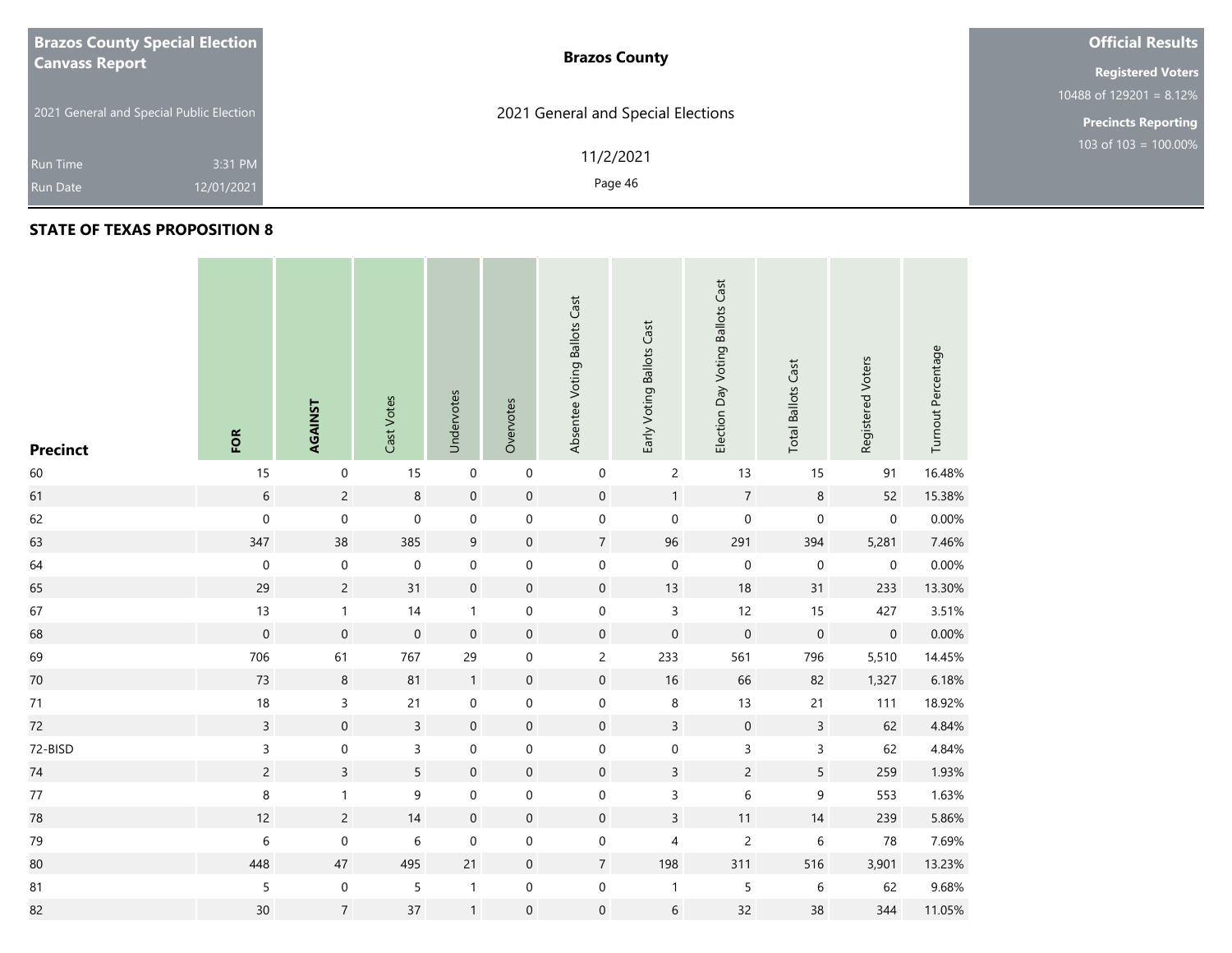| <b>Brazos County Special Election</b>    | <b>Brazos County</b>               | <b>Official Results</b>    |
|------------------------------------------|------------------------------------|----------------------------|
| <b>Canvass Report</b>                    |                                    | <b>Registered Voters</b>   |
|                                          |                                    | 10488 of 129201 = $8.12\%$ |
| 2021 General and Special Public Election | 2021 General and Special Elections | <b>Precincts Reporting</b> |
| 3:31 PM<br><b>Run Time</b>               | 11/2/2021                          | 103 of $103 = 100.00\%$    |
| 12/01/2021<br><b>Run Date</b>            | Page 47                            |                            |

| <b>Precinct</b> | FOR                     | AGAINST             | Cast Votes          | Undervotes          | Overvotes           | Absentee Voting Ballots Cast | Early Voting Ballots Cast | Election Day Voting Ballots Cast | <b>Total Ballots Cast</b> | Registered Voters   | Turnout Percentage |
|-----------------|-------------------------|---------------------|---------------------|---------------------|---------------------|------------------------------|---------------------------|----------------------------------|---------------------------|---------------------|--------------------|
| 83              | $\pmb{0}$               | 0                   | $\mathbf 0$         | $\pmb{0}$           | $\pmb{0}$           | $\pmb{0}$                    | $\pmb{0}$                 | $\boldsymbol{0}$                 | $\pmb{0}$                 | $\mathsf{O}\xspace$ | 0.00%              |
| 84              | $\boldsymbol{0}$        | $\boldsymbol{0}$    | $\mathbf 0$         | $\mathbf 0$         | $\boldsymbol{0}$    | $\boldsymbol{0}$             | $\mathbf 0$               | $\mathbf 0$                      | $\mathbf 0$               | $\overline{c}$      | 0.00%              |
| 85              | $\mathbf 0$             | $\mathbf{1}$        | $\mathbf{1}$        | $\mathbf 0$         | $\mathsf{O}\xspace$ | $\boldsymbol{0}$             | $\mathsf{O}\xspace$       | $\mathbf{1}$                     | $\mathbf{1}$              | $\mathsf{3}$        | 33.33%             |
| 86              | $\boldsymbol{0}$        | $\boldsymbol{0}$    | $\mathbf 0$         | $\mathbf 0$         | $\pmb{0}$           | $\pmb{0}$                    | $\mathbf 0$               | $\mathbf 0$                      | $\boldsymbol{0}$          | $\mathsf{O}\xspace$ | 0.00%              |
| $87\,$          | $\mathbf 0$             | $\mathbf 0$         | $\mathbf 0$         | $\mathbf 0$         | $\mathbf 0$         | $\mathsf{O}\xspace$          | $\mathsf{O}\xspace$       | $\mathbf 0$                      | $\mathbf 0$               | $\mathsf{O}\xspace$ | 0.00%              |
| 88              | $\boldsymbol{0}$        | $\boldsymbol{0}$    | $\mathbf 0$         | $\mathbf 0$         | $\mathsf{O}\xspace$ | $\pmb{0}$                    | $\boldsymbol{0}$          | $\mathbf 0$                      | $\mathbf 0$               | $\mathsf{O}\xspace$ | 0.00%              |
| 89              | $\mathbf 0$             | $\mathbf 0$         | $\mathbf 0$         | $\mathbf 0$         | $\mathbf 0$         | $\boldsymbol{0}$             | $\mathsf{O}\xspace$       | $\mathsf{O}\xspace$              | $\mathbf 0$               | $\overline{c}$      | 0.00%              |
| 90              | $\overline{3}$          | $\boldsymbol{0}$    | $\overline{3}$      | $\mathbf 0$         | $\mathsf{O}\xspace$ | $\mathbf 0$                  | $\mathbf 0$               | $\overline{3}$                   | $\overline{3}$            | 34                  | 8.82%              |
| 91              | $\mathbf 0$             | $\pmb{0}$           | $\mathbf 0$         | $\pmb{0}$           | $\mathbf 0$         | 0                            | $\mathbf 0$               | $\mathbf 0$                      | $\pmb{0}$                 | $\overline{7}$      | 0.00%              |
| 92              | $\mathbf 0$             | $\mathbf 0$         | $\mathsf{O}\xspace$ | $\mathbf 0$         | $\mathsf{O}\xspace$ | $\mathbf 0$                  | $\mathbf 0$               | $\mathbf 0$                      | $\mathbf 0$               | $\mathsf{O}\xspace$ | 0.00%              |
| 93              | $\boldsymbol{0}$        | $\boldsymbol{0}$    | $\mathbf 0$         | $\mathbf 0$         | $\mathbf 0$         | $\mathsf{O}\xspace$          | $\mathsf{O}\xspace$       | $\mathbf 0$                      | $\mathbf 0$               | $\mathsf{O}\xspace$ | 0.00%              |
| 94              | $\boldsymbol{0}$        | $\boldsymbol{0}$    | $\mathbf 0$         | $\mathbf 0$         | $\pmb{0}$           | $\mathbf 0$                  | $\boldsymbol{0}$          | $\mathbf 0$                      | $\boldsymbol{0}$          | $\mathsf{O}\xspace$ | 0.00%              |
| 95              | $\mathbf 0$             | $\mathbf 0$         | $\mathbf 0$         | $\mathbf 0$         | $\mathsf{O}\xspace$ | $\mathsf{O}\xspace$          | $\mathsf{O}\xspace$       | $\mathbf 0$                      | $\mathbf 0$               | $\mathsf{O}\xspace$ | 0.00%              |
| 96              | $\mathbf 0$             | $\boldsymbol{0}$    | $\mathbf 0$         | $\mathbf 0$         | $\pmb{0}$           | $\mathbf 0$                  | $\mathbf 0$               | $\mathbf 0$                      | $\boldsymbol{0}$          | $\mathbf{1}$        | 0.00%              |
| $97\,$          | $\mathbf 0$             | $\mathbf 0$         | $\mathbf 0$         | $\pmb{0}$           | $\mathsf{O}\xspace$ | $\boldsymbol{0}$             | $\mathbf 0$               | $\mathbf 0$                      | $\mathbf 0$               | $\mathsf{O}\xspace$ | 0.00%              |
| 98              | $\mathbf 0$             | $\boldsymbol{0}$    | $\mathbf 0$         | $\mathbf 0$         | $\pmb{0}$           | $\mathbf 0$                  | $\mathbf 0$               | $\mathbf 0$                      | $\boldsymbol{0}$          | $\overline{4}$      | 0.00%              |
| 99              | $\mathbf 0$             | $\mathsf{O}\xspace$ | $\mathbf 0$         | $\mathbf 0$         | $\mathbf 0$         | $\mathsf{O}\xspace$          | $\mathsf{O}\xspace$       | $\mathsf{O}\xspace$              | $\mathbf 0$               | $\mathbf{1}$        | 0.00%              |
| 100             | $\boldsymbol{0}$        | $\boldsymbol{0}$    | $\boldsymbol{0}$    | $\boldsymbol{0}$    | $\pmb{0}$           | $\mathbf 0$                  | $\boldsymbol{0}$          | $\mathbf 0$                      | $\mathbf 0$               | $\mathbf{1}$        | 0.00%              |
| 101             | $\overline{\mathbf{4}}$ | $\mathbf 0$         | 4                   | $\pmb{0}$           | $\mathbf 0$         | $\boldsymbol{0}$             | $\mathsf 3$               | $\mathbf{1}$                     | $\overline{4}$            | 49                  | 8.16%              |
| 102             | $\mathbf 0$             | $\boldsymbol{0}$    | $\mathsf{O}\xspace$ | $\mathsf{O}\xspace$ | $\mathsf{O}\xspace$ | $\boldsymbol{0}$             | $\mathbf 0$               | $\mathsf{O}\xspace$              | $\mathbf 0$               | $\mathbf 0$         | 0.00%              |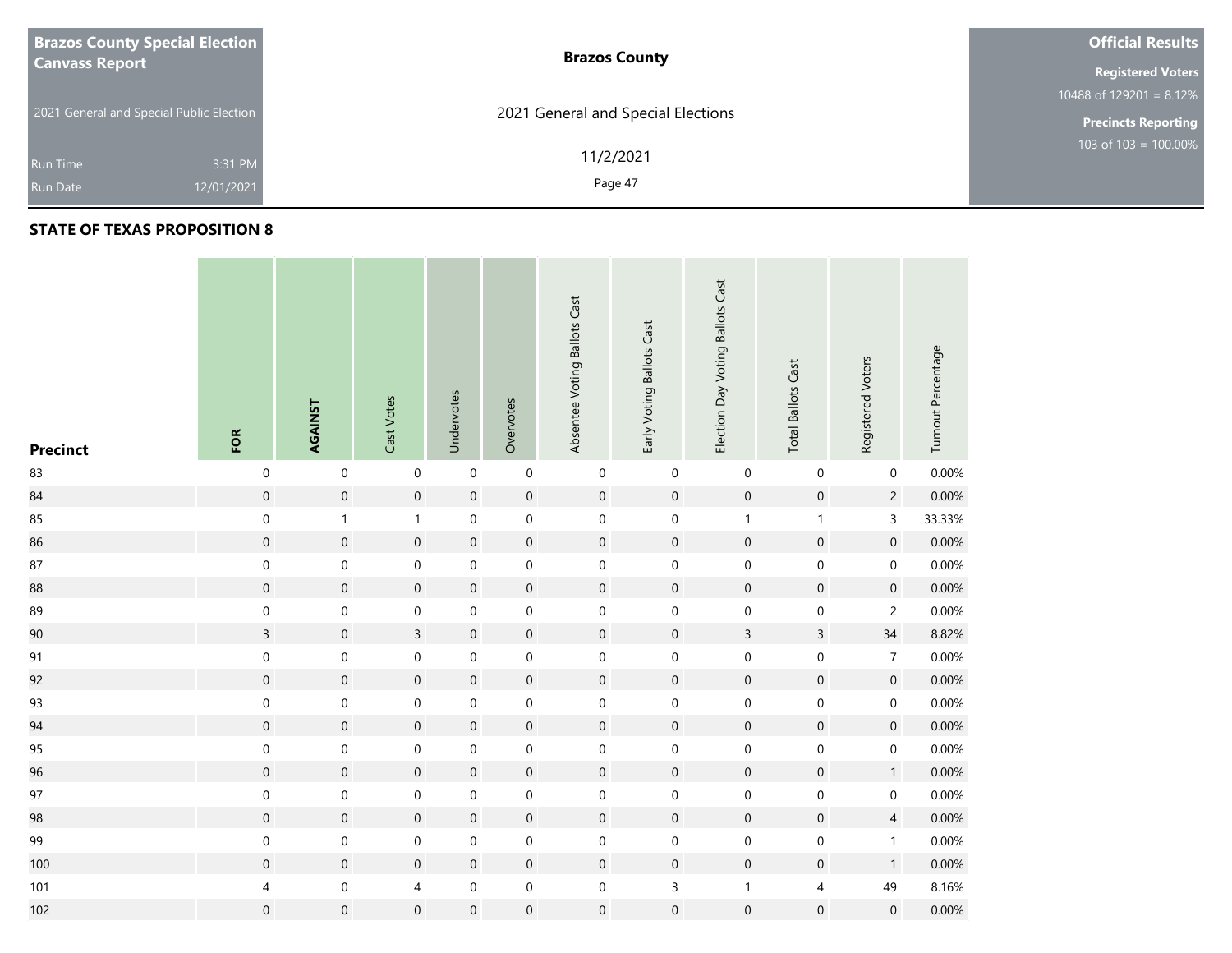| <b>Brazos County Special Election</b>    |            | <b>Brazos County</b>               | <b>Official Results</b>               |  |  |  |
|------------------------------------------|------------|------------------------------------|---------------------------------------|--|--|--|
| <b>Canvass Report</b>                    |            |                                    |                                       |  |  |  |
|                                          |            |                                    | 10488 of $129\overline{201} = 8.12\%$ |  |  |  |
| 2021 General and Special Public Election |            | 2021 General and Special Elections | <b>Precincts Reporting</b>            |  |  |  |
|                                          |            | 11/2/2021                          | 103 of 103 = 100.00%                  |  |  |  |
| Run Time                                 | 3:31 PM    |                                    |                                       |  |  |  |
| <b>Run Date</b>                          | 12/01/2021 | Page 48                            |                                       |  |  |  |
|                                          |            |                                    |                                       |  |  |  |

| <b>Precinct</b> | FOR         | AGAINST     | Cast Votes  | Undervotes  | Overvotes   | Cast<br><b>Voting Ballots</b><br>Absentee | Early Voting Ballots Cast | Cast<br>Election Day Voting Ballots | <b>Total Ballots Cast</b> | Registered Voters | Turnout Percentage |
|-----------------|-------------|-------------|-------------|-------------|-------------|-------------------------------------------|---------------------------|-------------------------------------|---------------------------|-------------------|--------------------|
| 103             | 3           | 0           | 3           | $\mathbf 0$ | $\mathbf 0$ | $\mathbf 0$                               | $\mathbf 0$               | 3                                   | 3                         | 25                | 12.00%             |
| 104             | $\mathbf 0$ | $\mathbf 0$ | $\mathbf 0$ | $\mathbf 0$ | $\mathbf 0$ | $\mathbf 0$                               | $\mathbf 0$               | $\mathbf 0$                         | $\mathbf 0$               | $\overline{0}$    | 0.00%              |
| 500             | 5           | $\mathbf 0$ | 5           | $\mathbf 0$ | $\Omega$    | $\mathbf 0$                               | 5                         | $\mathbf 0$                         | 5                         | $\Omega$          | 0.00%              |
| <b>Totals</b>   | 9,140       | 1,094       | 10,234      | 254         | $\mathbf 0$ | 134                                       | 3,296                     | 7,058                               | 10,488                    | 129,201           | 8.12%              |